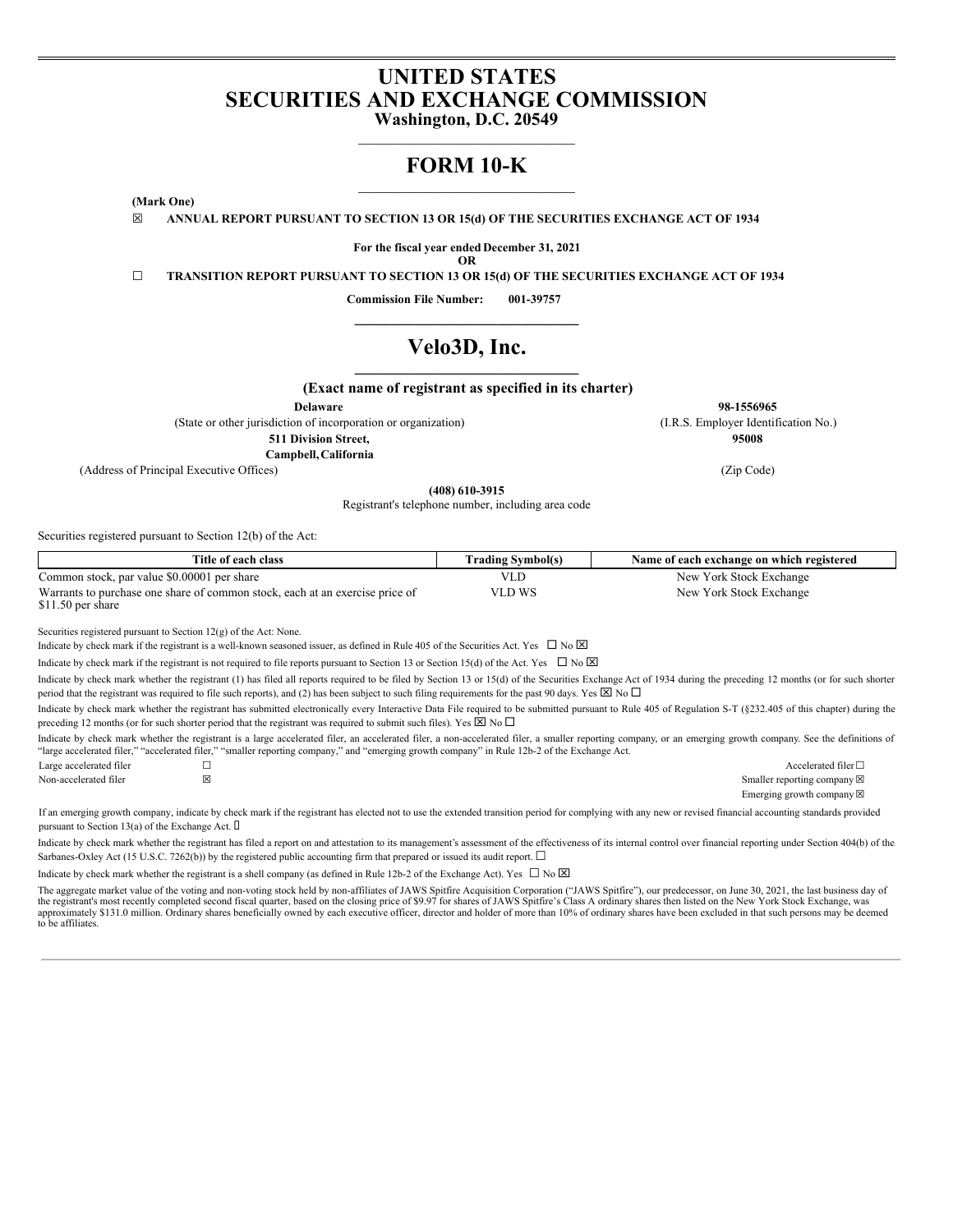As of March 21, 2022, there were 183,557,946 shares of the registrant's common stock outstanding.

## **DOCUMENTS INCORPORATED BY REFERENCE**

Portions of the registrant's definitive proxy statement for its 2022 Annual Meeting of Stockholders, or Proxy Statement, to be filed within 120 days after the end of the fiscal year covered by this Annual Report on Form 10-K, are incorporated by reference in Part III. Except with respect to information specifically incorporated by reference in this Annual Report, the Proxy Statement shall not be deemed to be filed as part h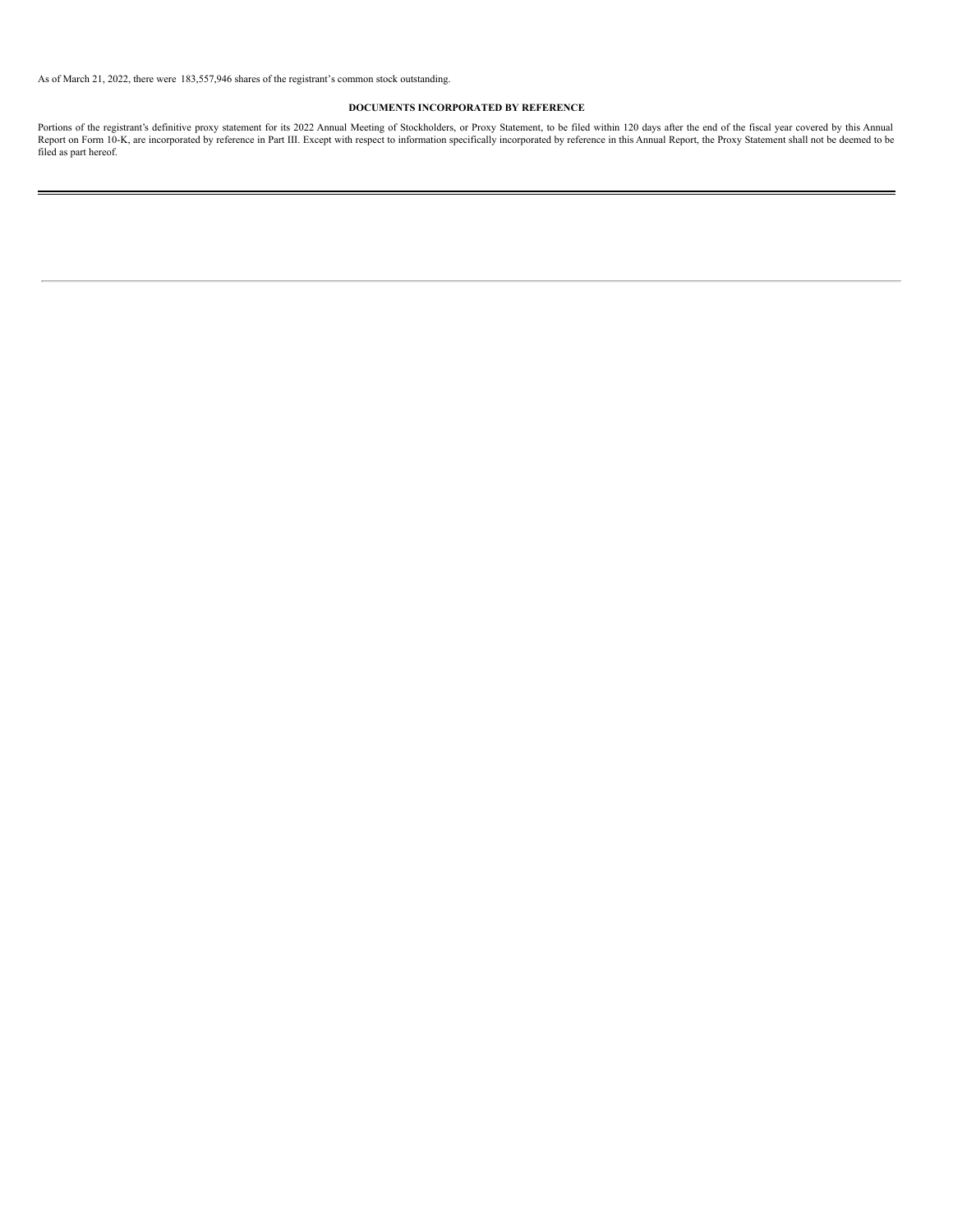## **TABLE OF CONTENTS**

**Page**

## Special Note Regarding [Forward-Looking](#page-4-0) Statements [2](#page-4-0)

**PART I**

| Item 1.  | <b>Business</b>                  |                |
|----------|----------------------------------|----------------|
| Item 1A. | <b>Risk Factors</b>              | 15             |
| Item 1B. | <b>Unresolved Staff Comments</b> | $\frac{46}{5}$ |
| Item 2.  | <b>Properties</b>                | $\frac{46}{5}$ |
| Item 3.  | <b>Legal Proceedings</b>         | $\frac{46}{5}$ |
| Item 4.  | <b>Mine Safety Disclosures</b>   | $\frac{46}{5}$ |

## **PART II**

| Item 5.           | Market for Registrant's Common Equity, Related Stockholder Matters and Issuer Purchases of Equity Securities | $\frac{47}{1}$ |
|-------------------|--------------------------------------------------------------------------------------------------------------|----------------|
| Item 6.           | [Reserved]                                                                                                   | 47             |
| Item 7.           | Management's Discussion and Analysis of Financial Condition and Results of Operations                        | $\frac{47}{1}$ |
| Item 7A.          | <b>Quantitative and Qualitative Disclosures About Market Risk</b>                                            | 65             |
| Item 8.           | <b>Financial Statements and Supplementary Data</b>                                                           | <u>66</u>      |
| Item 9.           | Changes in and Disagreements With Accountants on Accounting and Financial Disclosure                         | 110            |
| Item 9A.          | <b>Controls and Procedures</b>                                                                               | 110            |
| Item 9B.          | <b>Other Information</b>                                                                                     | <u>112</u>     |
|                   |                                                                                                              | 112            |
| Item 9C.          | Disclosure Regarding Foreign Jurisdictions that Prevent Inspections                                          |                |
| <b>PART III</b>   |                                                                                                              |                |
| Item $10$ .       | Directors, Executive Officers and Corporate Governance                                                       | <u>113</u>     |
| Item 11.          | <b>Executive Compensation</b>                                                                                | 113            |
| Item 12.          | Security Ownership of Certain Beneficial Owners and Management and Related Stockholder Matters               | 113            |
| Item 13.          | Certain Relationships and Related Transactions, and Director Independence                                    | 113            |
| Item 14.          | <b>Principal Accountant Fees and Services</b>                                                                | 113            |
| <b>PART IV</b>    |                                                                                                              |                |
| Item 15.          | <b>Exhibits and Financial Statement Schedules</b>                                                            | 114            |
| Item $16$ .       | Form 10-K Summary                                                                                            | <b>116</b>     |
| <b>Signatures</b> |                                                                                                              | 117            |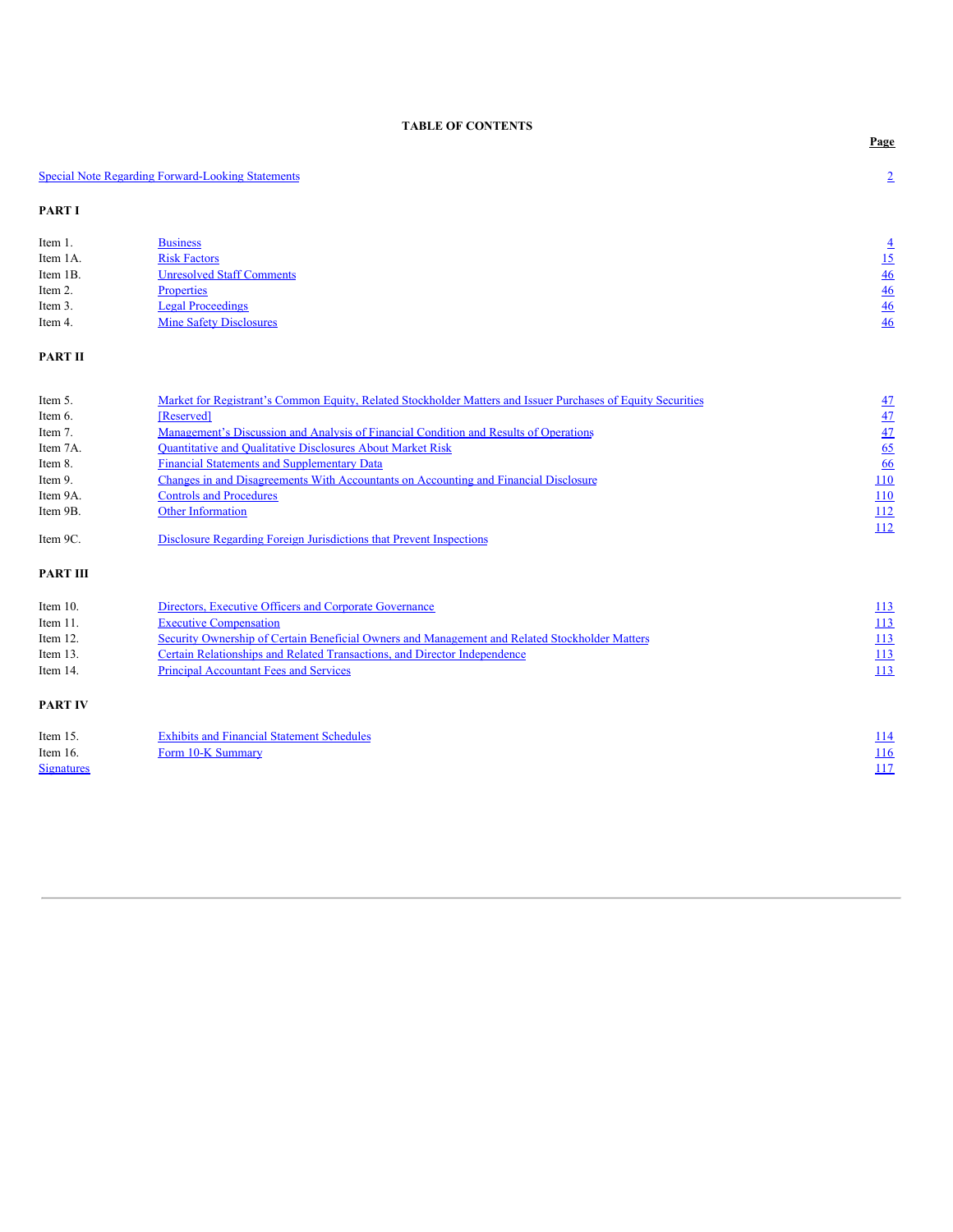## **Explanatory Note – Certain Defined Terms**

Unless otherwise stated in this Annual Report or the context otherwise requires, references to:

"Board" or "Board of Directors" means the board of directors of the Company.

"Bylaws" means the restated bylaws of the Company.

"Business Combination Agreement" means that certain Business Combination Agreement, dated as of March 22, 2021, by and among JAWS Spitfire, Merger Sub and Legacy Velo3D, as amended by Amendment #1 to Business Combination Agreement dated as of July 20, 2021.

"Certificate of Incorporation" means the restated certificate of incorporation of the Company.

"common stock" means the shares of common stock, par value \$0.00001 per share, of the Company.

"Class A ordinary shares" means the Class A ordinary shares, par value \$0.0001 per share, of JAWS Spitfire, prior to the Domestication, which automatically converted, on a one-for-one basis, into shares of common stock in connection with the Closing.

"Class B ordinary shares" means the Class B ordinary shares, par value \$0.0001 per share, of JAWS Spitfire, prior to the Domestication, which automatically converted, on a one-for-one basis, into shares of common stock in connection with the Closing.

"Closing" means the closing of the Merger.

"Closing Date" means September 29, 2021.

"Code" means the Internal Revenue Code of 1986, as amended.

"Domestication" means the domestication contemplated by the Business Combination Agreement, whereby JAWS Spitfire effected a deregistration and a transfer by way of<br>continuation from the Cayman Islands to the State of Dela State of Delaware.

"DGCL" means the General Corporation Law of the State of Delaware.

"Earnout Shares" means up to 21,758,148 shares of our common stock issuable pursuant to the Business Combination Agreement to certain Legacy Velo3D equity holders upon the achievement of certain vesting conditions.

"Equity Incentive Plan" means the Velo3D, Inc. 2021 Equity Incentive Plan.

"ESPP" means the Velo3D, Inc. 2021 Employee Stock Purchase Plan.

"Exchange Act" means the Securities Exchange Act of 1934, as amended.

"Founder Shares" means the 8,625,000 shares of our common stock issued to the Sponsor and the other Initial Stockholders in connection with the automatic conversion of the Class B ordinary shares in connection with the Closing.

"GAAP" means United States generally accepted accounting principles.

"Initial Stockholders" means the Sponsor together with Andy Appelbaum, Mark Vallely and Serena J. Williams.

"IPO" means the Company's initial public offering, consummated on December 7, 2020, of 34,500,000 units (including 4,500,000 units that were issued to the underwriters in connection with the exercise in full of their over-

"JAWS Spitfire" refers to JAWS Spitfire Acquisition Corporation, a Cayman Islands exempted company, prior to the Closing.

"Legacy Velo3D" means Velo3D, Inc., a Delaware corporation (n/k/a Velo3D US, Inc.), prior to the Closing.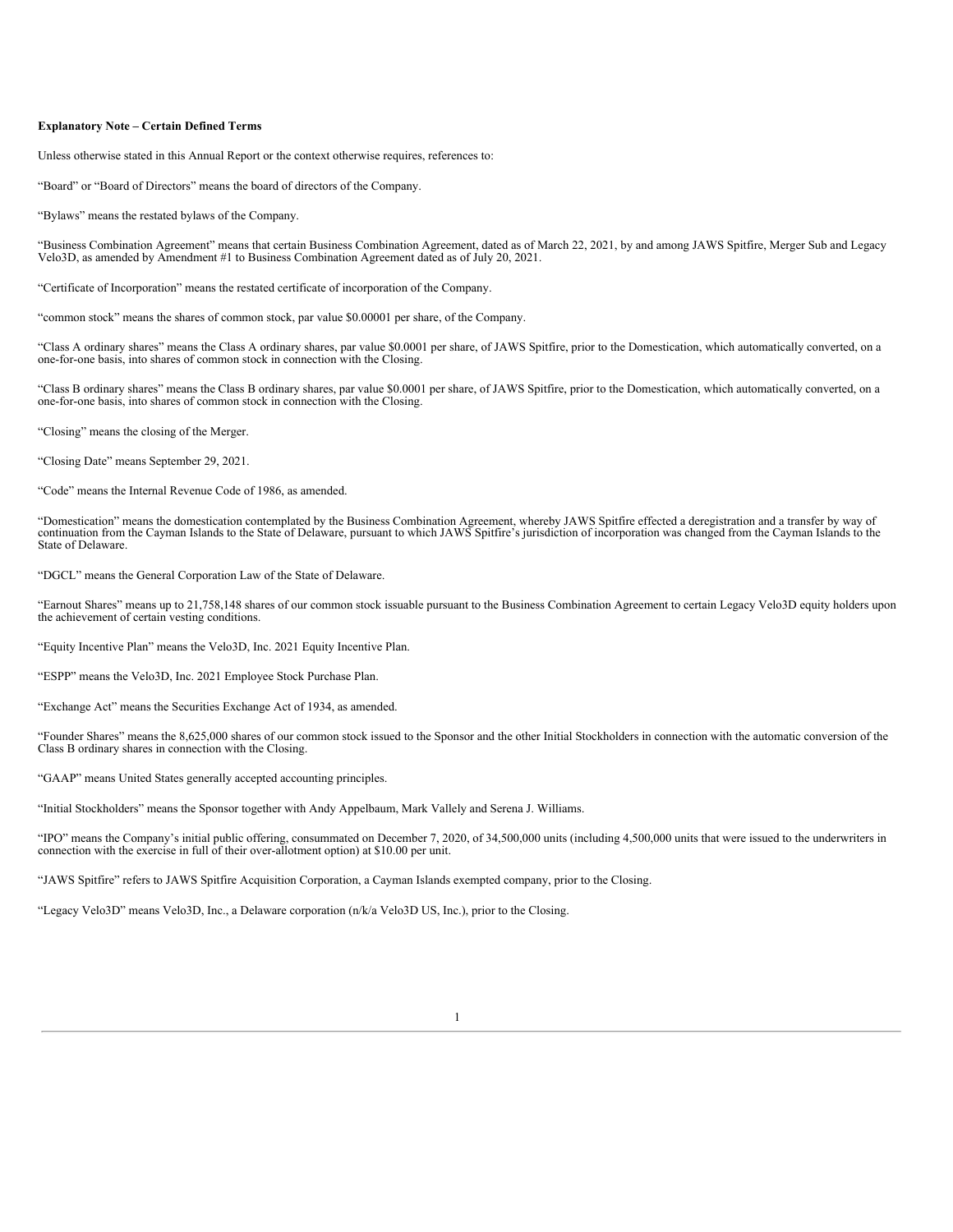"Legacy Velo3D equity holder" means certain former stockholders and equity award holders of Legacy Velo3D.

"Merger" and "Reverse Recapitalization" mean the merger contemplated by the Business Combination Agreement, whereby Merger Sub merged with and into Legacy Velo3D, with Legacy Velo3D surviving the merger as a wholly-owned subsidiary of the Company on the Closing Date.

"Merger Sub" means Spitfire Merger Sub, Inc., a Delaware corporation.

"NYSE" means the New York Stock Exchange.

"PIPE Financing" means the private placement pursuant to which the PIPE Investors collectively subscribed for 15,500,000 shares of our common stock at \$10.00 per share, for an aggregate purchase price of \$155,000,000, on the Closing.

"PIPE Investors" means certain institutional investors that invested in the PIPE Financing.

"PIPE Shares" means the 15,500,000 shares of our common stock issued in the PIPE Financing.

"private placement warrants" means the 4,450,000 warrants originally issued to the Sponsor in a private placement in connection with our IPO.

"public shares" means the Class A ordinary shares included in the units issued in our IPO.

"public shareholders" means holders of public shares.

"public warrants" means the 8,625,000 warrants included in the units issued in our IPO.

"Sarbanes-Oxley Act" or "SOX" means the Sarbanes-Oxley Act of 2002.

"SEC" means the United States Securities and Exchange Commission.

"Securities Act" means the Securities Act of 1933, as amended.

"Sponsor" means Spitfire Sponsor LLC, a Delaware limited liability company.

"Subscription Agreements" means, collectively, those certain subscription agreements, entered into on March 22, 2021, between the Company and the PIPE Investors.

"Trust Account" means the trust account of the Company that held the proceeds from the IPO and a portion of the proceeds from the sale of the private placement warrants.

"Velo3D" refers to Velo3D, Inc., a Delaware corporation (f/k/a JAWS Spitfire Acquisition Corporation, a Cayman Islands exempted company), and its consolidated subsidiary following the Closing.

<span id="page-4-0"></span>In addition, unless otherwise indicated or the context otherwise requires, references in this Annual Report to the "Company," "we," "us," "our," and similar terms refer to Legacy Velo3D prior to the Merger and to Velo3D and its consolidated subsidiary after giving effect to the Merger.

#### **SPECIAL NOTE REGARDING FORWARD-LOOKING STATEMENTS**

Certain statements in this Annual Report may constitute "forward-looking statements" for purposes of the federal securities laws. Our forward-looking statements include, but are not limited to, statements regarding our or our management team's expectations, hopes, beliefs, intentions or strategies regarding the future. In addition, any statements that refer to projections, forecasts or other characterizations of future events or circumstances, including any underlying assumptions, are forward-looking statements.<br>The words "anticipate," "believe," "can," that a statement is not forward-looking. Forward-looking statements in this Annual Report may include, for example, statements about:

our projected financial information, growth rate and market opportunity;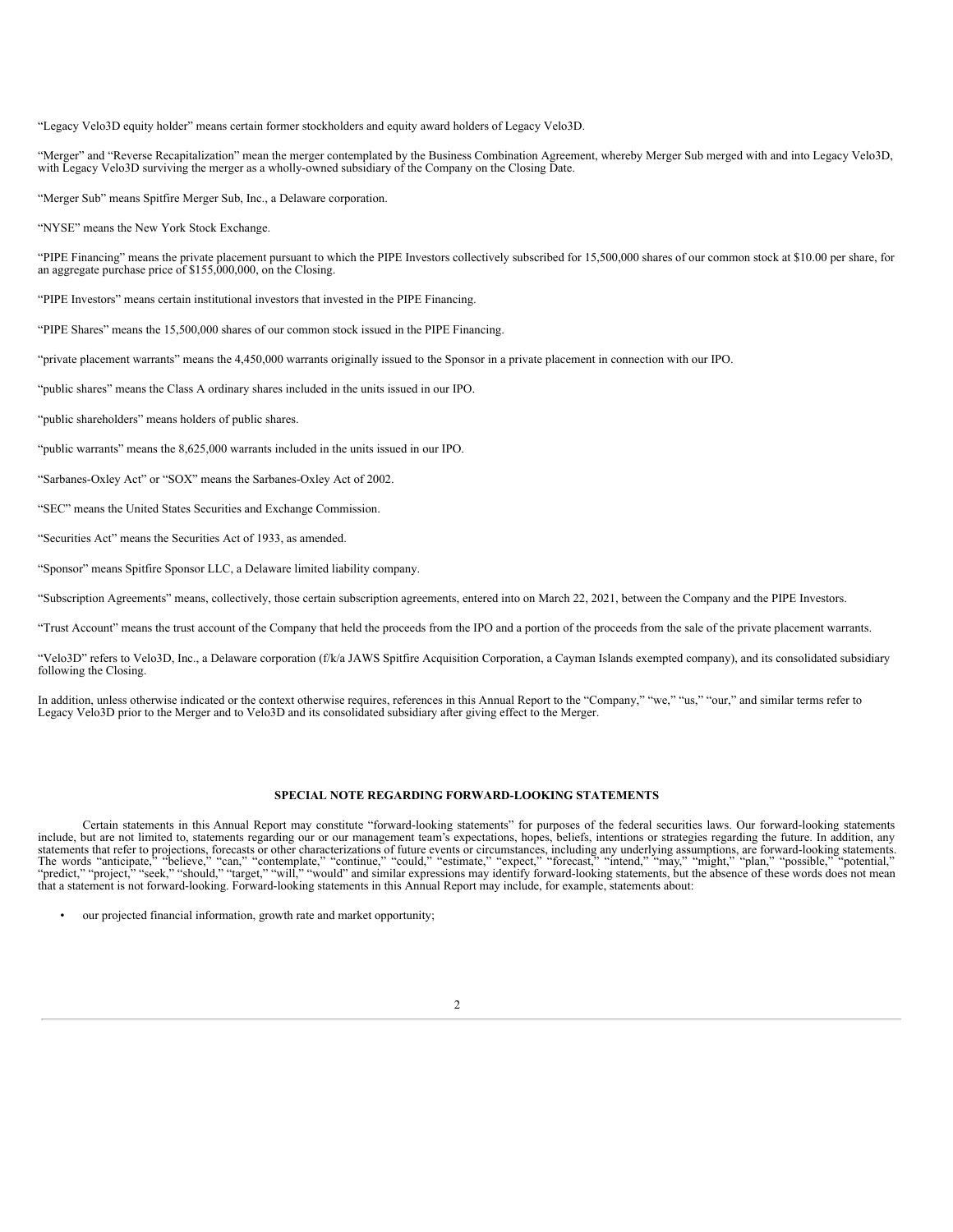- the ability to maintain the listing of our common stock and the public warrants on the NYSE, and the potential liquidity and trading of such securities;
- the ability to recognize the anticipated benefits of the Merger, which may be affected by, among other things, competition, the ability of the combined company to grow and manage growth profitably and retain its key employees;
- costs related to the Merger;
- changes in applicable laws or regulations;
- the inability to develop and maintain effective internal control over financial reporting;
- our ability to raise financing in the future;
- our success in retaining or recruiting, or changes required in, our officers, key employees or directors;
- the period over which we anticipate our existing cash and cash equivalents will be sufficient to fund our operating expenses and capital expenditure requirements;
- the potential for our business development efforts to maximize the potential value of our portfolio;
- regulatory developments in the United States and foreign countries;
- the impact of laws and regulations;
- our estimates regarding expenses, future revenue, capital requirements and needs for additional financing;
- our financial performance:
- the effect of COVID-19, and variant strains of the virus, on the foregoing; and
- other factors detailed under the section entitled "Risk Factors".

The forward-looking statements contained in this Annual Report are based on current expectations and beliefs concerning future developments and their potential effects on us. There can be no assurance that future developments affecting us will be those that we have anticipated. These forward-looking statements involve a number of risks, uncertainties (some of which are beyond our control) or other assumptions that may cause actual results or performance to be materially different from those expressed or implied by these forward-looking statements. These risks and uncertainties include, but are not limited to, those factors described under the section entitled "Risk Factors". Should one or more of these risks or uncertainties materialize, or should any of our assumptions prove incorrect, actual results may vary in material respects from those projected in these forward-looking statements. Some of these risks and uncertainties may in the future be amplified by the COVID-19 outbreak and there may be additional risks that we consider immaterial or which are unknown. It is not possible to predict or identify all such risks. We do not undertake any obligation to update or revise any forward-looking statements, whether as a result of new information, future events or otherwise, except as may be required under applicable securities laws.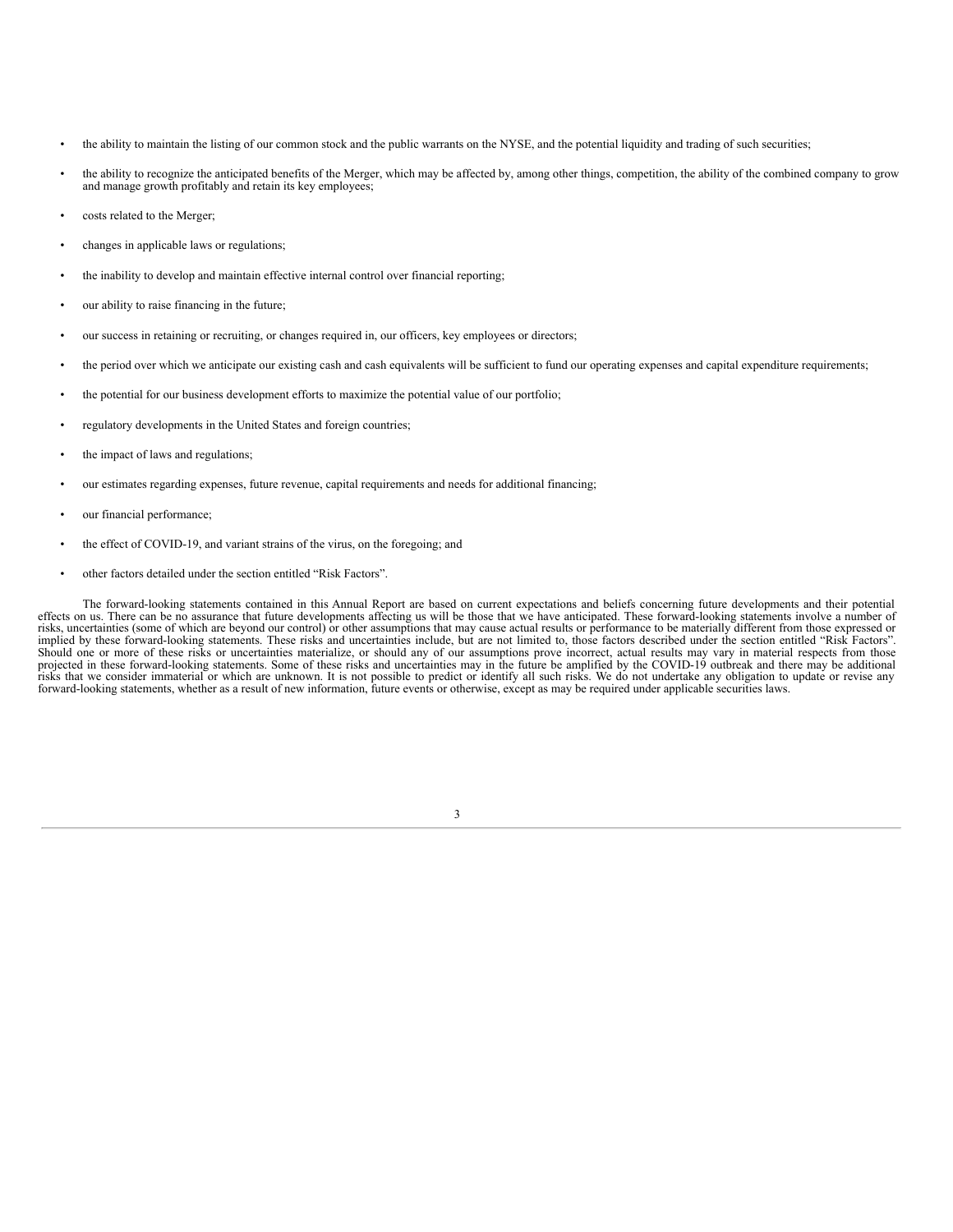#### **PART I**

#### <span id="page-6-0"></span>**Item 1. Business.**

## **Overview**

We seek to fulfill the promise of additive manufacturing, also referred to as 3D printing ("AM"), to deliver breakthroughs in performance, cost and lead time in the production of high-value metal parts.

We produce a full-stack hardware and software solution based on our proprietary laser powder bed fusion ("L-PBF") technology, which enables support-free production. Our technology enables the production of highly complex, mission-critical parts that existing AM solutions cannot produce without the need for redesign or additional assembly. Our products give our customers who are in space, aviation, defense, energy and industrial markets the freedom to design and produce metal parts with complex internal features and geometries that had previously been considered impossible for AM. We believe our technology is years ahead of competitors.

Our technology is novel compared to other AM technologies based on its ability to deliver high-value metal parts that have complex internal channels, structures and geometries. This affords a wide breadth of design freedom for creating new metal parts and it enables replication of existing parts without the need to redesign the part to be manufacturable with AM. Because of these features, we believe our technology and product capabilities are highly valued by our customers. Our customers are primarily original equipment manufacturers ("OEMs") and contract manufacturers who look to AM to solve issues with traditional metal parts manufacturing technologies. Those traditional manufacturing technologies rely on processes, including casting, stamping and forging, that typically require high volumes to drive competitive costs and have long<br>lead times for production. Our customers look technologies. Our customers also expect AM solutions to drive lower costs for low-volume parts and substantially shorter lead times. However, many of our customers have found that legacy AM technologies failed to produce the required designs for the high-value metal parts and assemblies that our customers wanted to produce with AM. As a result, other AM solutions often require that parts be redesigned so that they can be produced and frequently incur performance losses for high-value applications. For these reasons, AM solutions of our competitors have been largely relegated to tooling and prototyping or the production of less complex, lower-value metal parts.

In contrast, our technology can deliver complex high value metal parts with the design advantages, lower costs and faster lead times associated with AM, and generally avoids the need to redesign the parts. As a result, our customers have increasingly adopted our technology into their design and production processes. We believe our value is reflected in our sales patterns, as most customers purchase a single machine to validate our technology and purchase additional systems over time as they embed our technology in their product roadmap and manufacturing infrastructure. We consider this approach a "land and expand" strategy, oriented around a demonstration of our value proposition followed by increasing penetration with key customers.

We offer customers a full-stack solution, which includes the following key components:

- Flow™ print preparation software conducts sophisticated analysis of the features of the metal part and specifies a production process that enables support-free printing of the part.
- Sapphire® metal AM printers produce the part using our proprietary L-PBF technology, which enables support-free designs. Our technology produces metal parts by fusing many thousands of very thin layers of metal powder with a precisely controlled laser beam in a sophisticated software defined sequence (or "recipe") defined by<br>our Flow™ software.
- Assure<sup>™</sup> quality validation software validates the product made by Sapphire® to confirm that it is made to the specifications required by the original design.

Legacy AM technologies often rely on internal supports to prevent deformation of the metal part during the 3D printing process. These supports inhibit the production of parts with complex internal geometries, which are often required in high-performance applications, because there is limited or no access to remove them after production. Our technological advances enable our Sapphire® product to print metal parts that do not require internal supports, which enables our customers to produce designs that would otherwise be infeasible to make with AM.

We sell our full-stack hardware and software AM solutions through two types of transaction models: a 3D printer sale transaction and a recurring payment transaction. 3D printer sale transactions are structured as a payment of a fixed purchase price for the system. Recurring payment transactions fall into two categories: a leased 3D printer

4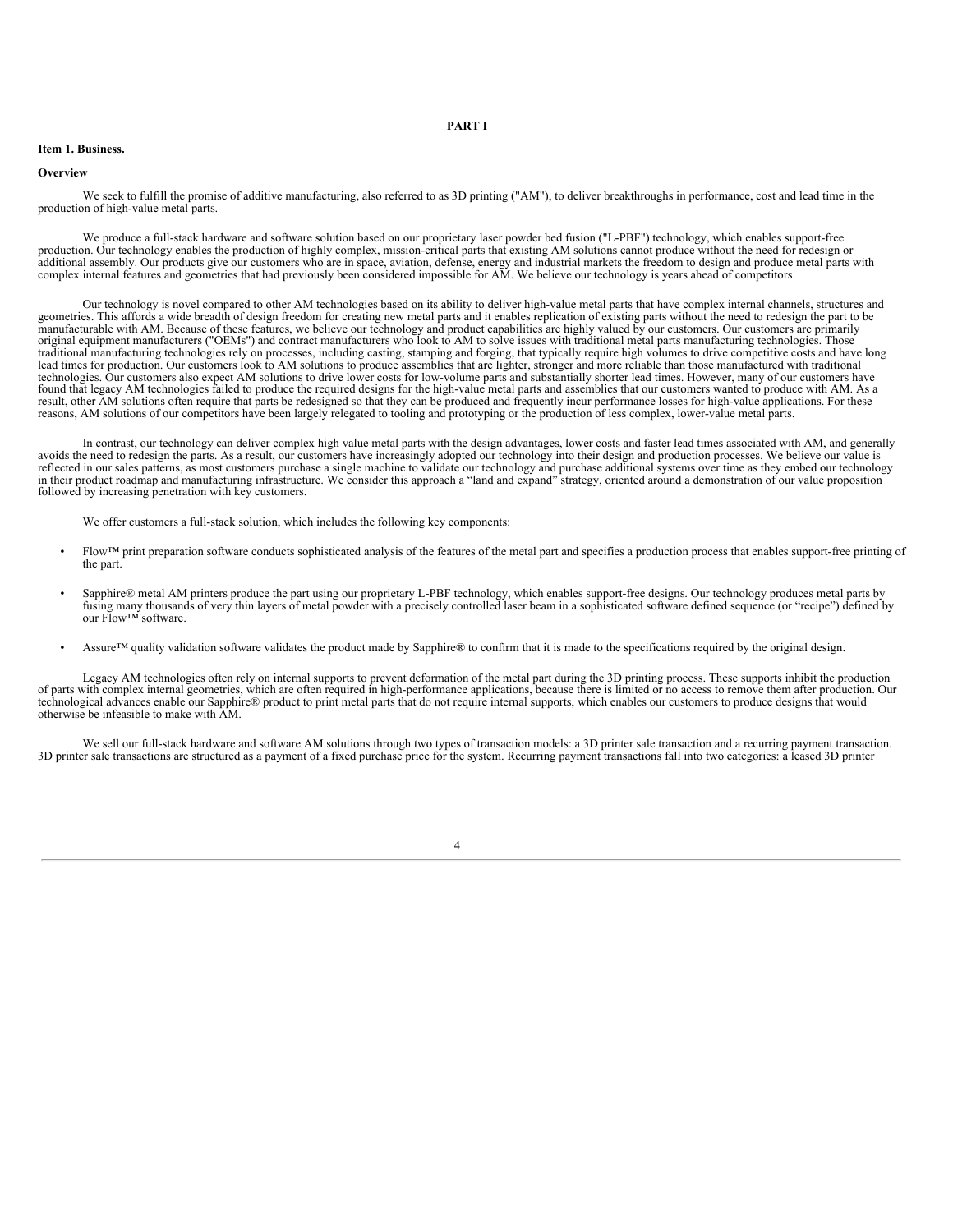transaction and a sale and utilization fee model. Under the leased 3D printer transaction, the customer typically pays an amount for a lease which entitles the customer to a base<br>number of hours of usage. For usage above t lease term is longer. In the sale and utilization fee model, customers pay an upfront amount that is less than the full purchase price to purchase the system. This purchase price is supplemented by an hourly usage fee for each hour of system utilization over the life of the system. The variable payments are recognized when the event determining the amount of variable consideration to be paid occurs. Support services are included with a 3D printer sale transaction and a recurring payment transaction.

We delivered our first Sapphire® XC system at the end of 2021. We continue to see strong demand for our next-generation flagship Sapphire® XC product. It is<br>anticipated that this product compared to our existing Sapphire® size capacity by up to 4 times. Together, the increase in capabilities and improvement in economics for our customers is anticipated to rapidly increase the potential applications of our technology. As of December 31, 2021 Sapphire® XC product is a significant contributor to our expectation for meaningful sales growth from 2022 and beyond.

#### **Strategy for Growth**

The key elements for our growth strategy include the following:

#### *Focus on uncontested segments of the market*

We focus our sales efforts on customers with a need for parts which our proprietary L-PBF technology can produce but which cannot be produced by competitors' AM technology. These include high-performance metal parts with complex internal geometries, including critical components within jet engines, fuel delivery systems and heat exchangers. These parts are fundamentally out of reach for other AM suppliers serving the high-value metal parts segment because their production process requires internal supports for complex internal geometries, which cannot be removed. Likewise, the processes required by traditional metal manufacturing processes (for example, welding of multiple parts into the desired assembly) often result in parts with lower performance, higher cost and/or longer lead times than the parts which our solution can produce. We generally do not compete in the segment of the AM market composed of applications which can be served by the multiple existing competitors in metal AM. Our primary focus is on those applications where demand for our solution is expected to be the strongest, thus supporting our long-term margins.

## *Increase penetration with customers as part of a "land and expand" strategy*

We adopt a two-step approach to customer relationships, whereby we first aim to validate our technology with customers before working to more fully integrate our technology into customers' designs and/or production processes. Upon building a strong customer relationship, our sales personnel and engineers collaborate with their customer counterparts to identify how our technology can add the greatest value to the customer's ultimate product. We have found that this helps customers to best understand the potential for the wide breadth of design freedom that our products can deliver, which often leads to customers fully integrating our technology into their processes and making multiple follow-on purchases. This results in economies of scale, as fewer sales and engineering personnel are able to serve a larger number of machines that are concentrated with a smaller number of customers. In addition, by integrating our technology into customer designs, we effectively expand the uncontested market which we believe we are optimally suited to serve.For the last two years we have delivered, on average, 1.3 Sapphire® systems per existing customer at the beginning of the year.

#### *Accelerate global acquisition of new customers*

We plan to increase the number of customer relationships we have globally in the coming years both organically and through distribution partnerships. In recent years, we have demonstrated that our technology can bring tremendous value across a number of use cases in the space, aviation and defense, energy and industrial segments. We plan to leverage the success from these deployments into sales to a number of new customers by ramping our sales force in the coming years to allow for the continued execution of our "land and expand" strategy.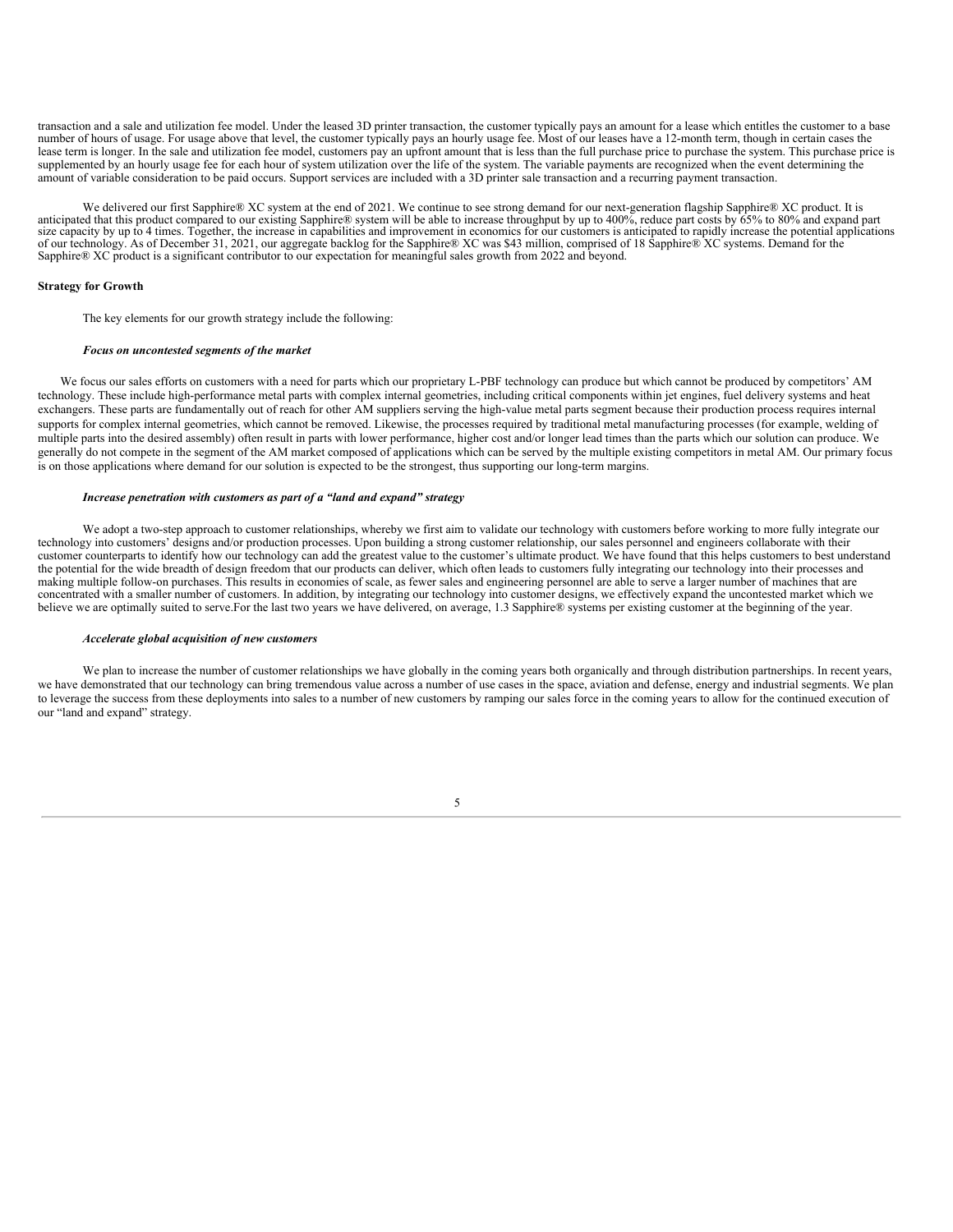Since 2019, we have also established relationships with distribution partners in the Asia-Pacific region (Taiyo Nippon Sanso Corporation and Avaco) and in the U.S. (GoEngineer) and sales agents in the Middle East and Africa to provide greater leverage to our sales team and enable expansion into new markets. We will continuously evaluate other potential distribution partnerships to further increase our footprint. Going forward, we may consider acquisitions of other AM solution providers to acquire new customer relationships.

## *Adopt multiple revenue models to fit customer preferences*

We plan to adopt sales models that align with our customers' financial preferences to increase total units sold and optimize our margin profile. Our target customers include several OEMs with vertically integrated operations, as well as a larger number of contract manufacturers who are part of diverse supply chains. Our 3D printer sale transactions include a higher up-front price for our system and a lower annual service fee, and are typically preferred by the vertically integrated OEMs, who often seek to minimize total cash outlays. We also have recurring payment transactions, including a sale and utilization fee model, where customers pay an up-front amount that is less than the full purchase price to purchase the system. This purchase price is supplemented by an hourly usage fee for each hour of system utilization over the life of the system. We believe the recurring payment model may be preferred by contract manufacturers, because the payment structure is better matched to their revenue stream. We believe these customers offer significant opportunities in particular, as SmarTech expects that demand for high-value metal parts from contract manufacturers will grow by 32% from 2021 to 2026.

#### *Rapidly scale to meet customer demand*

We plan to scale our business quickly to meet the significant increase in demand that we have seen from our customers by increasing the number of sales representatives and engineers to serve those customers, as well as our production capacity. Our manufacturing operations are limited to the final assembly and test of the system. Components and sub-assemblies are sourced from suppliers. As a result, we have the ability to scale our manufacturing operations with relatively limited capital investment because we only require additional assembly and warehouse space to increase our manufacturing capacity. Further, because our business model is capital efficient, we are able to adapt to shifts in customer demand and calibrate our growth plans to ensure that we maintain the appropriate production capacity at all times.

## *Extend competitive advantage with new products and continued R&D*

We plan to accelerate our research and development ("R&D") efforts in the future to further extend our technological advantage relative to our competitors. We have spent approximately \$175 million over the past seven years in R&D. The latest iteration of our product is our Sapphire® XC system, which launched at the end of 2021. This product will represent a step-function improvement in part size capability and productivity relative to our existing product offerings. Compared to Sapphire®, Sapphire® XC is able to produce parts that are 400% larger in volume and reduce the cost of parts produced on the system by approximately 65% to 80%. We believe this will increase considerably the range of applications where our manufacturing technology will be competitive with traditional metal manufacturing techniques, thereby substantially expanding our addressable market.

#### **Our Competitive Strengths**

#### *Disruptive AM platform with the unique ability to produce complex designs without internal supports*

In contrast to other L-PBF technologies, our proprietary L-PBF technology is capable of producing metal parts with complex internal geometries. Manufacturers of high-performance products have looked to AM to improve performance, reduce costs and shorten lead times relative to traditional metal parts manufacturers; however, other AM solutions have been historically limited because they must use internal supports to enable production of the part. Our technology delivers on the promise of AM, allowing customers a wide breadth of freedom to design products with optimal performance characteristics. In addition to greater design freedom, our technology allows customers to consolidate assemblies of multiple metal parts into a single part that delivers a stronger, lighter, better performing part at a lower cost than possible through traditional metal manufacturing techniques. Finally, our solutions enable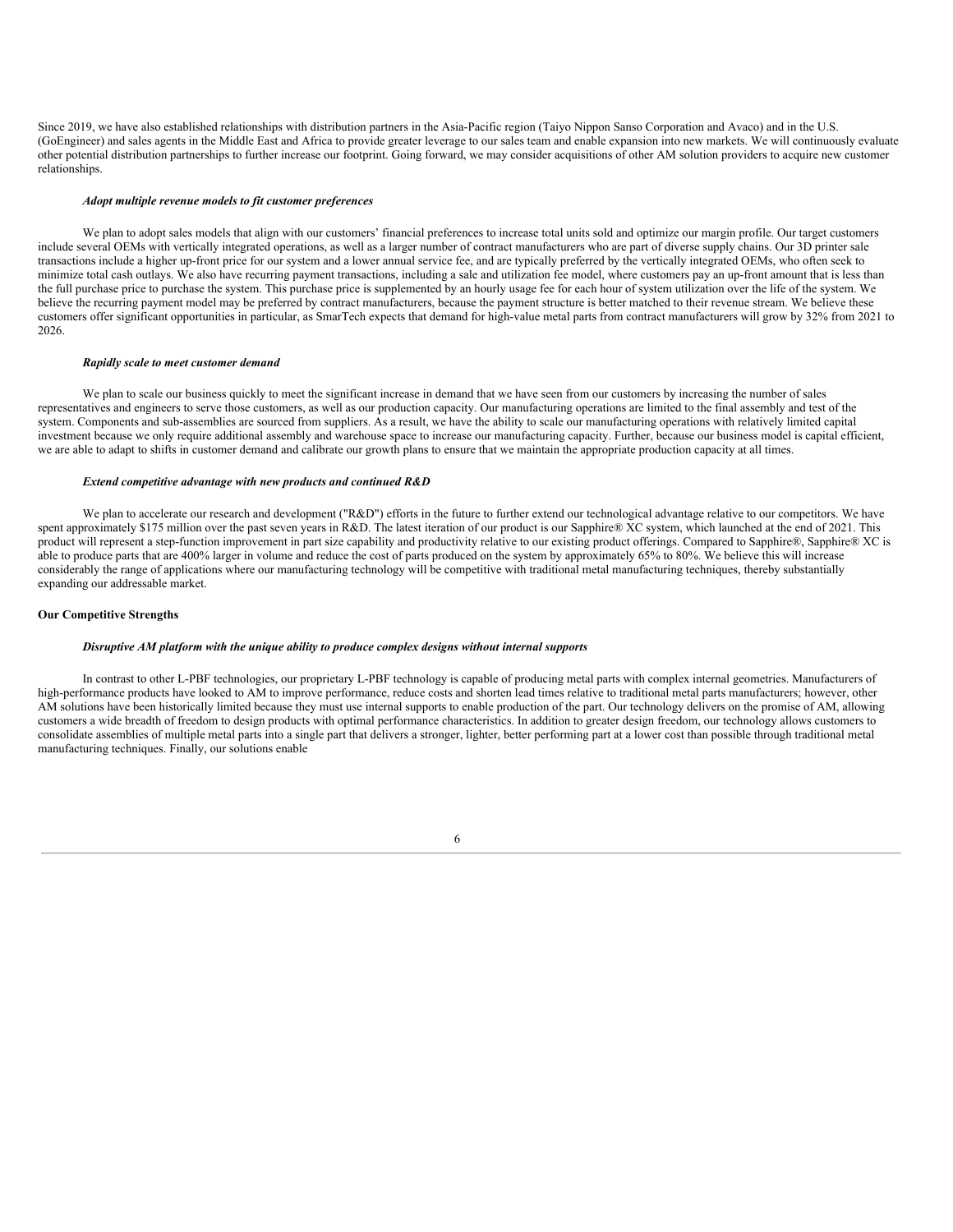the production of high-value, low-volume spare parts on demand, which may result in meaningful reductions to requirements for inventory. These factors create an uncontested segment in the market with customers we are ideally positioned to serve.

#### *Existing relationships with blue chip customers across our target end markets*

We have built relationships with blue chip customers across all of our target industries, including space, aviation and defense, energy and other industrial applications. Except for SpaceX, these are our indirect customers who specify our 3D printers for the manufacture of components by contract manufacturers that use our 3D printers and, while these customers provide no direct revenue to the Company, they drive part of the volume for our contract manufacturers and therefore, indirectly, our 3D printer demand. We have built these relationships by demonstrating the value that our differentiated technology can achieve and integrating our solutions into their operations, resulting in repeat sales to multiple customers within a short span of time. Our success in partnering with existing customers has also validated our differentiated technology for other potential customers. We believe that our successes with these efforts provide meaningful proof of concept and will enable our strategy of rapid customer acquisition in the coming years.

## *End-to-End, turnkey solution that can be easily integrated into customer operations*

Our end-to-end solution can be integrated into customer operations with relative ease, facilitating adoption with new customers, as well as the installation of additional systems. The turnkey nature of our products effectively enables our "land and expand" strategy. We typically dedicate one engineer for several weeks around the time of the installation to educate customers as to how to best use our systems and to identify how our technology can most effectively add value to customer processes. After this point, our customers become largely self-supported, requiring only occasional support from our sales and engineering staff. This enables us to effectively reallocate our engineers and salesforce to continue to engage with new potential customers, supporting our efforts to scale our operations rapidly.

#### *Deep moat of intellectual property protections*

We have a strong, multi-layered portfolio protecting our intellectual property ("IP") rights, which reinforces our competitive advantage. According to SmarTech, as of 2019, we have the strongest IP portfolio in metal additive manufacturing (AM): "Velo3D and . . . have impressive patent portfolios. Some of the most impressive patent portfolios are held by smaller firms. Velo3D is currently the top assignee of patents for 3D printing metals," SmarTech Analysis Announces New Report on 3D-Printed Metals Patents, Smartchechanalysis.com, July 22, 2019. As of December 31, 2021, our multi-jurisdictional patent IP portfolio includes 54 patents that have been granted across systems, methods, devices, apparatuses, software, and compositions of matter (e.g., 3D objects), as well as 11 public pending patent applications. This IP portfolio enables us to prevent third-party market participants from selling our patented systems, using our patented production methods, or trading in parts that have been made using our processes. Our multi-jurisdictional trademark IP portfolio includes 23 registered trademarks and 39 pending trademark applications. This IP portfolio enables us to defend our unique brand from our competitors in the various jurisdictions. Accordingly, we expect that our strong IP portfolio will enable us to protect our technological lead in the metal AM industry and the unique brand we market to our customers and potential customers.

#### *Capital ef icient business model*

We have an asset-light business model, which will allow us to scale our operations to meet expected customer demand. Our own manufacturing operations are primarily limited to final assembly, testing and shipment. Further, we believe our units are higher value and lower volume relative to other AM solutions providers, which reduces the burden on our supply chain as we expand. Our final assembly process does not require expensive clean rooms but instead occurs within an assembly facility. We believe that this will enable us to rapidly scale our business model to meet customer demand, without the risks associated with other manufacturing models that require heavy capital expenditures to increase production capacity.

#### 7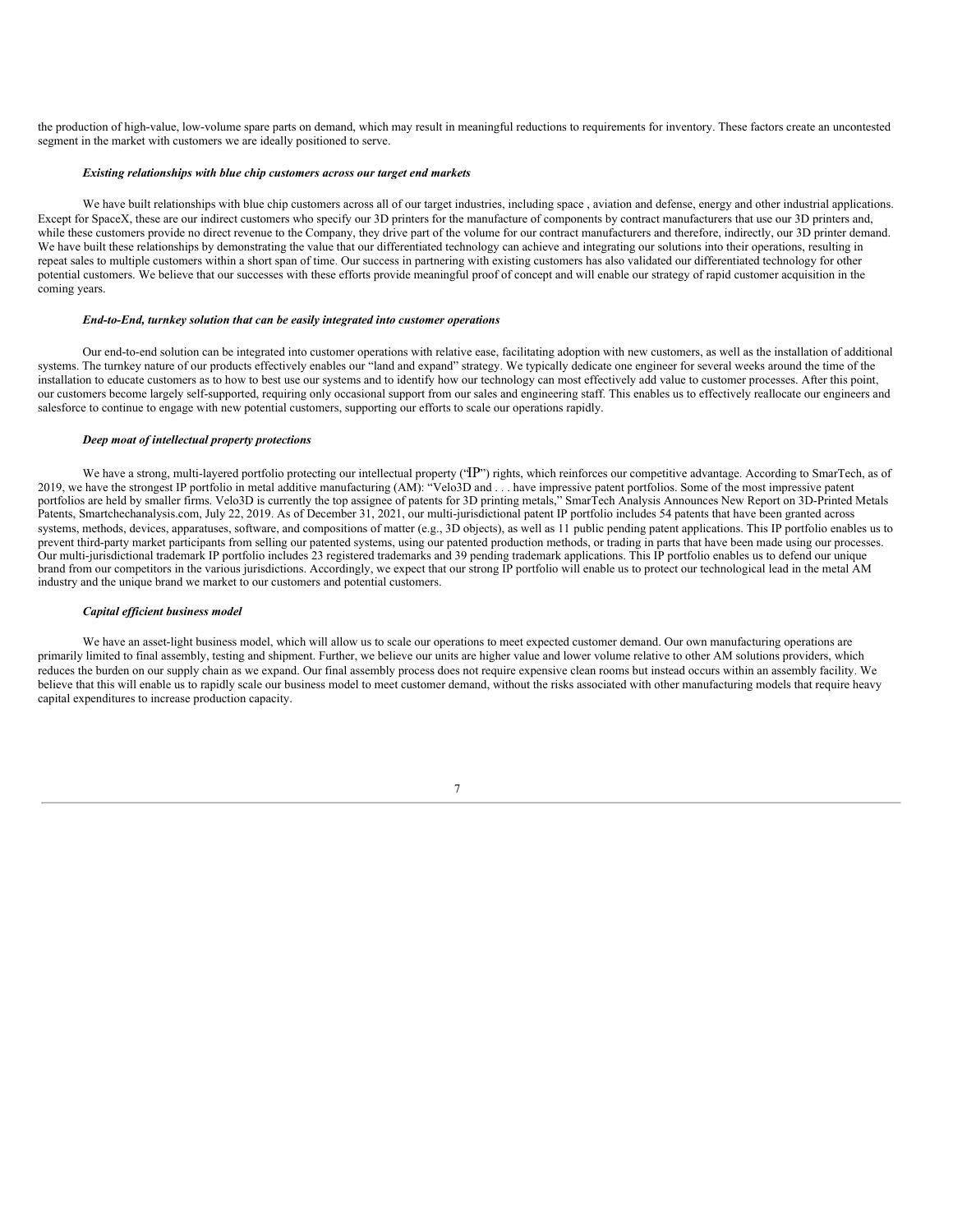#### *Experienced management team*

 $\nabla^{\scriptscriptstyle 3D}$ 

Our management team has decades of relevant experience across their respective industries, including materials engineering, technological development, operations, sales, business development and corporate finance. Our management team is led by our Chief Executive Officer, Benny Buller, who has had a highly successful career as an engineer, culminating in the highest Israeli Presidential award for one of the projects he led in the Israeli intelligence community, before taking leadership positions in cuttingedge American technology firms, including in First Solar and Applied Materials. Our Chief Financial Officer, Bill McCombe, has extensive experience as a senior financial officer in public and private technology hardware companies and as a senior investment banker overseeing strategic transactions. Further, we have recently added experienced independent board members to support our management team.

## **Our Product Platforms**

Since our founding in 2014, we have focused development on our primary solution, marketed as Sapphire®. Sapphire® is an end-to-end solution and comes with the Flow™ design software and Assure™ quality control software. At the end of 2021, we launched our new Sapphire® XC product, which will enable production of larger parts at a lower cost.

Our software is fully integrated into the design, production and quality control platform with our Sapphire® and Sapphire® XC systems. We maintain legal title of our software systems for products sold under both our 3D printer sale transactions and recurring payment transactions.



Design freedom, agility, repeatability, quality, greater control

#### *Flow™*

Flow™ software powers the whole family of Sapphire® AM printers. Our systems rely on the same manufacturing process for all of our printer solutions. Flow™ is a highly advanced and proprietary software platform, which scans part designs for unique geometrical features. It uses advanced computational algorithms to prescribe specific manufacturing "recipes" and processes specific to the Sapphire® production systems to ensure that the part is produced with the required specifications.

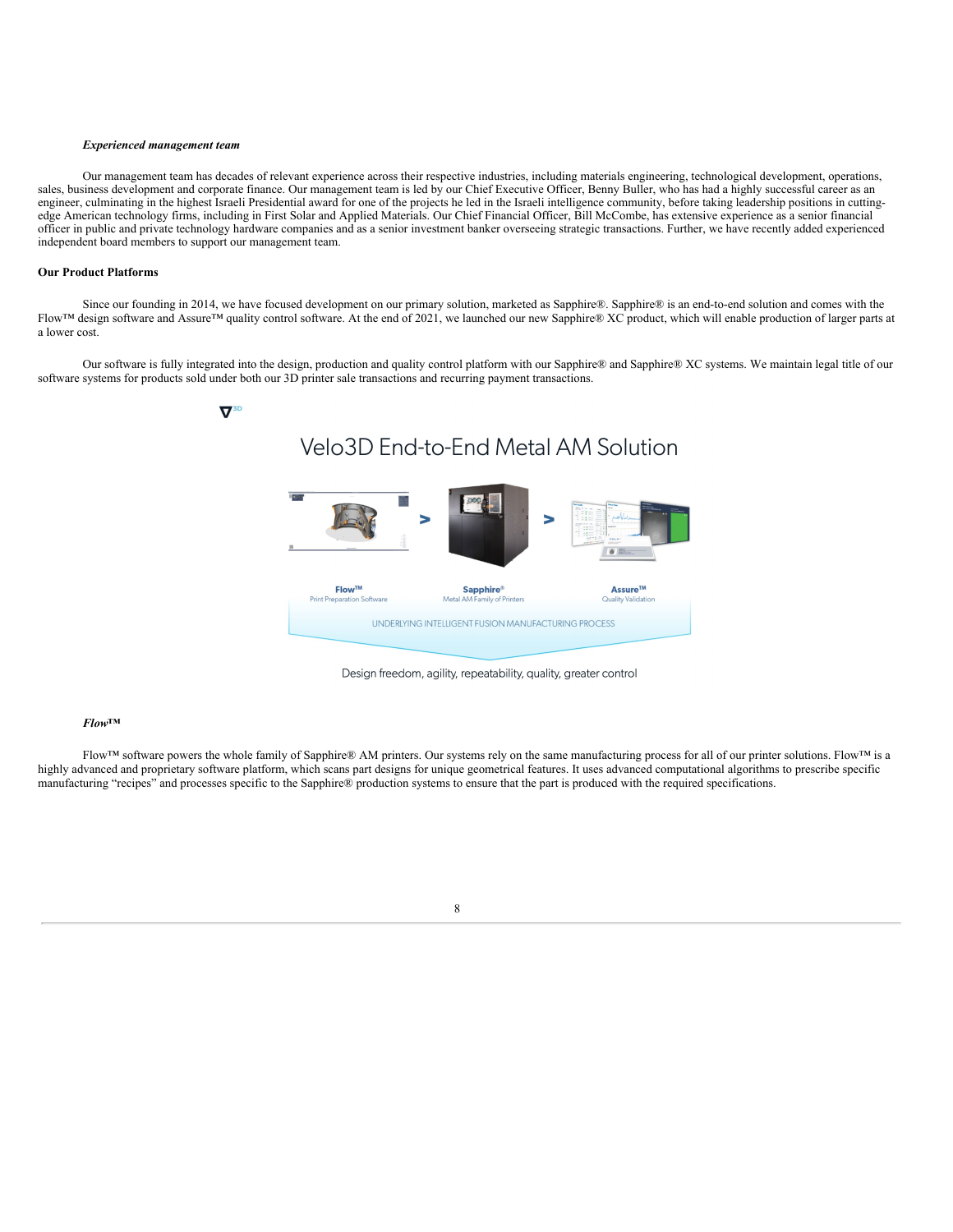## *Sapphire® and Sapphire® XC*

The Sapphire® printer system is our first generation production machine. As of December 31, 2021, 46 machines have been shipped and are currently in the field. Sapphire® uses L-PBF technology and supports a build module of 315 millimeter diameter by 400 millimeter tall, and volume of up to 31 liters.

Sapphire® XC is our newest generation of printer and started shipping at the end of 2021. XC stands for "extra capacity" and has a larger build module of 600 millimeter diameter by 550 millimeter tall, and volume of up to 155 liters. Sapphire® XC is based on the same fundamental design of our original Sapphire® printers. The Sapphire® XC printer system is designed with the intent that all recipes and parts designed for the original Sapphire® printers are fully compatible with the Sapphire® XC printer systems, as the new system is designed to carry over processes and metrologies.

Our machines have the ability to make parts with thousands of composite structures, including titanium, nickel-alloys, nickel super alloys, steel and steel alloys. Any metal that is cold-weldable is able to be used as a base layer in our machines. We currently have recipes for nine alloys and add recipes for additional metal alloys based on customer demand.

#### *Assure™*

Assure™ is an advanced quality control system software platform that includes process metrologies to ensure repeatable, consistent part quality. The platform works with complex sensors, which allow prompt control modulation of the Sapphire® laser systems to calibrate production outcomes within tolerances.

#### *Intelligent Fusion* ®

Intelligent Fusion<sup>®</sup> is the underlying manufacturing process that binds and facilitates all aspects of the Velo3D end-to-end solution, which includes our print preparation software (Flow™), advanced metal 3D printers (Sapphire®), and quality assurance software (Assure™).

Intelligent Fusion<sup>®</sup> unifies and manages all of the above, including the information flow, sensor data from over 950 sensors, and the advanced printing technology for precision control of the entire print.

## **Customers**

Our customers range from small- and medium-sized enterprises to Fortune 500 companies in the space, aviation, defense, energy and industrial markets. As of December 31, 2021, we had 18 customers. We added 10 new customers in 2021, and we continue to diversify our customer base. SpaceX, our largest customer, accounted for 27.8% and 41.1% of our revenue for the year ended December 31, 2021 and 2020, respectively. Our customers include both OEMs, as well as contract manufacturers who provide service and parts on behalf of OEMs. Our 3D printer sales occur under purchase orders that are governed by our terms and conditions of sale. The Company's terms and conditions with SpaceX are consistent with all other customers and permit the customers to terminate the Company's services at any time (subject to notice and certain other provisions).

We only sell to production customers. Our machines are not resalable and software licenses are not transferable to certain geographic markets to protect our IP.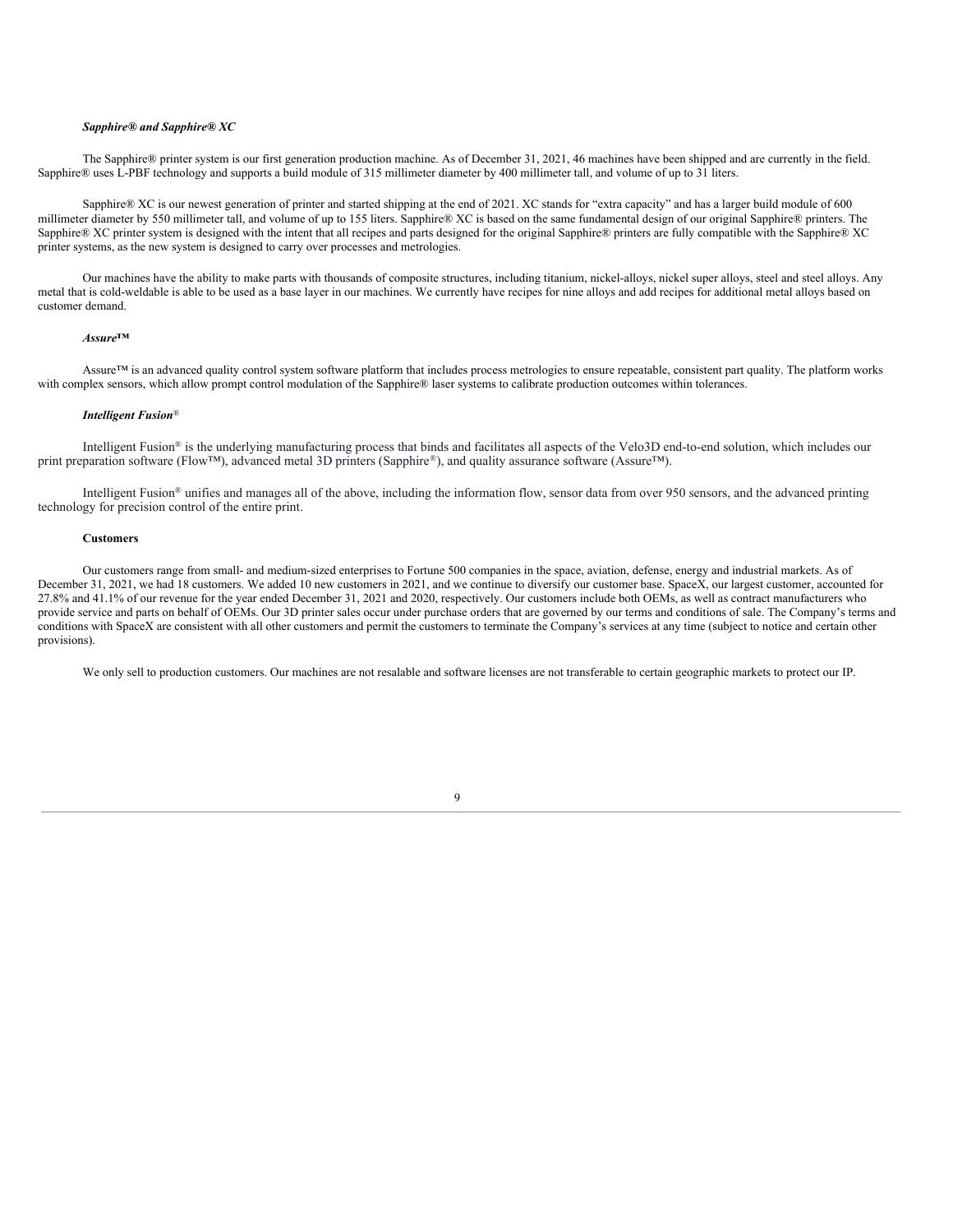## **Research and Development**

The high-value metal parts and AM segments are undergoing technological advancements across hardware, software and materials. We continue to dedicate meaningful resources into our ongoing R&D programs to extend our technological leadership. Specifically, our R&D team is focused on continuing advances in technology that include, but are not limited to:

- enhancements of the Sapphire® systems, such as 1MZ systems;
- improvement of reliability and productivity of the Sapphire® and Sapphire® XC systems;
- expansion of functionality of Flow™ software;
- qualifying new materials;
- additional quality control features in Assure™; and
- addition of recipes for new metal alloys.

We invest a significant amount of our resources in R&D because we believe that superior technology is a key to maintaining a leading market position. In the year ended December 31, 2021 and 2020, our R&D expenses were approximately \$27.0 million and \$14.2 million.

## **Sales and Marketing**

We sell our AM solutions directly, as well as through a network of multiple distribution partners. Together, these relationships span much of the world, including the United States ("U.S."), the EU, Japan, South Korea and Southeast Asia. We engage in a "land and expand" strategy, whereby we seek to make an initial sale to customers for technology validation before increasing penetration through sales of additional units.

Our marketing strategy is oriented around building deep and lasting relationships with leading global manufacturers. We seek to compete by maximizing the value we create for our customers. To that end, our engineers engage with customers to identify the specific parts and processes where our solutions can add the most immediate value. At the time of the installation, our engineers will typically engage with customers for several weeks to educate them on the system, after which point customers are typically able to operate the system without our direct engagement.

Our sales team remains engaged with customers after initial validation of our technology with a goal of integrating our technology into other customer processes. Thus far, we believe this strategy has proven successful, for the last two years we have delivered, on average, 1.3 Sapphire® systems per existing customer at the beginning of the year . As of February 28, 2021, our sales and marketing teams consisted of 28 employees.

In recent years, we have successfully demonstrated the utility of our technology across multiple target markets, including the highest performance application in the space, aviation and defense, energy and industrial end markets. We believe these successful deployments have seeded the market and will enable increased acquisition of new customers in those segments.

We rely on our own sales team, as well as multiple distribution partners, including Taiyo Nippon Sanso (Japan), Avaco (South Korea), and GoEngineer (North America). These relationships have helped to extend our reach into overseas markets and essentially function as extensions of our sales team. We have entered into partnership agreements with each of our distribution partners, which grant the distribution partner the right to market our products in a specified territory on either an exclusive or nonexclusive basis, depending on the distribution partner; however, all sales contracts for our products are entered into between us and our customers. Certain of these distribution partners also provide maintenance services to customers in their specified territories. Going forward, we plan to expand our direct sales force and will consider establishing additional distribution partnerships as we continue to implement our strategy with new customers.

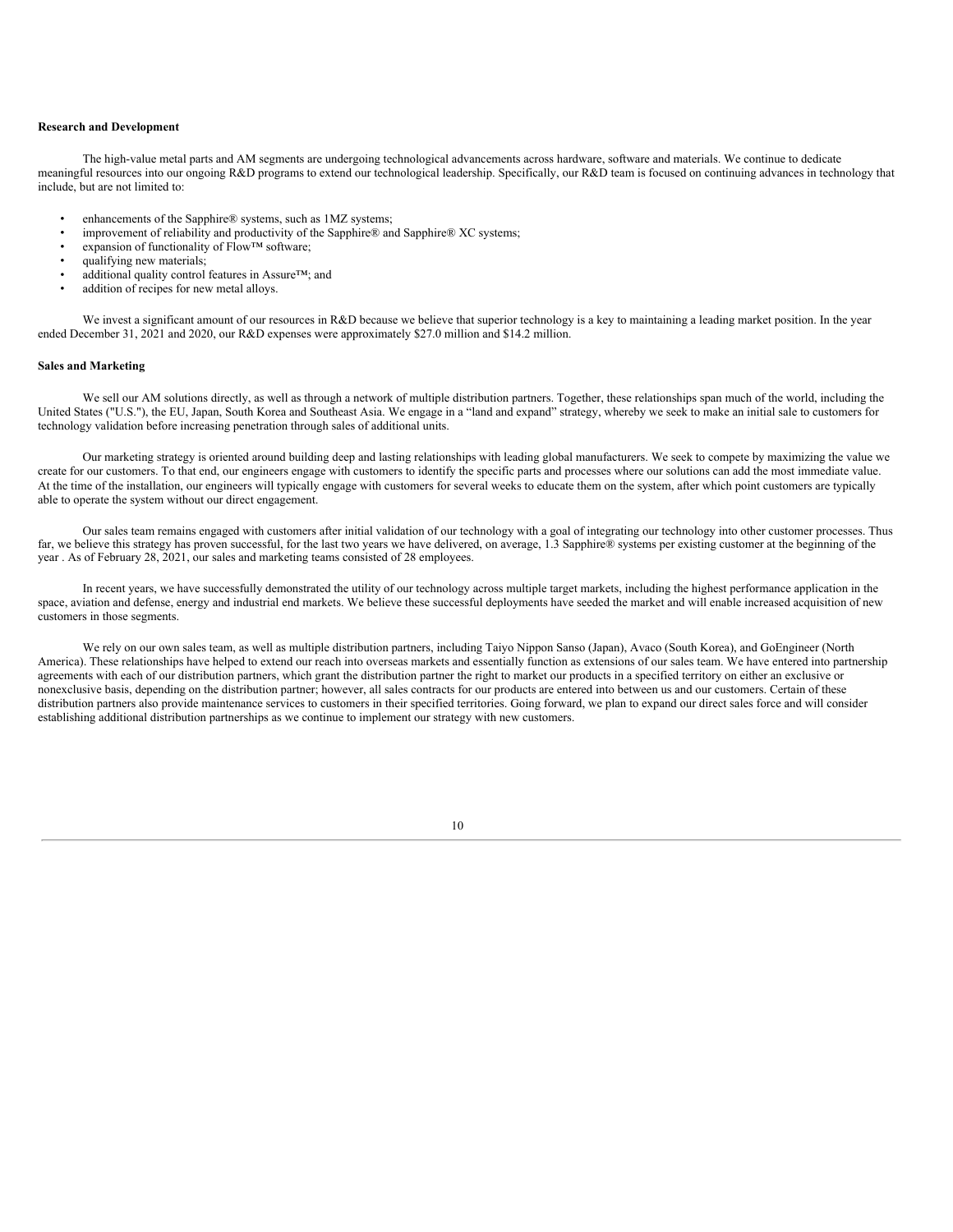In the fourth quarter of 2021, we opened our European Headquarters at the Augsburg Innovation Park, located in Augsburg, Germany, that will include teams of sales, application engineering and field service engineering personnel, similar to the U.S. office.

#### **Manufacturing and Suppliers**

We design, assemble, test and ship all of our products and rely on outside manufacturers for component manufacturing. Production of our systems requires approximately 15 weeks. We employ several third-party vendors to supply our core hardware subsystems and components. Following receipt of these subsystems and components, we assemble and calibrate the system. We then conduct a series of process tests culminating in a final factory acceptance test. We have internal teams focused on technology development, engineering and manufacturing. The teams coordinate the design, construction, assembly, testing and shipment of our products.

We currently rely on numerous external suppliers, which we believe have ample capacity to increase supply of our critical components. For the majority of these suppliers, we believe we can readily source components from competing suppliers on short notice. As our business grows, we may consider a strategy of sourcing components from multiple suppliers to ensure surety of supply.

We manage our inventory based on sales and production forecasts and anticipated lead times for sourcing components and assembly.

## **Intellectual Property**

Our leadership in the high-value metal parts AM segment depends largely on our differentiated technology, which we seek to protect through a multi-layered IP approach. Our IP protection enables us to prevent organizations and individuals from selling or using our systems, apparatuses, devices, and software, practicing our methods, or trading in our produced parts (e.g., 3D objects), as these are all protected by various forms of IP protection including by our patents granted in various jurisdictions and by our trade secrets.

We attempt to protect our IP rights, in various jurisdictions (e.g., United States and abroad), through a combination of patents, trademarks, copyrights and trade secrets, as well as nondisclosure and invention assignment agreements with our consultants and employees, and nondisclosure agreements with our contractors, vendors and other business partners.

We pursue patent protection when we believe it is possible and consistent with our overall strategy for safeguarding IP.

Our patent profile is a broad portfolio across our systems, apparatuses, devices, methods (e.g., of production), software, and composition of matter (e.g., 3D objects). Metal parts produced using our system technology have a signature that is readily recognizable and traceable. According to SmarTech, as of 2019, we have the strongest IP portfolio in metal AM: "Velo3D and . . . have impressive patent portfolios. Some of the most impressive patent portfolios are held by smaller firms. Velo3D is currently the top assignee of patents for 3D printing metals," SmarTech Analysis Announces New Report on 3D-Printed Metals Patents, Smartchechanalysis.com, July 22, 2019.

We own fifty-four (54) issued patents of which forty (40) are issued U.S. patents, and fourteen (14) are issued foreign patents. We also have eleven (11) public pending patent applications of which one (1) is a pending U.S. patent application, eight (8) are pending public foreign patent applications, and two (2) are public pending Patent Cooperation Treaty (PCT) patent applications. Our currently issued patents will expire at different times in the future, with the earliest expiring in 2035 and the latest expiring in 2039. Our currently pending applications will generally remain in effect for 20 years from the date of filing of the initial patent application of each. In addition, we have four (4) registered U.S. trademarks, nineteen (19) registered foreign trademarks, one (1) pending U.S. trademark applications, and thirty-eight (38) pending foreign trademark applications.

## **Human Capital Resources**

11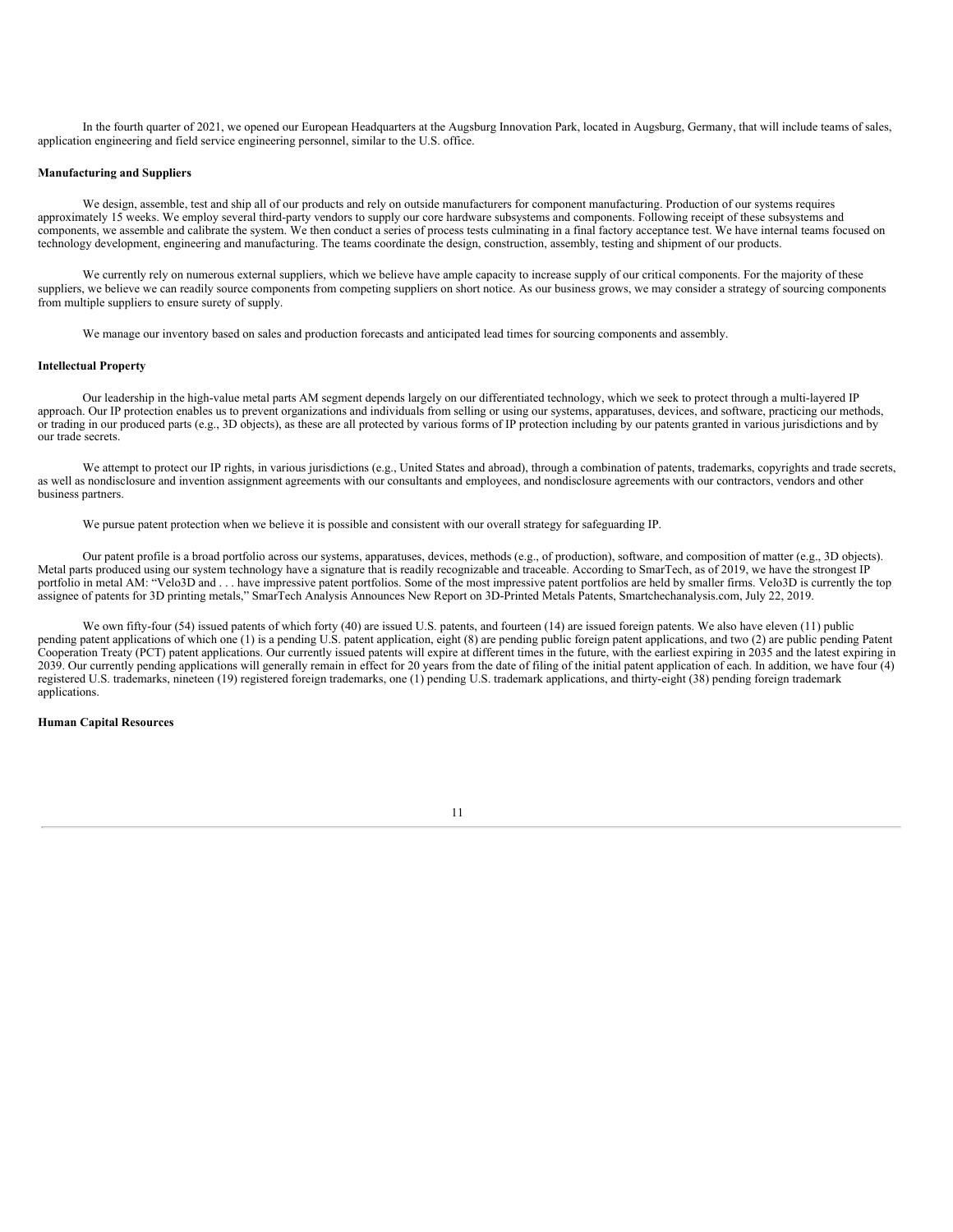We have a strong team of employees who contribute to our success. As of December 31, 2021, we had 193 full-time employees, the majority of them based at our headquarters. We rely on consultants and outside contractors in roles and responsibilities that include engineering, operations and finance.

To date, we have not experienced any work stoppages and consider our relationship with our employees to be in good standing, as evidenced by our recent employee engagement score in February 2022, which was 4 percentage points higher than the industry benchmark per a December 2021 employee survey conducted by Energage. None of our employees are subject to a collective bargaining agreement or are represented by a labor union.

Our board of directors oversees matters relating to managing our human capital resources. Our human capital resources objectives include identifying, recruiting, retaining, training, incentivizing and integrating our existing and additional employees, as well as emphasizing work place safety. We review our compensation and benefit policies regularly through industry benchmarks and, we believe we offer competitive compensation and benefits packages, the principal purposes of which are to attract, retain and motivate our employees.

## **Competition**

We compete with other suppliers of 3D printers, materials and software, as well as with suppliers of traditional metal manufacturing solutions. We compete with these suppliers, as well as channel partners, for customers, and for certain of our products. We also compete with businesses and service bureaus that use such equipment to produce models, prototypes, molds and end-user parts. Development of new technologies or techniques not encompassed by the patents that we own may result in additional future competition.

Our competitors operate both globally and regionally, and many of them have well-recognized brands and product lines. Additionally, certain of our competitors are well established and may have greater financial resources than us.

We believe principal competitive factors include technology capabilities, materials, process and application know-how, total cost of operation of solution, product reliability and the ability to provide a full range of products and services to meet customer needs. We believe that our future success depends on our ability to provide highquality solutions, introduce new products and services to meet evolving customer needs, market opportunities, and extend our technologies to new applications. Accordingly, our ongoing R&D programs are intended to enable us to continue technology advancement and develop innovative new solutions for the marketplace.

## **Government Regulations**

We are subject to various laws, regulations and permitting requirements of U.S. federal, state and local and foreign authorities. These include:

- regulations promulgated by environmental and health agencies, as described below under "- Environmental Matters";
- the U.S. Occupational Safety and Health Administration;
- the U.S. Foreign Corrupt Practices Act, the U.K. Bribery Act and the anti-corruption laws of other countries;
- laws pertaining to the hiring, treatment, safety and discharge of employees; and
- import and trade restrictions and export control regulations, including the U.S. International Traffic in Arms Regulations and the U.S. Export Administration Regulations.

We believe that we are in material compliance with all such laws, regulations and permitting requirements.

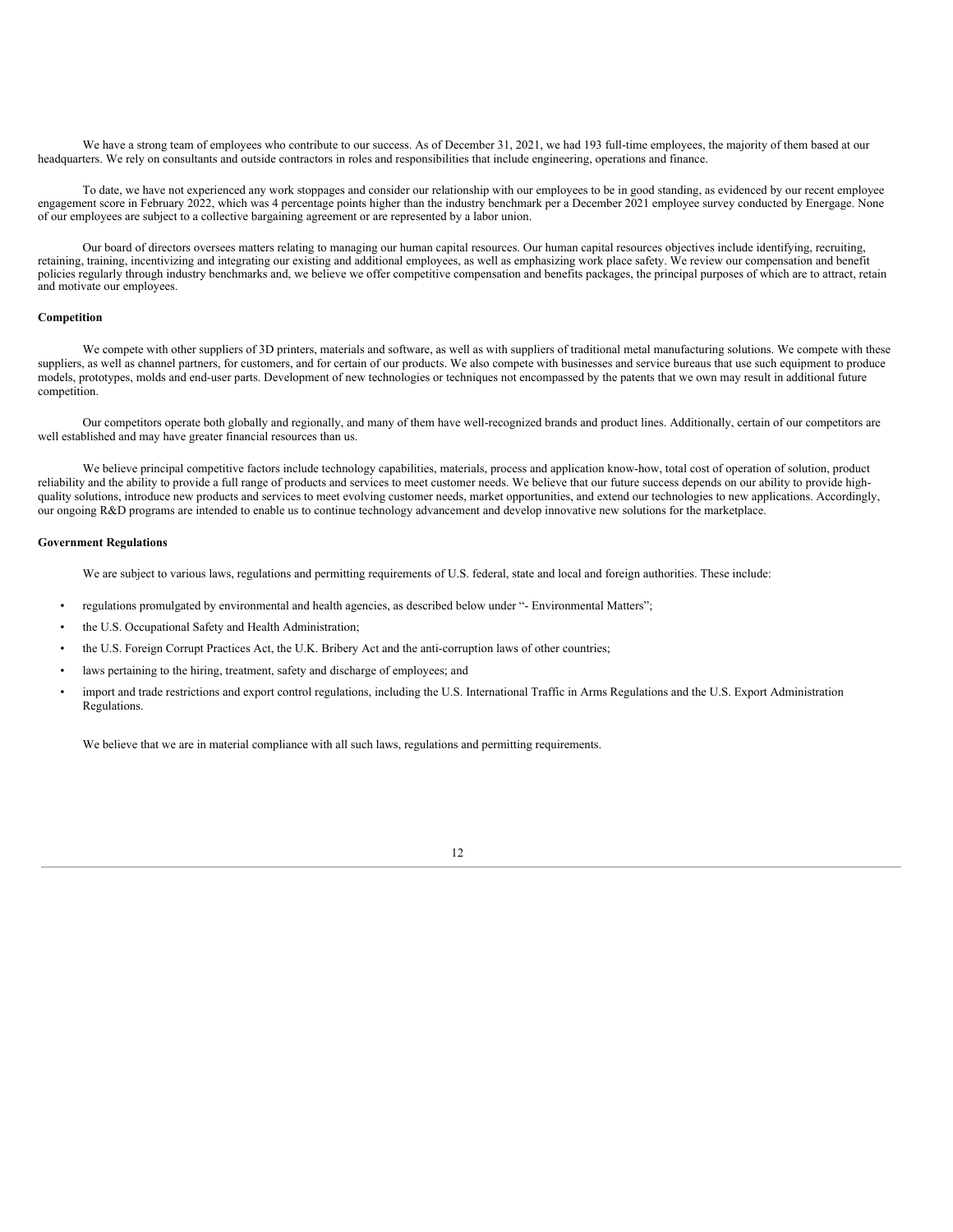## **Environmental Matters**

We are subject to various environmental, health and safety laws, regulations and permitting requirements, including those governing the emission and discharge of hazardous materials into ground, air or water; noise emissions; the generation, storage, use, management and disposal of hazardous and other waste; the import, export and registration of chemicals; the cleanup of contaminated sites; and the health and safety of our employees. Based on information currently available to us, we do not expect environmental costs and contingencies to have a material adverse effect on our operations. The operation of our facility, however, entails risks in these areas. Significant expenditures could be required in the future to comply with environmental or health and safety laws, regulations or other requirements. Certain of these compliance requirements are imposed by our customers, who at times require us to be registered with U.S. health or safety regulatory agencies, whether on the federal or state level.

Under environmental laws and regulations, we are required to obtain environmental permits from governmental authorities for certain operations.

In the European marketplace, among others, electrical and electronic equipment is required to comply with the Directive on Waste Electrical and Electronic Equipment of the EU, which aims to prevent waste by encouraging reuse and recycling, and the EU Directive on Restriction of Use of Certain Hazardous Substances, which restricts the use of various hazardous substances in electrical and electronic products. Our products and certain components of such products "put on the market" in the EU (whether or not manufactured in the EU) are subject to these directives. Additionally, we are required to comply with certain laws, regulations and directives governing chemicals, including the U.S. Toxic Substances Control Act, Registration, Evaluation, Authorisation and Restriction of Chemicals ("*REACH*"), the Restriction of Hazardous Substances Directive ("*RoHS*") and Classification, Labelling and Packaging Regulation ("*CLP*") in the EU. These and similar laws and regulations require, among others, the registration, evaluation, authorization and labeling of certain chemicals that we use and ship.

## **Corporate Information**

We were incorporated on September 11, 2020 as a special purpose acquisition company and a Cayman Islands exempted company under the name JAWS Spitfire Acquisition Corporation. On December 7, 2020, JAWS Spitfire completed its initial public offering. On September 29, 2021, JAWS Spitfire consummated the Merger with Legacy Velo3D pursuant to the Business Combination Agreeme Islands to the State of Delaware, and JAWS Spitfire changed its name to Velo3D, Inc.

Our address is 511 Division Street, Campbell, CA 95008. Our telephone number is (408) 610-3915. Our website address is https://www.velo3d.com. Information contained on our website or connected thereto does not constitute part of, and is not incorporated by reference into, this Annual Report.

#### **Available Information**

We file annual, quarterly and current reports, proxy statements and other information with the U.S. Securities and Exchange Commission (the "SEC"). Our website is www.velo3d.com and our Investor Relations webpage is invelo3d.com. The SEC maintains a website,www.sec.gov, that contains annual, quarterly and current reports, proxy and information statements and other information that i make available free of charge, on or through our Investor Relations webpage, our proxy statements, annual reports on Form 10-K, quarterly reports on Form 10-Q, current reports on Form 8-K and any amendments to those reports filed or furnished pursuant to the Securities Exchange Act of 1934, as amended (the "Exchange Act"), as soon as reasonably practicable after such material is electronically filed with, or furnished to, the SEC

We use our investor relations website, our Twitter handle (www.twitter.com/VELO3DMetal), LinkedIn profile (www.linkedin.com/company/velo3d) and YouTube (Velo3d) as a means of disseminating or providing notification of, among other things, news or announcements regarding our business or financial performance, investor events, press releases, and earnings releases and as a means of disclosing material non-public information and for complying with our disclosure obligations under Regulation FD. The content of our websites and information that we may post on or provide to online and social media channels, including those mentioned above,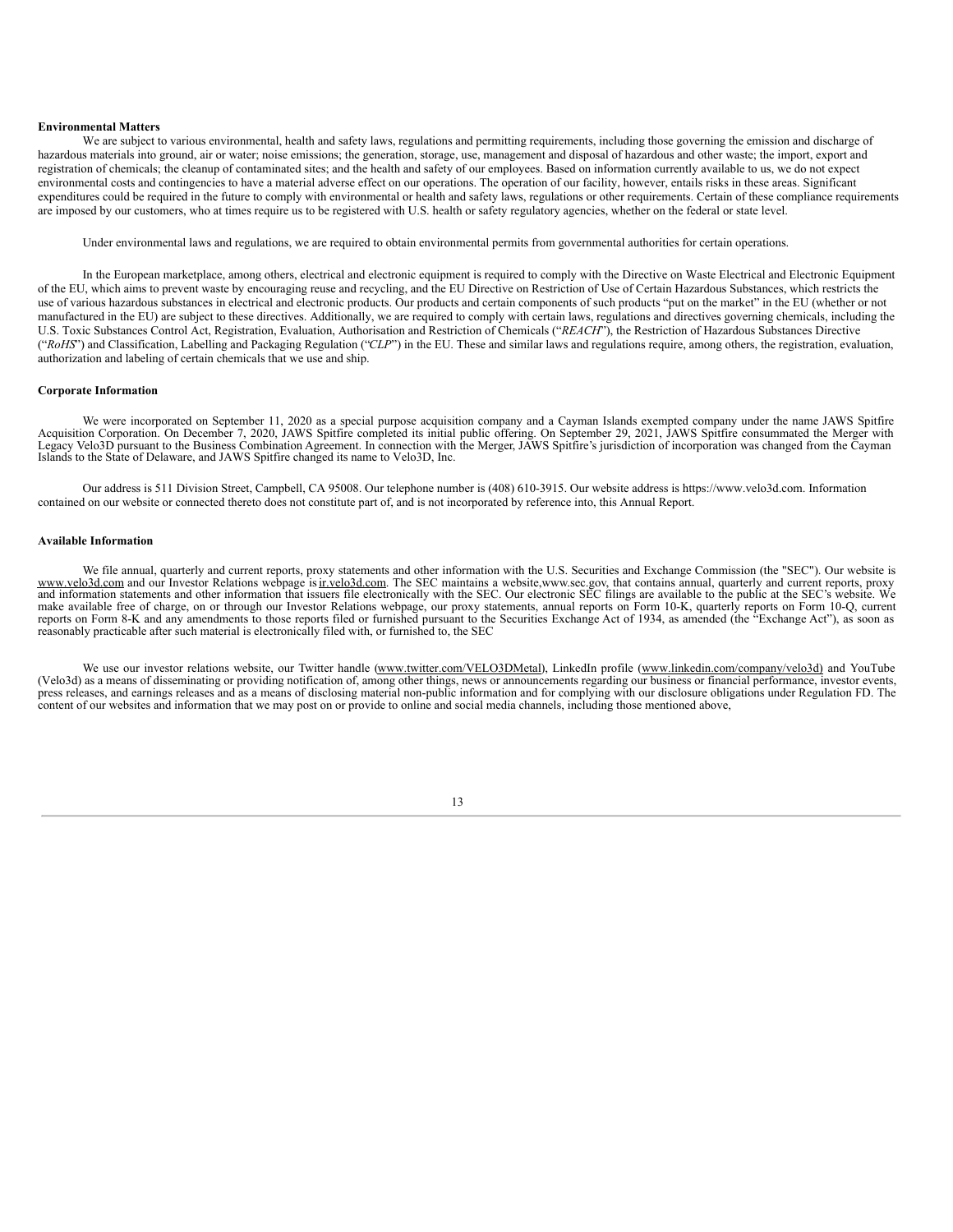<span id="page-16-0"></span>and information that can be accessed through our websites or these online and social media channels are not incorporated by reference into this Annual Report or in any other<br>report or document we file with the SEC, and any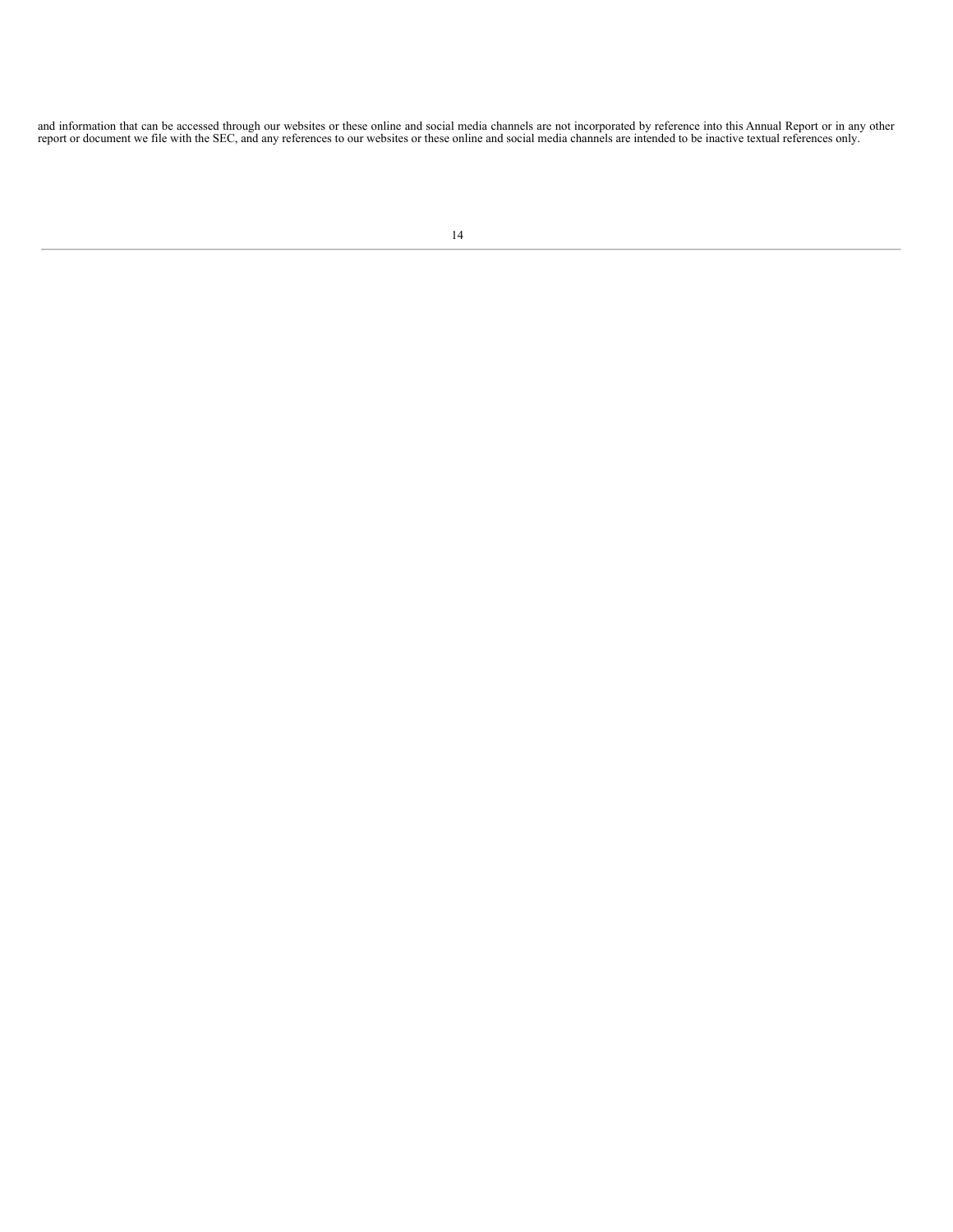## **Item 1A. Risk Factors.**

Investing in our securities involves risks. You should consider carefully the risks and uncertainties described below, together with all of the other information in this Annual Report, including the section titled "Management's Discussion and Analysis of Financial Condition and Results of Operations" and our audited consolidated financial statements and related notes included elsewhere in this Annual Report, before deciding whether to purchase any of our securities. Our business, results of operations, financial condition, and prospects could also be harmed by risks and uncertainties that are not presently known to us or that we currently believe are not material. If any of these risks actually occur, our business, results of operations, financial condition, and prospects could be materially and adversely affected. Unless otherwise indicated, references in these risk factors to our business being harmed will include harm to our business, reputation, brand, financial condition, results of operations, and prospects. In such event, the market price of our securities could decline, and you could lose all or part of your *investment.*

#### **Summary of Risk Factors**

*Risks Related to Our Financial Position and Need for Additional Capital*

- We are an early-stage company with a history of losses. We have not been profitable historically and may not achieve or maintain profitability in the future.
- Our limited operating history and rapid growth makes evaluating our current business and future prospects difficult and may increase the investment risk.
- We expect to rely on a limited number of customers for a significant portion of our near-term revenue.
- We may require additional capital to support business growth, and this capital might not be available on acceptable terms, if at all.
- We have invested and expect to continue to invest in research and development efforts that further enhance our products. Such investments may affect our operating results and liquidity, and, if the return on these investments is lower or develops more slowly than we expect, our revenue and operating results may suffer.

#### *Risks Related to Our Business and Industry*

- We may experience significant delays in the design, production and launch of our additive manufacturing solutions, and we may be unable to successfully commercialize products on our planned timelines.
- As part of our growth strategy, we intend to continue to acquire or make investments in other businesses, patents, technologies, products or services. Our failure to do so successfully could disrupt our business and have an adverse impact on our financial condition.
- Our business activities have been and may continue to be, disrupted due to the outbreak of the ongoing COVID-19 pandemic.
- Changes in our product mix may impact our gross margins and financial performance.
- Our business model is predicated, in part, on building a customer base that will generate a recurring stream of revenues through the use of our additive manufacturing system and service contracts. If that recurring stream of revenues does not develop as expected, or if our business model changes as the industry evolves, our operating results may be adversely affected.
- If demand for additive manufacturing products does not grow as expected, or if market adoption of additive manufacturing technology does not continue to develop, or develops more slowly than expected, our revenues may stagnate or decline, and our business may be adversely affected.
- If we fail to meet our customers' price expectations, demand for our products and product lines could be negatively impacted and our business and results of operations could suffer.
- Declines in the prices of our products and services, or in our volume of sales, together with our relatively inflexible cost structure, may adversely affect our financial results.
- Reservations for our Sapphire® XC solution may not convert to purchase orders.

15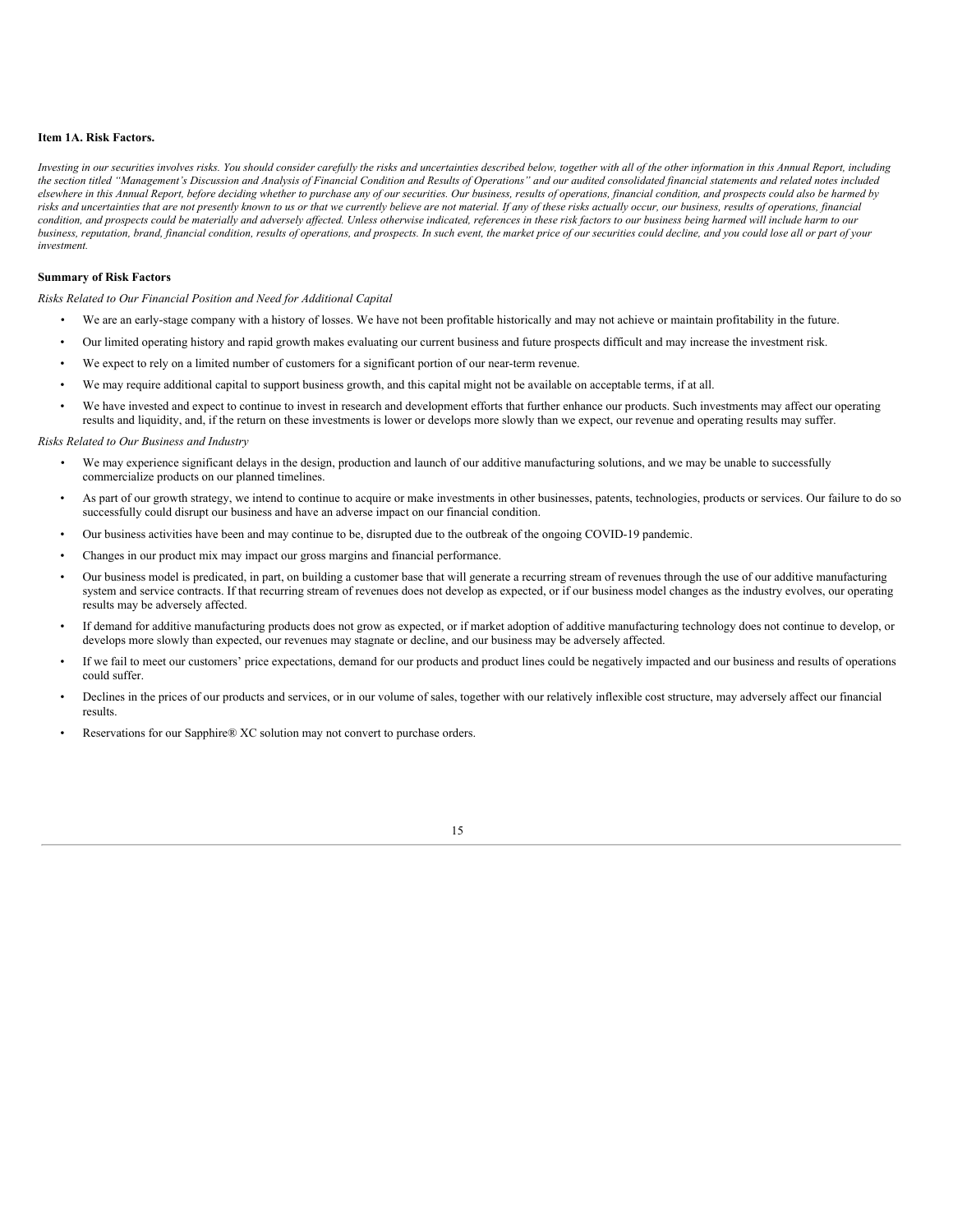- Defects in our additive manufacturing system or in enhancements to our existing additive manufacturing systems that give rise to part failures for our customers, resulting in product liability or warranty or other claims that could result in material expenses, diversion of management time and attention and damage to our reputation.
- The additive manufacturing industry in which we operate is characterized by rapid technological change, which requires us to continue to develop new products and innovations to meet constantly evolving customer demands and which could adversely affect market adoption of our products.
- The additive manufacturing industry is competitive. We expect to face increasing competition in many aspects of our business, which could cause our operating results to suffer.
- Our existing and planned global operations subject us to a variety of risks and uncertainties that could adversely affect our business and operating results. Our business is subject to risks associated with selling machines and other products in non-United States locations.
- We have identified material weaknesses in our internal control over financial reporting and we may identify additional material weaknesses in the future or otherwise fail to maintain effective internal control over financial reporting, which may result in material misstatements of our consolidated financial statements or cause us to fail to meet our periodic reporting obligations or cause our access to the capital markets to be impaired and have a material adverse effect on our business.

## *Risks Related to Third Parties*

- *•* We could be subject to personal injury, property damage, product liability, warranty and other claims involving allegedly defective products that we supply.
- We may rely heavily on future collaborative and supply chain partners.

• If our suppliers become unavailable or inadequate, our customer relationships, results of operations and financial condition may be adversely affected.

#### *Risks Related to Operations*

- We operate primarily at two facilities, and any disruption at one facility could adversely affect our business and operating results.
- Delays in the construction to expand our production facilities could severely impact our business, financial condition, results of operations and prospects.
- Maintenance, expansion and refurbishment of our facilities, the construction of new facilities and the development and implementation of new manufacturing processes involve significant risks.

## *Risks Related to Compliance Matters*

- We are subject to U.S. and other anti-corruption laws, trade controls, economic sanctions and similar laws and regulations. Our failure to comply with these laws and regulations could subject us to civil, criminal and administrative penalties and harm our reputation.
- We are subject to environmental, health and safety laws and regulations related to our operations and the use of our additive manufacturing systems and consumable materials, which could subject us to compliance costs and/or potential liability in the event of non-compliance.

## *Risks Related to Intellectual Property*

- Our business relies on technological and other innovations embodied in various forms of proprietary information and other intellectual property (IP) related information. Our failure to protect our IP rights could potentially harm our competitive advantages to an extent (e.g., with respect to the use, manufacturing, lease, sale or other commercialization of our processes, technologies and products), which may have an adverse effect on our results of operations and financial condition.
- Third-party lawsuits and assertions to which we are subject alleging our infringement of patents, trade secrets or other IP rights may have a significant adverse effect on our financial condition.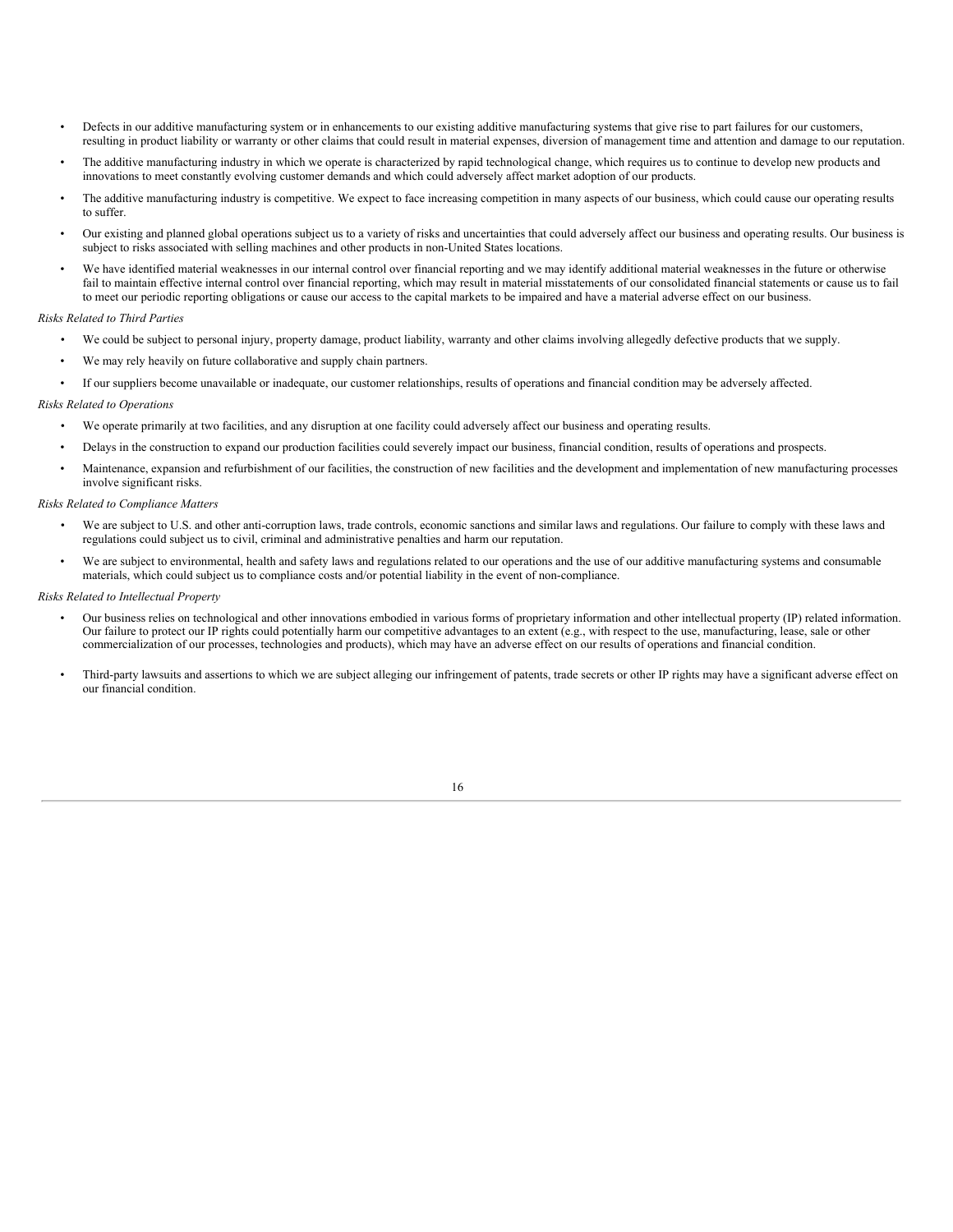## **Risks Related to Our Business**

#### **Risks Related to Our Financial Position and Need for Additional Capital**

#### We are an early-stage company with a history of losses. We have not been profitable historically and may not achieve or maintain profitability in the future.

We experienced net losses in each year from our inception, including net losses of \$107.1 million and \$21.8 million for the years ended December 31, 2021 and 2020, respectively. We believe we will continue to incur operating losses and negative cash flow in the near-term as we continue to invest significantly in our business, in particular across our R&D efforts and sales and marketing programs. These investments may not result in increased revenue or growth in our business.

As a public company, we incur significant additional legal, accounting and other expenses that Legacy Velo3D did not incur as a private company. These increased expenditures may make it harder for us to achieve and maintain future profitability. Revenue growth and growth in our customer base may not be sustainable, and we may not achieve sufficient revenue to achieve or maintain profitability. While we have generated revenue in the past, we have only recently begun commercial shipments of several of our announced additive manufacturing solutions, some of which are expected to generate a substantial portion of our revenue going forward, and it is difficult for us to predict our future operating results. We may incur significant losses in the future for a number of reasons, including due to the other risks described in this Annual Report, and we may encounter unforeseen expenses, difficulties, complications and delays and other unknown events. As a result, our losses may be larger than anticipated, we may incur significant losses for the foreseeable future, and we may not achieve profitability when expected, or at all, and even if we do, we may not be able to maintain or increase profitability. Furthermore, if our future growth and operating performance fail to meet investor or analyst expectations, or if we have future negative cash flow or losses resulting from our investment in acquiring customers or expanding our operations, this could make it difficult for them to evaluate our current business and our future prospects and have a material adverse effect on our business, financial condition and results of operations.

#### Our limited operating history and rapid growth makes evaluating our current business and future prospects difficult and may increase the investment risk.

Much of our growth has occurred in recent periods. Our limited operating history may make it difficult to evaluate our current business and our future prospects, as we continue to grow our business. Our ability to forecast our future operating results is subject to a number of uncertainties, including our ability to plan for and model future growth. We have encountered, and will continue to encounter, risks and uncertainties frequently experienced by growing companies in rapidly evolving industries as we continue to grow our business. If our assumptions regarding these uncertainties, which we use to plan our business, are incorrect or change in reaction to changes in our markets, or if we do not address these risks successfully, our operating and financial results could differ materially from our expectations, our business could suffer, and the trading price of our securities may decline.

It is difficult to predict our future revenues and appropriately budget for our expenses, and we have limited insight into trends that may emerge and affect our business. If actual results differ from our estimates or we adjust our estimates in future periods, our operating results and financial position could be materially affected.

#### We expect to rely on a limited number of customers for a significant portion of our near-term revenue.

We currently have purchase orders with a limited number of customers, from which we expect to generate most of our revenues in the near future. For the years ended December 31, 2021 and 2020, sales to the top three customers accounted for 62.0% and 71.8% of our revenue, respectively. We anticipate that a significant portion of our revenue will continue to be derived from sales through these customers in the foreseeable future. We had 18 and eight customers in total as of December 31, 2021 and 2020, respectively, for our 3D Printer sales. We continue to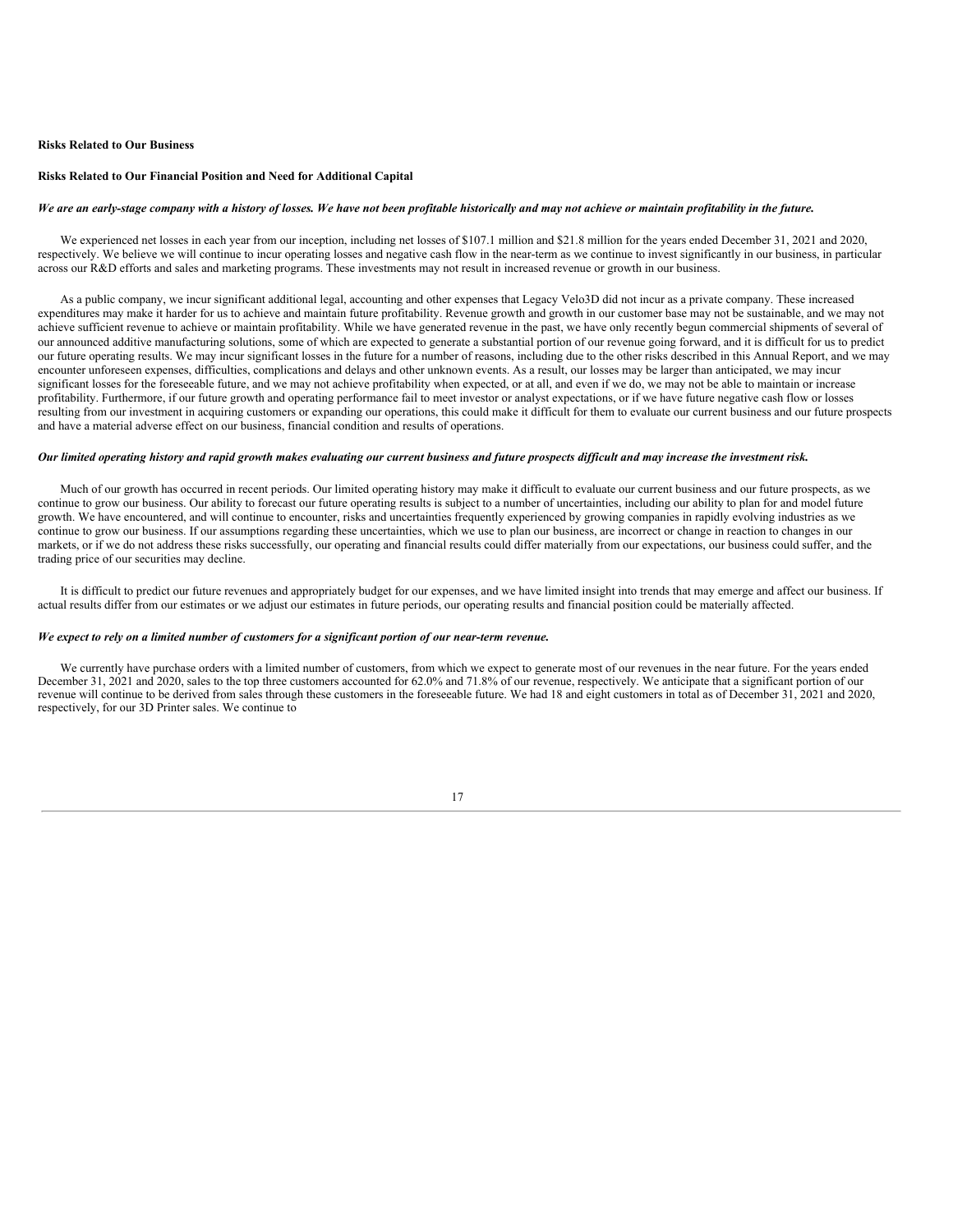diversify our customer base. SpaceX, our largest customer, accounted for 27.8% and 41.1% of our revenue for the years ended December 31, 2021 and 2020, respectively.

Our 3D printer sales occur under purchase orders that are governed by our terms and conditions of sale. Our terms and conditions with SpaceX are consistent with all other customers and permit the customer to terminate our services at any time (subject to notice and certain other provisions). Accordingly, the sudden loss of SpaceX or one or more of our other significant customers, the renegotiation of a significant customer contract, a substantial reduction in their orders, their failure to exercise customer options, their unwillingness to extend contractual deadlines if we are unable to meet production requirements, their inability to perform under their contracts or a significant deterioration in their financial condition could harm our business, results of operations and financial condition. In particular, there has been recent media speculation that SpaceX may be facing production challenges that could adversely impact its business. If we fail to perform under the terms of these agreements, the customers could seek to terminate these agreements and/or pursue damages against us, including liquidated damages in certain instances, which could harm our business.

Because we rely on a limited number of customers for a significant portion of our revenues, we depend on the creditworthiness of these customers. If the financial condition of our customers declines, our credit risk could increase. Should one or more of our significant customers declare bankruptcy, be declared insolvent or otherwise be restricted by state or federal laws or regulation from continuing in some or all of their operations, this could adversely affect our ongoing revenues, the collectability of our accounts receivable and our net income.

## We may require additional capital to support business growth, and this capital might not be available on acceptable terms, if at all.

We intend to continue to make investments to support our business growth and may require additional funds to respond to business challenges and opportunities, including the need to develop new features or enhance our products, expand our manufacturing capacity, improve our operating infrastructure or acquire complementary businesses and technologies. Accordingly, we may need to engage in equity or debt financings to secure additional funds if our existing sources of cash and any funds generated from operations do not provide us with sufficient capital. We may also seek to raise additional capital from offerings of our equity or debt securities on an opportunistic basis when we believe there are suitable opportunities for doing so. If we raise additional funds through future issuances of equity or convertible debt securities, our existing stockholders could suffer significant dilution, and any new equity securities we issue could have rights, preferences and privileges superior to those of holders of our common stock. Any debt financing that we may secure in the future could involve restrictive covenants relating to our capital raising activities and other financial and operational matters, which may make it more difficult for us to obtain additional capital and to pursue business opportunities, including potential acquisitions. We may not be able to obtain additional financing on terms favorable to us, if at all. Our ability to raise additional capital when needed may be adversely affected by external factors beyond our control, including changes in the political climate, geopolitical actions, changes in market interest rates, and the COVID-19 pandemic. If we are unable to obtain adequate financing or financing on terms satisfactory to us when we require it, our ability to continue to support our business growth and to respond to business challenges and opportunities could be significantly impaired, and our business may be adversely affected.

## We have invested and expect to continue to invest in research and development efforts that further enhance our products. Such investments may affect our operating results and liquidity, and, if the return on these investments is lower or develops more slowly than we expect, our revenue and operating results may suffer.

We have invested and expect to continue to invest in research and development efforts that further enhance our products. These investments may involve significant time, risks and uncertainties, including the risk that the expenses associated with these investments may affect our margins, operating results and liquidity and that such investments may not generate sufficient revenues to offset liabilities assumed and expenses associated with these new investments. The AM industry changes rapidly as a result of technological and product developments, which may render our solutions less effective. We believe that we must continue to invest a significant amount of time and resources in our products to maintain and improve our competitive position. If we do not achieve the benefits anticipated from these investments, if the achievement of these benefits is delayed, our business, operating results and prospects may be materially adversely affected.

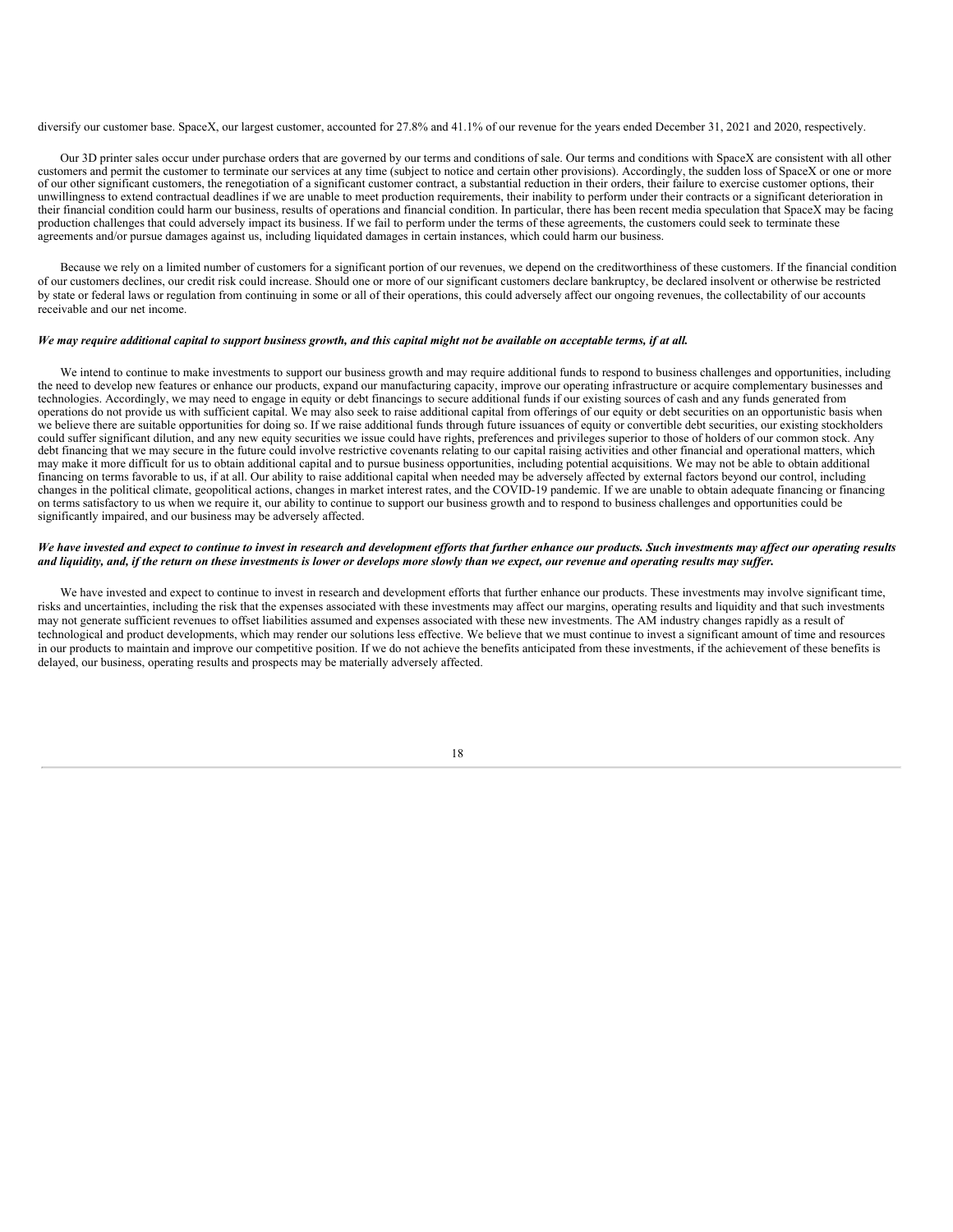### **Risks Related to Our Business and Industry**

#### We may experience significant delays in the design, production and launch of our additive manufacturing solutions, and we may be unable to successfully commercialize *products on our planned timelines.*

There are significant technological and logistical challenges associated with producing, marketing, selling and delivering additive manufacturing systems such as ours that make high-value component parts for customers, and we may not be able to resolve all of the difficulties that may arise in a timely or cost-effective manner, or at all. While we believe that we understand the engineering and process characteristics necessary to successfully design and produce additive manufacturing systems to make high-value metal parts for our customers, our assumptions may prove to be incorrect, and we may be unable to consistently produce additive manufacturing products in an economical manner in commercial quantities.

Certain additive manufacturing solutions are still under development. There are often delays in the design, testing, manufacture and commercial release of new products, and any delay in the launch of our products could materially damage our brand, business, growth prospects, financial condition and operating results. Even if we successfully complete the design, testing and manufacture for one or all of our products under development, we may fail to develop a commercially successful product on the timeline we expect for a number of reasons, including:

- misalignment between the products and customer needs;
- lack of innovation of the product;
- failure of the product to perform in accordance with the customer's industry standards;
- ineffective distribution and marketing:
- delay in obtaining any required regulatory approvals;
- unexpected production costs; or
- release of competitive products.

Our success in the market for the products we develop will depend largely on our ability to prove our products' capabilities in a timely manner. Upon demonstration, our customers may not believe that our products and/or technology have the capabilities they were designed to have or that we believe they have. Furthermore, even if we do successfully demonstrate our products' capabilities, potential customers may be more comfortable doing business with another larger and more established company or may take longer than expected to make the decision to order our products. Significant revenue from new product investments may not be achieved for a number of years, if at all. If the timing of our launch of new products and/or of our customers' acceptance of such products is different than our assumptions, our revenue and results of operations may be adversely affected.

Additionally, we are in the process of establishing a recurring payment offering for customers, which may present similar challenges to those outlined above with respect to the design, production and launch of new additive manufacturing solutions. In particular, we may fail to develop a commercially successful offering if we are unable to meet customer needs or industry standards, if we fail to meet customer price expectations or if our marketing and distribution strategy proves ineffective. If we are unable to establish such an offering, sales of our additive manufacturing solutions and our overall operating results could suffer.

## As part of our growth strategy, we intend to continue to acquire or make investments in other businesses, patents, technologies, products or services. Our failure to do so *successfully could disrupt our business and have an adverse impact on our financial condition.*

As part of our business strategy, we expect to enter into agreements to acquire or invest in other companies. To the extent we seek to grow our business through acquisitions, we may not be able to successfully identify attractive acquisition opportunities or consummate any such acquisitions if we cannot reach an agreement on commercially favorable terms, if we lack sufficient resources to finance the transaction on our own and cannot obtain financing at a reasonable cost or if regulatory authorities prevent such transaction from being consummated. In addition, competition for acquisitions in the markets in which we operate during recent years has increased, and may continue

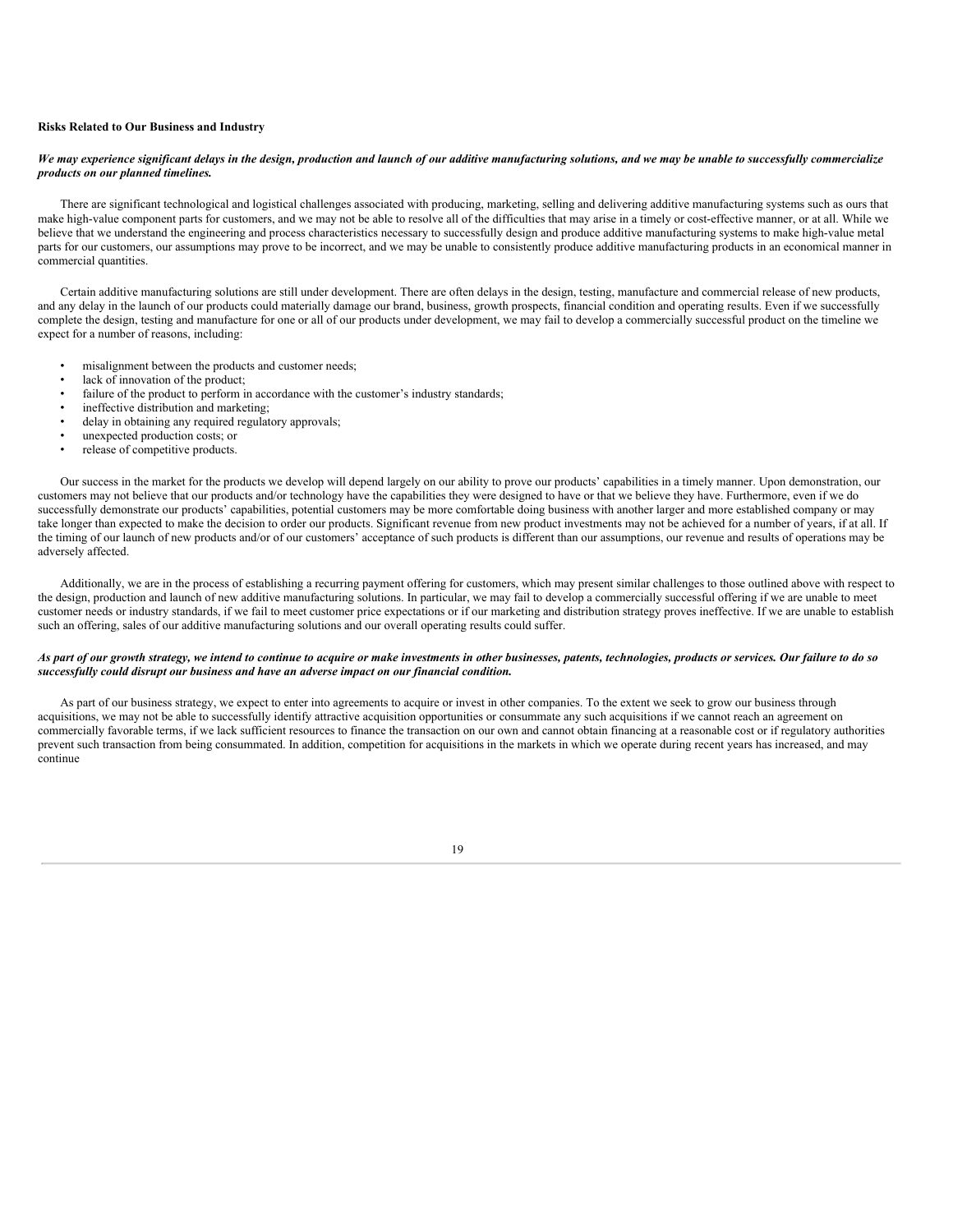to increase, which may result in an increase in the costs of acquisitions or cause us to refrain from making certain acquisitions. We may not be able to complete future acquisitions on favorable terms, if at all.

If we do complete future acquisitions, we cannot assure that they will ultimately strengthen our competitive position or that they will be viewed positively by customers, financial markets or investors. Furthermore, future acquisitions could pose numerous additional risks to our operations, including:

- diversion of management's attention from their day-to-day responsibilities;
- unanticipated costs or liabilities associated with the acquisition;
- increases in our expenses;
- problems integrating the purchased business, products or technologies;
- challenges in achieving strategic objectives, cost savings and other anticipated benefits;
- inability to maintain relationships with key customers, suppliers, vendors and other third parties on which the purchased business relies;
- the difficulty of incorporating acquired technology and rights into our platform and of maintaining quality and security standards consistent with our brand;
- difficulty in maintaining controls, procedures and policies during the transition and integration;
- challenges in integrating the new workforce and the potential loss of key employees, particularly those of the acquired business; and
- use of substantial portions of our available cash or the incurrence of debt to consummate the acquisition.

If we proceed with a particular acquisition, we may have to use cash, issue new equity securities with dilutive effects on existing stockholders, incur indebtedness, assume contingent liabilities or amortize assets or expenses in a manner that might have a material adverse effect on our financial condition and results of operations. Acquisitions will also require us to record certain acquisition-related costs and other items as current period expenses, which would have the effect of reducing our reported earnings in the period in which an acquisition is consummated. In addition, we could also face unknown liabilities or write-offs due to our acquisitions, which could result in a significant charge to our earnings in the period in which they occur. We will also be required to record goodwill or other long-lived asset impairment charges (if any) in the periods in which they occur, which could result in a significant charge to our earnings in any such period.

Achieving the expected returns and synergies from future acquisitions will depend, in part, upon our ability to integrate the products and services, technology, administrative functions and personnel of these businesses into our product lines in an efficient and effective manner. We cannot assure that we will be able to do so, that our acquired businesses will perform at levels and on the timelines anticipated by our management or that we will be able to obtain these synergies. In addition, acquired technologies and IP may be rendered obsolete or uneconomical by our own or our competitors' technological advances. Management resources may also be diverted from operating our existing businesses to certain acquisition integration challenges. If we are unable to successfully integrate acquired businesses, our anticipated revenues and profits may be lower. Our profit margins may also be lower, or diluted, following the acquisition of companies whose profit margins are less than those of our existing businesses.

#### Our business activities have been, and may continue to be, disrupted due to the ongoing COVID-19 pandemic.

We face various risks and uncertainties related to the ongoing global COVID-19 pandemic. Since the first quarter of 2020, the pandemic has led to periods of disruption and volatility in the global economy and capital markets, which has increased the cost of capital and adversely impacted access to capital. During 2020 and, to a lesser extent, 2021, the government-enforced travel restrictions, quarantines and business closures around the world that occurred periodically in response to the pandemic have significantly impacted our ability to sell, install and service our additive manufacturing systems at customers around the world. The pandemic has, and may continue to, disrupt our thirdparty contract manufacturers and supply chain, and our ability to perform the final assembly and testing of our systems. In particular, we have been impacted by the global wafer chip and electronic component supply chain disruptions that have been exacerbated by the pandemic, which has delayed the completion of our Sapphire® and Sapphire® XC printers and subsequently delayed shipments of those printers to our customers and installations of those printers at their facilities. These delays in installation could lead to postponed customer

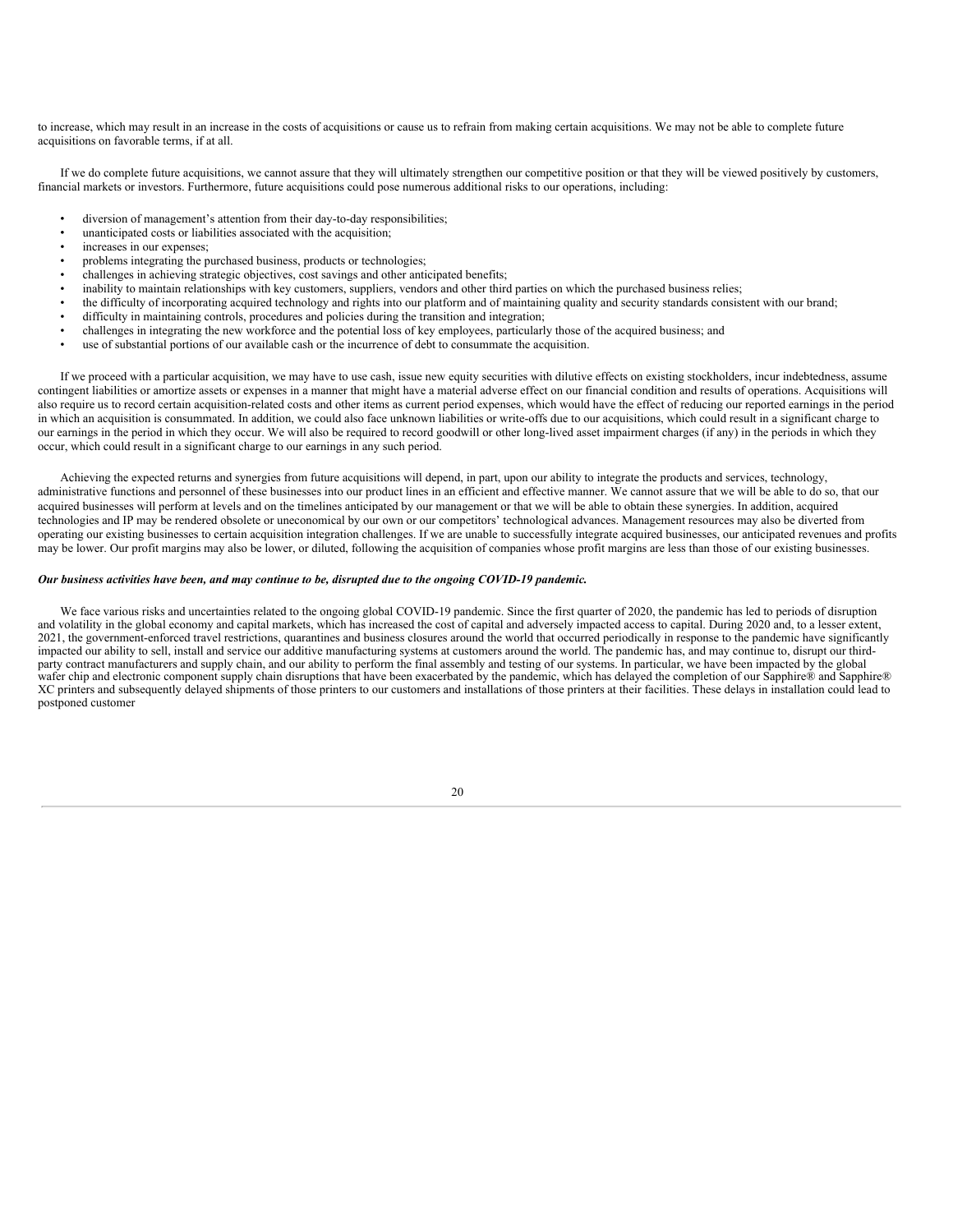acceptance of the transactions. Furthermore, if significant portions of our workforce are unable to work effectively, including because of illness, quarantines, government actions, facility closures, remote working or other restrictions in connection with the COVID-19 pandemic, our operations will likely be adversely impacted.

It is not currently possible to reliably project the direct impact of COVID-19 on our operating revenues and expenses. If the COVID-19 pandemic continues for a prolonged duration, we or our customers may be unable to perform fully on our contracts, which will likely result in increases in costs and reduction in revenue. These cost increases may not be fully recoverable or adequately covered by insurance. The long-term effects of COVID-19 to the global economy and to us are difficult to assess or predict and may include continued supply chain disruptions, risks for the production and deployment of our products and services, reduced sales, declines in the market prices of our products, and risks to employee health and safety. In addition, any prolonged restrictive measures put in place in order to control COVID-19 or other adverse public health developments in any of our targeted markets, including as a result of new variant strains of the virus, may have a material and adverse effect on our business operations and results of operations.

To the extent the COVID-19 pandemic adversely affects our business and financial results, it may also have the effect of heightening many of the other risks described in this "Risk Factors" section, including but not limited to those relating to cyber-attacks and security vulnerabilities, interruptions or delays due to third parties or our ability to raise additional capital or generate sufficient cash flows necessary to fulfill our obligations under our existing indebtedness or to expand our operations.

## *Changes in our product mix may impact our gross margins and financial performance.*

Our financial performance may be affected by the mix of transaction models under which we sell during a given period. Different transaction models have different margins in the period in which the transaction occurs and in subsequent periods. Therefore our gross margins may fluctuate based on the mix of sale and recurring payment transactions in a given period. If our product mix shifts too far into lower gross margin transactions in a given period and we are not able to sufficiently reduce the engineering, production and other costs associated with those transactions or substantially increase the sales of our higher gross margin transactions, our profitability could be reduced. Additionally, the introduction of new products or services may further heighten quarterly fluctuations in gross profit and gross profit margins due to manufacturing ramp-up and start-up costs as well as new product introduction pricing strategies. We may experience significant quarterly fluctuations in gross profit margins or operating income or loss due to the impact of the mix of products, channels or geographic areas in which we sell our products from period to period.

#### Our business model is predicated, in part, on building a customer base that will generate a recurring stream of revenues through the use of our additive manufacturing system and service contracts. If that recurring stream of revenues does not develop as expected, or if our business model changes as the industry evolves, our operating *results may be adversely af ected.*

Our business model is dependent, in part, on our ability to maintain and increase sales of our additive manufacturing products and service contracts as they generate recurring revenues. Existing and future customers of our systems may not purchase our products or related service contracts at the same rate at which customers currently purchase those products and services.

## If demand for additive manufacturing products does not grow as expected, or if market adoption of additive manufacturing technology does not continue to develop, or develops more slowly than expected, our revenues may stagnate or decline, and our business may be adversely affected.

The industrial manufacturing market, which today is dominated by conventional manufacturing processes that do not involve 3D printing technology, is undergoing a shift towards additive manufacturing. We may not be able to develop effective strategies to raise awareness among potential customers of the benefits of additive manufacturing technologies or our products may not address the specific needs or provide the level of functionality required by potential customers to encourage the continuation of this shift towards additive manufacturing. If additive manufacturing technology does not continue to gain broader market acceptance as an alternative to conventional

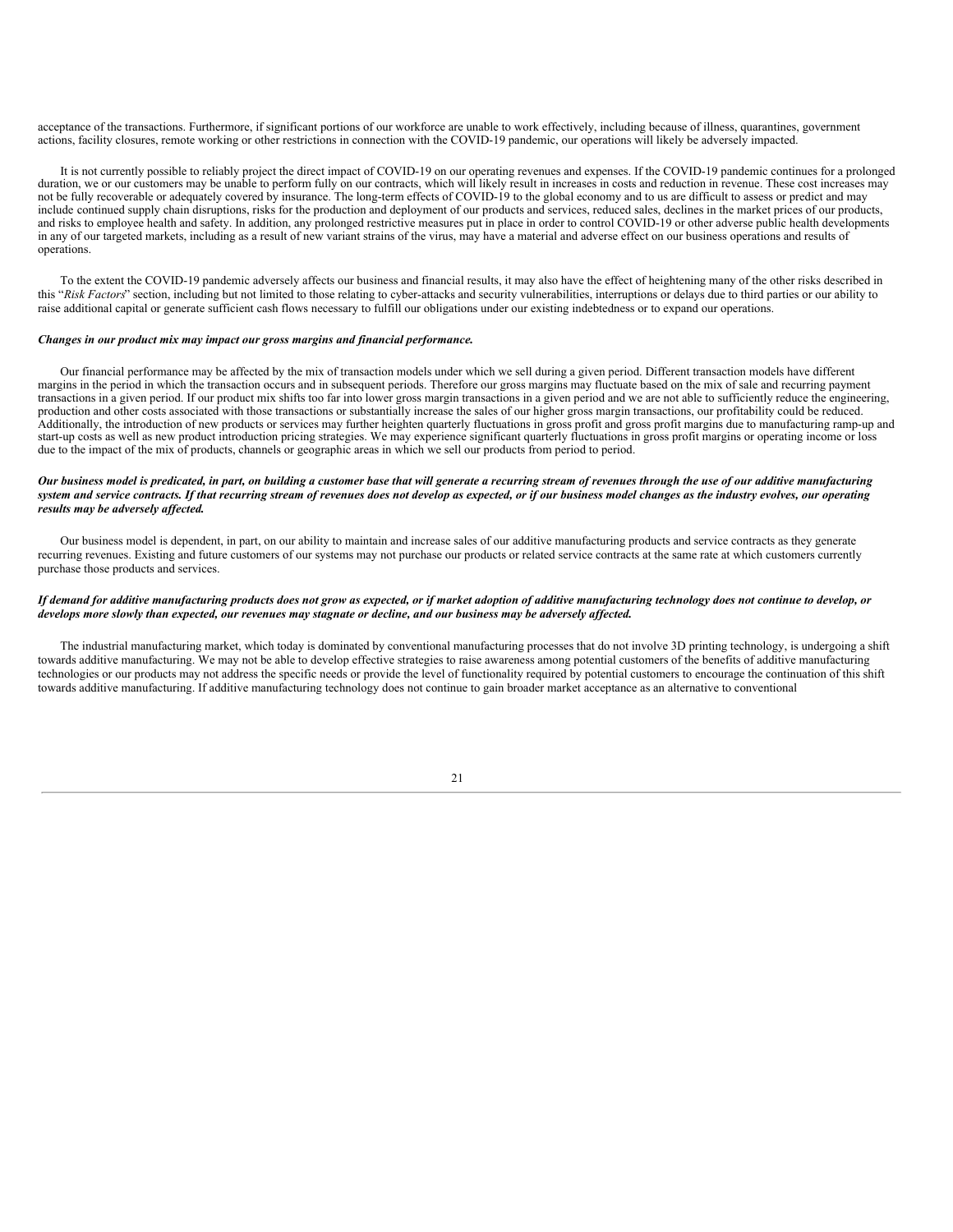manufacturing processes, particularly with regard to high value parts, or if the marketplace adopts additive manufacturing technologies that differ from our technologies, we may not be able to increase or sustain the level of sales of our products, and our operating results would be adversely affected as a result.

## If we fail to meet our customers' price expectations, demand for our products and product lines could be negatively impacted and our business and results of operations  $could$  *suffer.*

Demand for our product lines is sensitive to price. We believe our competitive pricing has been an important factor in our results to date. Therefore, changes in our pricing strategies can have a significant impact on our business and ability to generate revenue. Many factors, including our new product launches, our production and personnel costs and our competitors' pricing and marketing strategies, can significantly impact our pricing strategies. If we fail to meet our customers' price expectations in any given period, demand for our products and product lines could be negatively impacted and our business and results of operations could suffer.

We use, and plan to continue using, different pricing models for different products. For example, we plan to use a recurring payment pricing model for certain customers, which includes both a leased 3D printer transaction and a sale and utilization fee model. This pricing model is still relatively new to some of our customers and may not be attractive to them, especially in regions where the model is less common. If customers resist this or any other new pricing models we introduce, our revenue may be adversely affected, and we may need to restructure the way in which we charge customers for our products.

#### Declines in the prices of our products and services, or in our volume of sales, together with our relatively inflexible cost structure, may adversely affect our financial results.

Our business is subject to price competition. Such price competition may adversely affect our results of operation, especially during periods of decreased demand. Decreased demand also adversely impacts the volume of our additive manufacturing systems sales. If our business is not able to offset price reductions resulting from these pressures, or decreased volume of sales due to contractions in the market, by improved operating efficiencies and reduced expenditures, then our operating results will be adversely affected.

Certain of our operating costs are fixed and cannot readily be reduced, which diminishes the positive impact of our restructuring programs on our operating results. To the extent the demand for our products slows, or the additive manufacturing market contracts, we may be faced with excess manufacturing capacity and related costs that cannot readily be reduced, which will adversely impact our financial condition and results of operations.

## *Reservations for our Sapphire® XC solution may not convert to purchase orders.*

Commercial shipments of our Sapphire® XC solution began at the end of 2021. As of December 31, 2021, we received 25 reservation deposits or \$0.6 million to secure a manufacturing slot for the Sapphire® XC. Given the anticipated lead times between the reservation and the date of delivery of the Sapphire® XC, there is a risk that customers who place reservations may ultimately decide not to convert such reservations into purchase orders and take delivery of their reserved Sapphire® XC due to potential changes in customer preferences, competitive developments or other factors. As a result, no assurance can be made that reservations will result in the purchase of our Sapphire® XC, and any such failure to convert these reservations could harm our business, prospects, financial condition and operating results.

#### Defects in our additive manufacturing system or in enhancements to our existing additive manufacturing systems that give rise to part failures for our customers, resulting in product liability or warranty or other claims that could result in material expenses, diversion of management time and attention and damage to our reputation.

Our additive manufacturing solutions are complex and may contain undetected defects or errors when first introduced or as enhancements are released that, despite testing, are not discovered until after an additive manufacturing system has been used. This could result in delayed market acceptance of those additive manufacturing systems or claims from customers or others, which may result in litigation, increased end user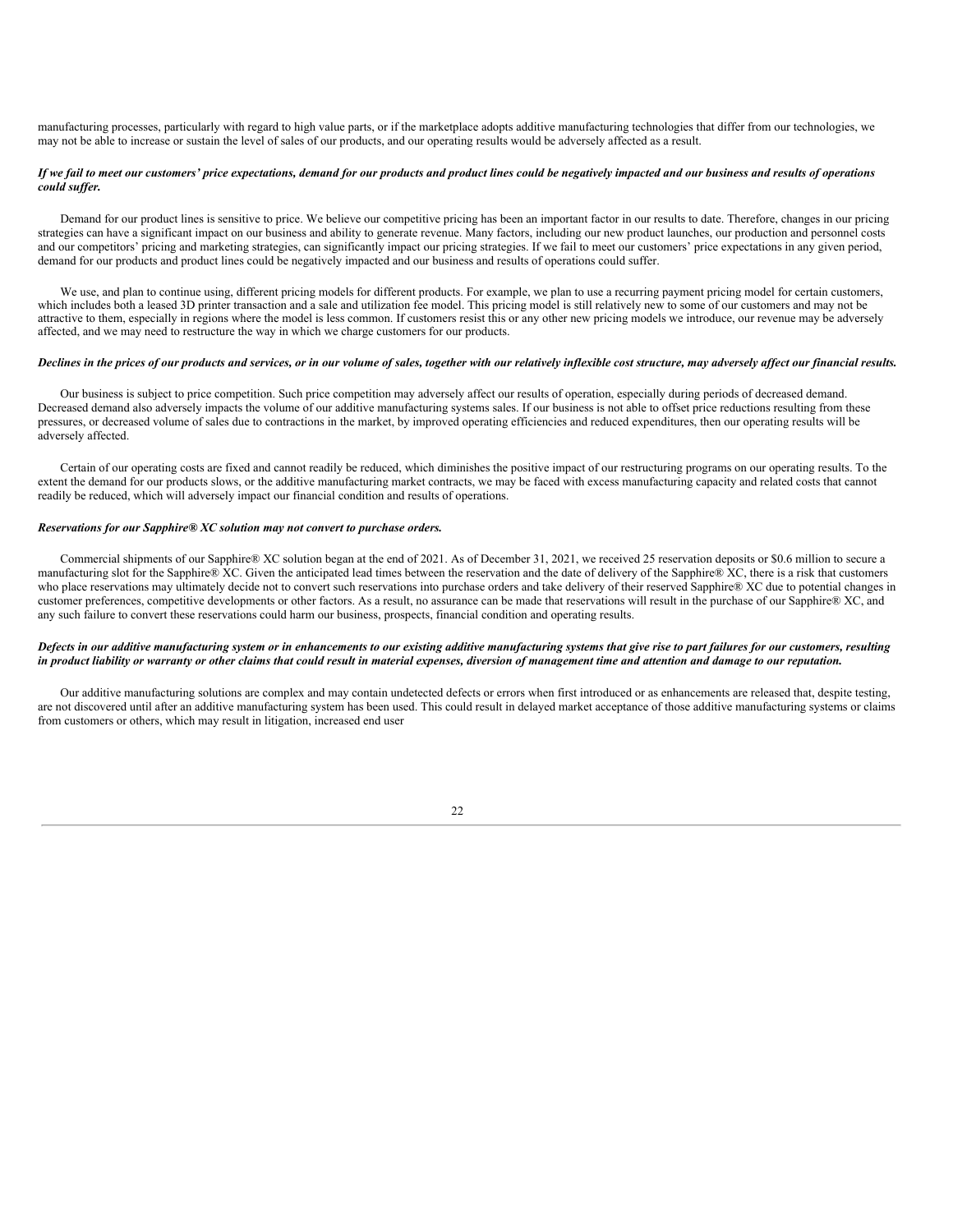warranty, support and repair or replacement costs, damage to our reputation and business, or significant costs and diversion of support and engineering personnel to correct the defect or error. We may from time to time become subject to warranty or product liability claims related to product quality issues that could lead us to incur significant expenses.

We attempt to include provisions in our agreements and purchase orders with customers that are designed to limit our exposure to potential liability for damages arising from defects or errors in our products. However, it is possible that these limitations may not be effective as a result of unfavorable judicial decisions or laws enacted in the future.

The sale and support of our products entails the risk of product liability claims. Any product liability claim brought against us, regardless of our merit, could result in material expense, diversion of management time and attention, damage to our business and reputation and brand, and cause us to fail to retain existing customers or to fail to attract new customers.

## The additive manufacturing industry in which we operate is characterized by rapid technological change, which requires us to continue to develop new products and innovations to meet constantly evolving customer demands and which could adversely affect market adoption of our products.

Our revenues are derived from the sale of additive manufacturing systems, parts and services. We have encountered and will continue to encounter challenges experienced by growing companies in a market subject to rapid innovation and technological change. While we intend to invest substantial resources to remain on the forefront of technological development, continuing advances in additive manufacturing technology, changes in customer requirements and preferences and the emergence of new standards, regulations and certifications could adversely affect adoption of our products either generally or for particular applications. Our ability to compete in the additive manufacturing market depends, in large part, on our success in developing and introducing new additive manufacturing systems and technology, in improving our existing products and technology and qualifying new materials which our systems can support. We believe that we must continuously enhance and expand the functionality and features of our products and technologies in order to remain competitive. However, we may not be able to:

- develop cost effective new products and technologies that address the increasingly complex needs of prospective customers;
- enhance our existing products and technologies;
- respond to technological advances and emerging industry standards and certifications on a cost-effective and timely basis;
- adequately protect our IP as we develop new products and technologies;
- identify the appropriate technology or product to which to devote our resources: or
- ensure the availability of cash resources to fund R&D.

Even if we successfully introduce new additive manufacturing products and technologies and enhance our existing products and technologies, it is possible that these will eventually supplant our existing products or that our competitors will develop new products and technologies that will replace our own. As a result, any of our products may be rendered obsolete or uneconomical by our or our competitors' technological advances, leading to a loss in market share, decline in revenue and adverse effects to our business and prospects.

## The additive manufacturing industry is competitive. We expect to face increasing competition in many aspects of our business, which could cause our operating results to *suf er.*

The additive manufacturing industry in which we operate is fragmented and competitive. We compete for customers with a wide variety of producers of additive manufacturing and/or 3D printing equipment that creates 3D objects and end-use parts, as well as with providers of materials and services for this equipment. Some of our existing and potential competitors are researching, designing, developing and marketing other types of products and services that may render our existing or future products obsolete, uneconomical or less competitive. Existing and

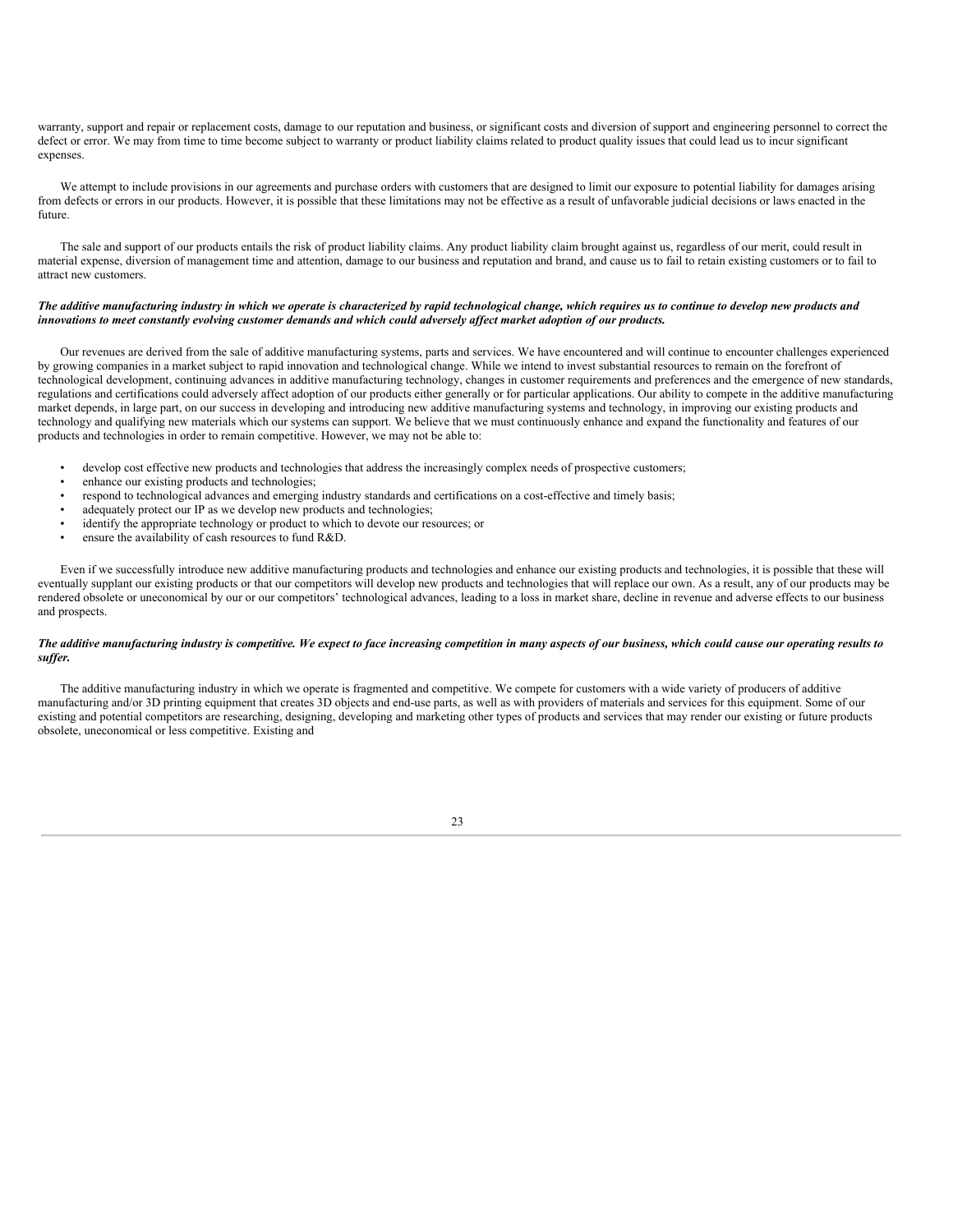potential competitors may also have substantially greater financial, technical, marketing and sales, manufacturing, distribution and other resources than we do, including name recognition, as well as experience and expertise in IP rights and operating within certain international markets, any of which may enable them to compete effectively against us. For example, a number of companies that have substantial resources have announced that they are beginning production of 3D printing systems, which will further enhance the competition we face. We may lose market share to, or fail to gain market share from, producers of products that can be substituted for our products, which may have an adverse effect on our results of operations and financial condition.

Future competition may arise from the development of allied or related techniques for equipment, materials and services that are not encompassed by our patents, from the issuance of patents to other companies that may inhibit our ability to develop certain products and from improvements to existing technologies.

We intend to continue to follow a strategy of continuing product development and distribution network expansion to enhance our competitive position to the extent practicable. However, we cannot assure that we will be able to maintain our current position or continue to compete successfully against current and future sources of competition. If we do not keep pace with technological change and introduce new products and technologies, demand for our products may decline, and our operating results may suffer.

## Our existing and planned global operations subject us to a variety of risks and uncertainties that could adversely affect our business and operating results. Our business is *subject to risks associated with selling machines and other products in non-United States locations.*

Our products and services, and product outputs from contract manufacturers who use our 3D printer systems, are distributed in more than 25 countries around the world. Accordingly, we face significant operational risks from doing business internationally. For current and potential international customers whose contracts are denominated in U.S. dollars, the relative change in local currency values creates relative fluctuations in our product pricing. These changes in international end-user costs may result in lost orders and reduce the competitiveness of our products in certain foreign markets. As we realize our strategy to expand internationally, our exposure to currency risks may increase.

Other risks and uncertainties we face from our global operations include:

- limited protection for the enforcement of contract and IP rights in certain countries where we may sell our products or work with suppliers or other third parties;
- potentially longer sales and payment cycles and potentially greater difficulties in collecting accounts receivable;
- costs and difficulties of customizing products for foreign countries;
- challenges in providing solutions across a significant distance, in different languages and among different cultures;
- laws and business practices favoring local competition;
- being subject to a wide variety of complex foreign laws, treaties and regulations and adjusting to any unexpected changes in such laws, treaties and regulations;
- compliance with U.S. laws affecting activities of U.S. companies abroad, including the U.S. Foreign Corrupt Practices Act ("*FCPA*"), and compliance with anticorruption laws in other countries, such as the UK Bribery Act ("*Bribery Act*");
- tariffs, trade barriers and other regulatory or contractual limitations on our ability to sell or develop our products in certain foreign markets;
- operating in countries with a higher incidence of corruption and fraudulent business practices;
- changes in regulatory requirements, including export controls, tariffs and embargoes, other trade restrictions, competition, corporate practices and data privacy concerns;
- potential adverse tax consequences arising from global operations;
- rapid changes in government, economic and political policies and conditions; and
- political or civil unrest or instability, terrorism or epidemics and other similar outbreaks or events.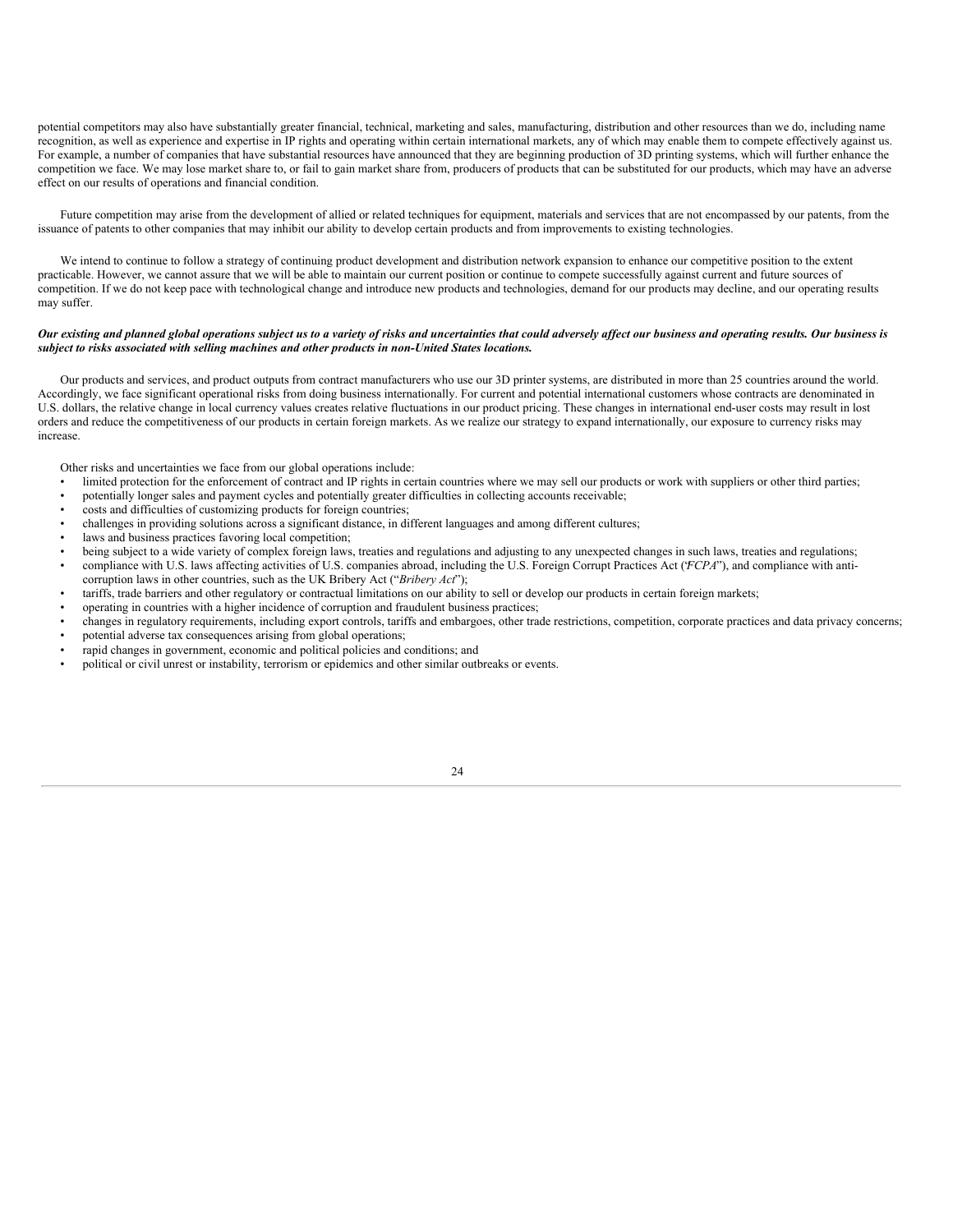In addition, additive manufacturing has been identified by the U.S. government as an emerging technology and is currently being further evaluated for national security impacts. We expect additional regulatory changes to be implemented that will result in increased and/or new export controls related to 3D printing technologies, components, and related materials and software. These changes, if implemented, may result in our being required to obtain additional approvals and/or licenses to sell 3D printers in the global market.

Our failure to effectively manage the risks and uncertainties associated with our global operations could limit the future growth of our business and adversely affect our business and operating results.

#### We are dependent on management and key personnel, and our business would suffer if we fail to retain our key personnel and attract additional highly skilled employees.

Our success depends on the specialized skills of our management team and key operating personnel. This may present particular challenges as we operate in a highly specialized industry sector, which may make replacement of our management team and key operating personnel difficult. A loss of our managers or key employees, or their failure to satisfactorily perform their responsibilities, could have an adverse effect on our business, financial condition, results of operations and prospects.

Our future success will depend on our ability to identify, hire, develop, motivate and retain highly qualified personnel for all areas of our organization, particularly R&D, recycling technology, operations and sales. Trained and experienced personnel are in high demand and may be in short supply. Many of the companies that we compete with for experienced employees have greater resources than us and may be able to offer more attractive terms of employment. In addition, we invest significant time and expense in training employees, which increases their value to competitors that may seek to recruit them. We may not be able to attract, develop and maintain the skilled workforce necessary to operate our business, and labor expenses may increase as a result of a shortage in the supply of qualified personnel, which will negatively impact our business, financial condition, results of operations and prospects. Each member of senior management as well as our key employees may terminate employment without notice and without cause or good reason. The members of our senior management are not subject to non-competition agreements. Accordingly, the adverse effect resulting from the loss of certain members of senior management could be compounded by our inability to prevent them from competing with us.

#### If we fail to grow our business as anticipated, our net sales, gross margin and operating margin will be adversely affected. If we grow as anticipated but fail to manage our growth and expand our operations accordingly, our business may be harmed and our results of operation may suffer.

Over the past year, we have experienced rapid growth, and we are attempting to continue to grow our business substantially. To this end, we have made, and expect to continue to make, significant investments in our business, including investments in our infrastructure, technology, marketing and sales efforts. These investments include planning for facilities expansion, increased staffing and market expansion into global territories. If our business does not generate the level of revenue required to support our investment, our net sales and profitability will be adversely affected.

We may not manage our growth effectively. Our ability to effectively manage our anticipated growth and expansion of our operations will also require us to enhance our operational, financial and management controls and infrastructure, human resources policies and reporting systems. This expansion will place a significant strain on our management, operational and financial resources. To manage the growth of our operations and personnel, we must establish appropriate and scalable operational and financial systems, procedures and controls and establish and maintain a qualified finance, administrative and operations staff. We may be unable to hire, train, retain and manage the necessary personnel or to identify, manage and exploit potential strategic relationships and market opportunities, which will negatively impact our business, financial condition, results of operations and prospects.

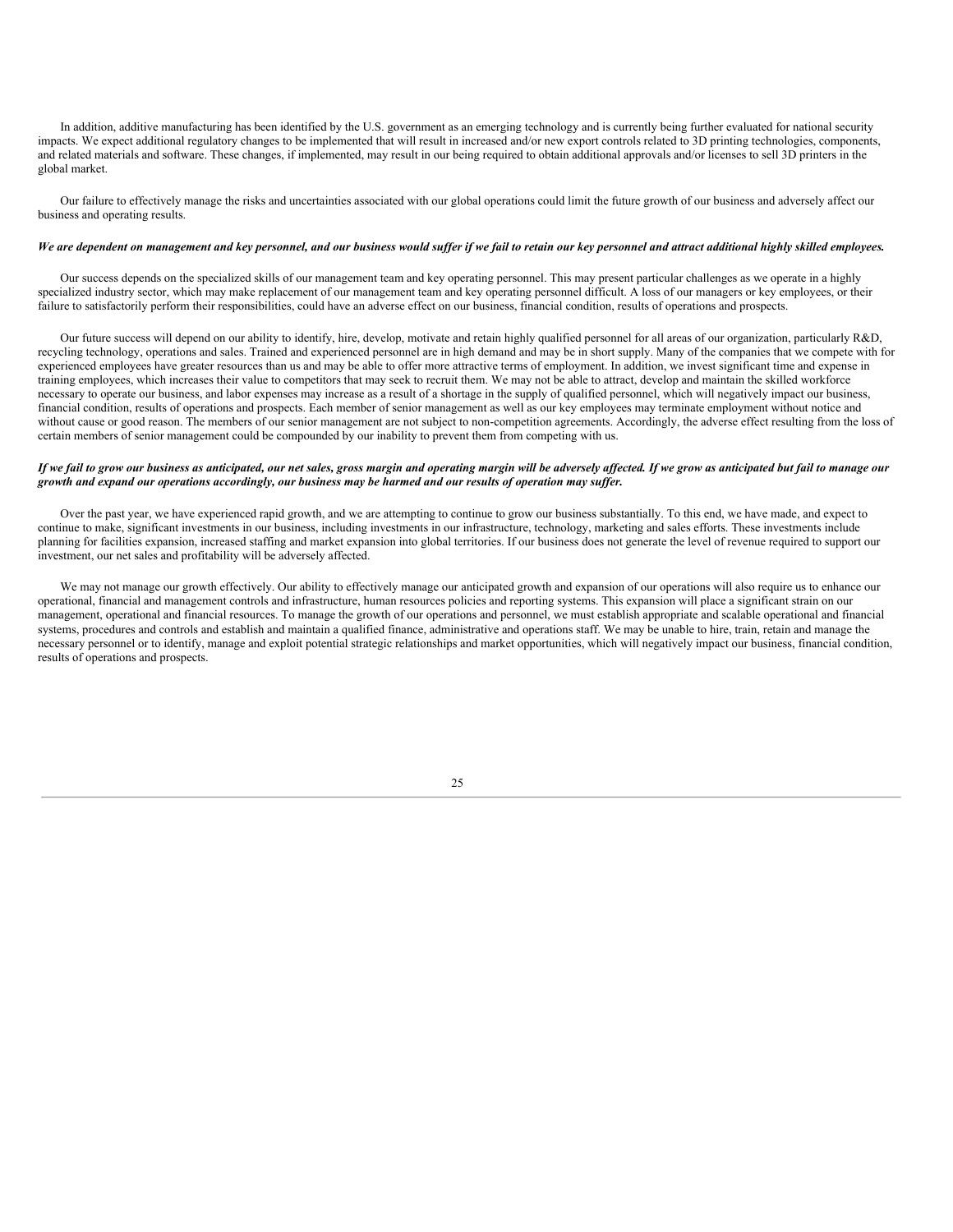## In the future, some of our arrangements for additive manufacturing solutions may contain customer-specific provisions that may impact the period in which we recognize *the related revenues under GAAP.*

Some customers that purchase additive manufacturing solutions from us may require specific, customized factors relating to their intended use of the solution or the installation of the product in the customers' facilities. These specific, customized factors are occasionally required by the customers to be included in our commercial agreements relating to the purchases. As a result, our responsiveness to our customers' specific requirements has the potential to impact the period in which we recognize the revenue relating to that additive manufacturing system sale.

Similarly, some of our customers must build or prepare facilities to install a subset of our additive manufacturing solutions, and the completion of such projects can be unpredictable, which can impact the period in which we recognize the revenue relating to that additive manufacturing solution sale.

## We rely on our information technology systems to manage numerous aspects of our business and a disruption of these systems could adversely affect our business.

We rely on our information technology systems to manage numerous aspects of our business, including to efficiently purchase products from our suppliers, provide procurement and logistic services, ship products to our customers, manage our accounting and financial functions, including our internal controls, and maintain our R&D data. Our information technology systems are an essential component of our business and any disruption could significantly limit our ability to manage and operate our business efficiently. A failure of our information technology systems to perform properly could disrupt our supply chain, product development and customer experience, which may lead to increased overhead costs and decreased sales and have an adverse effect on our reputation and our financial condition. In addition, during the COVID-19 pandemic, a substantial portion of our employees have conducted work remotely, making us more dependent on potentially vulnerable communications systems and making us more vulnerable to cyberattacks.

Although we take steps and incur significant costs to secure our information technology systems, including our computer systems, intranet and internet sites, email and other telecommunications and data networks, our security measures may not be effective and our systems may be vulnerable to damage or interruption. The failure of any such systems or the failure of such systems to scale as our business grows could adversely affect our results of operations. Disruption to our information technology systems could result from power outages, computer and telecommunications failures, computer viruses, cyber-attack or other security breaches, catastrophic events such as fires, floods, earthquakes, tornadoes, hurricanes, acts of war, terrorism and usage errors by our employees.

We have engaged with third-party auditors to identify risk factors based on the NIST SP 800-171 framework which provides recommended requirements for protecting the confidentiality of controlled unclassified information, that affect data security within our internal network and external products. These audits include compliance reviews and penetration tests where applicable. A prioritized list of remediations to strengthen our security posture are in progress, and there are risks associated with unaddressed vulnerabilities in the meantime including risk of data loss, malware, and ransomware. We have taken steps to protect customer data within our products by applying strong encryption to files both in transit and at rest.

Our reputation and financial condition could be adversely affected if, as a result of a significant cyber-event or otherwise:

- our operations are disrupted or shut down;
- our or our customers' or employees' confidential, proprietary information is stolen or disclosed;
- we incur costs or are required to pay fines in connection with stolen customer, employee or other confidential information;
- we must dedicate significant resources to system repairs or increase cyber security protection; or
- we otherwise incur significant litigation or other costs.

#### 26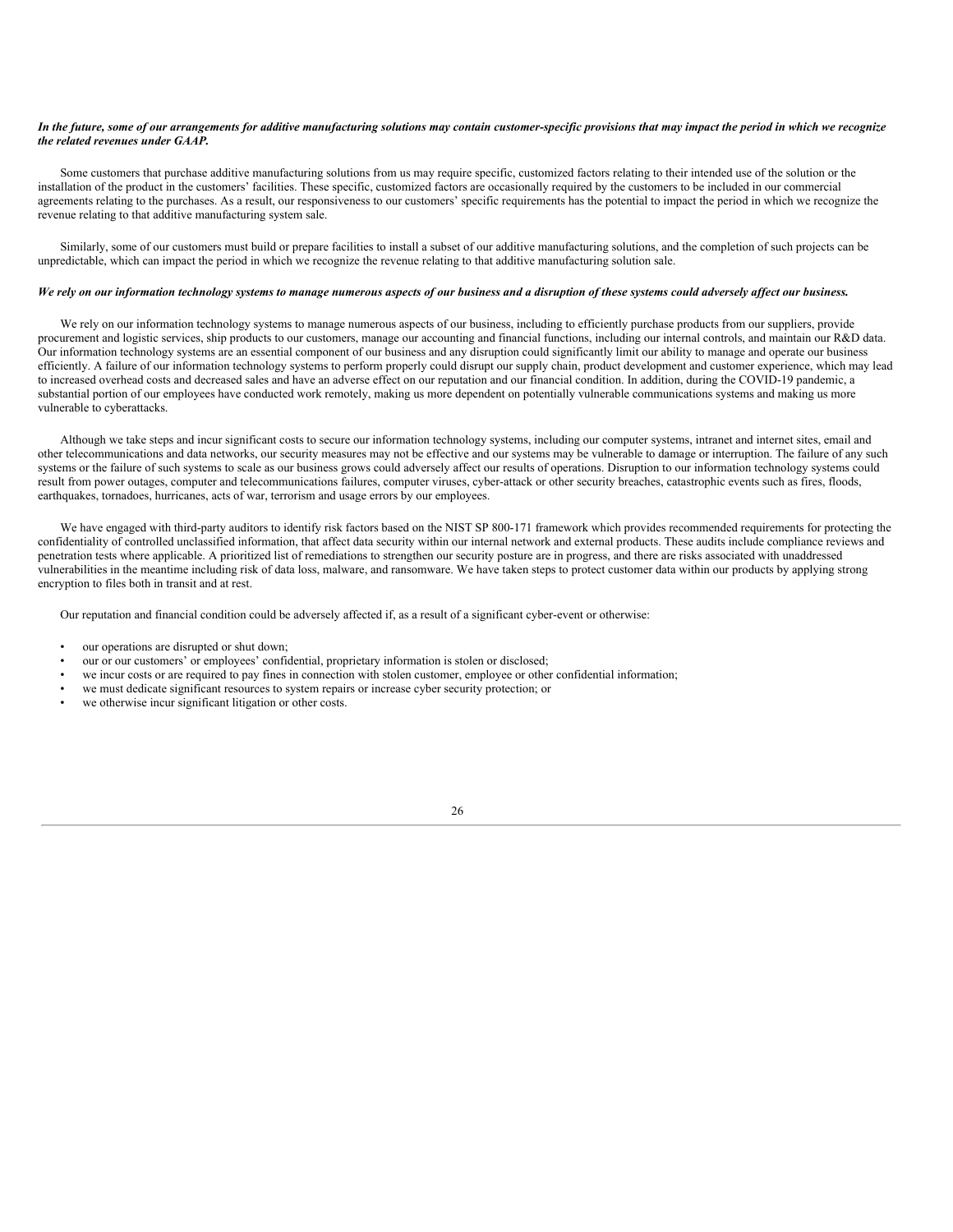If our computer systems are damaged or cease to function properly, or, if we do not replace or upgrade certain systems, we may incur substantial costs to repair or replace them and may experience an interruption of our normal business activities or loss of critical data. Any such disruption could adversely affect our reputation and financial condition.

We also rely on information technology systems maintained by third parties, including third-party cloud computing services and the computer systems of our suppliers for both our internal operations and our customer-facing infrastructure related to our additive manufacturing solutions. These systems are also vulnerable to the types of interruption and damage described above but we have less ability to take measures to protect against such disruptions or to resolve them if they were to occur. Information technology problems faced by third parties on which we rely could adversely impact our business and financial condition as well as negatively impact our brand reputation.

#### *Our current levels of insurance may not be adequate for our potential liabilities.*

We maintain insurance to cover our potential exposure for most claims and losses, including potential product and non-product related claims, lawsuits and administrative proceedings seeking damages or other remedies arising out of our commercial operations. However, our insurance coverage is subject to various exclusions, self-retentions and deductibles. We may be faced with types of liabilities that are not covered under our insurance policies, such as environmental contamination or terrorist attacks, or that exceed our policy limits. Even a partially uninsured claim of significant size, if successful, could have an adverse effect on our financial condition.

In addition, we may not be able to continue to obtain insurance coverage on commercially reasonable terms, or at all, and our existing policies may be cancelled or otherwise terminated by the insurer. Maintaining adequate insurance and successfully accessing insurance coverage that may be due for a claim can require a significant amount of our management's time, and we may be forced to spend a substantial amount of money in that process.

## Changes in tax laws or tax rulings could materially affect our financial position, results of operations and cash flows.

The tax regimes we are subject to or operate under, including income and non-income taxes, are unsettled and may be subject to significant change. Changes in tax laws, regulations, or rulings, or changes in interpretations of existing laws and regulations, could materially affect our financial position and results of operations. For example, the 2017 Tax Cuts and Jobs Act (the "*Tax Act*") made broad and complex changes to the U.S. tax code, including changes to U.S. federal tax rates, additional limitations on the deductibility of interest, both positive and negative changes to the utilization of future net operating loss ("*NOL*") carryforwards, allowing for the expensing of certain capital expenditures, and putting into effect the migration from a "worldwide" system of taxation to a more territorial system. Future guidance from the IRS with respect to the Tax Act may affect us, and certain aspects of the Tax Act could be repealed or modified in future legislation. The Coronavirus Aid, Relief, and Economic Security Act (the "*CARES*

*Act*") has already modified certain provisions of the Tax Act. In addition, it is uncertain if and to what extent various states will conform to the Tax Act, the CARES Act or any newly enacted federal tax legislation. The issuance of additional regulatory or accounting guidance related to the Tax Act could materially affect our tax obligations and effective tax rate in the period issued. As we continue to expand internationally, we will be subject to other jurisdictions around the world with increasingly complex tax laws, the application of which can be uncertain. The amount of taxes we pay in these jurisdictions could increase substantially as a result of changes in the applicable tax principles, including increased tax rates, new tax laws or revised interpretations of existing tax laws and precedents, which could have an adverse impact on our liquidity and results of operations. In addition, the authorities in several jurisdictions could review our tax returns and impose additional tax, interest and penalties, which could have an impact on us and on our results of operations. In addition, many countries in Europe and a number of other countries and organizations, have recently proposed or recommended changes to existing tax laws or have enacted new laws that could significantly increase our tax obligations in the countries where we do or intend to do business or require us to change the manner in which we operate our business.

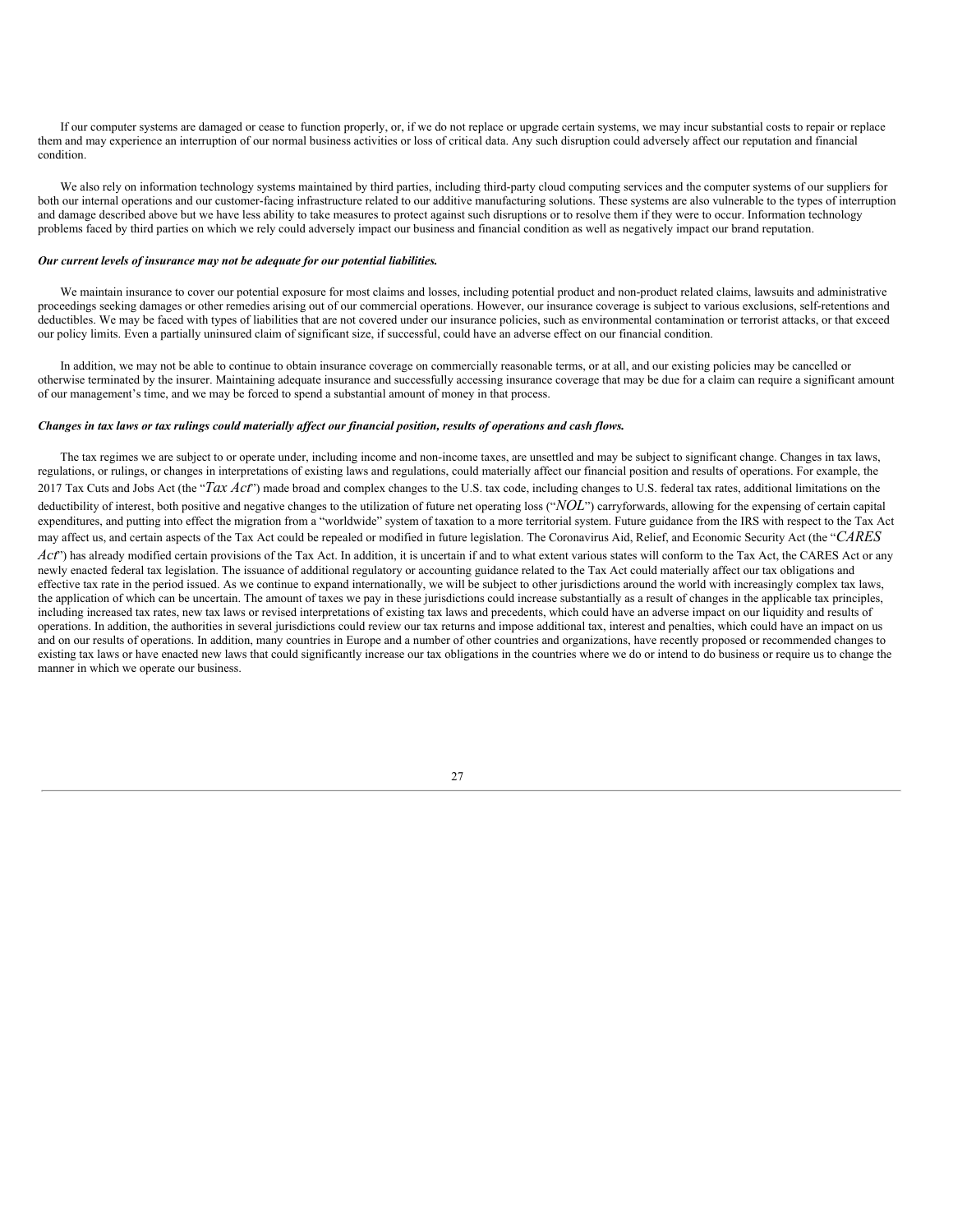As we expand the scale of our international business activities, these types of changes to the taxation of our activities could increase our worldwide effective tax rate, increase the amount of taxes imposed on our business, and harm our financial position. Such changes also may apply retroactively to our historical operations and result in taxes greater than the amounts estimated and recorded in our consolidated financial statements.

## We have identified material weaknesses in our internal control over financial reporting and we may identify additional material weaknesses in the future or otherwise fail to maintain effective internal control over financial reporting, which may result in material misstatements of our consolidated financial statements or cause us to fail to meet our periodic reporting obligations or cause our access to the capital markets to be impaired and have a material adverse effect on our business.

Our management has significant requirements for financial reporting and internal control over financial reporting as a public company. The process of designing and implementing effective internal control over financial reporting is a continuous effort that requires us to anticipate and react to changes in our business and the economic and regulatory environments and to expend significant resources to maintain internal control over financial reporting that is adequate to satisfy our reporting obligations as a public company. If we are unable to establish or maintain adequate internal control over financial reporting, it could cause us to fail to meet our reporting obligations on a timely basis or result in material misstatements or omissions in our consolidated financial statements, which could harm our operating results. In addition, we will be required, pursuant to the rules and regulations of the SEC to furnish a report by management on the effectiveness of our internal control over financial reporting.

However, for the year ended December 31, 2021, we are excluding management's report on internal control over financial reporting pursuant to Section 215.02 of the SEC Division of Corporation Finance's Regulation S-K Compliance & Disclosure Interpretations. This assessment will need to include disclosure of any material weaknesses identified in our internal control over financial reporting. Assessing and maintaining adequate internal control over financial reporting may divert management's attention from other matters that are important to our business. Our independent registered public accounting firm will be required to attest to the effectiveness of our internal control over financial reporting on an annual basis. However, while we remain an emerging growth company, we will not be required to include an attestation report on internal control over financial reporting issued by our independent registered public accounting firm. If we are not able to complete our initial assessment of our internal control over financial reporting in a timely manner, or if we identify one or more material weaknesses, our independent registered public accounting firm may not be able to attest that our internal control over financial reporting is effective.

Matters impacting our internal control over financial reporting may cause us to be unable to report our financial information on a timely basis and thereby subject us to adverse regulatory consequences, including sanctions by the SEC or violations of applicable NYSE listing rules, which may result in a breach of the covenants under existing or future financing arrangements. There also could be a negative reaction in the financial markets due to a loss of investor confidence in us and the reliability of our consolidated financial statements. Confidence in the reliability of our consolidated financial statements also could suffer if we and our independent registered public accounting firm continue to report material weaknesses in our internal control over financial reporting. This could materially adversely affect us and lead to a decline in the market price of our securities.

We have identified material weaknesses in our internal control over financial reporting. A material weakness is a deficiency, or a combination of deficiencies, in internal control over financial reporting such that there is a reasonable possibility that a material misstatement of the annual or interim consolidated financial statements will not be prevented or detected on a timely basis. These material weaknesses are as follows:

We did not design and maintain an effective control environment commensurate with our financial reporting requirements. Specifically, we did not maintain a sufficient complement of personnel with an appropriate degree of internal controls and accounting knowledge, experience, and training commensurate with our accounting and financial reporting requirements. Additionally, the lack of a sufficient complement of personnel resulted in an inability to consistently establish appropriate authorities and responsibilities in pursuit of our financial reporting

28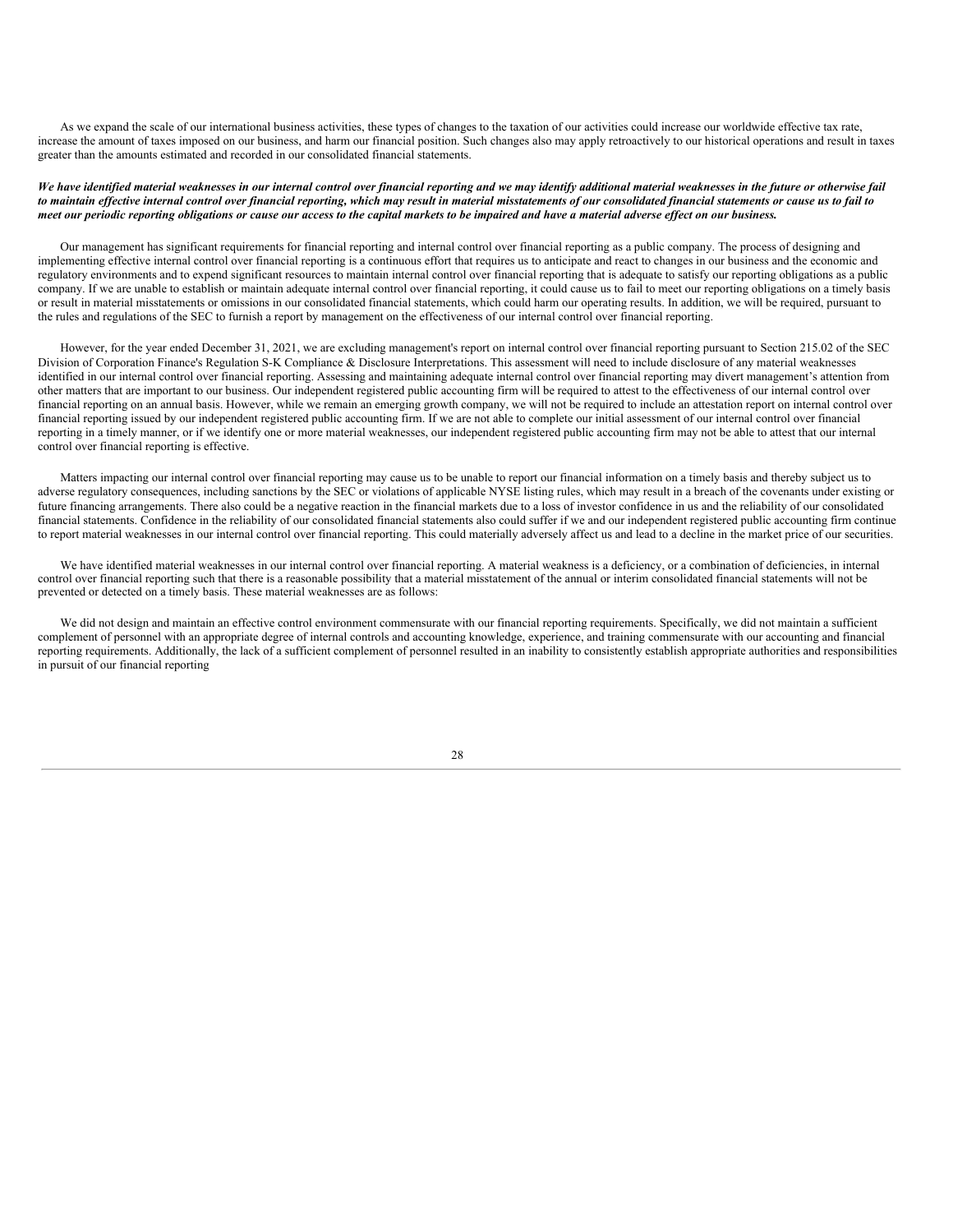objectives, as demonstrated by, among other things, insufficient segregation of duties in our finance and accounting functions. This material weakness contributed to the following additional material weaknesses:

- We did not design and maintain effective controls over the segregation of duties related to journal entries and account reconciliations. Specifically, certain personnel have the ability to both (i) create and post journal entries within our general ledger system and (ii) prepare and review account reconciliations.
- We did not design and maintain effective controls over the accounting and valuation for debt and equity instruments, specifically, the recording of redeemable convertible preferred stock arrangements, contingent earnout liabilities and warrants. Additionally, we did not design and maintain effective controls over the completeness and presentation of accrued inventory purchases and we did not design and maintain effective controls over the presentation of contract assets and liabilities. These material weaknesses resulted in audit adjustments to accounts receivable, inventory, other current assets, current and non-current contract liabilities, accrued expenses and other current liabilities, redeemable convertible preferred stock, share-based compensation expense, additional paid-in capital and accumulated deficit, which were recorded prior to the issuance of the consolidated financial statements as of and for the years ended December 31, 2019, 2020 and 2021; and as of and for the interim periods ended September 30, 2021 and December 31, 2021. The material weakness related to accounting for warrants resulted in the restatement of the previously issued consolidated financial statements of JAWS Spitfire as part of the September 29, 2021 merger agreement related to warrant liabilities, ordinary shares subject to possible redemption, and transaction costs allocated to warrant liabilities. Additionally, these material weaknesses could result in a misstatement of substantially all of our accounts or disclosures that would result in a material misstatement to the annual or interim consolidated financial statements that would not be prevented or detected.
- We did not design and maintain effective controls over certain information technology ("IT") general controls for information systems that are relevant to the preparation of our consolidated financial statements. Specifically, we did not design and maintain effective:
	- user access controls to ensure appropriate segregation of duties and that adequately restrict user and privileged access to financial applications, programs, and data to appropriate company personnel; and
	- program change management controls to ensure that information technology program and data changes affecting certain financial IT applications and underlying accounting records are identified, tested, authorized and implemented appropriately.

These IT deficiencies did not result in a misstatement to the consolidated financial statements, however, the deficiencies, when aggregated, could impact maintaining effective segregation of duties, as well as the effectiveness of IT-dependent controls (such as automated controls that address the risk of material misstatement to one or more assertions, along with the IT controls and underlying data that support the effectiveness of system-generated data and reports) that could result in misstatements potentially impacting all consolidated financial statement accounts and disclosures that would not be prevented or detected. Accordingly, management has determined these deficiencies in the aggregate constitute a material weakness.

Although we intend to take measures to remediate these material weaknesses, there can be no assurance that the material weaknesses will be remediated on a timely basis or at all, or that additional material weaknesses will not be identified or occur in the future, which could result in material misstatements of our interim or annual consolidated financial statements. If we are unable to remediate the material weaknesses or additional material weaknesses are identified in the future, our ability to record, process and report financial information accurately, and to prepare consolidated financial statements within the time periods specified by the rules and forms of the SEC, could be adversely affected which, in turn, may adversely affect our reputation and business and the market price of our securities. In particular, if our consolidated financial statements are not accurate, investors may not have a complete understanding of our operations. Likewise, if our consolidated financial statements are not filed on a timely basis, we could be subject to sanctions or investigations by the stock exchange on which our securities are listed, the SEC or other regulatory authorities. In either case, this could result in a material adverse effect on our business. Failure to timely file will cause us to be ineligible to utilize short form registration statements on Form S-3, which may impair

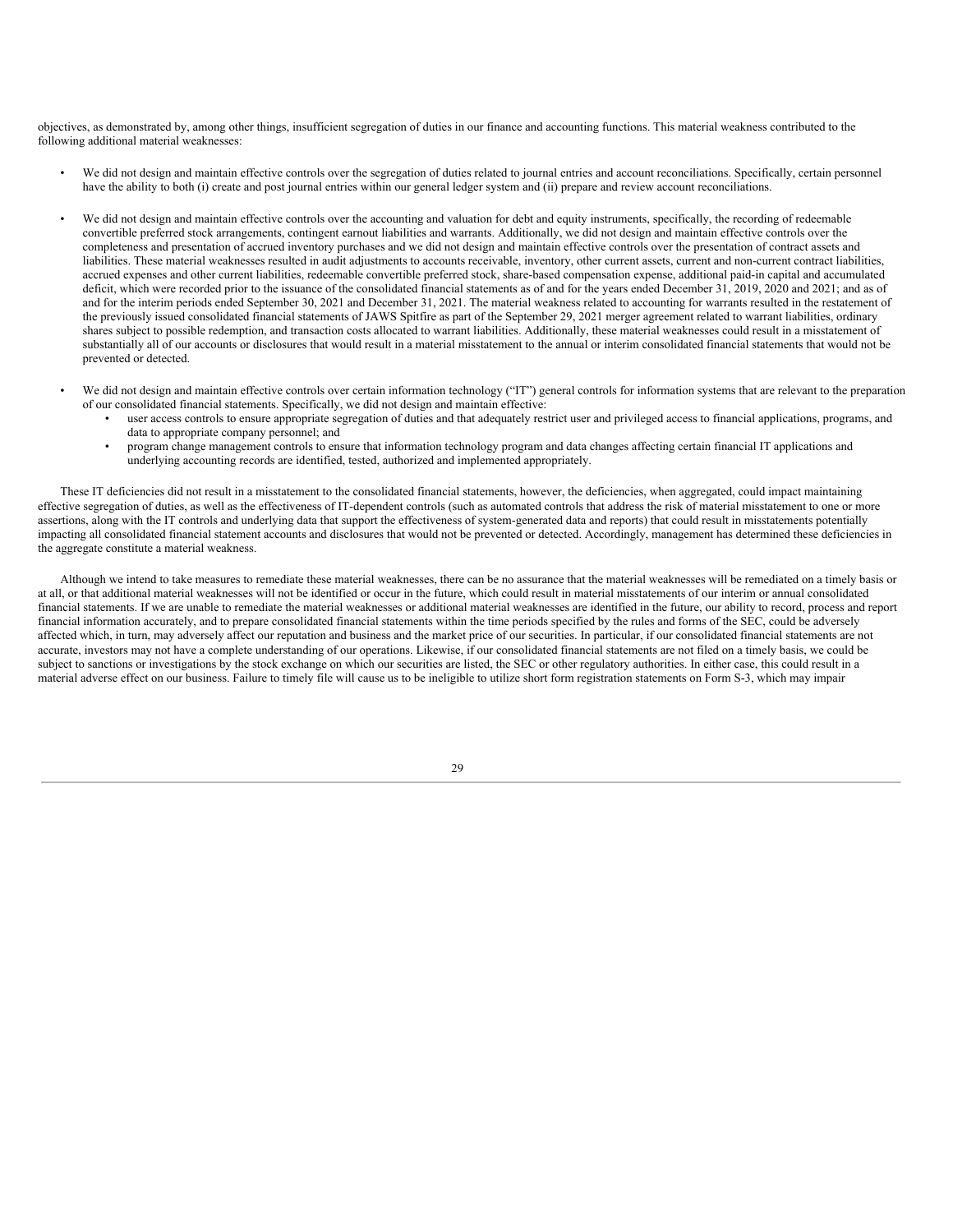our ability to obtain capital in a timely fashion to execute our business strategies or issue shares to effect an acquisition.

#### *Some members of our management have limited experience in operating a public company.*

Some of our executive officers have limited experience in the management of a publicly traded company. Our management team may not successfully or effectively manage the transition to a public company that will be subject to significant regulatory oversight and reporting obligations under federal securities laws. Our limited experience in dealing with the increasingly complex laws pertaining to public companies could be a significant disadvantage in that it is likely that an increasing amount of their time may be devoted to these activities, which will result in less time being devoted to the management and growth of the company. We may not have adequate personnel with the appropriate level of knowledge, experience and training in the accounting policies, practices or internal control over financial reporting required of public companies. The development and implementation of the standards and controls and the hiring of experienced personnel necessary to achieve the level of accounting standards required of a public company may require costs greater than expected.

## *Economic uncertainty or downturns could adversely af ect our business and operating results.*

In recent years, the United States and other significant markets have experienced cyclical downturns and worldwide economic conditions remain uncertain, including as a result of the COVID-19 pandemic, supply chain disruptions, the Ukraine – Russia conflict, rising fuel prices, inflation and increasing interest rates. Economic uncertainty and associated macroeconomic conditions make it extremely difficult for our customers and us to accurately forecast and plan future business activities, and could cause our customers to slow spending on our products, which could delay and lengthen sales cycles.

A significant downturn in economic activity, or general spending on additive manufacturing systems, may cause our current or potential customers to react by reducing their capital and operating expenditures in general or by specifically reducing their spending on additive manufacturing systems and related technologies. Moreover, competitors may respond to challenging market conditions by lowering prices and attempting to lure away our customers.

We cannot predict the timing, strength, or duration of any economic slowdown or any subsequent recovery generally, or in any industry. If the conditions in the general economy and the markets in which we operate worsen from present levels, our business, financial condition, and operating results could be adversely affected.

#### Changes in financial accounting standards or practices as well as interpretations thereof may cause adverse, unexpected financial reporting fluctuations and affect our *results of operations.*

The accounting rules and regulations that we must comply with are complex and subject to interpretation by the Financial Accounting Standards Board (the *FASB*"), the SEC and various bodies formed to promulgate and interpret appropriate accounting principles. Recent actions and public comments from the FASB and the SEC have focused on the integrity of financial reporting and internal controls. In addition, many companies' accounting policies and treatment are being subjected to heightened scrutiny by regulators and the public. Further, accounting rules and regulations as well as their interpretations are continually changing in ways that could materially impact our consolidated financial statements.

We cannot predict the impact of future changes to accounting principles or interpretations thereof or our accounting policies on our consolidated financial statements going forward, which could have a significant effect on our reported financial results and could affect the reporting of transactions completed before the announcement of the change.

## **Risks Related to Third Parties**

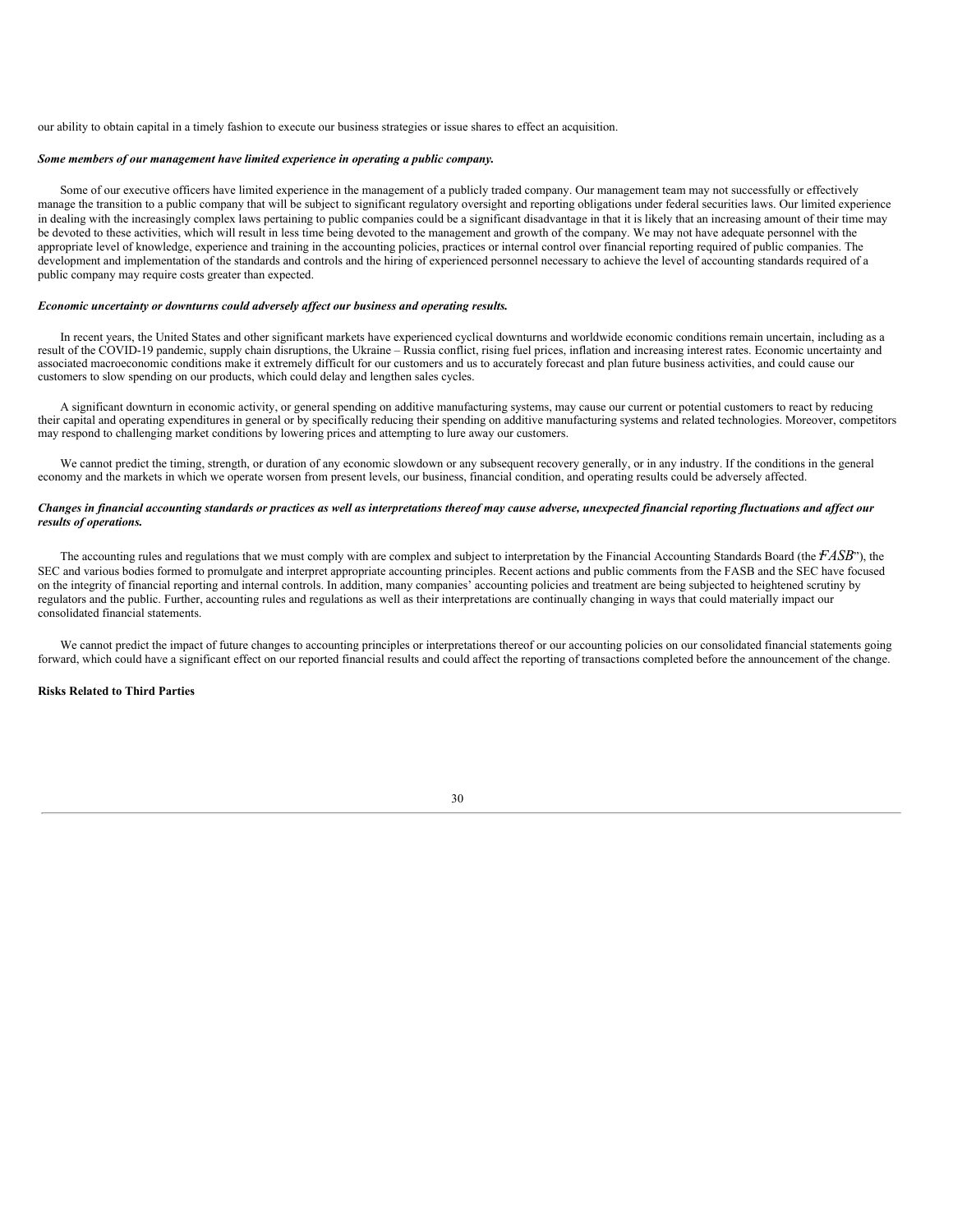## We could be subject to personal injury, property damage, product liability, warranty and other claims involving allegedly defective products that we supply.

The products we supply are sometimes used in potentially hazardous or critical applications, such as the assembled parts of an aircraft, that could result in death, personal injury, property damage, loss of production, punitive damages and consequential damages. While we have not experienced any such claims to date, actual or claimed defects in the products we supply could result in our being named as a defendant in lawsuits asserting potentially large claims.

We attempt to include legal provisions in our agreements and purchase orders with customers that are designed to limit our exposure to potential liability for damages arising from defects or errors in our products. However, it is possible that these limitations may not be effective as a result of unfavorable judicial decisions or laws enacted in the future. Any such lawsuit, regardless of merit, could result in material expense, diversion of management time and efforts and damage to our reputation, and could cause us to fail to retain or attract customers, which could adversely affect our results of operations.

#### We depend on independent contractors and third parties to provide key services in our product development and operations, and any disruption of their services, or an *increase in cost of these services, could negatively impact our financial condition and results of operations.*

We depend on subcontractors to provide cost effective and efficient services in supply chain functions, including sourcing certain subcomponents and assemblies, and in product development activities.

Our operations and operating results may be negatively impacted if we experience problems with our subcontractors that impact the delivery of product to our customers. These problems may include: delays in software or hardware development timelines, prolonged inability to obtain components with competitive performance and cost attributes; inability to achieve adequate yields or timely delivery; inability to meet customer timelines or demands, disruption or defects in assembly, test or shipping services; or delays in stabilizing manufacturing processes or ramping up volume for new products. If our third-party supply chain providers were to reduce or discontinue services for us or their operations are disrupted as a result of a fire, earthquake, act of terrorism, political unrest, governmental uncertainty, war, disease, or other natural disaster or catastrophic event, weak economic conditions or any other reason, our financial condition and results of operations could be adversely affected.

## *We may rely heavily on future collaborative and supply chain partners.*

We have entered into, and may enter into, strategic collaborations and partnerships to develop and commercialize our current and future R&D programs with other companies to accomplish one or more of the following:

- obtain capital, equipment and facilities;
- obtain expertise in relevant markets;
- obtain access to components;
- obtain sales and marketing services or support; and/or
- obtain support services and other downstream supply chain support.

We may not be successful in establishing or maintaining suitable collaborations and partnerships, and we may not be able to negotiate collaboration or partnership agreements having terms satisfactory to us, or at all. Failure to make or maintain these arrangements or a delay or failure in a collaborative partner's performance under any such arrangements could harm our business and financial condition.

#### If our suppliers become unavailable or inadequate, our customer relationships, results of operations and financial condition may be adversely affected.

#### 31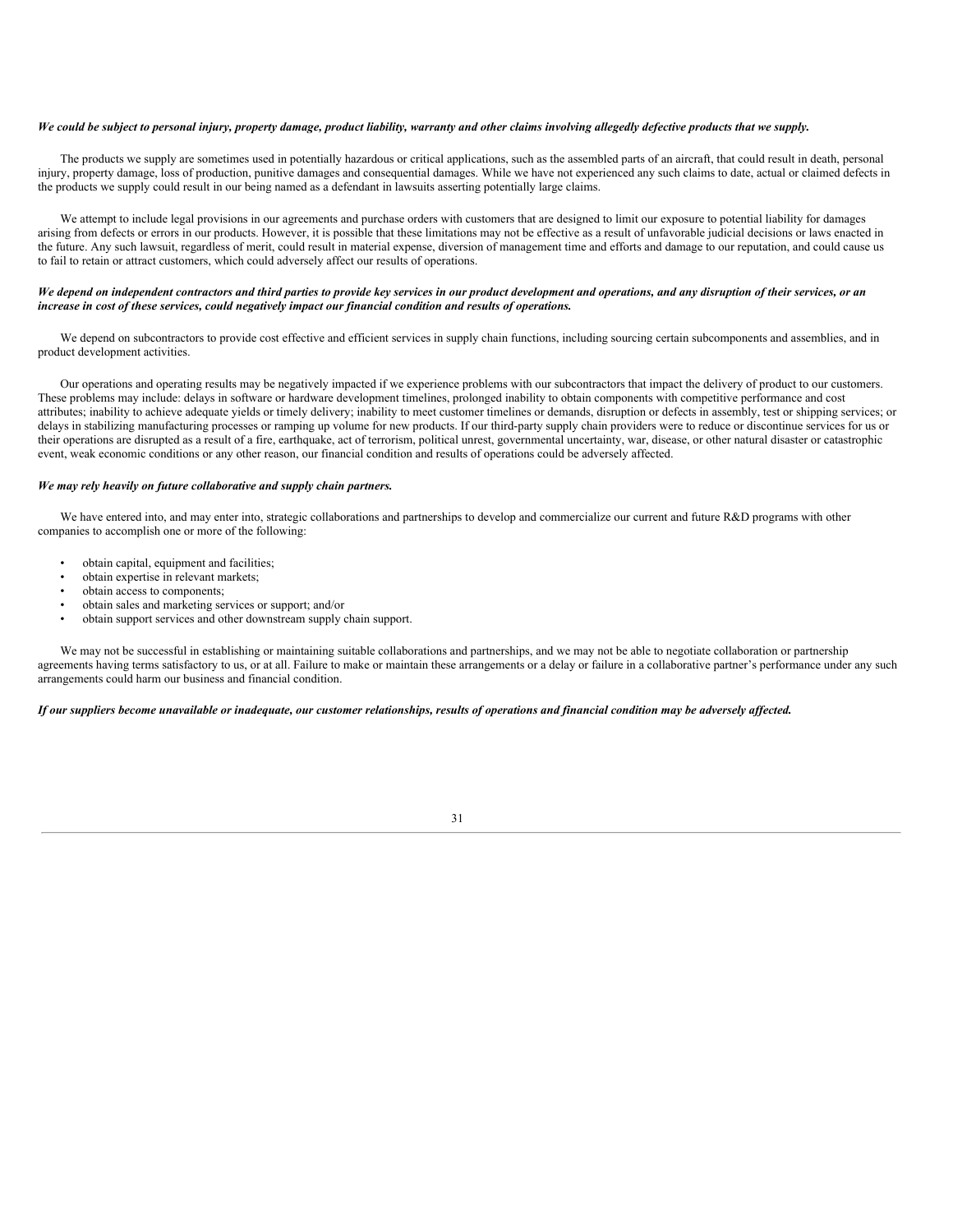We acquire certain of our materials, which are critical to the ongoing operation and future growth of our business, from several third parties. We face risks from financial difficulties or other uncertainties experienced by our suppliers, distributors or other third parties on which we rely. We do not have long-term agreements with any of these suppliers that obligate them to continue to sell components, subsystems, systems or products to us. Our reliance on these suppliers involves significant risks and uncertainties, including whether the suppliers will provide an adequate supply of required components, subsystems or systems of sufficient quality will increase prices for the components, subsystems or systems and will perform their obligations on a timely basis. In addition, certain suppliers have long lead times, which we cannot control. If third parties are unable to supply us with required materials or components or otherwise assist us in operating our business, our business could be harmed. In addition, compliance with the SEC's conflict minerals regulations may increase our costs and adversely impact the supply-chain for our products.

While most manufacturing equipment and materials for our products are available from multiple suppliers, certain of those items are only available from limited sources. Should any of these suppliers become unavailable or inadequate, or impose terms unacceptable to us, such as increased pricing terms, we could be required to spend a significant amount of time and expense to develop alternate sources of supply, and we may not be successful in doing so on terms acceptable to us, or at all. As a result, the loss of a limited source supplier could adversely affect our relationship with our customers, as well as our results of operations and financial condition.

## Our facility as well as our suppliers' and our customers' facilities are vulnerable to disruption due to natural or other disasters, strikes and other events beyond our control.

A major earthquake, fire, tsunami, hurricane, cyclone or other disaster, such as a pandemic, major flood, seasonal storms, nuclear event or terrorist attack affecting our facility or the area in which it is located, or affecting those of our suppliers or customers, could significantly disrupt our or their operations and delay or prevent product shipment or installation during the time required to repair, rebuild or replace our or their damaged manufacturing facilities. These delays could be lengthy and costly. If any of our suppliers' or customers' facilities are negatively impacted by such a disaster, production, shipment and installation of our 3D printing machines could be delayed, which can impact the period in which we recognize the revenue related to that 3D printing machine sale. Additionally, customers may delay purchases of our products until operations return to normal. Even if we are able to respond quickly to a disaster, the continued effects of the disaster could create uncertainty in our business operations. In addition, concerns about terrorism, the effects of a terrorist attack, political turmoil, labor strikes, war (including the Ukrainian - Russia conflict) or the outbreak of epidemic diseases (including the outbreak of COVID-19 and variants) could have a negative effect on our operations and sales.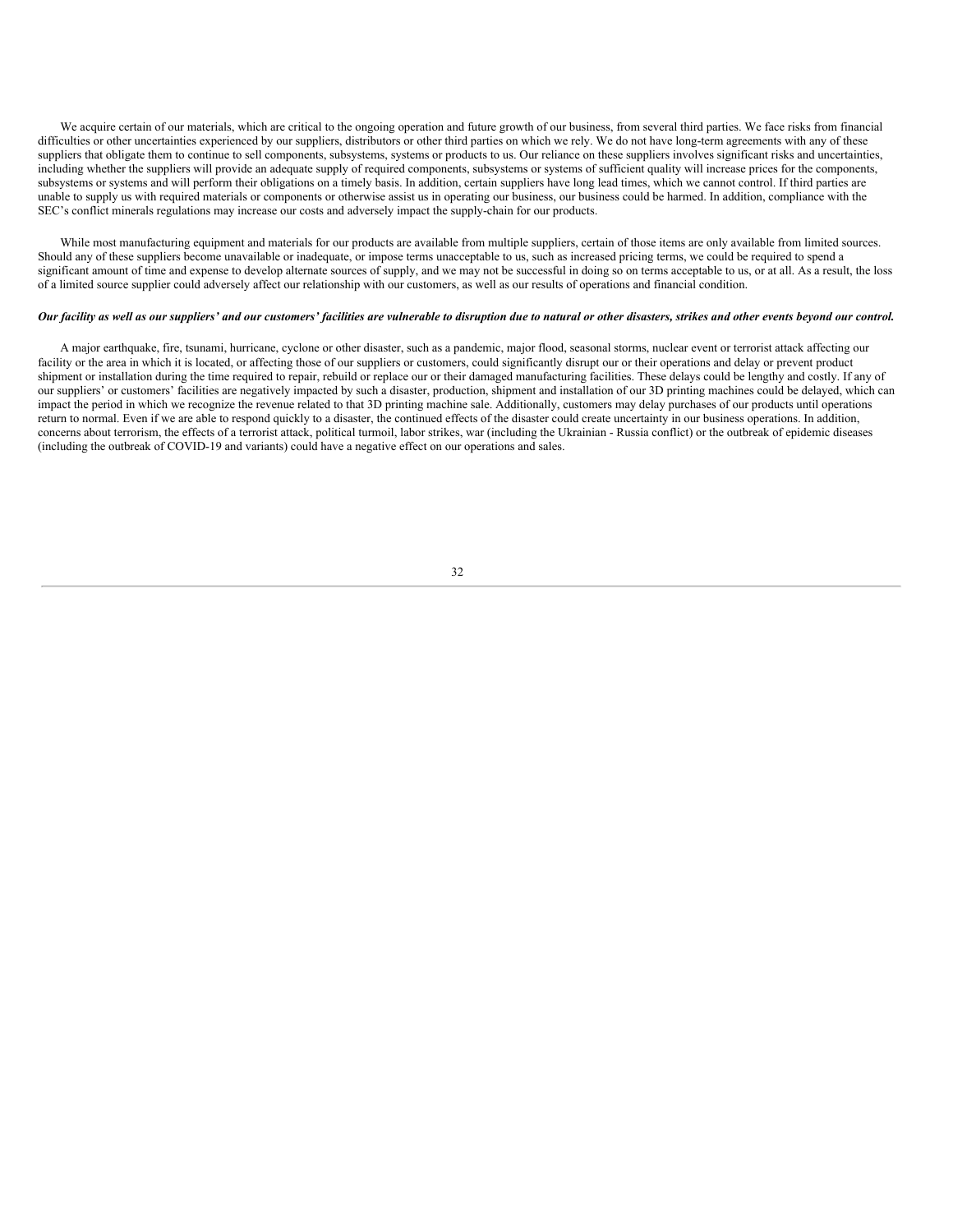## **Risks Related to Operations**

#### We operate primarily at two facility locations, and any disruption at one facility could adversely affect our business and operating results.

Our principal offices are located in Campbell, California. Substantially all of our R&D activities, customer and technical support, and management and administrative operations are conducted at this location. Our final assembly and testing operations are conducted at one facility in Campbell, California and a second facility in Fremont, California. In addition, substantially all of our inventory of component supplies and finished goods are held at these two locations. We take precautions to safeguard our facilities, including acquiring insurance, employing back-up generators, adopting health and safety protocols and utilizing off-site storage of computer data. However, vandalism, terrorism or a natural or other disaster, such as an earthquake, fire or flood, could damage or destroy our manufacturing equipment or our inventory of component supplies or finished goods, cause substantial delays in our operations, result in the loss of key information and cause us to incur additional expenses. Recent prolonged power outages due to California wildfires may cause substantial delays in our operations. Our insurance may not cover our losses in any particular case. In addition, regardless of the level of insurance coverage, damage to our facility may have a material adverse effect on our business, financial condition and operating results.

## Construction of our planned production facilities for expansion may not be completed in the expected timeframe or in a cost-effective manner. Any delays in the construction of our production facilities could severely impact our business, financial condition, results of operations and prospects.

We continue to make building improvements for our production facilities, and began moving equipment into the new research and development lab. However, if we are unable to complete construction of these facilities within the planned timeframes, in a cost-effective manner or at all due to a variety of factors, including, but not limited to, a failure to acquire or lease land on which to build our production facilities, a stoppage of construction as a result of the COVID-19 pandemic, unexpected construction problems, permitting and other regulatory issues, severe weather, labor disputes and issues with subcontractors or vendors, our business, financial condition, results of operations and prospects could be severely impacted.

The construction and commission of any new project is dependent on a number of contingencies some of which are beyond our control. There is a risk that significant unanticipated costs or delays could arise due to, among other things, errors or omissions, unanticipated or concealed project site conditions, including subsurface conditions and changes to such conditions, unforeseen technical issues or increases in plant and equipment costs, insufficiency of water supply and other utility infrastructure, or inadequate contractual arrangements. Should these or other significant unanticipated costs arise, this could have a material adverse impact on our business, financial performance and operations. No assurance can be given that construction will be completed on time or at all, or as to whether we will have sufficient funds available to complete construction.

## Maintenance, expansion and refurbishment of our facilities, the construction of new facilities and the development and implementation of new manufacturing processes *involve significant risks.*

Our existing facility and any of our future facilities may require regular or periodic maintenance, upgrading, expansion, refurbishment or improvement. Any unexpected operational or mechanical failure, including failure associated with breakdowns and forced outages, could reduce our facilities' production capacity below expected levels, which would reduce our production capabilities and ultimately our revenues. Unanticipated capital expenditures associated with maintaining, upgrading, expanding, repairing, refurbishing or improving our facilities may also reduce our profitability. Our facilities also may be subject to unanticipated damage as a result of natural disasters, terrorist attacks or other events.

If we make any major modifications to our facilities, such modifications likely would result in substantial additional capital expenditures and could prolong the time necessary to bring the facility online. We also may choose to refurbish or upgrade our facilities based on our assessment that such activity will provide adequate financial returns. However, such activities require time for development and capital expenditures before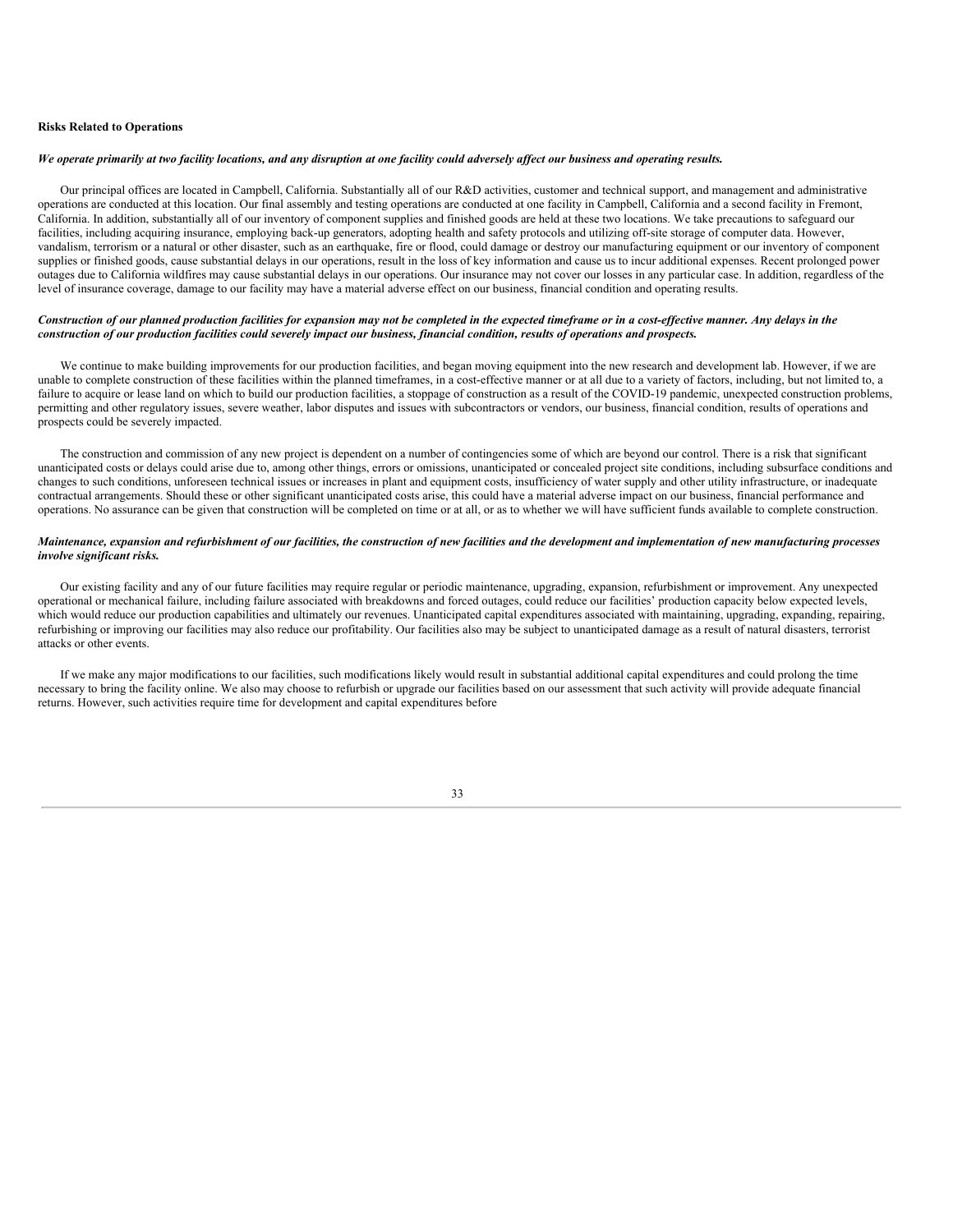commencement of commercial operations, and key assumptions underpinning a decision to make such an investment may prove incorrect, including assumptions regarding construction costs and timing, which could harm our business, financial condition, results of operations and cash flows.

Finally, we may not be successful or efficient in developing or implementing new production processes. Innovation in production processes involves significant expense and carries inherent risks, including difficulties in designing and developing new process technologies, development and production timing delays, and product defects. Disruptions in the production process can also result from errors, defects in materials, delays in obtaining or revising operating permits and licenses, returns of product from customers, interruption in our supply of materials or resources, and disruptions at our facilities due to accidents, maintenance issues, or unsafe working conditions, all of which could affect the timing of production ramps. Production issues can lead to increased costs and may affect our ability to meet product demand, which could adversely impact our business and results from operations.

## **Risks Related to Compliance Matters**

We are subject to U.S. and other anti-corruption laws, trade controls, economic sanctions and similar laws and regulations. Our failure to comply with these laws and *regulations could subject us to civil, criminal and administrative penalties and harm our reputation.*

Doing business on a worldwide basis requires us to comply with the laws and regulations of the U.S. government and various foreign jurisdictions. These laws and regulations place restrictions on our operations, trade practices, partners and investments.

In particular, our operations are subject to U.S. and foreign anti-corruption and trade control laws and regulations, such as the FCPA and the Bribery Act, export controls and economic sanctions programs, including those administered by the U.S. Treasury Department's Office of Foreign Assets Control ("*OFAC*"), the State Department's Directorate of Defense Trade Controls ("*DDTC*") and the Bureau of Industry and Security ("*BIS*") of the Department of Commerce. As a result of doing business in foreign countries and with foreign customers, we are exposed to a heightened risk of violating anti-corruption and trade control laws and sanctions regulations.

As part of our business, we may deal with state-owned business enterprises, the employees of which are considered foreign officials for purposes of the FCPA's prohibition on providing anything of value to foreign officials for the purposes of obtaining or retaining business or securing any improper business advantage. In addition, the provisions of the Bribery Act extend beyond bribery of foreign public officials and also apply to transactions with individuals that a government does not employ. Some of the international locations in which we operate lack a developed legal system and have higher than normal levels of corruption. Our continued expansion outside the U.S., primarily in Europe, South-East Asia and Oceania, and our development of new partnerships worldwide, could increase the risk of FCPA, OFAC or Bribery Act violations in the future.

As an exporter, we must comply with various laws and regulations relating to the export of products and technology from the U.S. and other countries having jurisdiction over our operations. In the United States, these laws include the International Traffic in Arms Regulations ("*ITAR*") administered by the DDTC, the Export Administration Regulations ("EAR") administered by the BIS and trade sanctions against embargoed countries and destinations administered by OFAC. The EAR governs products, parts, technology and software which present military or weapons proliferation concerns, so-called "dual use" items, and ITAR governs military items listed on the United States Munitions List. Prior to shipping certain items, we must obtain an export license or verify that license exemptions are available. Any failures to comply with these laws and regulations could result in fines, adverse publicity and restrictions on our ability to export our products, and repeat failures could carry more significant penalties.

Violations of anti-corruption and trade control laws and sanctions regulations are punishable by civil penalties, including fines, denial of export privileges, injunctions, asset seizures, debarment from government contracts and revocations or restrictions of licenses, as well as criminal fines and imprisonment and could harm our reputation, create negative shareholder sentiment and affect the value of our securities. We have established policies and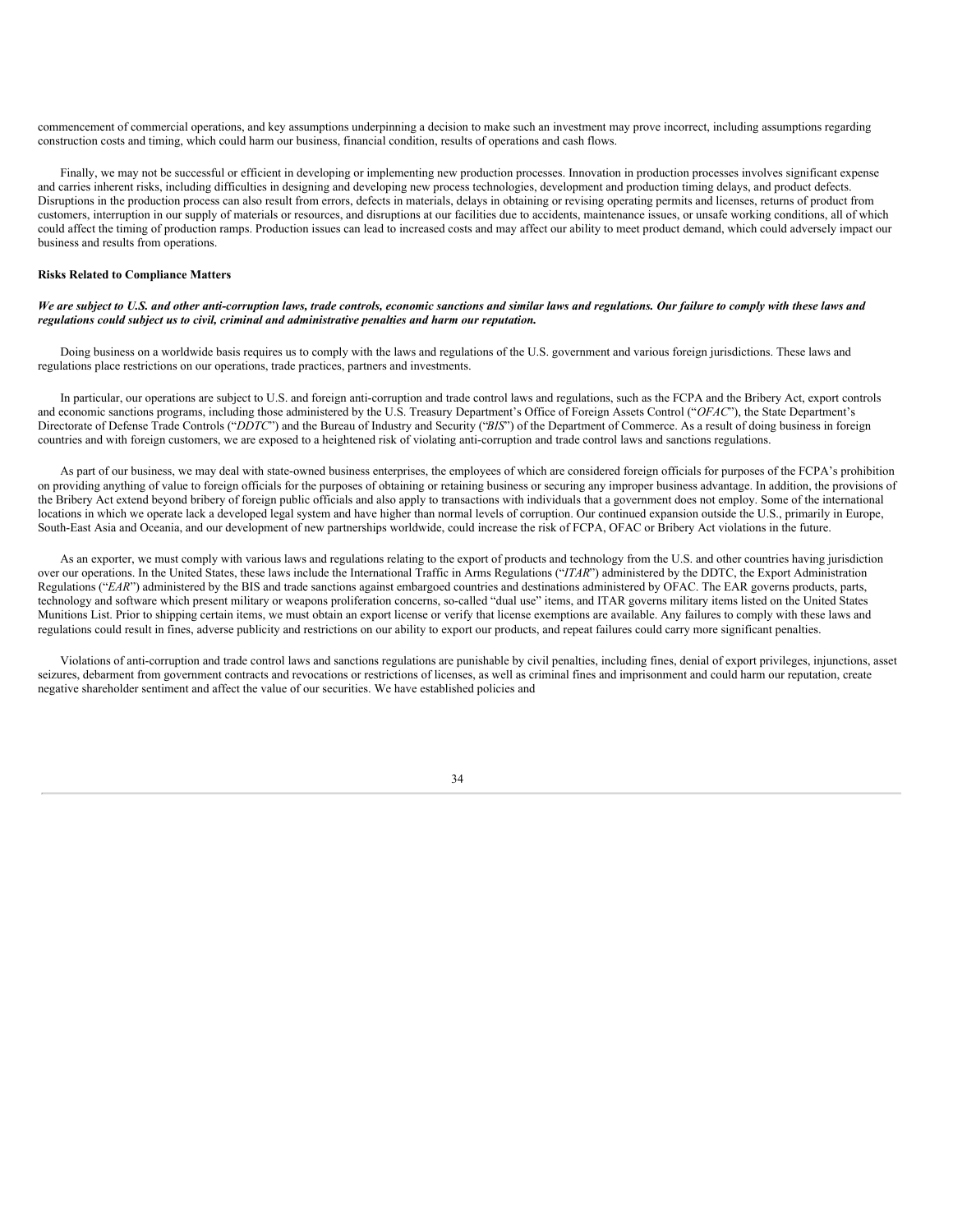procedures designed to assist our compliance with applicable U.S. and international anti-corruption and trade control laws and regulations, including the FCPA, the Bribery Act and trade controls and sanctions programs administered by OFAC, the DDTC and BIS, and have trained our employees to comply with these laws and regulations. However, there can be no assurance that all of our employees, consultants, agents or other associated persons will not take actions in violation of our policies and these laws and regulations. Additionally, there can be no assurance that our policies and procedures will effectively prevent us from violating these regulations in every transaction in which we may engage or provide a defense to any alleged violation. In particular, we may be held liable for the actions that our joint venture partners take inside or outside of the United States, even though our partners may not be subject to these laws. Such a violation, even if our policies prohibit it, could have an adverse effect on our reputation, business, financial condition and results of operations. In addition, various state and municipal governments, universities and other investors maintain prohibitions or restrictions on investments in companies that do business with sanctioned countries, persons and entities, which could adversely affect our reputation, business, financial condition and results of operations.

## We are subject to environmental, health and safety laws and regulations related to our operations and the use of our additive manufacturing systems and consumable *materials, which could subject us to compliance costs and/or potential liability in the event of non-compliance.*

We are subject to various environmental laws and regulations governing our operations, including, but not limited to, emissions into the air and water and the use, handling, disposal and remediation of hazardous substances. A certain risk of environmental liability is inherent in our production activities. These laws and regulations govern, among other things, the generation, use, storage, registration, handling and disposal of chemicals and waste materials, the presence of specified substances in electrical products, the emission and discharge of hazardous materials into the ground, air or water, the cleanup of contaminated sites, including any contamination that results from spills due to our failure to properly dispose of chemicals and other waste materials and the health and safety of our employees. Under these laws, regulations and requirements, we also could be subject to liability for improper disposal of chemicals and waste materials, including those resulting from the use of our systems and accompanying materials by end-users. Accidents or other incidents that occur at our facility or involve our personnel or operations could result in claims for damages against us. Compliance with extensive environmental, health and safety laws could require material expenditures, changes in our operations or site remediation. In addition, we use hazardous materials in our business, and we must comply with environmental laws and regulations associated therewith. Any claims relating to improper handling, storage or disposal of these materials or noncompliance with applicable laws and regulations could be time consuming and costly and could adversely affect our business and results of operations.

In the event we are found to be financially responsible, as a result of environmental or other laws or by court order, for environmental damages alleged to have been caused by us or occurring on our premises, we could be required to pay substantial monetary damages or undertake expensive remedial obligations. If our operations fail to comply with such laws or regulations, we may be subject to fines and other civil, administrative or criminal sanctions, including the revocation of permits and licenses necessary to continue our business activities. In addition, we may be required to pay damages or civil judgments in respect of third-party claims, including those relating to personal injury (including exposure to hazardous substances that we generate, use, store, handle, transport, manufacture or dispose of), property damage or contribution claims. Some environmental laws allow for strict, joint and several liabilities for remediation costs, regardless of fault. We may be identified as a potentially responsible party under such laws. The amount of any costs, including fines or damages payments that we might incur under such circumstances could substantially exceed any insurance we have to cover such losses. Any of these events, alone or in combination, could have a material adverse effect on our business, financial condition and results of operations and could adversely affect our reputation.

The export of our products internationally from our production facility subjects us to environmental laws and regulations concerning the import and export of chemicals and hazardous substances such as the United States Toxic Substances Control Act and the Registration, Evaluation, Authorization and Restriction of Chemical Substances. These laws and regulations require the testing and registration of some chemicals that we ship along with, or that form a part of, our systems and other products. If we fail to comply with these or similar laws and regulations, we

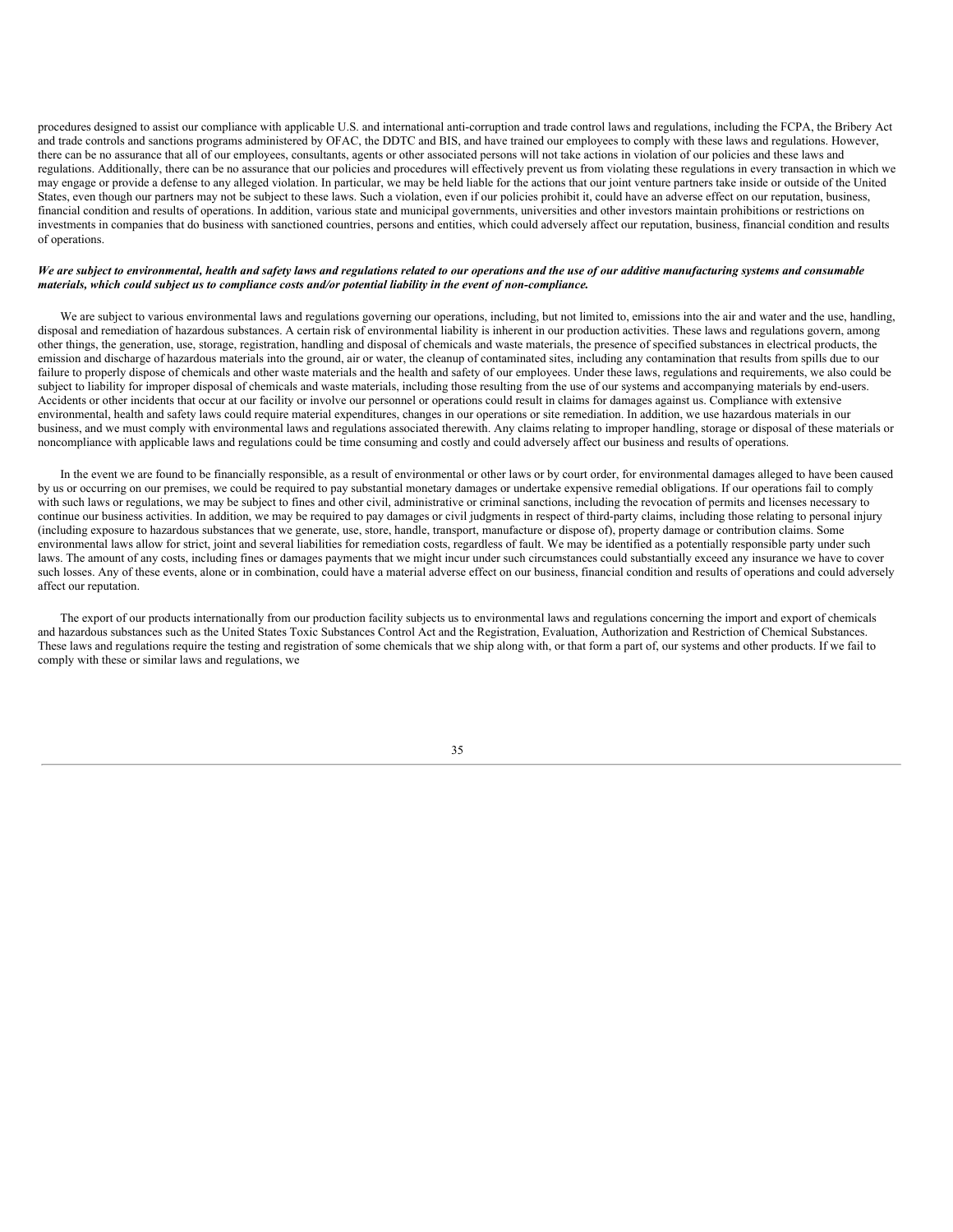may be required to make significant expenditures to reformulate the chemicals that we use in our products and materials or incur costs to register such chemicals to gain and/or regain compliance. Additionally, we could be subject to significant fines or other civil and criminal penalties should we not achieve such compliance.

The cost of complying with current and future environmental, health and safety laws applicable to our operations, or the liabilities arising from past releases of, or exposure to, hazardous substances, may result in future expenditures. Any of these developments, alone or in combination, could have an adverse effect on our business, financial condition and results of operations.

#### Aspects of our business are subject to privacy, data use and data security regulations, which could increase our costs.

We collect personally identifiable information from our employees, prospects, and our customers. Privacy and security laws and regulations may limit the use and disclosure of certain information and require us to adopt certain cybersecurity and data handling practices that may affect our ability to effectively market our services to current, past or prospective customers. We must comply with privacy laws in the United States, Europe and elsewhere, including the General Data Protection Regulations ("*GDPR*") in the European Union ("*EU*"), which became effective May 25, 2018, and the California Consumer Privacy Act of 2018, which was enacted on June 28, 2018 and became effective on January 1, 2020. Further, in connection with its withdrawal from the EU, the United Kingdom has implemented the GDPR as of January 1, 2021 (as it existed on December 31, 2020 but subject to certain UK-specific amendments). These laws create new individual privacy rights and impose increased obligations, including disclosure obligations, on companies handling personal data. In many jurisdictions, consumers must be notified in the event of a data security breach, and such notification requirements continue to increase in scope and cost. Privacy and security laws and regulations may limit the use and disclosure of certain information and require us to adopt certain cybersecurity and data handling practices that may affect our ability to effectively market our services to current, past or prospective customers. While we have invested in, and intend to continue to invest in, resources to comply with these standards, we may not be successful in doing so, and any such failure could have an adverse effect on our business, results of operations and reputation.

As privacy, data use and data security laws are interpreted and applied, compliance costs may increase, particularly in the context of ensuring that adequate data protection and data transfer mechanisms are in place. In recent years, there has been increasing regulatory enforcement and litigation activity in this area in the United States and in various other countries in which we operate. **Risks Related to Intellectual Property**

#### Our business relies on technological and other innovations embodied in various forms of proprietary information and other intellectual property (IP) related information. Our failure to protect our IP rights could potentially harm our competitive advantages to an extent (e.g., with respect to the use, manufacturing, lease, sale, or other commercialization of our processes, technologies and products), which may have an adverse effect on our results of operations and financial condition.

We may be required to make significant capital investments into the R&D of proprietary information and other IP as we develop, improve and scale our processes, technologies and products, and failure to fund and make these investments, or underperformance of the technology funded by these investments, could severely impact our business, financial condition, results of operations and prospects. From time to time, we collaborate with partners on certain R&D activities and the success of such R&D activities is aided by the cooperation of such partners.

In addition, our failure to adequately protect our IP rights could result in the reduction or loss of our competitive advantage. We may be unable to prevent third parties from using our proprietary information and other IP without our authorization or from independently developing proprietary information and other IP that is similar to ours, particularly in those countries where the laws do not protect our proprietary rights to the same degree as in the U.S. or those countries where we do not have IP rights protection. The use of our proprietary information and other IP by others could reduce or eliminate competitive advantages that we have developed, potentially causing us to lose sales, licensing opportunities, actual or potential customers, or otherwise harm our business. If it becomes necessary for us

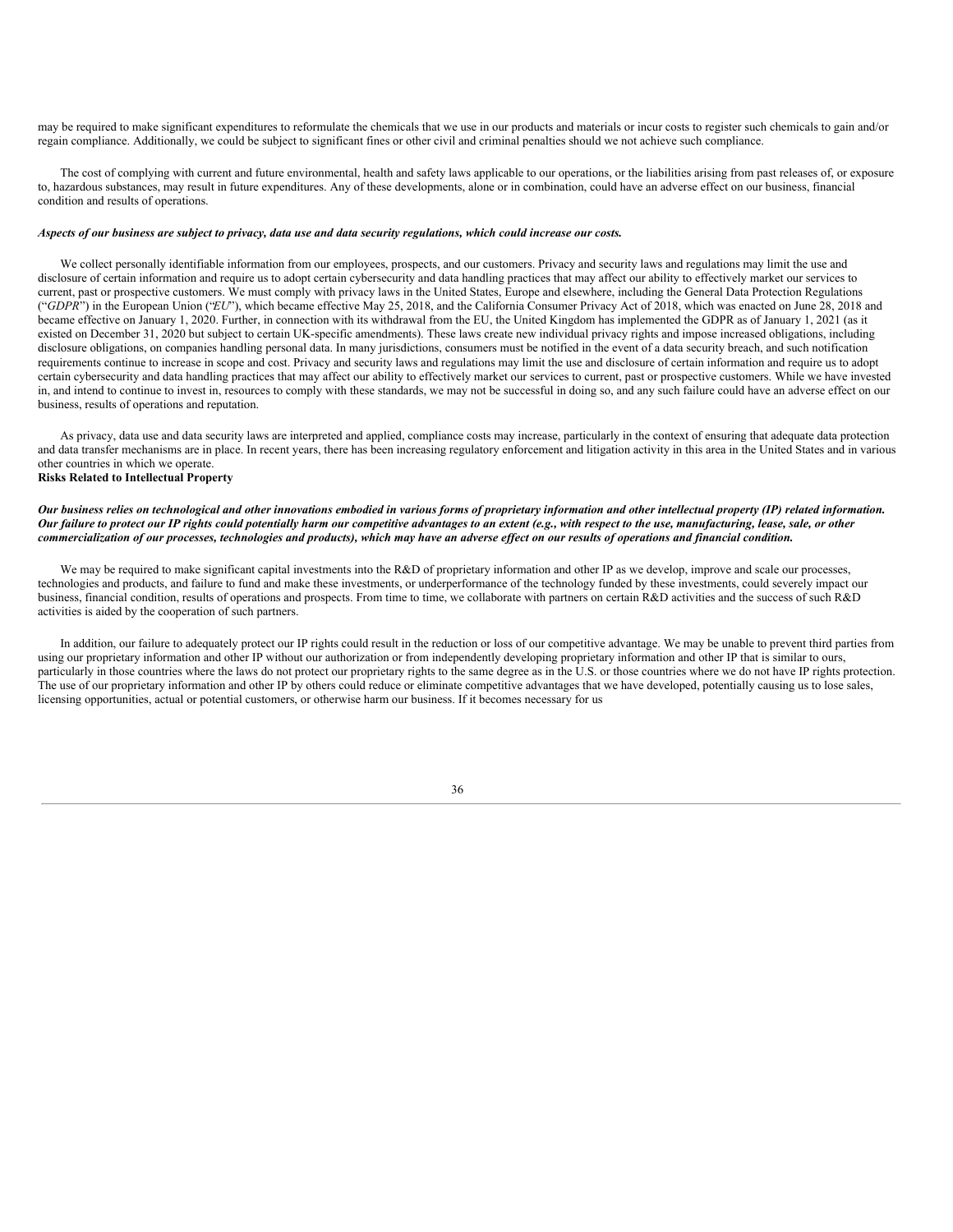to litigate to protect these IP rights, any proceedings could be burdensome and costly, could result in counterclaims challenging our IP (including validity or enforceability) or accusing us of infringement, and we may not prevail.

Our patent applications and issued patents may be practiced by third parties without our knowledge. Our competitors may also attempt to design around our patents or copy or otherwise obtain and use our proprietary information and other IP. Moreover, our competitors may already hold or have applied for patents in the U.S. or abroad that, if enforced, could possibly prevail over our patent rights or otherwise limit our ability to manufacture, sell or otherwise commercialize one or more of our products in the U.S. or abroad. With respect to our pending patent applications, we may not be successful in securing issued patents, or the claims of such patents may be narrowed, any of which may limit our ability to protect inventions that these applications were intended to cover, which could harm our ability to prevent others from exploiting our technologies and commercializing products similar to our products. In addition, the expiration of a patent can result in increased competition with consequent erosion of profit margins.

Our confidentiality agreements could be breached or may not provide meaningful protection for at least a portion of our trade secrets or proprietary manufacturing expertise. Adequate remedies may not be available in the event of an unauthorized use or disclosure of our trade secrets and manufacturing expertise. Violations by others of our confidentiality agreements and the loss of employees who have specialized knowledge and expertise could harm our competitive position resulting from the exclusive nature of such knowledge and expertise and cause our sales and operating results to decline as a result of increased competition. In addition, others may obtain knowledge of our trade secrets through independent development or other access by legal means.

The applicable governmental authorities may not approve our pending service mark and trademark applications. A failure to obtain trademark registrations in the U.S. and in other countries could limit our ability to obtain and retain our trademarks in those jurisdictions. Moreover, third parties may seek to oppose our applications or otherwise challenge the resulting registrations. In the event that our trademarks are not approved or are successfully challenged by third parties, we could be forced to rebrand our products, which could result in loss of brand recognition and could require us to devote significant resources to rebranding and advertising and marketing new brands. We could be sued by third parties who, unbeknown to us and to government agencies allowing for registration of our trademark, previously used our registered trademark in the market before we did.

The failure of any of our patents, trademarks, trade names, trade secrets, other IP rights, IP right assignments, or confidentiality agreements to protect our proprietary information and other IP, including our processes, systems, apparatuses, devices, software, composition of matter (e.g., 3D objects), our other proprietary manufacturing expertise, and any other of our technology and know-how, could have a material adverse effect on our business and results of operations.

## Third-party lawsuits and assertions to which we are subject alleging our infringement of patents, trade secrets or other IP rights may have a significant adverse effect on *our financial condition.*

Third parties may own issued patents and pending patent applications that exist in fields relevant to additive manufacturing or any other technology related to our products. Some of these third parties may assert that we are employing their proprietary technology without authorization. There may be third-party patents or patent applications with claims related to additive manufacturing or any other technology related to our products. Because patent applications can take many years to issue as patents, there may be currently pending patent applications which may later result in issued patents that our technologies may potentially infringe in the future. In addition, third parties may obtain patents in the future and claim that our technologies infringe upon these obtained patents. Any third-party lawsuits or other assertion to which we are subject alleging our infringement of patents, trade secrets or any other IP rights may have a significant adverse effect on our financial condition.

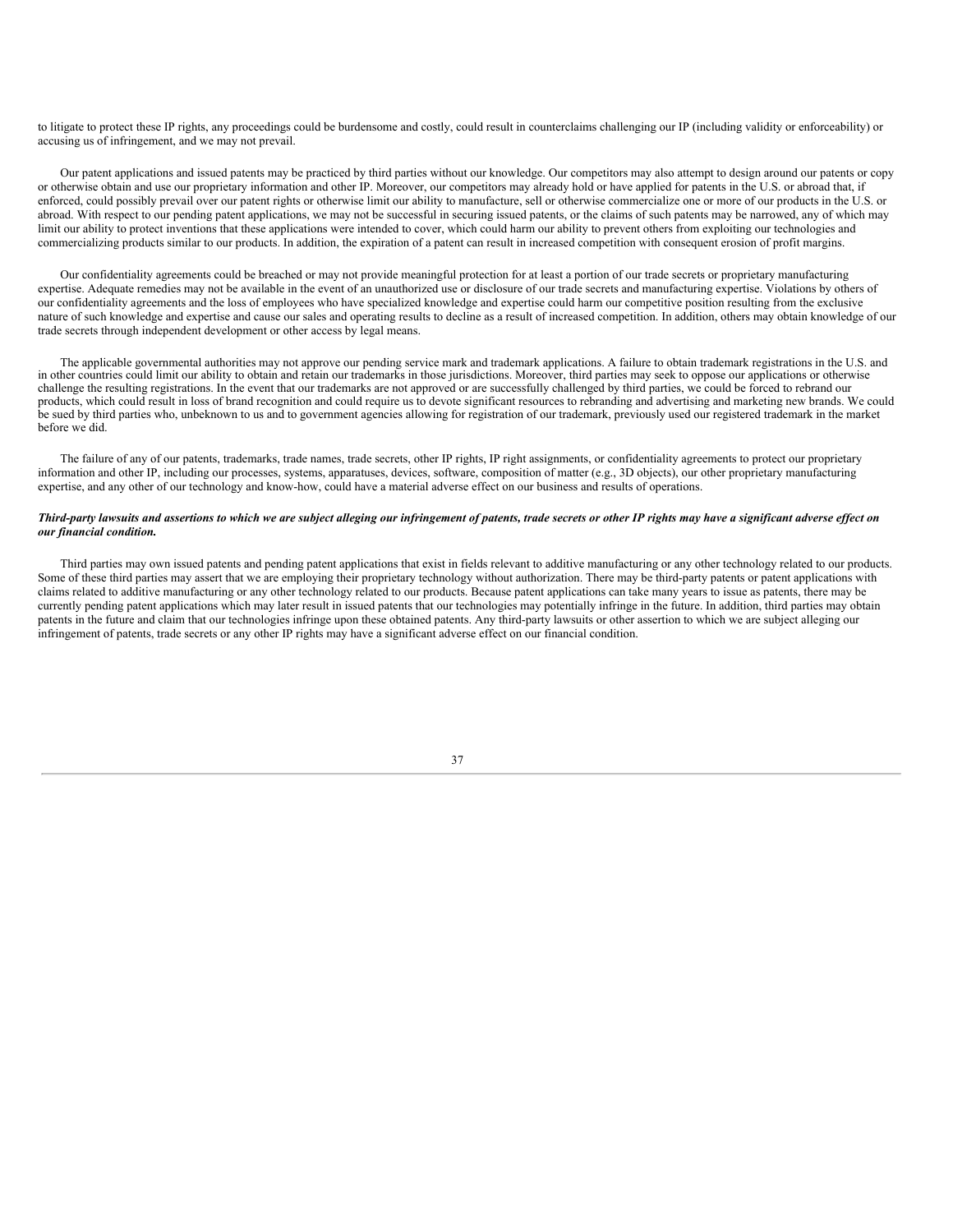## *We may incur substantial costs enforcing and defending our IP rights.*

We may incur substantial expense and costs in protecting, enforcing and defending our IP rights against third parties. IP disputes may be costly and can be substantially disruptive to our business operations by diverting attention and energies of management and key technical personnel and by increasing our costs of doing business. Third-party IP claims asserted against us could subject us to significant liabilities, require us to enter into royalty and licensing arrangements on unfavorable terms, prevent us from assembling or licensing certain of our products, subject us to injunctions restricting our sale of products, cause severe disruptions to our operations or the marketplaces in which we compete or require us to satisfy indemnification commitments with our customers, including contractual provisions under various license arrangements. In addition, we may incur significant costs in acquiring the necessary third-party IP rights for use in our products. Any and all of these could have an adverse effect on our business and financial condition.

## If we are unable to adequately protect or enforce our IP rights, such information may be used by others to compete against us.

We have devoted substantial resources to the development of our technology and related IP rights. Our success and future revenue growth will depend, in part, on our ability to protect the various facets of our IP. We rely on a combination of registered and unregistered IP and protect our rights using patents, trademarks, trade secrets, confidentiality agreements, and assignment of invention agreements and other methods.

Despite our efforts to protect our IP and proprietary rights, it is possible that competitors or other unauthorized third parties may obtain, copy, use or disclose our technologies, inventions, processes, improvements, or any other IP. We cannot assure that any of our existing or future patents or other IP rights will not be challenged, invalidated, circumvented, or will otherwise provide us with meaningful protection. Our pending patent applications may not be granted, and we may not be able to obtain foreign patents or pending applications corresponding to our U.S. patents. Even if foreign patents are granted, effective enforcement in foreign countries may not be available.

Our trade secrets, know-how and other unregistered proprietary rights are a key aspect of our IP portfolio. While we take reasonable steps to protect our proprietary information and IP in trade secrets and other forms of confidential information protection, and enter into confidentiality agreements and invention assignment agreements intended to protect such rights, such agreements can be difficult and costly to enforce or may not provide adequate remedies if violated, and we may have inadvertently not have entered into such agreements with all relevant parties, or some of the agreements may prove invalid in all jurisdictions. Such agreements may be breached, and trade secrets or confidential information may be willfully or unintentionally disclosed, including by employees who may leave our company and join our competitors, or our competitors or other parties may learn of the information in some other way. The disclosure to, or independent development by, a competitor of our proprietary information and IP including trade secrets, know-how or other technology related information not protected by a patent or other IP system could materially reduce or eliminate any competitive advantage that we may have over such competitor.

If our patents and other forms of IP protection do not adequately protect our technology, our competitors may be able to offer products similar to ours. Our competitors may also be able to develop similar technology independently, reverse engineer our technology, or design around our patents and other forms of IP protection. Any of the foregoing events would lead to increased competition and reduce our revenue or gross margin, which would adversely affect our operating results.

If we attempt enforcement of our IP rights, we may be subject or party to claims, negotiations or complex, protracted litigation. IP disputes and litigation, regardless of merit, can be substantially costly and disruptive to our business operations, e.g., by diverting attention and energies of management and key technical personnel and by increasing our costs of doing business. Any of the foregoing could adversely affect our business and financial condition.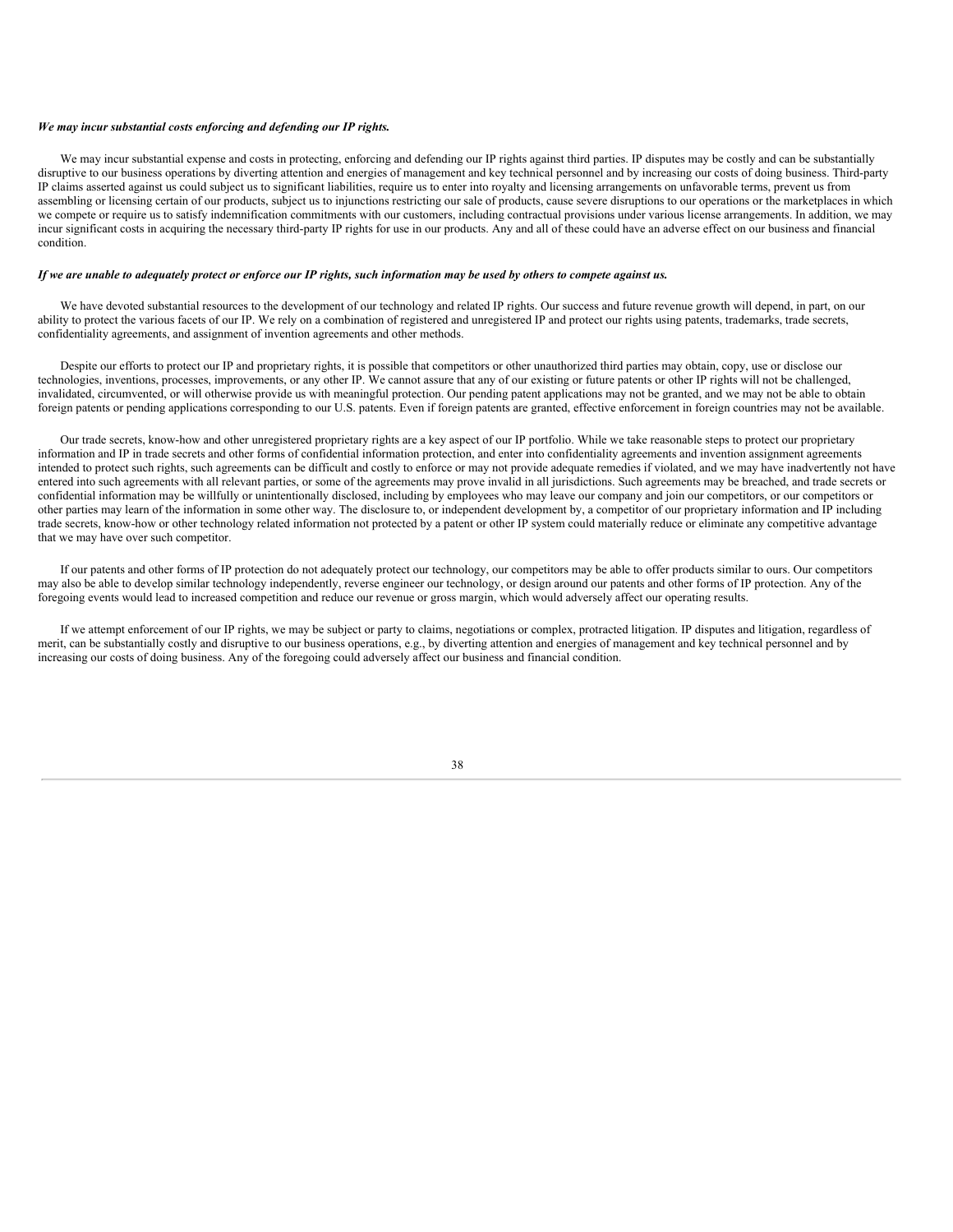As part of any settlement or other compromise to avoid complex, protracted litigation, we may agree not to pursue future claims against a third party, including related to alleged infringement of our IP rights. Part of any settlement or other compromise with another party may resolve a potentially costly dispute but may also have future repercussions on our ability to defend and protect our IP rights, which in turn could adversely affect our business.

#### Our additive manufacturing software contains third-party open-source software components, and failure to comply with the terms of the underlying open-source software *licenses could restrict our ability to sell our products.*

Our additive manufacturing software contains components that are licensed under so-called "open source," "free," or other similar licenses. Open source software is made available to the general public on an "as-is" basis under the terms of a non-negotiable license. We currently combine our proprietary software with open source software, but not in a manner that we believe requires the release of the source code of our proprietary software to the public. We do not plan to integrate our proprietary software with open source software in ways that would require the release of our proprietary software's source code to the public; however, our use and distribution of open source software may entail greater risks than use of third-party commercial software. Open source licensors generally do not provide warranties or other contractual protections regarding infringement claims or the quality of the code. In addition, if we combine our proprietary software with open source software in a certain manner, we could, under certain open source licenses, be required to release to the public or remove the source code of our proprietary software. We may also face claims alleging noncompliance with open source license terms or infringement or misappropriation of proprietary software. These claims could result in litigation, require us to purchase a costly license, or remove the software. In addition, if the license terms for open source software that we use change, we may be forced to re-engineer our solutions, incur additional costs or discontinue the sale of our offerings if re-engineering could not be accomplished on a timely basis. Although we monitor our use of open source software to avoid subjecting our offerings to unintended conditions, there is a risk that these licenses could be construed in a way that could impose unanticipated conditions or restrictions on our ability to commercialize our offerings. We cannot guarantee that we have incorporated open source software in our software in a manner that will not subject us to liability or in a manner that is consistent with our current policies and procedures.

#### **Risks Related to Our Securities**

#### Warrant holders may only be able to exercise their public warrants on a "cashless basis" under certain circumstances, and if warrant holders do so, they will receive fewer *shares of common stock from such exercise than if they were to exercise such warrants for cash.*

The warrant agreement provides that in the following circumstances holders of warrants who seek to exercise their warrants will not be permitted to do for cash and will, instead, be required to do so on a cashless basis in accordance with Section 3(a)(9) of the Securities Act: (i) if the shares of common stock issuable upon exercise of the warrants are not registered under the Securities Act in accordance with the terms of the warrant agreement; (ii) if we have so elected and the shares of common stock are at the time of any exercise of a warrant are not listed on a national securities exchange such that they satisfy the definition of "covered securities" under Section 18(b)(1) of the Securities Act; and (iii) if we have so elected and we call the public warrants for redemption. If warrant holders exercise their public warrants on a cashless basis, they would pay the warrant exercise price by surrendering all of the warrants for that number of common stock equal to the quotient obtained by dividing (x) the product of the number of common stock underlying the warrants, multiplied by the excess of the "fair market value" of our common stock (as defined in the next sentence) over the exercise price of the warrants by (y) the fair market value. The "fair market value" is the average reported last sale price of the common stock for the 10 trading days ending on the third trading day prior to the date on which the notice of exercise is received by the warrant agent or on which the notice of redemption is sent to the holders of warrants, as applicable. As a result, warrant holders would receive fewer shares of common stock from such exercise than if they were to exercise such warrants for cash.

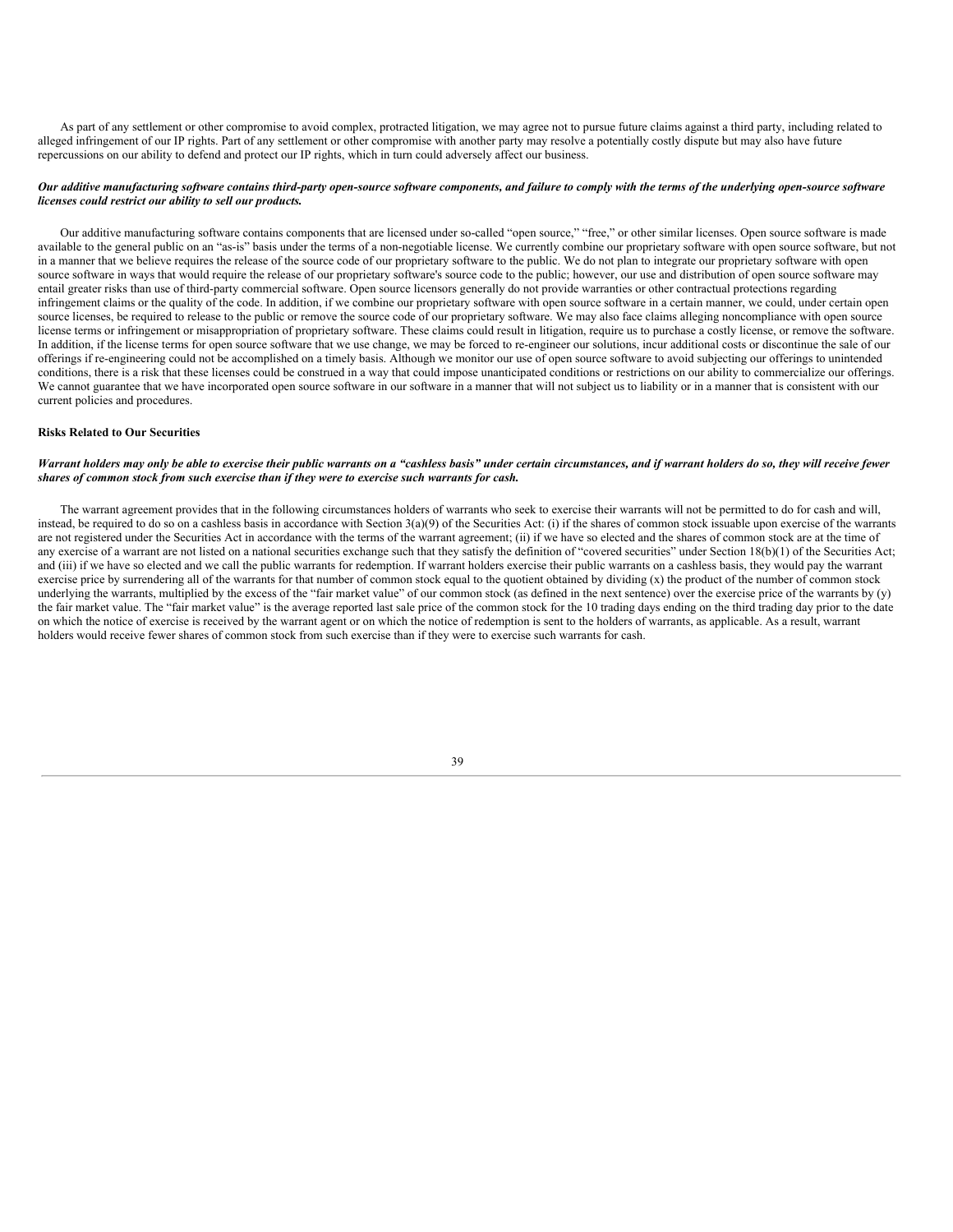## We are an emerging growth company and a smaller reporting company within the meaning of the Securities Act, and if we take advantage of certain exemptions from disclosure requirements available to "emerging growth companies" or "smaller reporting companies," this could make our securities less attractive to investors and may *make it more dif icult to compare our performance with other public companies.*

We are an "emerging growth company" within the meaning of the Securities Act, as modified by the JOBS Act, and we may take advantage of certain exemptions from various reporting requirements that are applicable to other public companies that are not "emerging growth companies," including, but not limited to, not being required to comply with the auditor attestation requirements of Section 404 of the Sarbanes-Oxley Act, reduced disclosure obligations regarding executive compensation in our periodic reports and proxy statements, and exemptions from the requirements of holding a nonbinding advisory vote on executive compensation and stockholder approval of any golden parachute payments not previously approved. As a result, our stockholders may not have access to certain information they may deem important. We could be an emerging growth company for up to five years, although circumstances could cause us to lose that status earlier, including if the market value of our common stock held by non-affiliates exceeds \$700 million as of any June 30 before that time, in which case we would no longer be an emerging growth company as of the following December 31. We cannot predict whether investors will find our securities less attractive because we will rely on these exemptions. If some investors find our securities less attractive as a result of our reliance on these exemptions, the trading prices of our securities may be lower than they otherwise would be, there may be a less active trading market for our securities and the trading prices of our securities may be more volatile.

Further, Section 102(b)(1) of the JOBS Act exempts emerging growth companies from being required to comply with new or revised financial accounting standards until private companies (that is, those that have not had a Securities Act registration statement declared effective or do not have a class of securities registered under the Exchange Act) are required to comply with the new or revised financial accounting standards. The JOBS Act provides that a company can elect to opt out of the extended transition period and comply with the requirements that apply to non-emerging growth companies but any such an election to opt out is irrevocable. We have elected not to opt out of such extended transition period which means that when a standard is issued or revised and it has different application dates for public or private companies, we, as an emerging growth company, can adopt the new or revised standard at the time private companies adopt the new or revised standard. This may make comparison of our consolidated financial statements with another public company which is neither an emerging growth company nor an emerging growth company which has opted out of using the extended transition period difficult or impossible because of the potential differences in accounting standards used.

Additionally, we are a "smaller reporting company" as defined in Item 10(f)(1) of Regulation S-K. Smaller reporting companies may take advantage of certain reduced disclosure obligations, including, among other things, providing only two years of audited consolidated financial statements. We will remain a smaller reporting company until the last day of the fiscal year in which (i) the market value of our common stock held by nonaffiliates exceeds \$250 million as of the prior June 30 or (ii) our annual revenues exceeded \$100 million during such completed fiscal year and the market value of our common stock held by non affiliates exceeds \$700 million as of the prior June 30. To the extent we take advantage of such reduced disclosure obligations, it may also make comparison of our consolidated financial statements with other public companies difficult or impossible.

## Our warrants are accounted for as liabilities and the changes in value of our warrants could have a material effect on our financial results.

On April 12, 2021 the SEC released a public statement highlighting the potential accounting implications of certain terms of warrants issued by Special Purpose Acquisition Companies ("SPACs") (the "*Public Statement*"). The terms described in the Public Statement are common in SPACs and are similar to the terms contained in the warrant agreement governing our warrants. In response to the Public Statement, we reevaluated the accounting treatment of our public warrants and private placement warrants and determined to classify the warrants as derivative liabilities measured at fair value, with changes in fair value each period reported in earnings. As a result, included on our balance sheet as of December 31, 2021 contained elsewhere in this Annual Report are derivative liabilities related to embedded features contained within our warrants. ASC Topic 815, provides for the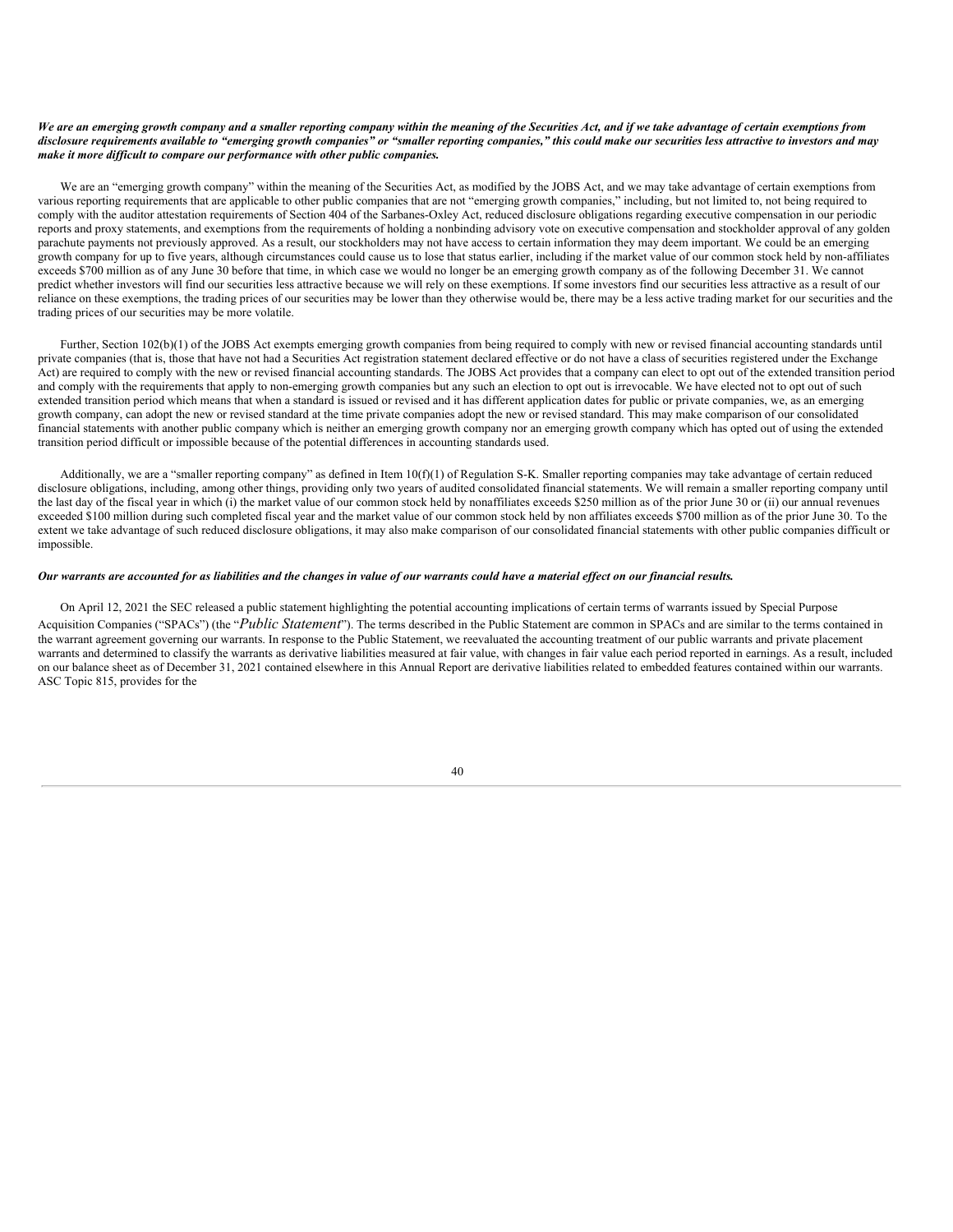remeasurement of the fair value of such derivatives at each balance sheet date, with a resulting non-cash gain or loss related to the change in the fair value being recognized in earnings in the statement of operations. As a result of the recurring fair value measurement, our consolidated financial statements and results of operations may fluctuate quarterly based on factors which are outside of our control. Due to the recurring fair value measurement, we expect that we will recognize non-cash gains or losses on our warrants each reporting period and that the amount of such gains or losses could be material.

#### *The price of our common stock and our warrants may be volatile.*

The price of our common stock and our warrants may fluctuate due to a variety of factors, including:

- changes in the industries in which we and our customers operate;
- variations in our operating performance and the performance of our competitors in general;
- material and adverse impact of the COVID-19 pandemic on the markets and the broader global economy;
- actual or anticipated fluctuations in our quarterly or annual operating results;
- publication of research reports by securities analysts about our or our competitors or our industry;
- the public's reaction to our press releases, our other public announcements and our filings with the SEC;
- our failure or the failure of our competitors to meet analysts' projections or guidance that our or our competitors may give to the market;
- additions and departures of key personnel;
- changes in laws and regulations affecting our business;
- commencement of, or involvement in, litigation involving us;
- changes in our capital structure, such as future issuances of securities or the incurrence of additional debt;
- the volume of shares of our common stock available for public sale; and
- general economic and political conditions such as recessions, interest rates, fuel prices, inflation, foreign currency fluctuations, international tariffs, social, political and economic risks and acts of war or terrorism (including, for example, the ongoing military conflict between Ukraine and Russia and the economic sanctions related thereto).

These market and industry factors may materially reduce the market price of our common stock and our warrants regardless of our operating performance.

## A significant portion of our total outstanding shares are restricted from immediate resale but may be sold into the market in the near future. This could cause the market *price of our stock to drop significantly, even if our business is doing well.*

Sales of a substantial number of shares of our common stock in the public market could occur at any time. These sales, or the perception in the market that the holders of a large number of shares intend to sell shares, could reduce the market price of our common stock.

Immediately after the Closing, (i) the former holders of Legacy Velo3D capital stock owned, collectively, approximately 77.9% of the outstanding common stock, (ii) JAWS Spitfire's public shareholders owned approximately 8.9% of the outstanding common stock, (iii) the holders of Founder Shares owned approximately 4.7% of the outstanding common stock, and (iv) the PIPE Investors owned approximately 8.5% of the outstanding common stock.

Although certain of our stockholders are subject to certain restrictions on transfer of their common stock and other securities, these shares may be sold after the termination of applicable lock-up periods.

The public warrants and the private placement warrants will become exercisable for our common stock, which would increase the number of shares eligible for future *resale in the public market and result in dilution to our stockholders.*

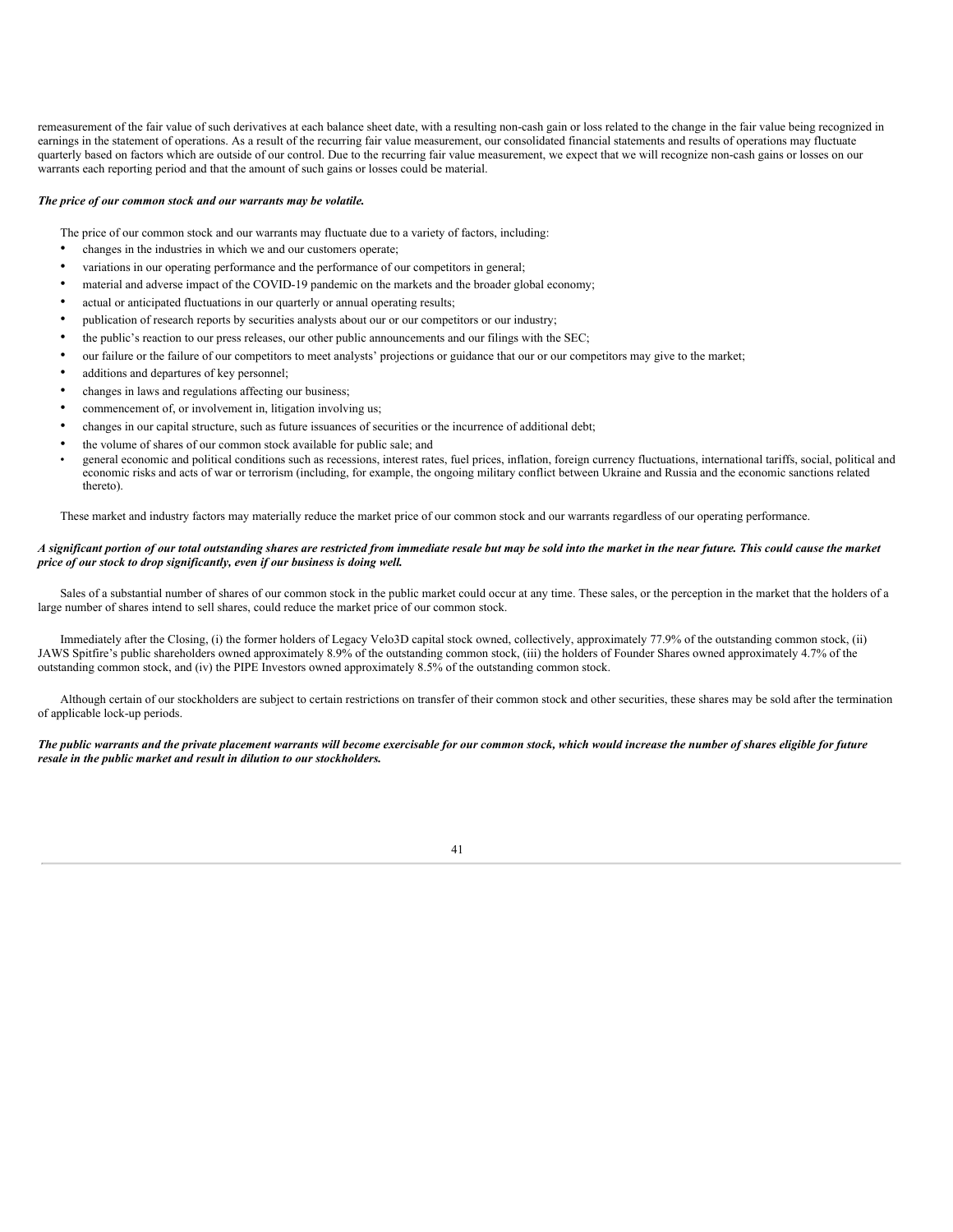We have outstanding the public warrants and the private placement warrants to purchase an aggregate of 13,075,000 shares of our common stock, which will become exercisable in accordance with the terms of the warrant agreement governing those securities 12 months from the closing of the IPO. The exercise price of these warrants will be \$11.50 per share. To the extent such warrants are exercised, additional shares of our common stock will be issued, which will result in dilution to the holders of our common stock and increase the number of shares eligible for resale in the public market. Sales of substantial numbers of such shares in the public market or the fact that such warrants may be exercised could adversely affect the market price of our common stock. However, there is no guarantee that the public warrants will ever be in the money prior to their expiration, and as such, the warrants may expire worthless.

### We may amend the terms of the warrants in a manner that may be adverse to holders of public warrants with the approval by the holders of at least 65% of the then outstanding public warrants. As a result, the exercise price of their warrants could be increased, the exercise period could be shortened and the number of our common *stock purchasable upon exercise of a warrant could be decreased, all without their approval.*

Our warrants were issued in registered form under a warrant agreement between Continental Stock Transfer & Trust Company, as warrant agent, and us. The warrant agreement provides that the terms of the warrants may be amended without the consent of any holder to cure any ambiguity or correct any defective provision, but requires the approval by the holders of at least 65% of the then outstanding public warrants to make any change that adversely affects the interests of the registered holders of public warrants. Accordingly, we may amend the terms of the public warrants in a manner adverse to a holder if holders of at least 65% of the then outstanding public warrants approve of such amendment. Although our ability to amend the terms of the public warrants with the consent of at least 65% of the then outstanding public warrants is unlimited, examples of such amendments could be amendments to, among other things, increase the exercise price of the warrants, convert the warrants into cash, shorten the exercise period or decrease the number of shares of our common stock purchasable upon exercise of a warrant.

#### We may redeem their unexpired warrants prior to their exercise at a time that is disadvantageous to them, thereby making their warrants worthless.

We have the ability to redeem outstanding warrants at any time after they become exercisable and prior to their expiration, at a price of \$0.01 per warrant, provided that the last reported sales price of our common stock equals or exceeds \$18.00 per share (as adjusted for share subdivisions, share dividends, rights issuances, subdivisions, reorganizations, recapitalizations and the like) for any 20 trading days within a 30-trading-day period ending on the third trading day prior to the date we send the notice of redemption to the warrant holders. If and when the warrants become redeemable by us, we may exercise our redemption right even if we are unable to register or qualify the underlying securities for sale under all applicable state securities laws. Redemption of the outstanding warrants could force them to: (i) exercise their warrants and pay the exercise price therefor at a time when it may be disadvantageous for them to do so; (ii) sell their warrants at the then-current market price when they might otherwise wish to hold their warrants; or (iii) accept the nominal redemption price which, at the time the outstanding warrants are called for redemption, is likely to be substantially less than the market value of their warrants.

In addition, we may redeem their warrants at any time after they become exercisable and prior to their expiration at a price of \$0.10 per warrant upon a minimum of 30 days' prior written notice of redemption provided that holders will be able to exercise their warrants prior to redemption for a number of shares of our common stock determined based on the redemption date and the fair market value of our common stock.

The value received upon exercise of the warrants (1) may be less than the value the holders would have received if they had exercised their warrants at a later time where the underlying share price is higher and (2) may not compensate the holders for the value of the warrants, including because the number of shares of common stock received is capped at 0.365 shares of common stock per warrant (subject to adjustment) irrespective of the remaining life of the warrants. None of the private placement warrants will be redeemable by us, subject to certain circumstances, so long as they are held by the Sponsor or its permitted transferees.

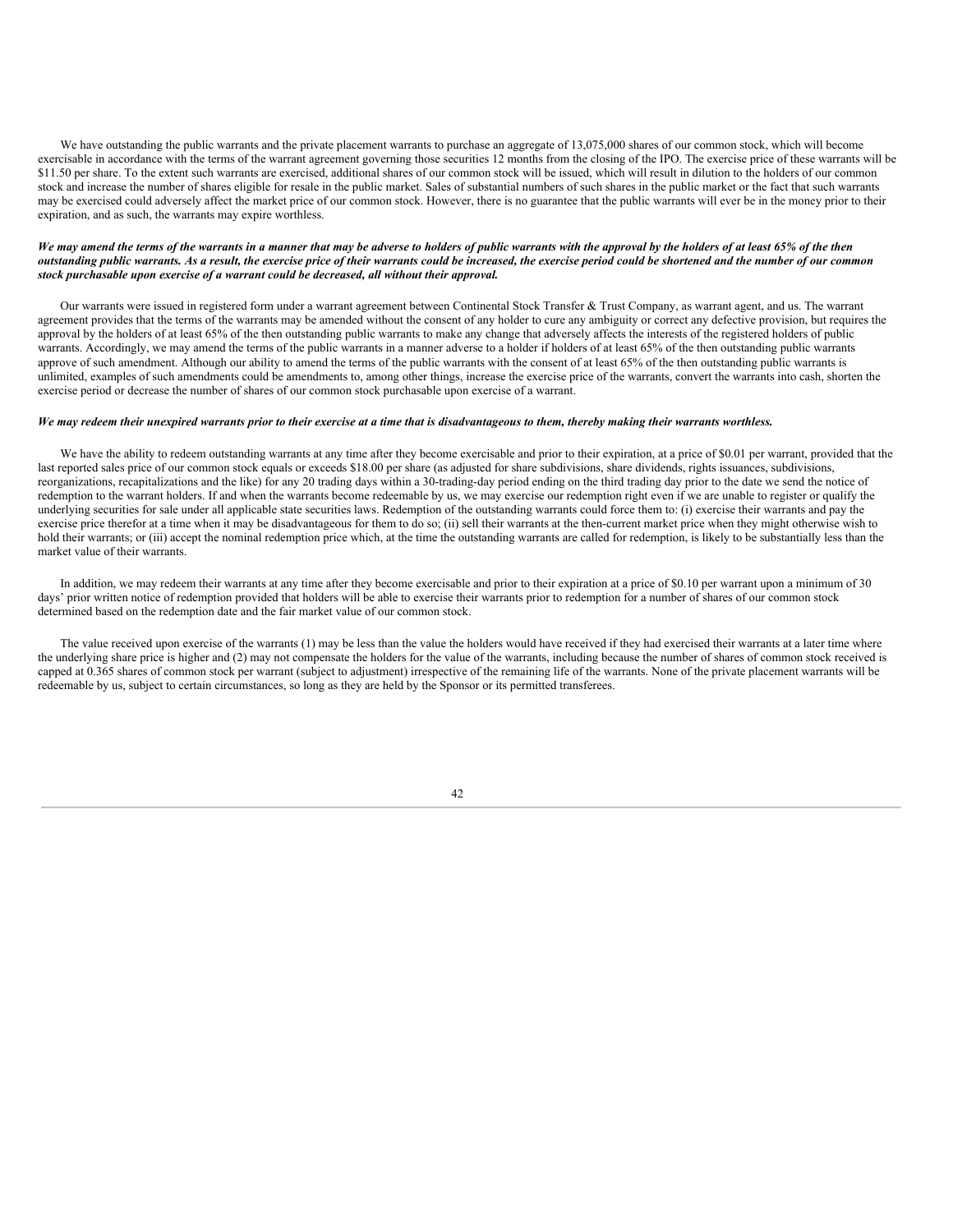#### *We may not be able to satisfy the continued listing standards of the NYSE going forward.*

Our common stock and our public warrants are listed on the NYSE. However, an active trading market for our common stock or warrants may not be sustained. Furthermore, we cannot ensure that we will be able to satisfy the continued listing standards of the NYSE going forward. If we cannot satisfy the continued listing standards going forward, the NYSE may commence delisting procedures against us, which could result in our common stock or public warrants being removed from listing on the NYSE. If any of our common stock or public warrants were to be delisted, the liquidity of our common stock or warrants could be adversely affected and the market price of our common stock or warrants could decrease. Delisting could also adversely affect our security holders' ability to trade or obtain quotations on our securities because of lower trading volumes and transaction delays. These factors could contribute to lower prices and larger spreads in the bid and ask price for our securities. They may also not be able to resell their common stock or warrants at or above the price they paid for such securities or at all.

In addition, the National Securities Markets Improvement Act of 1996, which is a federal statute, prevents or preempts the states from regulating the sale of certain securities, which are referred to as "covered securities." If our securities were not listed on the NYSE, such securities would not qualify as covered securities and we would be subject to regulation in each state in which we offer our securities because states are not preempted from regulating the sale of securities that are not covered securities.

## Reports published by analysts, including projections in those reports that differ from our actual results, could adversely affect the price and trading volume of our common *stock.*

Securities research analysts may establish and publish their own periodic projections for us. These projections may vary widely and may not accurately predict the results we actually achieve. Our share price may decline if our actual results do not match the projections of these securities research analysts. Similarly, if one or more of the analysts who write reports on us downgrades our stock or publishes inaccurate or unfavorable research about our business, our share price could decline. If one or more of these analysts ceases coverage of us or fails to publish reports on us regularly, our share price or trading volume could decline. While we expect research analyst coverage of our company, if no analysts commence coverage of us, the market price and volume for our common shares could be adversely affected.

### We are subject to changing law and regulations regarding regulatory matters, corporate governance and public disclosure will continue to increase our costs and the risk of *non-compliance.*

We are subject to rules and regulations by various governing bodies, including, for example, the SEC, which are charged with the protection of investors and the oversight of companies whose securities are publicly traded, and to new and evolving regulatory measures under applicable law. Our efforts to comply with new and changing laws and regulations have resulted in increased general and administrative expenses and a diversion of management time and attention.

Moreover, because these laws, regulations and standards are subject to varying interpretations, their application in practice may evolve over time as new guidance becomes available. This evolution may result in continuing uncertainty regarding compliance matters and additional costs necessitated by ongoing revisions to our disclosure and governance practices. If we fail to address and comply with these regulations and any subsequent changes, we may be subject to penalty and our business may be harmed.

## Delaware law and our Certificate of Incorporation and Bylaws contain certain provisions, including anti-takeover provisions, that limit the ability of stockholders to take *certain actions and could delay or discourage takeover attempts that stockholders may consider favorable.*

Our Certificate of Incorporation, our Bylaws and the DGCL, contain provisions that could have the effect of rendering more difficult, delaying, or preventing an acquisition deemed undesirable by the Board and therefore depress the trading price of our common stock. These provisions also could make it difficult for stockholders to take certain actions, including electing directors who are not nominated by the current members of the Board or taking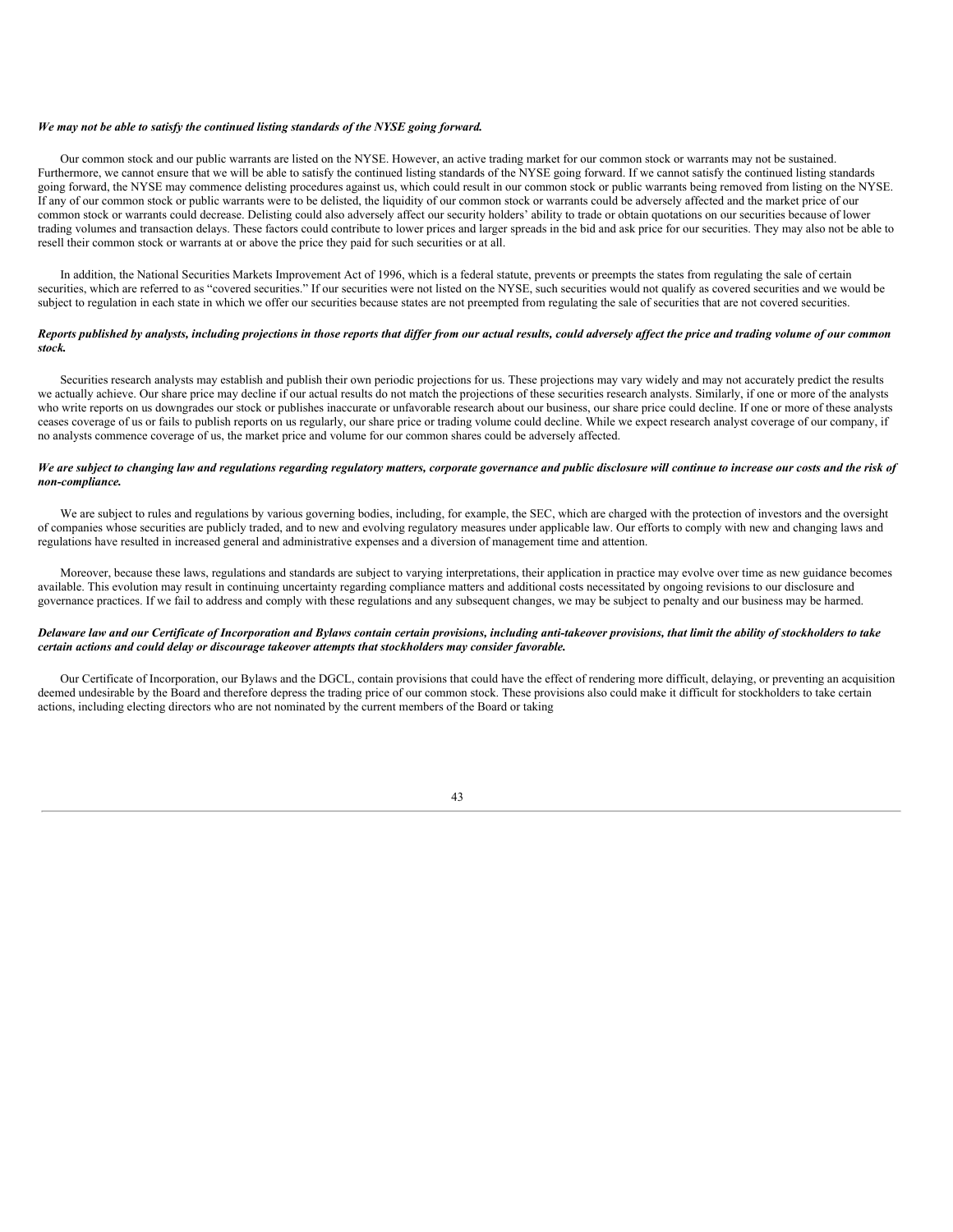other corporate actions, including effecting changes in our management. Among other things, the Certificate of Incorporation and Bylaws include provisions regarding:

- the ability of the Board to issue shares of preferred stock, including "blank check" preferred stock and to determine the price and other terms of those shares, including preferences and voting rights, without stockholder approval, which could be used to significantly dilute the ownership of a hostile acquirer;
- the limitation of the liability of, and the indemnification of, our directors and officers;
- a prohibition on stockholder action by written consent, which forces stockholder action to be taken at an annual or special meeting of stockholders after such date and could delay the ability of stockholders to force consideration of a stockholder proposal or to take action, including the removal of directors;
- the requirement that a special meeting of stockholders may be called only by a majority of the entire Board, which could delay the ability of stockholders to force consideration of a proposal or to take action, including the removal of directors;
- controlling the procedures for the conduct and scheduling of board of directors and stockholder meetings;
- the ability of the Board to amend the bylaws, which may allow the Board to take additional actions to prevent an unsolicited takeover and inhibit the ability of an acquirer to amend the bylaws to facilitate an unsolicited takeover attempt; and
- advance notice procedures with which stockholders must comply to nominate candidates to the Board or to propose matters to be acted upon at a stockholders' meeting, which could preclude stockholders from bringing matters before annual or special meetings of stockholders and delay changes in the Board, and also may discourage or deter a potential acquirer from conducting a solicitation of proxies to elect the acquirer's own slate of directors or otherwise attempting to obtain control of us.

These provisions, alone or together, could delay or prevent hostile takeovers and changes in control or changes in the Board or management.

## The Certificate of Incorporation designates a state or federal court located within the State of Delaware as the sole and exclusive forum for substantially all disputes between us and our stockholders, which could limit our stockholders' ability to obtain a favorable judicial forum for disputes with us or our directors, officers, *stockholders, employees or agents.*

The Certificate of Incorporation provides that, unless we consent in writing to the selection of an alternative forum, the Court of Chancery of the State of Delaware shall be the sole and exclusive forum for state law claims for (i) any derivative action or proceeding brought on our behalf, (ii) any action asserting a claim of breach of a fiduciary duty owed by any director, officer or other employee of our company to us or our stockholders, (iii) any action asserting a claim arising pursuant to any provision of the Delaware General Corporation Law or the Certificate of Incorporation or the Bylaws, (iv) any action to interpret, apply, enforce or determine the validity of the Certificate of Incorporation or the Bylaws or (v) any action asserting a claim against us governed by the internal affairs doctrine. The forgoing provisions will not apply to any claims arising under the Exchange Act or the Securities Act and, unless we consent in writing to the selection of an alternative forum, the federal district courts of the United States will be the sole and exclusive forum for resolving any action asserting a claim arising under the Securities Act.

This choice of forum provision in our Certificate of Incorporation may limit a stockholder's ability to bring a claim in a judicial forum that it finds favorable for disputes with us or any of our directors, officers, or other employees, which may discourage lawsuits with respect to such claims. There is uncertainty as to whether a court would enforce such provisions, and the enforceability of similar choice of forum provisions in other companies' charter documents has been challenged in legal proceedings. It is possible that a court could find these types of provisions to be inapplicable or unenforceable, and if a court were to find the choice of forum provision contained in the Certificate of Incorporation to be inapplicable or unenforceable in an action, we may incur additional costs

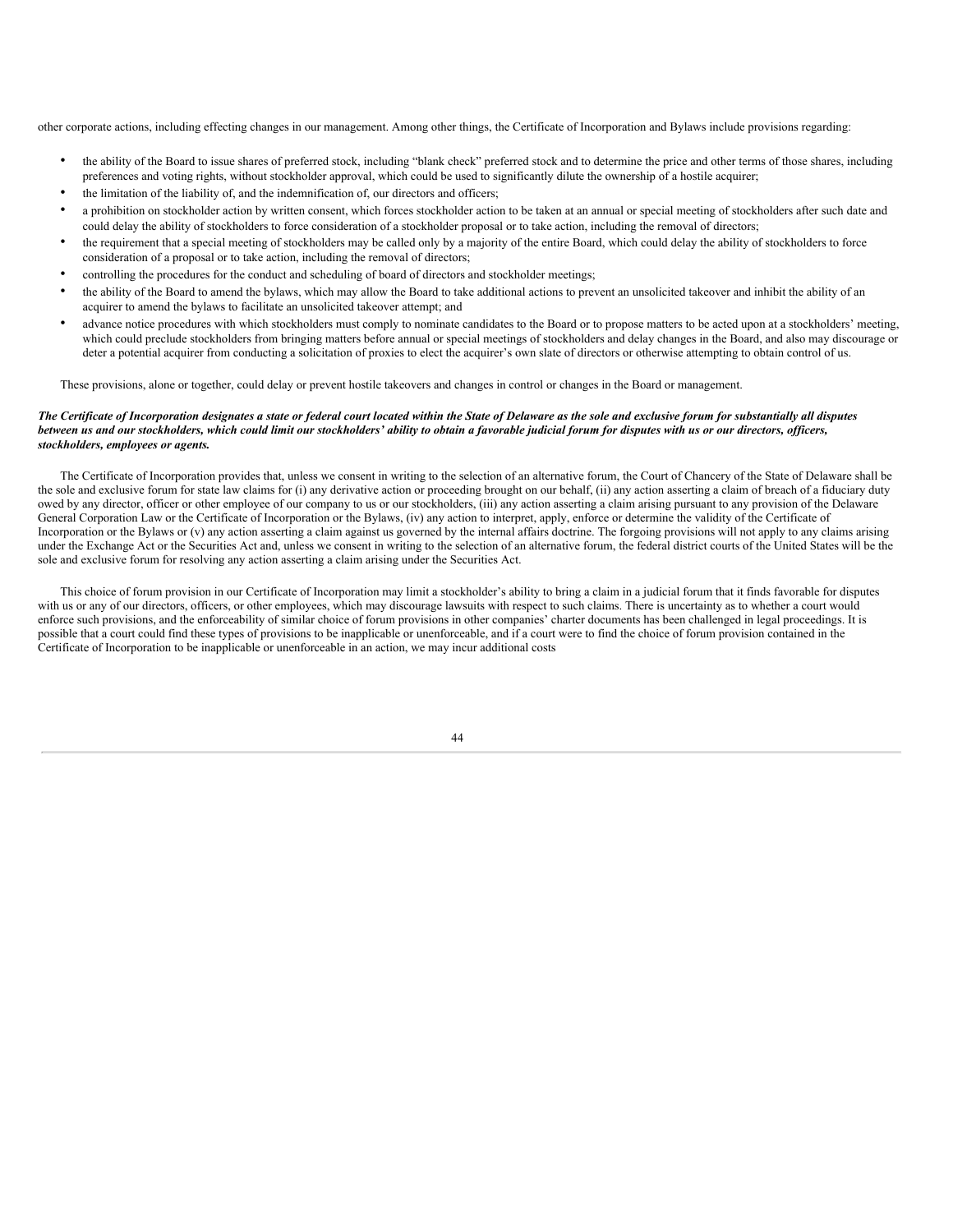associated with resolving such action in other jurisdictions, which could harm our business, results of operations and financial condition.

#### Our warrant agreement designates the courts of the State of New York or the United States District Court for the Southern District of New York as the sole and exclusive forum for certain types of actions and proceedings that may be initiated by holders of our warrants, which could limit the ability of warrant holders to obtain a favorable *judicial forum for disputes with our company.*

Our warrant agreement provides that, subject to applicable law, (i) any action, proceeding or claim against us arising out of or relating in any way to the warrant agreement, including under the Securities Act, will be brought and enforced in the courts of the State of New York or the United States District Court for the Southern District of New York and (ii) that we irrevocably submit to such jurisdiction, which jurisdiction will be the exclusive forum for any such action, proceeding or claim. We will waive any objection to such exclusive jurisdiction and that such courts represent an inconvenient forum.

Notwithstanding the foregoing, these provisions of the warrant agreement do not apply to suits brought to enforce any liability or duty created by the Exchange Act or any other claim for which the federal district courts of the United States are the sole and exclusive forum. Any person or entity purchasing or otherwise acquiring any interest in any of our warrants will be deemed to have notice of and to have consented to the forum provisions in our warrant agreement.

If any action, the subject matter of which is within the scope of the forum provisions of the warrant agreement, is filed in a court other than a court of the State of New York or the United States District Court for the Southern District of New York (a "*foreign action*") in the name of any holder of our warrants, such holder will be deemed to have consented to (x) the personal jurisdiction of the state and federal courts located in the State of New York in connection with any action brought in any such court to enforce the forum provisions (an "enforcement action") and (y) having service of process made upon such warrant holder in any such enforcement action by service upon such warrant holder's counsel in the foreign action as agent for such warrant holder.

This choice-of-forum provision may limit a warrant holder's ability to bring a claim in a judicial forum that it finds favorable for disputes with our company, which may discourage such lawsuits. Alternatively, if a court were to find this provision of our warrant agreement inapplicable or unenforceable with respect to one or more of the specified types of actions or proceedings, we may incur additional costs associated with resolving such matters in other jurisdictions, which could materially and adversely affect our business, financial condition and results of operations and result in a diversion of the time and resources of our management and board of directors.

## Certain significant stockholders whose interests may differ from those of public stockholders have the ability to significantly influence our business and management.

Pursuant to the Business Combination Agreement, the members of our board of directors are Matthew Walters, two individuals that were identified by Legacy Velo3D and six individuals that were identified by Legacy Velo3D, in consultation with JAWS Spitfire. Accordingly, the former Legacy Velo3D equity holders will be able to significantly influence the approval of actions requiring board of director approval through their voting power. Such stockholders will retain significant influence with respect to our management, business plans and policies, including the appointment and removal of our officers. In particular, the former Legacy Velo3D equity holders could influence whether acquisitions, dispositions and other change of control transactions are approved.

#### Our business and operations could be negatively affected if we become subject to any securities litigation or shareholder activism, which could cause us to incur significant *expense, hinder execution of business and growth strategy and impact our stock price.*

In the past, following periods of volatility in the market price of a company's securities, securities class action litigation has often been brought against that company. Shareholder activism, which could take many forms or arise in a variety of situations, has been increasing recently. Volatility in the stock price of our common stock or other

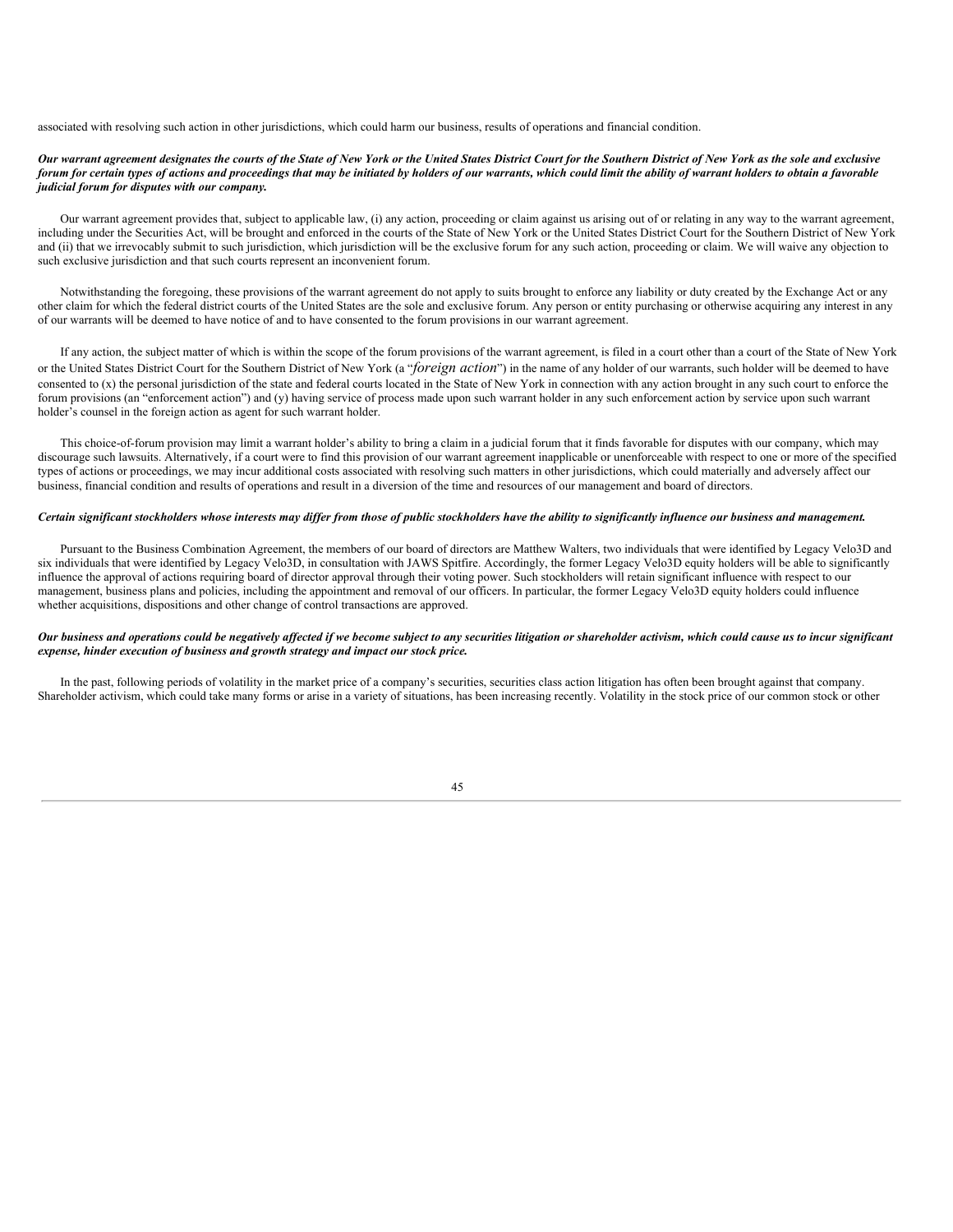reasons may in the future cause it to become the target of securities litigation or shareholder activism. Securities litigation and shareholder activism, including potential proxy contests, could result in substantial costs and divert management's and board of directors' attention and resources from our business. Additionally, such securities litigation and shareholder activism could give rise to perceived uncertainties as to our future, adversely affect our relationships with service providers and make it more difficult to attract and retain qualified personnel. Also, we may be required to incur significant legal fees and other expenses related to any securities litigation and activist shareholder matters. Further, our stock price could be subject to significant fluctuation or otherwise be adversely affected by the events, risks and uncertainties of any securities litigation and shareholder activism.

## **Item 1B. Unresolved Staff Comments.**

Not applicable.

#### **Item 2. Properties.**

Our global corporate headquarters is located in Campbell, California, and our European headquarters is located in Augsburg, Germany. We conduct final assembly and test of our machines in two manufacturing facilities that are located near our headquarters in California. The lease term expirations range from 2023 to 2027. We believe substantially all of our properties are in good condition and adequate to meet our current needs.

| Location                        | City, Country     | <b>Description</b>            | <b>Square Footage Owned/Leased</b> |        |
|---------------------------------|-------------------|-------------------------------|------------------------------------|--------|
| 511 Division                    | Campbell, CA, USA | Global Headquarters           | 17.200                             | Leased |
| <b>Augsburg Innovation Park</b> | Augsburg, Germany | European Headquarters         | 5.000                              | Leased |
| Lakeview                        | Fremont, CA, USA  | <b>Manufacturing Facility</b> | 80,000                             | Leased |
| McGlincy                        | Campbell, CA, USA | Manufacturing Facility        | 9.100                              | Leased |
| Division R&D                    | Campbell, CA, USA | Research and Development      | 5.000                              | Leased |

See Note 14, *Leases* to our consolidated financial statements included elsewhere in this Annual Report for additional information on our leased properties.

## **Item 3. Legal Proceedings.**

From time to time, we may be involved in various disputes and litigation matters that arise in the ordinary course of business. We are currently not a party to any material legal proceedings.

**Item 4. Mine Safety Disclosures.** Not applicable.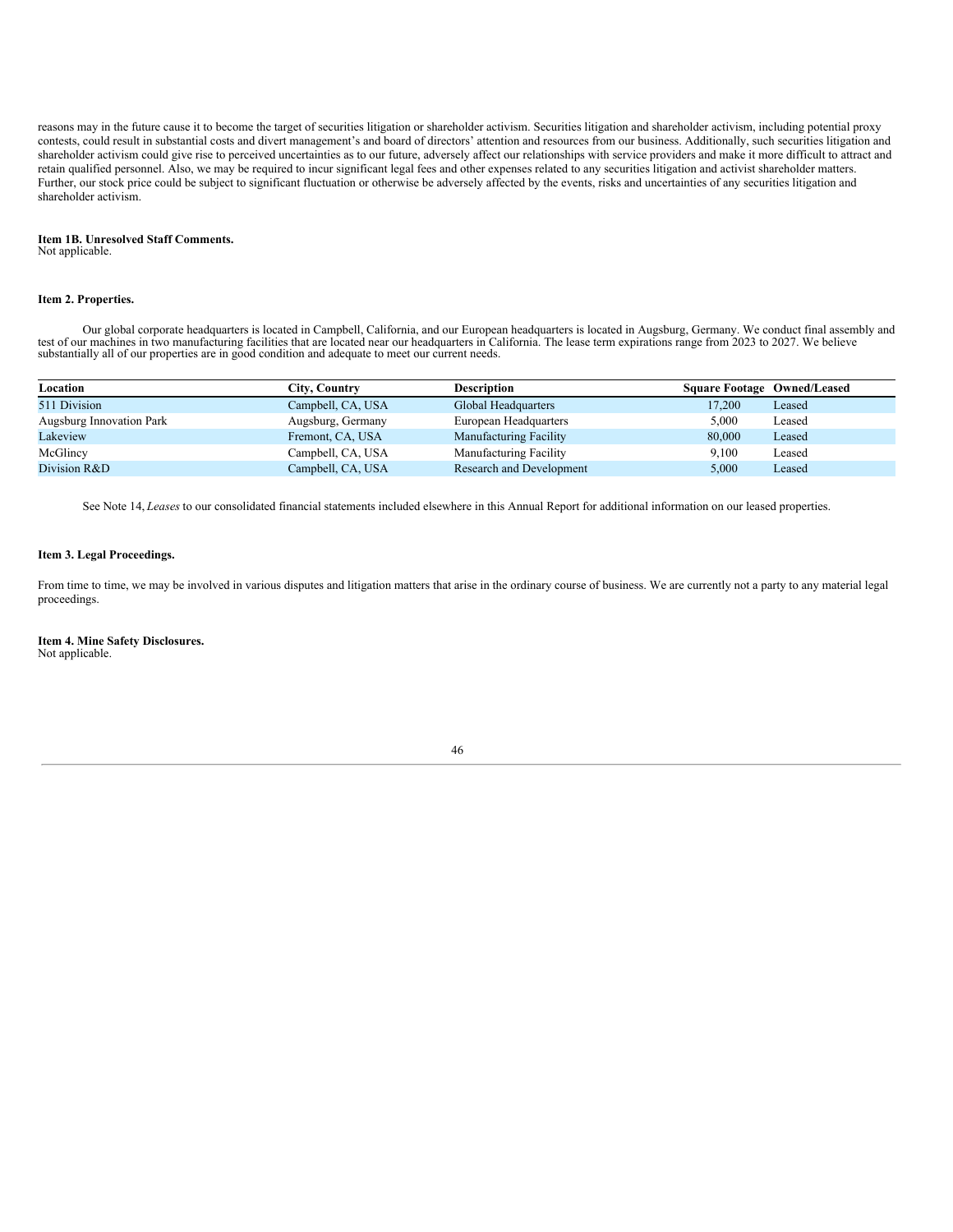#### **PART II**

#### Item 5. Market for Registrant's Common Equity, Related Stockholder Matters and Issuer Purchases of Equity Securities.

#### **Market Information for Common Stock**

Our common stock has been traded on the NYSE under the symbol "VLD" since September 30, 2021. Prior to that, our Class A ordinary shares traded on the NYSE under the symbol "SPFR".

#### **Holders of Record**

As of March 21, 2022, there were approximately 91 holders of record of our common stock. Because many of our shares of common stock are held by brokers and other institutions on behalf of stockholders, we are unable to estimate the total number of beneficial owners of our common stock represented by these record holders.

#### **Dividend Policy**

We have never declared or paid cash dividends on our common stock. We currently intend to retain all available funds and any future earnings for use in the operation of our business and do not anticipate paying any dividends on our common stock in the foreseeable future. Any future determination to declare dividends will be made at the discretion of our Board, subject to applicable laws, and will depend on our financial condition, operating results, capital requirements, general business conditions, and other factors that our board of directors may deem relevant.

#### **Securities Authorized for Issuance Under Equity Compensation Plans**

The information required by this item will be included in our Proxy Statement for the 2022 Annual Meeting of Stockholders to be filed with the SEC within 120 days of the fiscal year ended December 31, 2021, and is incorporated herein by reference.

#### **Sales of Unregistered Securities**

The information required by this Item 5 related to the PIPE Financing is included in our Current Report on Form 8-K filed with the SEC on October 5, 2021.

#### **Issuer Purchases of Equity Securities**

None.

**Item 6. Reserved**

## **Item 7. Management's Discussion and Analysis of Financial Condition and Results of Operations.**

The following discussion and analysis provides information which our management believes is relevant to an assessment and understanding of our results of operations and financial condition. The discussion should be read in conjunction with our audited consolidated financial statements included elsewhere in this Annual Report. This discussion contains forward-looking statements based upon our current expectations, estimates and projections, and involves numerous risks and uncertainties. Actual results may differ materially from those contained in any forward-looking statements due to, among other considerations, the matters discussed in the sections titled "Risk Factors" and "Special *Note Regarding Forward-Looking Statements."*

## **Overview**

We seek to fulfill the promise of additive manufacturing, also referred to as 3D printing (*'AM*"), to deliver breakthroughs in performance, cost and lead time in the production of high-value metal parts.

We produce a full-stack hardware and software solution based on our proprietary laser powder bed fusion ("*L-PBF*") technology, which enables support-free production. Our technology enables the production of highly complex, mission-critical parts that existing AM solutions cannot produce without the need for redesign or additional assembly. Our products give our customers who are in space, aviation, defense, energy, and industrial

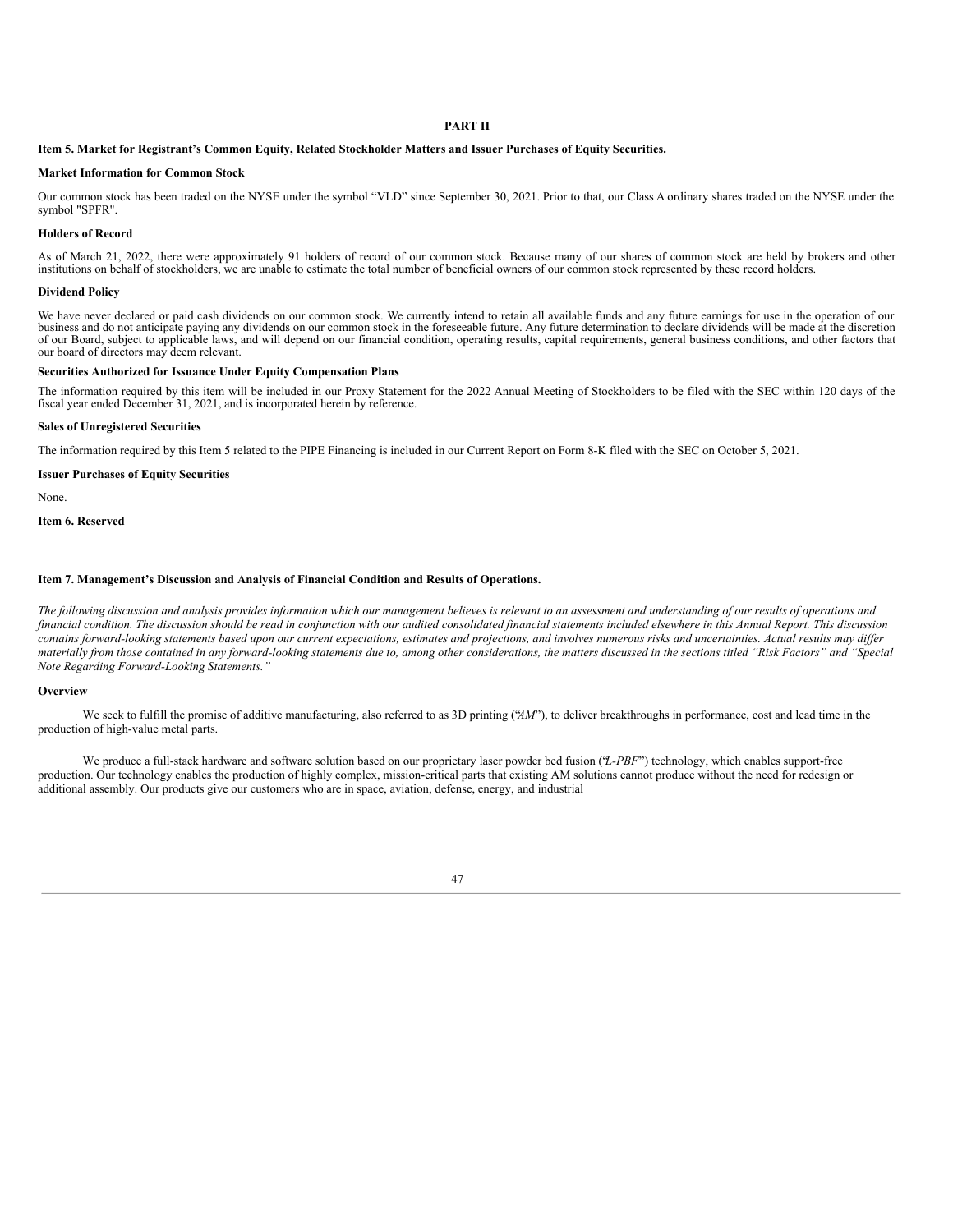markets the freedom to design and produce metal parts with complex internal features and geometries that had previously been considered impossible for AM. We believe our technology is years ahead of competitors.

Our technology is novel compared to other AM technologies based on its ability to deliver high-value metal parts that have complex internal channels, structures and geometries. This affords a wide breadth of design freedom for creating new metal parts and it enables replication of existing parts without the need to redesign the part to be manufacturable with AM. Because of these features, we believe our technology and product capabilities are highly valued by our customers. Our customers are primarily original equipment manufacturers ("*OEMs*") and contract manufacturers who look to AM to solve issues with traditional metal parts manufacturing technologies. Those traditional manufacturing technologies rely on processes, including casting, stamping and forging, that typically require high volumes to drive competitive costs and have long lead times for production. Our customers look to AM solutions to produce assemblies that are lighter, stronger and more reliable than those manufactured with traditional technologies. Our customers also expect AM solutions to drive lower costs for low-volume parts and substantially shorter lead times. However, many of our customers have found that legacy AM technologies failed to produce the required designs for the high-value metal parts and assemblies that our customers wanted to produce with AM. As a result, other AM solutions often require that parts be redesigned so that they can be produced and frequently incur performance losses for high-value applications. For these reasons, AM solutions of our competitors have been largely relegated to tooling and prototyping or the production of less complex, lower-value metal parts.

In contrast, our technology can deliver complex high-value metal parts with the design advantages, lower costs and faster lead times associated with AM, and generally avoids the need to redesign the parts. As a result, our customers have increasingly adopted our technology into their design and production processes. We believe our value is reflected in our sales patterns, as most customers purchase a single machine to validate our technology and purchase additional systems over time as they embed our technology in their product roadmap and manufacturing infrastructure. We consider this approach a "land and expand" strategy, oriented around a demonstration of our value proposition followed by increasing penetration with key customers.

## **Key Financial and Operational Metrics**

We believe that our performance and future success depend on many factors that present significant opportunities for us but also pose risks and challenges, including those discussed below and in the section of this Annual Report titled "*Risk Factors*."

#### *Commercial Launch of the Sapphire® XC System*

We shipped our first Sapphire® XC system ('*Sapphire® XC*") at the end of 2021. The new Sapphire® XC will have capacity to make parts that are 400% larger and reduce production costs per part by approximately 65% to 80% when compared to the existing Sapphire® system.

The Sapphire® XC system is manufactured in our new 80,000+ square foot manufacturing facility in Fremont, California. On November 1, 2021, our lease for this facility commenced with a term of 65 months and a contractual obligation of \$10.9 million in base rent and certain reimbursement of lessor's operating expenses. As of December 31, 2021, we have invested \$6.3 million into lab equipment and leasehold improvements. We expect to invest an additional \$4.0 million to \$6.0 million in factory equipment and leasehold improvements to complete the Sapphire® XC system manufacturing facility in the first half of 2022. Any delays in successful completion of these steps may impact our ability to generate revenue from these products.

As of December 31, 2021, we have received customer deposits for 23 firm orders for our systems with 18 of those orders being for the Sapphire® XC. The Sapphire® XC deposits were \$17.5 million and \$3.2 million as of December 31, 2021 and December 31, 2020, respectively, and are included within contract liabilities. As we bring our products to market, we pay particular attention to forecasts by industry analysts and the adoption curve of new technologies. If we fail to anticipate or respond to market adoption of AM, it could result in decreased revenue.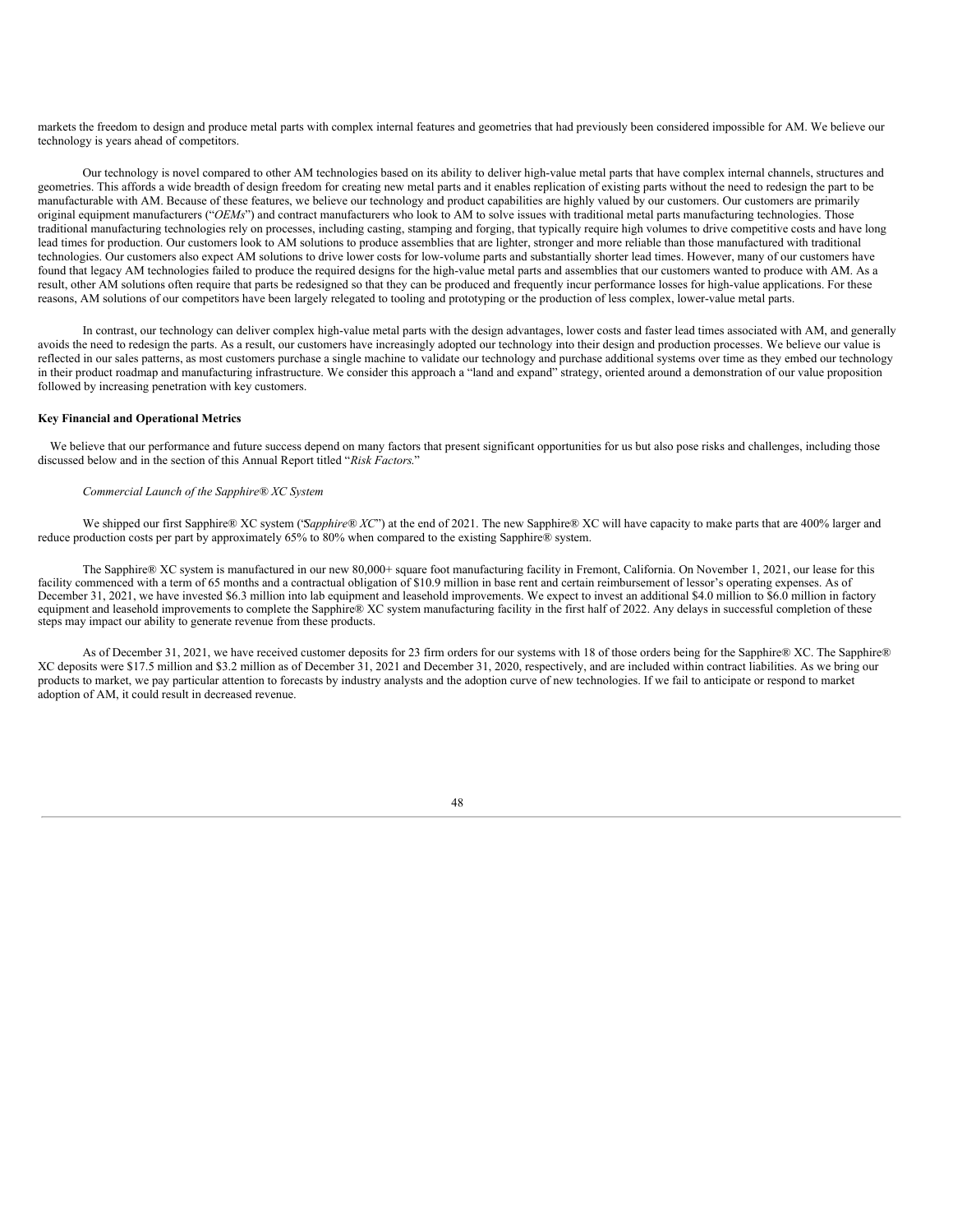|                              | rear Ended December 31, |      |  |  |  |  |
|------------------------------|-------------------------|------|--|--|--|--|
|                              | 2021                    | 2020 |  |  |  |  |
| Revenue (\$ in millions)     |                         | 19   |  |  |  |  |
| <b>Bookings</b>              | 34                      | 18   |  |  |  |  |
| <b>Total Shipments</b>       | 23                      |      |  |  |  |  |
| New Customers (by shipments) | 10                      |      |  |  |  |  |

**Year Ended December 31,**

#### *Bookings*

For the year ended December 31, 2021, we had 34 bookings. A booking is a confirmed order for a 3D printer system. For the years ended December 31, 2020, we had 18 bookings.

#### *Shipments*

For the year ended December 31, 2021, we shipped 23 3D printers (13 3D printers sold to customers and 10 3D printers leased under the Recurring Payment model described below). For the year ended December 31, 2020, we shipped 13 3D printers (10 3D printers sold to customers and three 3D printers leased under the Recurring Payment model).

#### *Customers*

For the year ended December 31, 2021, we had 10 new customers and 18 cumulative system customers. A new customer is defined as receiving a 3D printer system for the first time during the calendar year. For the year ended December 31, 2020, we had 5 new customers and 8 cumulative system customers. As of December 31, 2021, we had shipped a total of 46 3D Printer systems to 18 customers.

## *Adoption of Additive Manufacturing with New and Existing Customers*

We work closely with our customers to understand their product roadmaps and strategies. Our customers continuously develop new complex metal parts and explore solutions where production is either outsourced to contract manufacturers or performed in-house. The selection process for AM solutions is lengthy, typically 12 to 24 months, and may require us to incur costs in pursuing opportunities with no assurance that our solutions will be selected, which are included in selling and marketing expenses and research and development expenses. As a result, the loss of any key customers to adopt our solutions or any significant delay in commercialization of our products could impact our business and future revenue.

#### *Customer Concentration*

Our operating results for the foreseeable future will continue to depend on sales to a small group of customers. For the years ended December 31, 2021 and 2020, sales to the top three customers accounted for 62.0% and 71.8% of our revenue, respectively. While our objective is to diversify our customer base, we believe that we could continue to be susceptible to risks associated with customer concentration. See "Risk Factors - Risks Related to Our Business - Risks Related to Our Financial Position and Need for Additional Capital - We expect to rely on a limited number of customers for a significant portion of our near-term revenue", and see Note 2, Summary of Significant Accounting *Policies* - Concentration of Credit Risk and Other Risks and Uncertainties, in the consolidated financial statements included elsewhere in this Annual Repor*.*t

### *Continued Investment and Innovation*

Since our founding, we have been a customer-focused company working to develop innovative solutions to address customers' needs. We believe this process has contributed significantly to our development of the most advanced metal AM systems in the world. We focus on our customers to identify the most impactful areas for research and development as we seek to further improve the capabilities of our AM solutions. We believe that

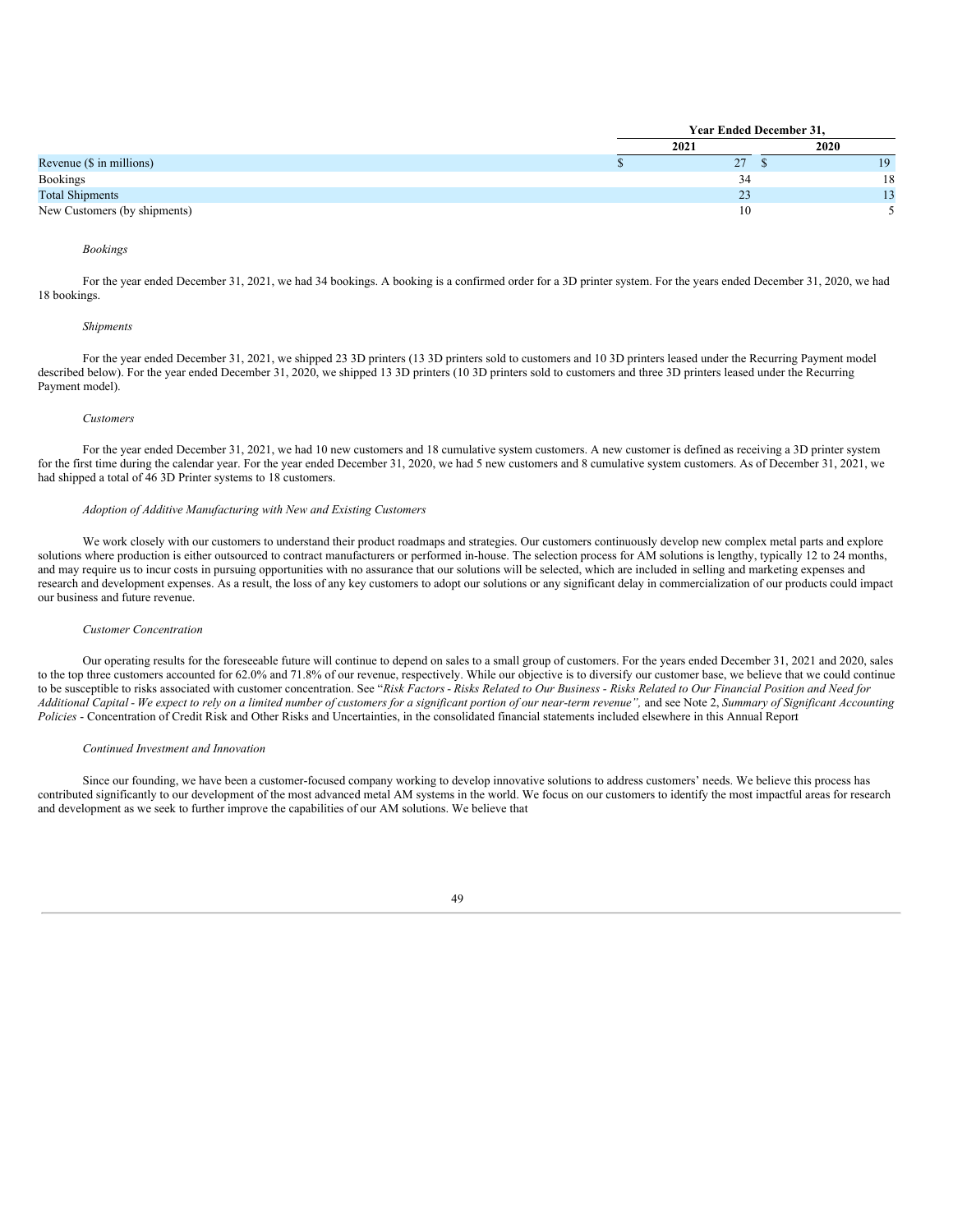continued investments in our products are important to our future growth and, as a result, we expect our research and development expenses to continue to increase, which may adversely affect our near-term profitability.

#### **Impact of COVID-19 and Other World Events**

We continue to operate our business through the COVID-19 pandemic and have taken additional precautions to ensure the safety of our employees, customers, and<br>vendors with which we operate. The impact of COVID-19 on our ope marketing. We continue to experience various supply chain constraints due to the pandemic, which could lead to delays in shipment of our products to our customers. Furthermore, if significant portions of our workforce are unable to work effectively, including because of illness, quarantines, government actions, facility closures, remote working or other restrictions in connection with the COVID-19 pandemic, our operations will likely be adversely impacted.

General economic and political conditions such as recessions, interest rates, fuel prices, inflation, foreign currency fluctuations, international tariffs, social, political and economic risks and acts of war or terrorism (including, for example, the ongoing military conflict between Ukraine and Russia and the economic sanctions related thereto), have added uncertainty in timing of customer orders and supply chain constraints.

## **Climate Change**

Material pending or existing climate change-related legislation, regulations, and international accords could have an adverse effect on our business, financial condition, and results of operations, including: (1) material past and/or future capital expenditures for climate-related projects, (2) material indirect consequences of climate-related regulation or business trends, such as the following: decreased/increased demand for goods or services that produce significant greenhouse gas emissions or are related to carbon-based energy sources; increased competition to develop innovative new products that result in lower emissions; increased demand for generation and transmission of energy from alternative energy sources; and any anticipated reputational risks resulting from operations or products that produce material greenhouse gas emissions and (3) material increased compliance costs related to climate change.

#### **Components of Results of Operations**

#### *Revenue*

Our revenue is primarily derived from our AM full-stack solution product, which includes the Flow™ print preparation software, Sapphire® and Sapphire® XC metal AM printer using our support-free L-PBF technology and Assure™ quality validation software (collectively referred to as the "*3D Printer*"). Contracts for 3D Printers also include post-sale customer support services ("*Support Services*"), except for our distributor partners, which are qualified to perform support services.

We sell our AM full-stack solution product through two types of transaction models: a 3D Printer sale transaction and a recurring payment transaction (*Recurring Payment*"). We define our Recurring Payment transactions as operating leases. 3D Printer sale transactions are structured as a payment of a fixed purchase price for the system. The timeframe from order to completion of the site acceptance test occurs normally over three to six months. As we scale our production, we expect to reduce this timeframe. Contract consideration allocated to the 3D Printer is recognized at a point in time, which occurs upon transfer of control to the customer at shipment.

The initial sales of 3D Printers and Support Services are included in one contract and are invoiced together. Contract consideration is allocated between the two performance obligations based on relative fair value. This allocation involves judgement and is periodically updated as new relevant information becomes available.

The Recurring Payment transactions, which are structured as operating leases, were 5.8% and 1.8% of revenue for the years ended December 31, 2021 and 2020, respectively. Under this model, the customer typically pays a base rent and variable payments based on usage in excess of a defined threshold. Most of our leases have a 12 month term, though in certain cases the lease term is longer.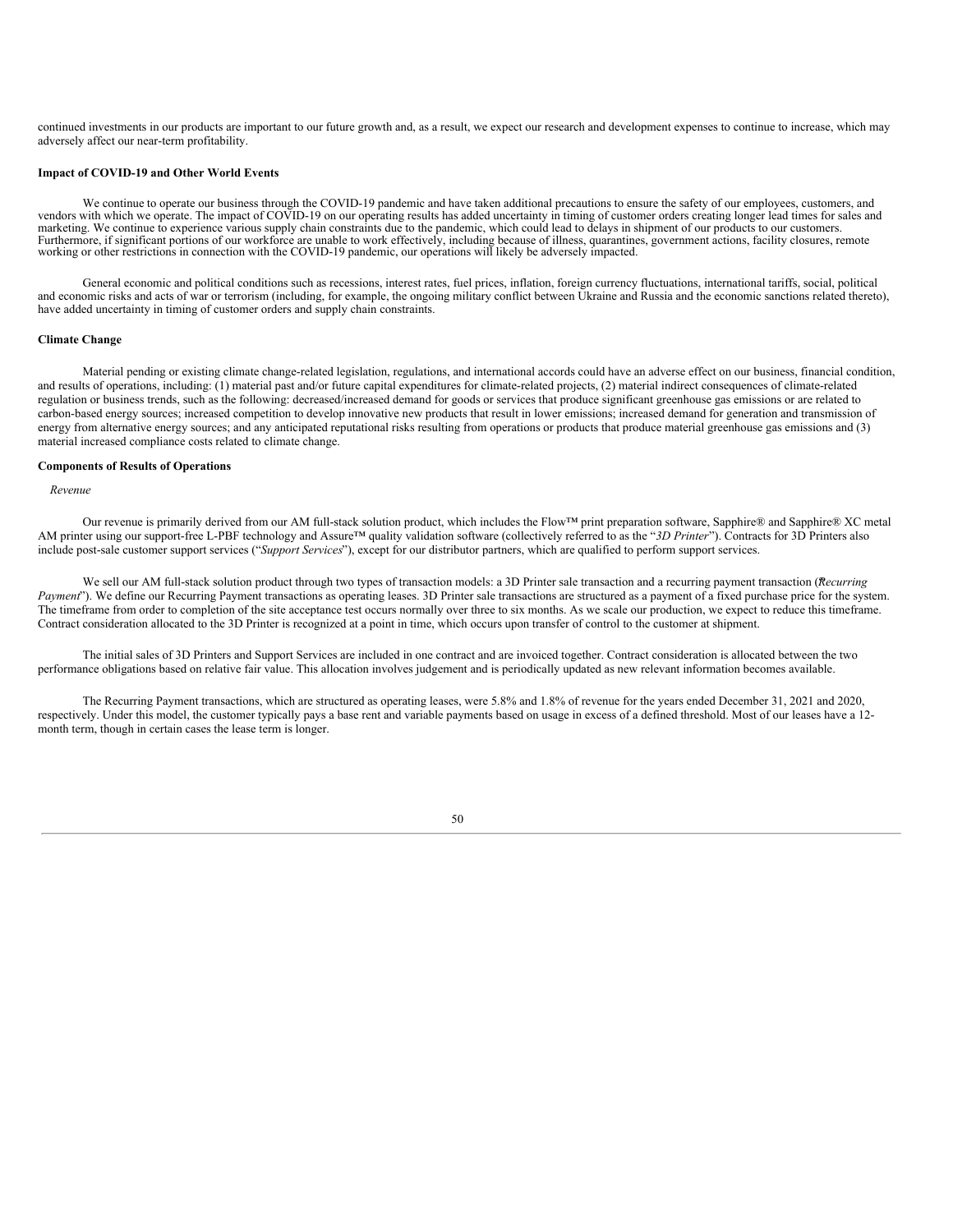Support Services are included with most 3D Printer sale transactions and Recurring Payment transactions. Support services consist of field service engineering, phone and email support, preventative maintenance, and limited on and off-site consulting support. A subsequent Extended Support Agreement is available for renewal after the initial contract period based on the then-fair value of the service, which is paid for separately. Support Service revenue is recognized over the contract period beginning with customer performance test acceptance.

Other revenue included under 3D Printer sales includes parts and consumables, such as filters, powder or build plates, that are sold to customers and recognized upon transfer of control to the customer at shipment. Other revenue was not material for the years ended December 31, 2021 and 2020. *Cost of Revenue*

Our cost of revenue includes the "*Cost of 3D Printers*," "*Cost of Recurring Payment*" and "*Cost of Support Services*."

Cost of 3D Printers includes the manufacturing cost of our components and subassemblies purchased from vendors for the assembly, as well as raw materials and assemblies, shipping costs and other directly associated costs. Cost of 3D Printers also includes allocated overhead costs from headcount-related costs, such as salaries, stockbased compensation, depreciation of manufacturing related equipment and facilities, and information technology costs.

Cost of Recurring Payment includes depreciation of the leased equipment over the useful life of five years less the residual value, and an allocated portion of Cost of Support Services.

Cost of Support Services includes the cost of spare or replacement parts for preventive maintenance, installation costs, headcount-related costs such as salaries, stockbased compensation, depreciation of manufacturing related equipment and facilities, and information technology costs. The headcount-related costs are directly associated with the engineers dedicated to remote and on-site support, training, travel costs and other services costs.

#### *Gross Profit and Gross Margin*

Our gross profit is revenue less cost of revenue and our gross margin is gross profit as a percentage of revenue. The gross profit and gross margin for our products are varied and are expected to continue to vary from period to period due to the mix of products sold through either a 3D Printer sale transaction or a Recurring Payment transaction, new product introductions and efforts to optimize our operational costs. Other factors affecting our gross profit include changes to our material costs, assembly costs that are themselves dependent upon improvements to yield, and any increase in assembly overhead to support a greater number of 3D Printers sold and markets served.

## *Research and Development Expenses*

Our research and development expenses represent costs incurred to support activities that advance the development of innovative AM technologies, new product platforms and consumables, as well as activities that enhance the capabilities of our existing product platforms. Our research and development expenses consist primarily of salaries and related personnel costs for individuals working in our research and development departments, including stock-based compensation, prototypes, design expenses, information technology costs and software license amortization, consulting and contractor costs, and an allocated portion of overhead costs, including depreciation of property and equipment used in research and development activities.

#### *Selling and Marketing Expenses*

Sales and marketing expenses consist primarily of salaries and related personnel costs for individuals working in our sales and marketing departments, including stockbased compensation, costs related to trade shows

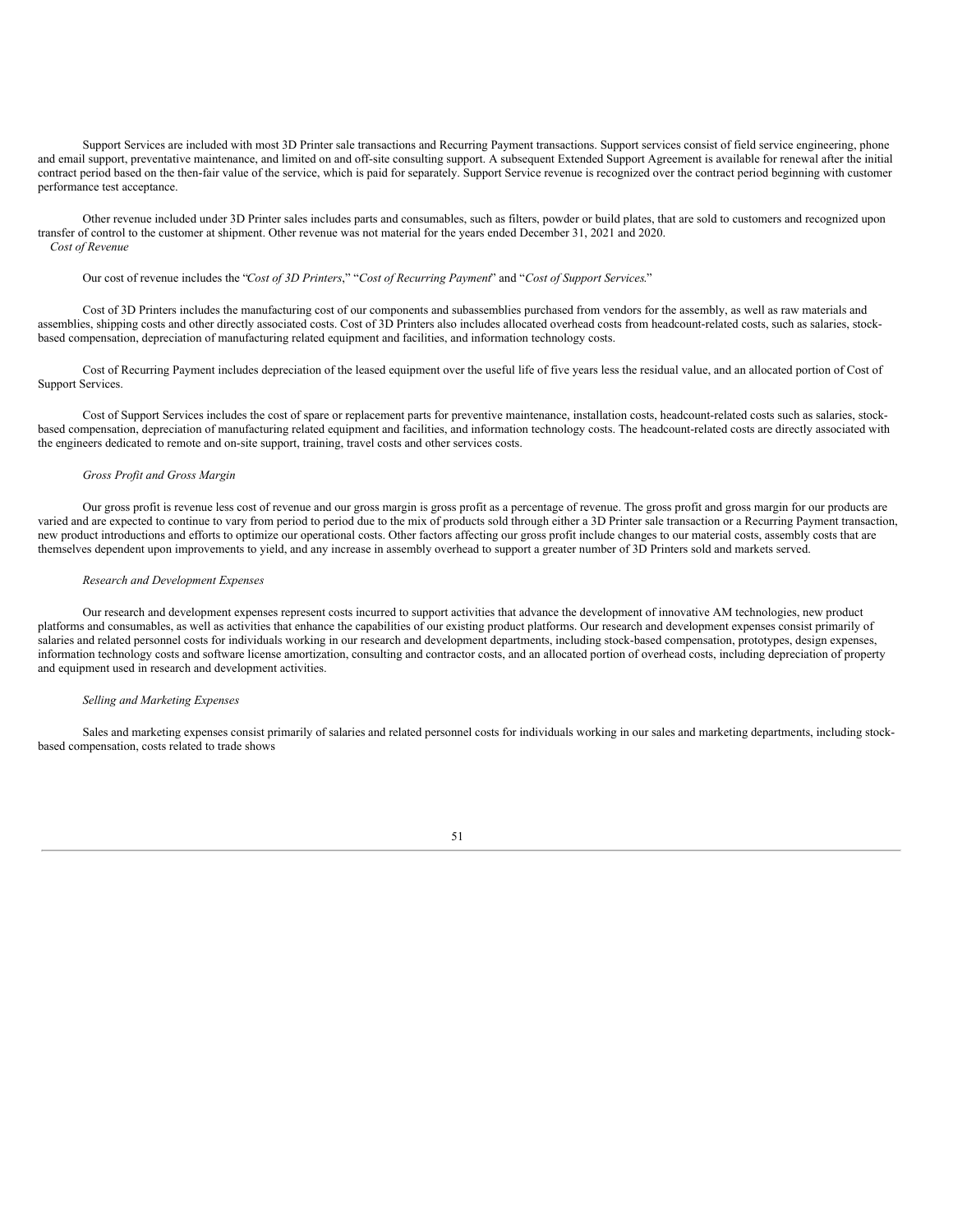and events, advertising, marketing promotions, travel costs and an allocated portion of overhead costs, including information technology costs and costs for customer proof of concept validation.

## *General and Administrative Expenses*

General and administrative expenses consist primarily of salaries and related personnel costs for individuals associated with our executive, administrative, finance, legal, information technology and human resources functions, including stock-based compensation, professional fees for legal, audit and compliance, accounting and consulting services, general corporate costs, facilities, rent, information technology costs, insurance, bad debt expenses and an allocated portion of overhead costs, including equipment and depreciation and other general and administrative expenses.

#### *Interest Expense*

Interest expense primarily consists of interest incurred under our outstanding debt and finance leases.

## *Loss on the Convertible Note Modification*

Loss on the convertible note modification relates to the convertible note agreement modification in September 2021. For more information, see Note 16*Convertible Notes Payable,* in the consolidated financial statements included elsewhere in this Annual Report.

## *(Loss)/gain on Fair Value of Warrants*

Loss on valuation of warrant liabilities relates to the changes in the fair value of warrant liabilities, including liabilities related to the public warrants and private placement warrants, which are subject to remeasurement at each balance sheet date.

#### *Gain/(Loss) on Fair Value of Contingent Earnout Liabilities*

Gain (loss) on valuation of contingent earnout liabilities relates to the changes in the fair value of contingent earnout liabilities related to the Earn-Out Shares, which are subject to remeasurement at each balance sheet date.

## *Other Income (Expense), Net*

Other income (expense), net includes interest earned on our bank sweep account, gains and losses on disposals of fixed assets and other miscellaneous income/expenses.

#### *Income Taxes*

Provision for income taxes consists of an estimate of federal and state and income taxes based on enacted federal and state tax rates, as adjusted for allowable credits, deductions, uncertain tax positions, changes in deferred tax assets and liabilities and changes in tax law. Due to the level of historical losses, we maintain a full valuation allowance against U.S. federal and state deferred tax assets as we have concluded it is more likely than not that these deferred tax assets will not be realized. We do not believe that there is objectively verifiable evidence that the improvement in our results of operations is sustainable to support the release of the remaining valuation allowance. As of December 31, 2021 and 2020, there were no foreign income taxes or liabilities.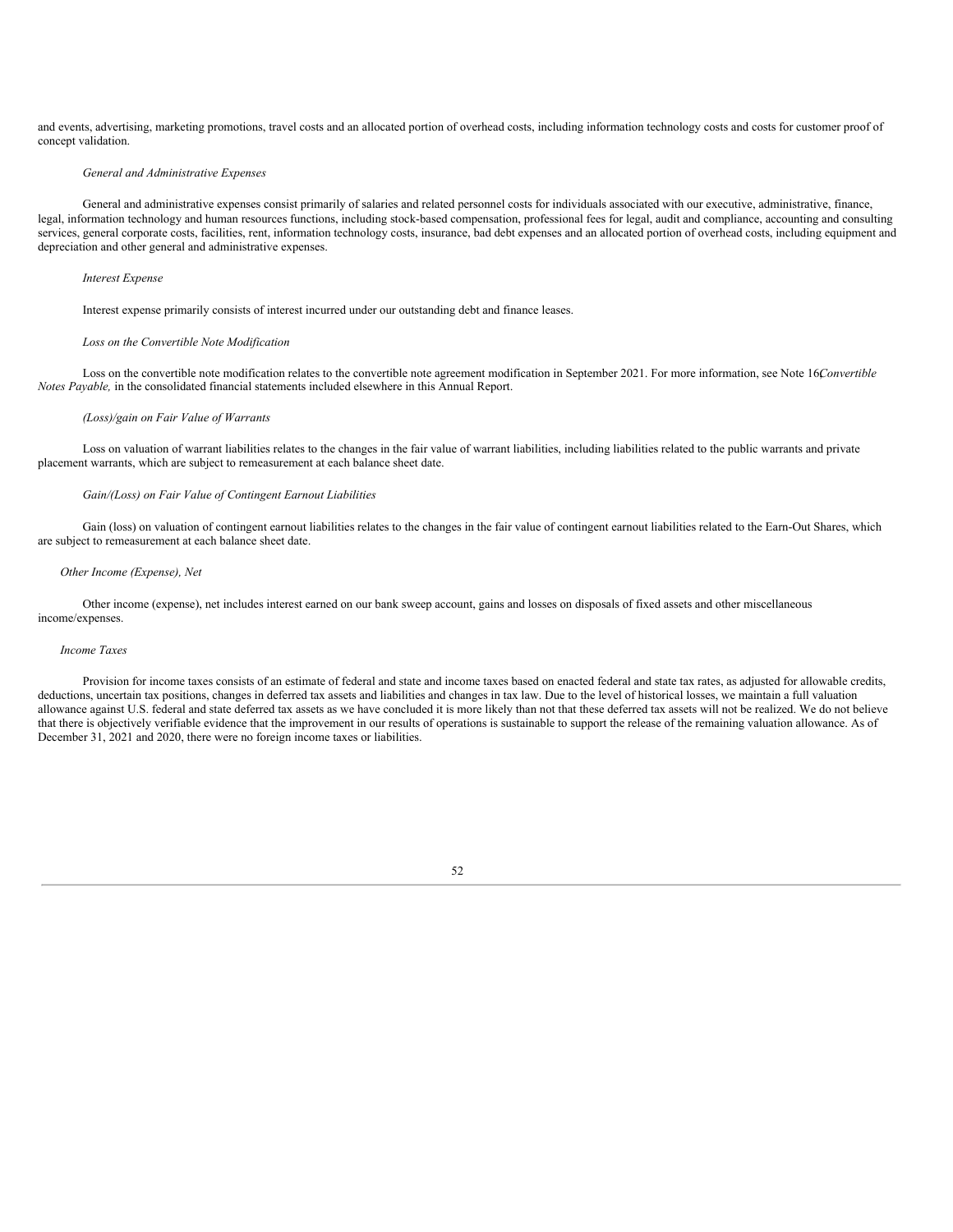# **Results of Operations**

# **Comparison of the Years Ended December 31, 2021 and 2020:**

The following table summarizes our historical results of operations and as a percentage of revenue for the periods presented:

|  | Year Ended December 31, |  |
|--|-------------------------|--|
|  |                         |  |

|                                                         | 2021 |           |                |    | 2020                                   |                 | Change          | $\frac{0}{0}$  |
|---------------------------------------------------------|------|-----------|----------------|----|----------------------------------------|-----------------|-----------------|----------------|
|                                                         |      |           |                |    | (In thousands, except for percentages) |                 |                 |                |
| Revenue                                                 |      |           |                |    |                                        |                 |                 |                |
| 3D Printer                                              | S.   | 23,015    | 83.9%          | S  | 16,965                                 | 89.4%           | \$<br>6,050     | 35.7%          |
| Recurring payment                                       |      | 1,589     | 5.8 %          |    | 350                                    | $1.9\%$         | 1,239           | 354.0%         |
| Support services                                        |      | 2,835     | 10.3%          |    | 1,660                                  | 8.7%            | 1,175           | 70.8%          |
| <b>Total Revenue</b>                                    |      | 27,439    | 100.0%         |    | 18,975                                 | 100.0%          | 8,464           | 44.6%          |
| Cost of revenue                                         |      |           |                |    |                                        |                 |                 |                |
| 3D Printer                                              |      | 17,560    | 64.0%          |    | 10,605                                 | 55.8%           | 6.955           | 65.6%          |
| Recurring payment                                       |      | 1,112     | 4.1 $%$        |    | 245                                    | $1.3\%$         | 867             | 353.9%         |
| Support services                                        |      | 3,809     | 13.9%          |    | 1,758                                  | $9.3\%$         | 2,051           | 116.7%         |
| Total cost of revenue                                   |      | 22,481    | 81.9%          |    | 12,608                                 | 66.4%           | 9,873           | 78.3%          |
| Gross profit                                            |      | 4,958     | 18.1 %         |    | 6,367                                  | 33.6 %          | (1,409)         | $(22.1)\%$     |
| Operating expenses                                      |      |           |                |    |                                        |                 |                 |                |
| Research and development                                |      | 27,002    | 98.4%          |    | 14,188                                 | 74.8%           | 12,814          | 90.3%          |
| Selling and marketing                                   |      | 12,363    | 45.1 %         |    | 7,004                                  | 36.9%           | 5,359           | 76.5%          |
| General and administrative                              |      | 23,352    | 85.1%          |    | 6,382                                  | 33.6%           | 16,970          | 265.9%         |
| Total operating expenses                                |      | 62,717    | 228.6%         |    | 27,574                                 | 145.3 %         | 35,143          | 127.4 %        |
| Loss from operations                                    |      | (57, 759) | $(210.5)\%$    |    | (21, 207)                              | $(111.8)\%$     | (36, 552)       | 172.4 %        |
| Interest expense                                        |      | (2,740)   | $(10.0)\%$     |    | (639)                                  | $(3.4)\%$       | (2,101)         | 328.8%         |
| Loss on the convertible note modification               |      | (50, 577) | $(184.3)\%$    |    |                                        | $-$ %           | (50, 577)       | 100.0%         |
| (Loss)/gain on fair value of warrants                   |      | (5,202)   | $(19.0)\%$     |    | $\overline{4}$                         | $-$ %           | (5,206)         | $(130150.0)\%$ |
| Gain on fair value of contingent earnout<br>liabilities |      | 9,275     | 33.8%          |    |                                        | $-$ %           | 9,275           | 100.0%         |
| Other income (expense), net                             |      | (88)      | $(0.3)\%$      |    | 35                                     | $0.2\%$         | (123)           | $(351.4)\%$    |
| Loss before provision for income taxes                  |      | (107,091) | $(390.3)\%$    |    | (21, 807)                              | $(114.9)\%$     | (85, 284)       | 391.1 %        |
| Provision for income taxes                              |      |           | $-\frac{9}{6}$ |    |                                        | $- \frac{6}{9}$ |                 | $-\frac{9}{6}$ |
| Net loss                                                | S    | (107,091) | $(390.3)\%$    | \$ | (21, 807)                              | $(114.9)\%$     | \$<br>(85, 284) | 391.1 %        |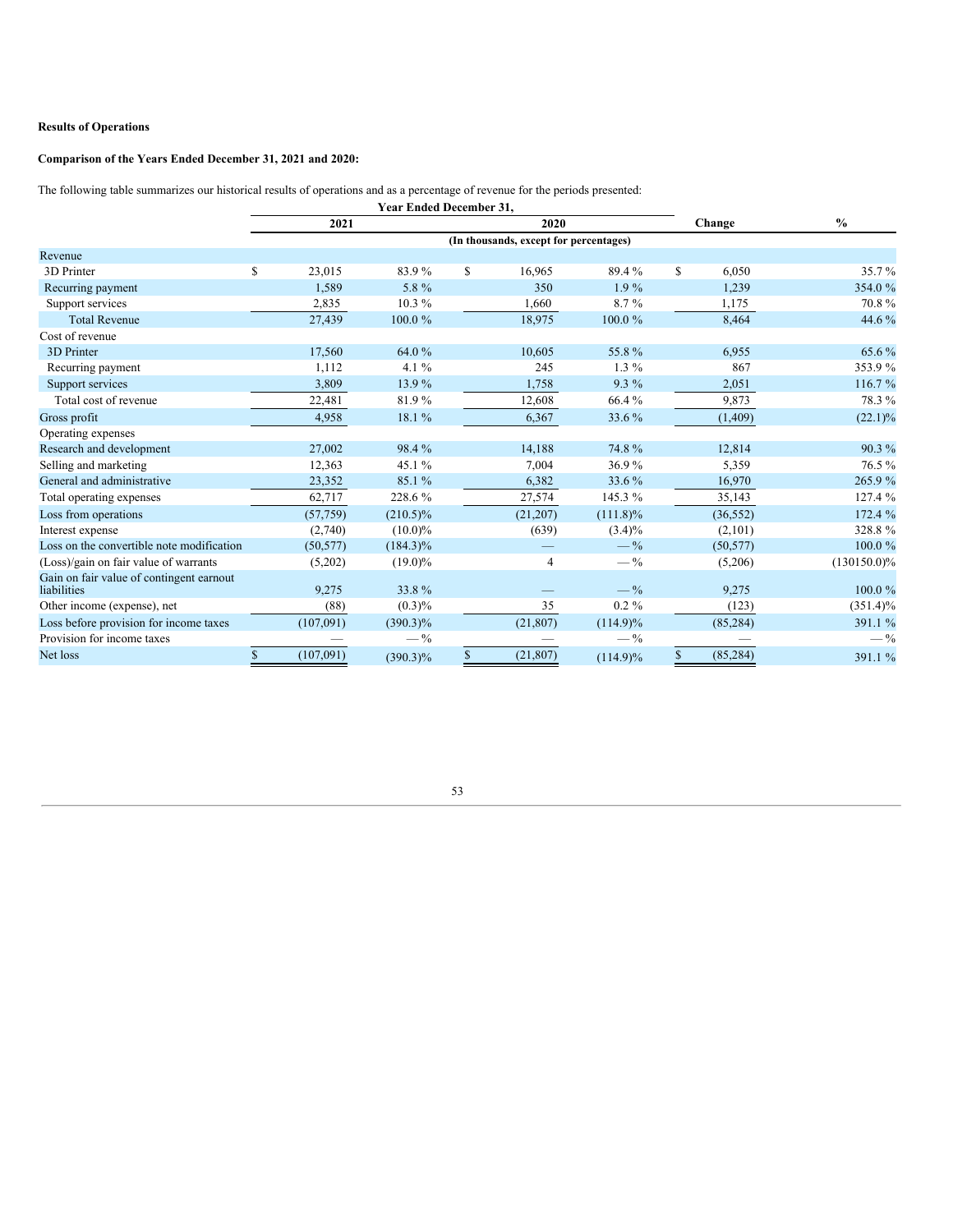*Revenue*

|                      |        | <b>Year Ended December 31.</b> |  |                                    |              |        |               |
|----------------------|--------|--------------------------------|--|------------------------------------|--------------|--------|---------------|
|                      | 2021   |                                |  | 2020                               |              | Change | $\frac{0}{0}$ |
|                      |        |                                |  | (in thousands, except percentages) |              |        |               |
| 3D Printer sales     | 23,015 | $83.9\%$ \$                    |  | 16,965                             | $89.4\%$ \$  | 6,050  | $35.7\%$      |
| Recurring payment    | . 589  | 5.8 %                          |  | 350                                | $1.9\%$      | 1,239  | 354.0 %       |
| Support services     | 2.835  | $10.3\%$                       |  | 1.660                              | $8.7\%$      | 1.175  | 70.8%         |
| <b>Total Revenue</b> | 27.439 | $100.0\%$ \$                   |  | 18.975                             | $100.0\%$ \$ | 8,464  | 44.6 %        |

The following table presents the revenue disaggregated by products and service type, as well as the percentage of total revenue.

Total revenue for the years ended December 31, 2021 and 2020 was \$27.4 million and \$19.0 million respectively. Total revenue for the year ended December 31, 2021 increased by \$8.5 million, or 44.6% from the year ended December 31, 2020.

3D Printer sales were \$23.0 million and \$17.0 million for the years ended December 31, 2021 and 2020, respectively. The increase of \$6.1 million in 2021 from 2020 was attributed to 13 3D Printer sales shipped in 2021 compared to 10 3D Printer sales shipped in the prior year. 3D Printer sales for 2021 also included revenue from two units with lease buyout options which were exercised during the third quarter of 2021, when the customers exercised their purchase option at the end of the lease term instead of renewing their leases. The 3D Printer sales included parts and consumables revenue.

Recurring Payment, structured as an operating lease, was \$1.6 million and \$0.4 million for the years ended December 31, 2021 and 2020, respectively. The increase was primarily attributed to an increase from three to nine 3D Printer systems in service generating Recurring Payment revenue for the year ended December 31, 2021 compared to the year ended December 31, 2020. As discussed above, two of the Recurring Payment revenue systems were converted to 3D Printer sales during the third quarter of 2021.

As of December 31, 2021, three 3D Printer systems shipped under Recurring Payments were pending site acceptance test ( $SAT$ ) completion. The operating lease begins upon SAT completion.

Our Support Service revenue was \$2.8 million and \$1.7 million for the years ended December 31, 2021 and 2020, respectively. The increase in 2021 was primarily attributed to 46 3D Printer systems in service as of December 31, 2021 compared to 23 3D Printers in service as of December 31, 2020.

We expect the demand for the Sapphire® XC to increase our revenue in the future. As of December 31, 2021, we have received 18 firm orders for the Sapphire® XC. Our focus for revenue remains on expanding our selling and marketing efforts and developing our existing customer network to increase demand.

Revenue trends from our largest customer, SpaceX, have historically been driven by the timing of its major orders for 3D Printers and the timing of the shipments under those orders. SpaceX revenue is comprised of 3D Printer sales, which is the largest component and is recognized in the quarter that the shipment occurs, and revenue from Support Services which is significantly smaller and is recognized over the service period. SpaceX ordered its first Sapphire® system in 2018, eleven Sapphire® systems in 2019, ten Sapphire® XC systems in 2020, and four Sapphire® systems in 2021. Of these 26 3D Printers, we delivered one in 2018, seven in 2019, four in 2020 and four in 2021 (including 1 Sapphire® XC system). We shipped the first Sapphire® XC system under this order at the end of 2021 and we anticipate that we will ship the majority of the shipments under this order in the first half of 2022.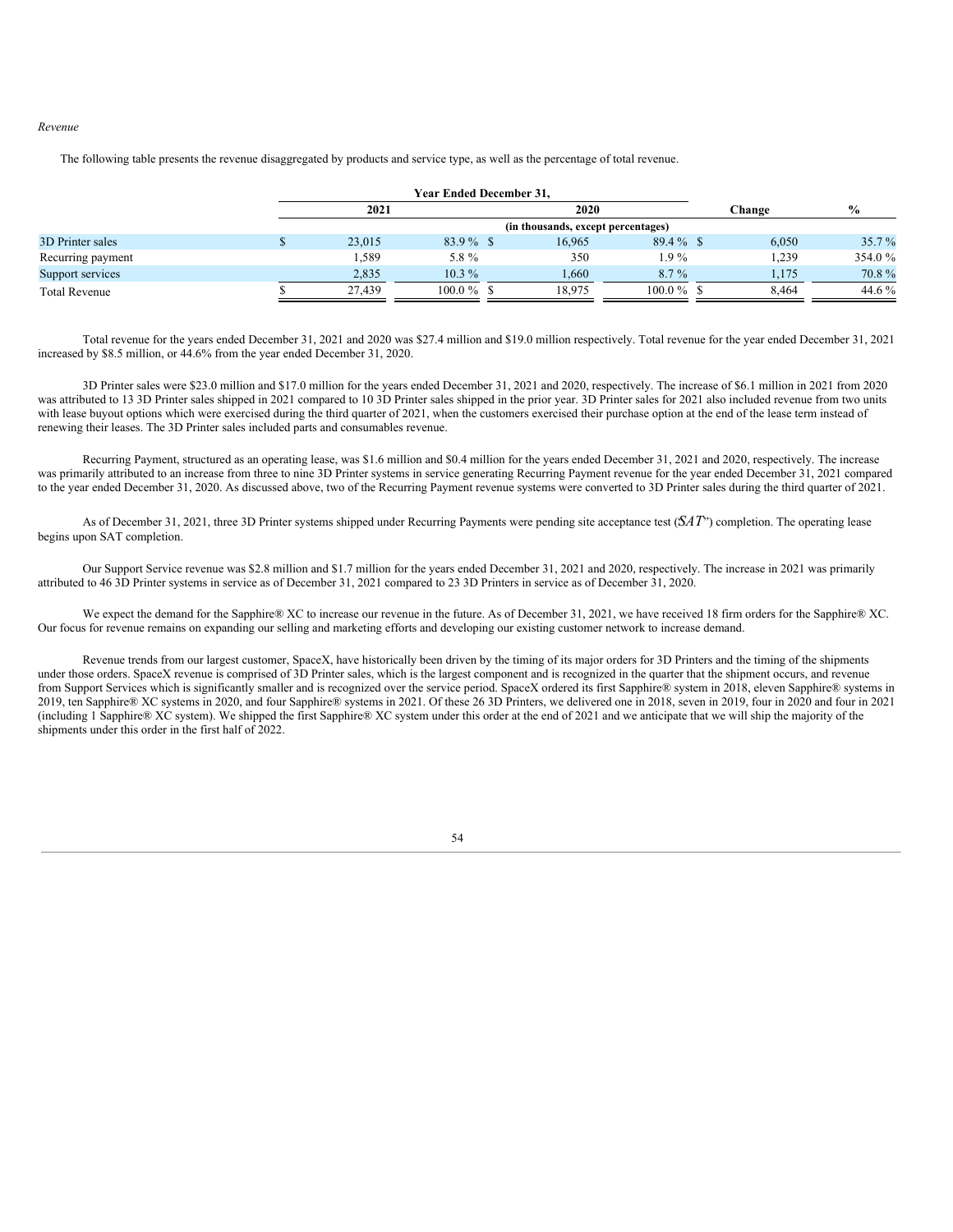As a result of the anticipated shipment of the Sapphire® XC 3D Printers in 2022, we expect that SpaceX revenues as a percentage of our total revenues will increase in 2022 compared to 2021. We expect SpaceX to continue to be an important customer going forward. However, SpaceX's contribution as a percentage of our total revenue will depend on the timing of shipments, as described above.

#### *Cost of Revenue*

The following table presents the Cost of Revenue disaggregated by product and service type, as well as the percentage of total revenue.

|                              |        | <b>Year Ended December 31.</b> |        |                                    |        |               |
|------------------------------|--------|--------------------------------|--------|------------------------------------|--------|---------------|
|                              | 2021   |                                | 2020   |                                    | Change | $\frac{6}{9}$ |
| Cost of Revenue              |        |                                |        | (in thousands, except percentages) |        |               |
| Cost of 3D Printers          | 17.560 | 78.1 % \$                      | 10.605 | $84.1\%$ \$                        | 6,955  | 65.6 %        |
| Cost of Recurring Payment    | 1.112  | $5.0\%$                        | 245    | $2.0\%$                            | 867    | 353.9 %       |
| Cost of Support Services     | 3.809  | $16.9\%$                       | 1.758  | 13.9%                              | 2.051  | 116.7%        |
| <b>Total Cost of Revenue</b> | 22.481 | $100.0\%$ \$                   | 12.608 | $100.0\%$ \$                       | 9.873  | 78.3 %        |

Total cost of revenue for the years ended December 31, 2021 and 2020 was \$22.5 million and \$12.6 million, respectively. Total cost of revenue for the year ended December 31, 2021 increased by \$9.9 million, or 78.3%, from the prior year.

Cost of 3D Printers was \$17.6 million and \$10.6 million, for the years ended December 31, 2021 and 2020, respectively. There was an increase in the year ended December 31, 2021 of \$7.0 million from the prior year, attributable to 13 3D Printers sold, which included one Sapphire® XC system, compared to the 10 3D Printers sold in the year ended December 31, 2020. Cost of 3D Printers for 2021 also included the cost from two units with lease buyout options which were exercised during the third quarter of 2021, when the customers exercised their purchase option at the end of the lease term instead of renewing their leases.

The first Sapphire® XC was shipped in the fourth quarter of 2021. Similar to the commercial product launch of the Sapphire® in 2019, the cost of the Sapphire® XC includes higher factory overhead costs to scale up operations, production engineering development costs, and higher costs to expedite shipping for manufacturing materials and assemblies related to supply chain disruption in the global markets. Additionally, as we gain experience with Sapphire® XC production, we expect to lower our material costs and reduce labor and overhead expenses per unit. As a result of these efficiencies, we expect to reduce the Sapphire® XC cost for production during the second half of 2022.

Cost of Recurring Payment was \$1.1 million and \$0.2 million for the years ended December 31, 2021 and 2020, respectively. There was an increase in the year ended December 31, 2021 of \$0.9 million from 2020 due to an increase in depreciation of the equipment on lease and allocable Cost of Support Services as a result of more 3D Printers in service in 2021 compared to 2020.

Cost of Support Services was \$3.8 million and \$1.8 million, for the years ended December 31, 2021 and 2020, respectively. There was an increase of \$2.1 million in the year ended December 31, 2021 from 2020 primarily attributable to the costs for preventative maintenance, costs incurred to enhance system reliability performance, and field service engineering labor costs due to 46 3D Printers in service in 2021 compared to 23 3D Printers in service in 2020.

Cost of revenue as a percentage of revenue was 81.9% and 66.4% for the years ended December 31, 2021 and 2020, respectively. The increase in the year ended December 31, 2021was primarily due to initial production of Sapphire® XC and lower launch customer pricing engineering production and service costs to support our 2022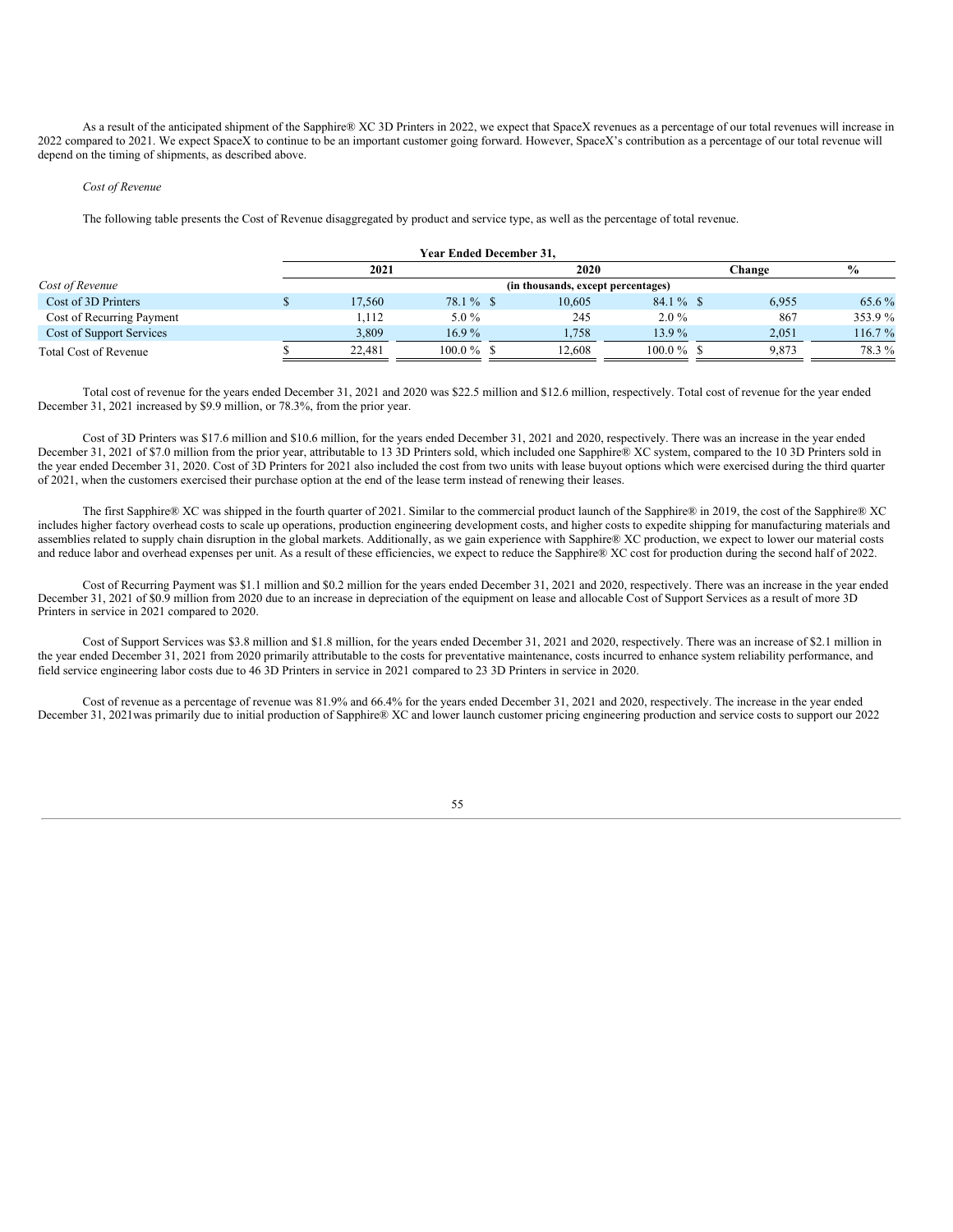growth plan, and higher maintenance costs for upgrading systems to enhance reliability performance compared to 2020.

#### *Gross Profit and Gross Margin*

Total gross profit was \$5.0 million and \$6.4 million for the years ended December 31, 2021 and 2020, respectively. As a percentage of revenue, the gross margin was 18.1% and 33.6% for the years ended December 31, 2021 and 2020, respectively. The decrease in gross profit in the year ended December 31, 2021 was primarily attributable to increased Cost of 3D Printers and increased Cost of Support Services as compared to the year ended December 31, 2020, as discussed above.

Our 2021 gross profit reflects the impact of launch customer price concessions for our first Sapphire® XC system shipped during the fourth quarter of 2021. This pricing reduced our gross margin for the fourth quarter by approximately 4% compared to the pricing of other Sapphire® XC orders in the backlog and is expected to impact gross margin through the third quarter of 2022 as we complete the delivery of an additional 9 Sapphire® XC systems under the related launch customer contract.

Changes in mix of transaction types have a short-term impact on gross margin as the gross margin in the initial year of a Recurring Payment transaction is lower than for a sale transaction. We also expect a temporary negative impact to our gross profit and gross margin due to increased Service Support cost with the commercialization of the Sapphire® XC, which is typical for larger and more complex products. Additionally, our gross profit and gross margin are influenced by a number of factors, including:

- New product introduction pricing strategies and market conditions that may impact our pricing;
- Production volumes that may impact factory overhead absorption; and
- Cost of our Support Services and product support may be influenced by product mix changes, including new product introductions, and other factors.

#### *Research and Development Expenses*

Research and development expenses were \$27.0 million and \$14.2 million for the years ended December 31, 2021 and 2020, respectively. In the year ended December 31, 2021, there was an increase of \$12.8 million in research and development expenses primarily due to the development of the Sapphire® XC system.

The increases in research and development expenses in 2021 were related to a \$6.1 million increase in components design and engineering testing and validation for the Sapphire® XC large format AM system, a \$4.4 million increase for additional headcount, salaries and employee-related expenses, and a \$2.3 million increase in product development expenses for new parts for the Sapphire® family of systems.

We expect research and development costs to increase over time as we continue to invest in enhancing and advancing our portfolio of AM solutions. In the near term, we expect an increase to be driven by research and development expenses for the continued product development of the Sapphire® XC system.

#### *Selling and Marketing Expenses*

Selling and marketing expenses were \$12.4 million and \$7.0 million for the years ended December 31, 2021 and 2020, respectively. There was an increase of \$5.4 million for the year ended December 31, 2021 as compared to 2020.

The increase in selling and marketing expenses for the year ended December 31, 2021 was attributable to a \$4.8 million increase for additional headcount, salaries and employee-related expenses, a \$0.7 million increase in trade show expense offset by a reduction of \$0.1 million in marketing initiatives and branding expenses.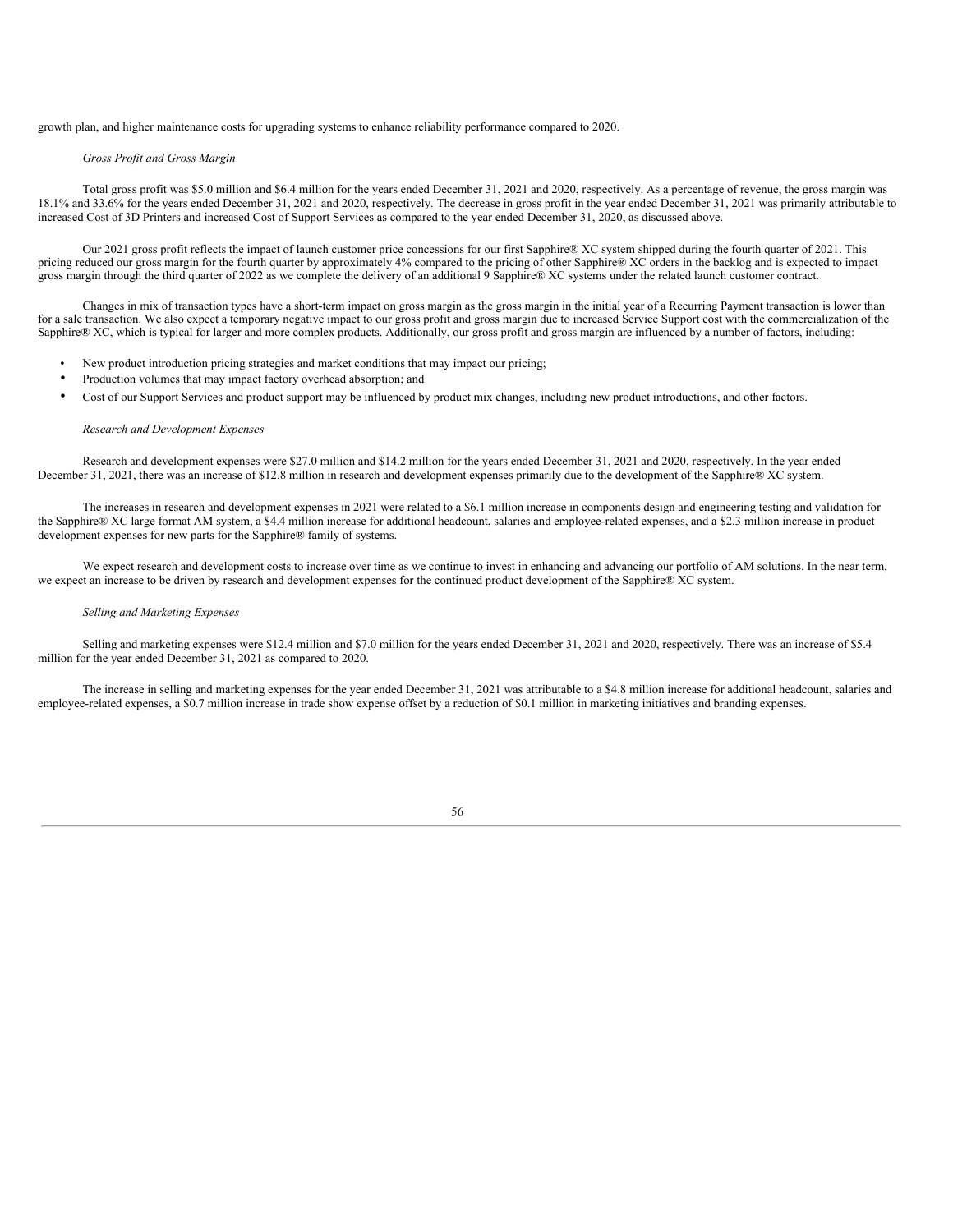We expect selling and marketing expenses to increase over time as we expand our headcount, initiate new marketing campaigns with the launch of the Sapphire® XC, focus on our European markets and increase attendance of additive manufacturing conferences to build product awareness.

We expect the selling and marketing activities to increase for travel, trade shows, new product launch initiatives, and increase advertising campaigns and market awareness.

#### *General and Administrative*

General and administrative expenses were \$23.4 million and \$6.4 million for the years ended December 31, 2021 and 2020, respectively. The increase of \$17.0 million in the year ended December 31, 2021 in general and administrative expenses as compared to 2020 was attributable to Merger related expenses of \$4.4 million with increases in advisory, legal and accounting fees, a \$3.1 million increase in additional headcount, salaries and employee-related benefits, a \$1.4 million increase in recruiting related expenses, a \$2.0 million in public company operational expenses, a \$2.9 million increase in stock-based compensation and a \$3.2 million increase in other operating expenses.

We expect general and administrative expenses to increase as a result of the expected increase in the scale of our operations and the increased costs of operating as a public company. We expect increased expenses for insurance, investor relations, and other administrative and professional services. In addition, we expect to incur additional costs as we hire additional personnel and enhance our infrastructure to support the anticipated growth of the business.

## *Interest Expense*

Interest expense was \$2.7 million and \$0.6 million, for the years ended December 31, 2021 and 2020, respectively. In the year ended December 31, 2020, there was an increase of \$2.1 million attributable to increased outstanding debt balances, which was partially repaid during the fourth quarter of 2021.

#### *Loss on the Convertible Note Modification*

The loss on the convertible note modification was \$50.6 million for the year ended December 31, 2021 with no like expense for the year ended December 31, 2020. In December 2021, the convertible promissory note agreement was amended to reflect an automatic conversion to Legacy Velo3D Series D redeemable convertible preferred stock upon a change in control. The modification was accounted for as a debt extinguishment per ASC 470-50 Debt and resulted in a \$50.6 million fair value adjustment to the \$5.0 million convertible promissory note.

#### *Gain/(Loss) on Fair Value of Warrants*

The change in fair value of warrants resulted in a loss of \$5.2 million, and less than \$0.1 million for the years ended December 31, 2021 and 2020, respectively. The loss in the year ended December 31, 2021 was related to the non-cash fair value change of the warrant liabilities.

## *Gain on Fair value of Contingent Earnout Liabilities*

The change in fair value of the contingent earnout liability was a gain of \$9.3 million for the year ended December 31, 2021 and was related to the non-cash fair value change of the contingent earnout liabilities.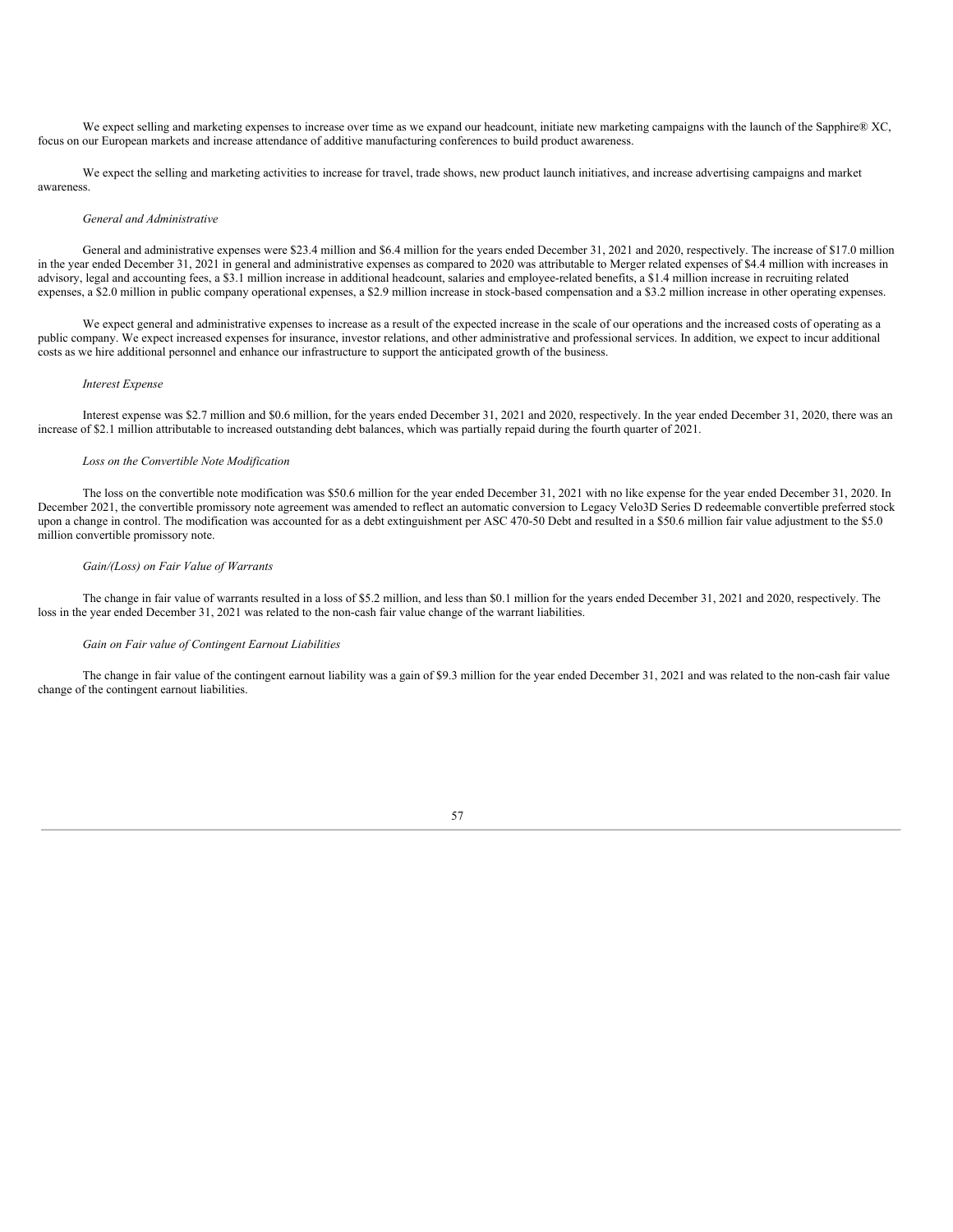## *Other Income (Expense), Net*

Other income (expense), net was \$0.1 million and less than \$0.1 million for the years ended December 31, 2021 and 2020, respectively. Interest income earned from available-for-sale securities was immaterial for the year ended December 31, 2021.

#### *Income Taxes*

No provision for federal and state income taxes was recorded because we incurred losses for the years ended December 31, 2021 and 2020 and maintained a full valuation allowance on the deferred tax assets as of December 31, 2021 and 2020.

We will continue to review our conclusions about the appropriate amount of the valuation allowance on a quarterly basis. If we were to generate profits in 2022 and beyond, the U.S. valuation allowance position could be reversed in the foreseeable future. We expect a benefit to be recorded in the period the valuation allowance reversal is recorded and a higher effective tax rate in periods following the valuation allowance reversal.

## **Liquidity and Capital Resources**

As of December 31, 2021, we had raised net proceeds of \$428.3 million, comprised of approximately \$278.3 million from the Merger and the PIPE Financing closed on September 29, 2021, and \$150.0 million from the issuance of redeemable convertible preferred stock (series A to series D), third-party financing and convertible notes. We have incurred net losses of \$107.1 million and \$21.8 million for the years ended December 31, 2021 and 2020, respectively. As of December 31, 2021 and December 31, 2020, we had \$223.1 million and \$15.5 million in cash, cash equivalents and short-term investments and an accumulated deficit of \$229.9 million and \$122.8 million, respectively. Our business requires substantial amounts of cash for operating activities, including salaries and wages paid to our employees, component and subassembly purchases, general and administrative expenses, and others.

Our purchase commitments pursuant to our standard terms and conditions with our suppliers and vendors are cancellable in whole or in part with or without cause prior to delivery. If we terminate an order, we will have no liability beyond payment of any balances owing for goods and services delivered previously. Certain Sapphire® XC purchase orders for parts and assemblies are non-cancellable and are due upon receipts with standard payment terms and will primarily be delivered in the first half of 2022.

We may require additional funds to respond to business challenges and opportunities, including the need to provide working capital, develop new features or enhance our products, expand our manufacturing capacity, improve our operating infrastructure or acquire complementary businesses and technologies. Accordingly, we may need to engage in equity or debt financings to secure additional funds if our existing sources of cash and any funds generated from operations do not provide us with sufficient capital. We may also seek to raise additional capital from offerings of our equity or debt securities on an opportunistic basis when we believe there are suitable opportunities for doing so.

## *Term Loan*

In May 2021, we entered into a third amended and restated loan and security agreement and a mezzanine loan and security agreement providing for certain debt facilities comprised of a \$35.0 million term loan, a \$10.0 million revolving credit line and a \$8.5 million secured equipment loan facility. On October 29, 2021, we repaid the \$20.7 million outstanding balance, interest and fees of the term loan in full using proceeds from the Merger. The term loan facility included a short term \$10.0 million working capital revolver line of credit with a variable interest rate of the greater of 9% or Prime plus 5.75% and term of nine months. In August 2021, we drew on the working capital revolver line of credit in the amount of \$3.0 million. The outstanding balance as of December 31, 2021 was \$3.0 million. We do not hedge our exposure to changes in interest rates. A 10% change in interest rates would not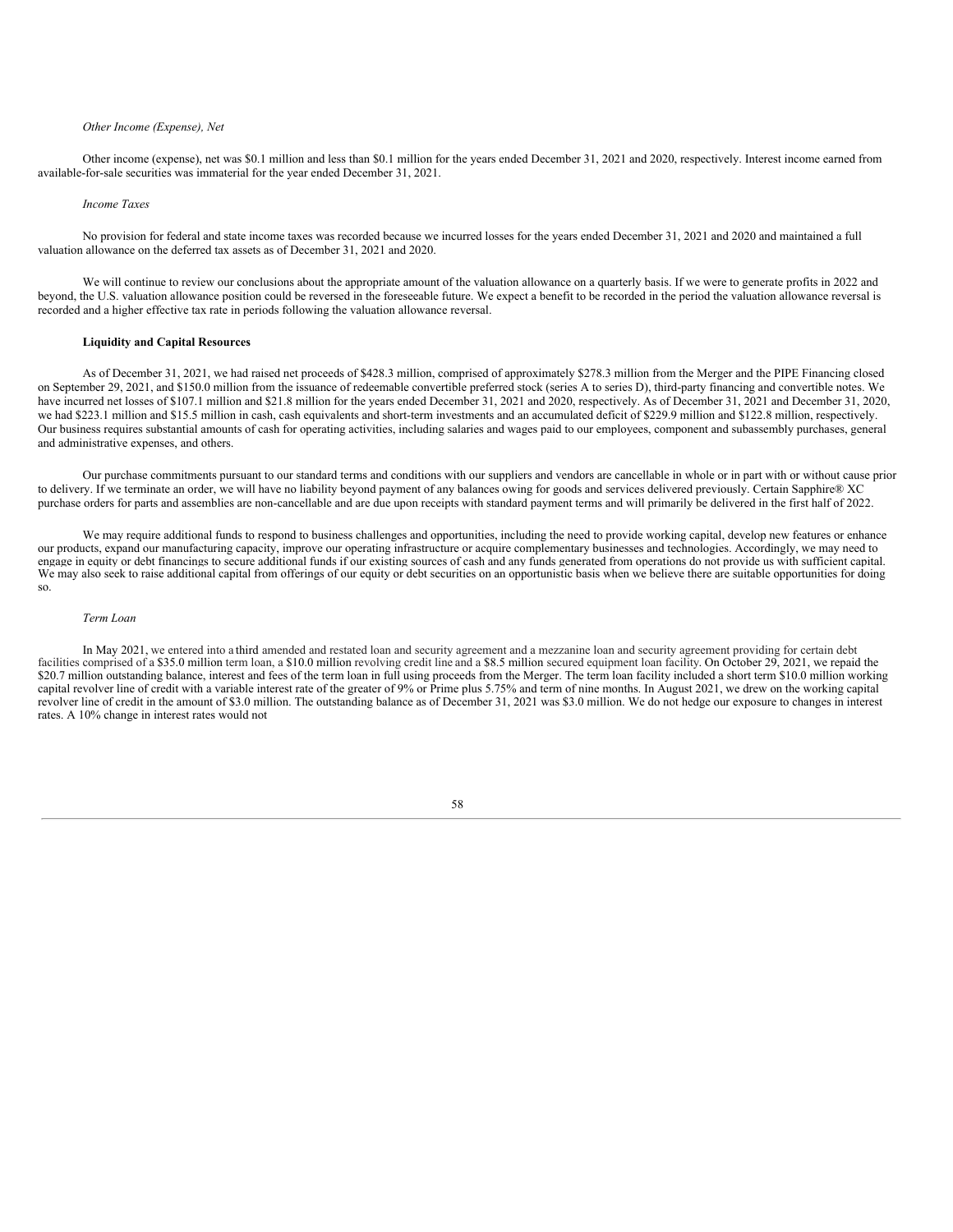have a material impact on annualized interest expense. For more information regarding the term loan facility, see Note 15,*Long-Term Debt* in the consolidated financial statements included elsewhere in this Annual Report.

#### *Equipment Loans Secured by Leased Equipment*

The equipment loan secured by leased equipment has a variable interest rate of the greater of Prime rate, or 3.25%, and terms of three years. As of December 31, 2021, we had \$5.6 million in variable rate debt outstanding. We do not hedge our exposure to changes in interest rates. A 10% change in interest rates would not have a material impact on annualized interest expense. For more information regarding the secured equipment loan facility, see Note 15, *Long-Term Debt* in the consolidated financial statements included elsewhere in this Annual Report.

## *Facilities Expansion*

As of December 31, 2021, we have invested \$6.3 million into lab equipment and leasehold improvements for our Sapphire® XC manufacturing facility. We will invest an additional \$4.0 million to \$6.0 million in factory equipment and leasehold improvements to complete the Sapphire® XC system manufacturing facility in the first half of 2022.

In October 2021, we commenced a month-to-month lease for a 2,500+ square foot facility located in Augsburg Germany, to accommodate our European headquarters and technology demonstration center.

## **Cash Flow Summary**

The following table summarizes our cash flows for the years ended December 31, 2021 and 2020:

|                                           |   | <b>Years Ended December 31.</b> |           |           |  |  |
|-------------------------------------------|---|---------------------------------|-----------|-----------|--|--|
|                                           |   | 2021                            | 2020      | Change    |  |  |
|                                           |   | (In thousands)                  |           |           |  |  |
| Net cash used in operating activities     | æ | $(56, 404)$ \$                  | (26, 446) | (29,958)  |  |  |
| Net cash used in investing activities     |   | (33, 590)                       | (3, 429)  | (30, 161) |  |  |
| Net cash provided by financing activities |   | 282,886                         | 35,577    | 247,309   |  |  |

#### *Operating Activities*

Net cash used in operating activities for the year ended December 31, 2021 was \$56.4 million, consisting primarily of a net loss of \$107.1 million and cash used from net operating assets of \$3.2 million, primarily comprised of increases in other assets of \$14.5 million, prepaid expenses and other current assets of \$7.6 million related to insurance and vendor prepayments, increases in inventories of \$8.0 million for Sapphire® and Sapphire® XC system production, and increases in accounts receivable of \$11.5 million due to timing of customer payments, offset by decreases in contract liabilities of \$17.6 million, increases in other noncurrent liabilities of \$9.4 million, increases in accrued expenses and other current liabilities of \$6.9 million, decreases in other operating assets of \$4.5 million and noncash charges of \$53.9 million. The noncash charges primarily consisted of the loss on the convertible note modification of \$50.6 million, the change in fair value related to the warrants of \$5.2 million, and depreciation and amortization and stock-based compensation expense, offset by the change in fair value related to the contingent earnout liabilities of \$9.3 million.

Net cash used in operating activities for the year ended December 31, 2020 was \$26.4 million, consisting primarily of net loss of \$21.8 million and an increase in net operating assets of \$7.3 million, primarily due to increases in inventories for parts and work in progress of \$2.7 million, increases contract assets of \$2.5 million, decreases in contract liabilities for committed orders of \$2.4 million, and decreases in other operating assets of \$0.3

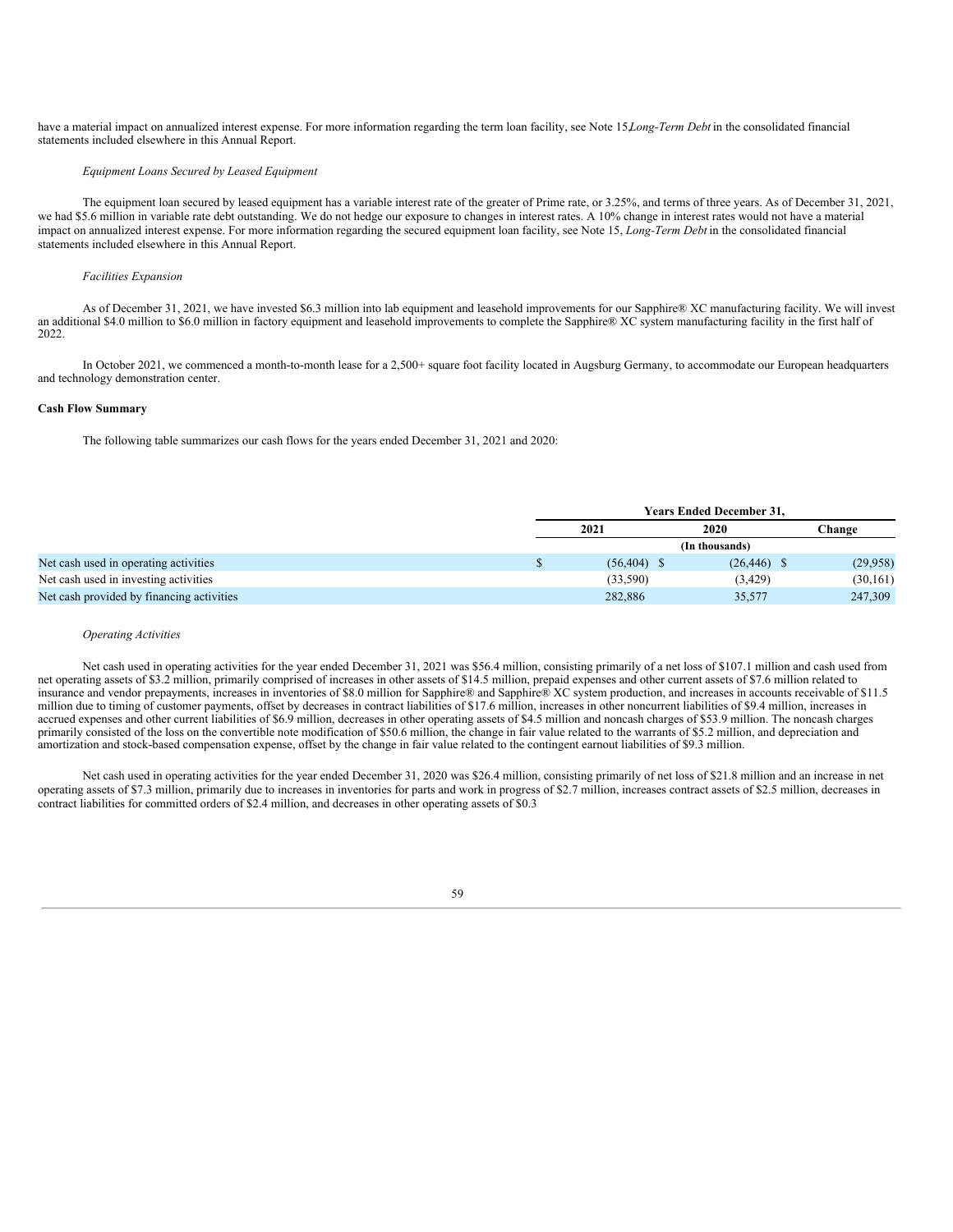million, offset by noncash charges of \$2.7 million. The noncash charges primarily consisted of depreciation and stock-based compensation expense.

We expect our cash used in operating activities to increase in 2022 driven by working capital requirements and operating expenses as we significantly increase the scale of our operations.

## *Investing Activities*

Net cash used in investing activities during the year ended December 31, 2021 was \$33.6 million, consisting of property and equipment purchases of \$9.6 million, production of equipment for lease to customers of \$8.5 million and purchases of available-for-sale investments of \$15.5 million consisting primarily of high quality investmentgrade securities.

Net cash used in investing activities during the year ended December 31, 2020 was \$3.4 million, consisting of property and equipment purchases of \$0.4 million and production of equipment for the equipment on lease to customers of \$3.0 million.

We expect our capital expenditures, excluding purchases of available-for-sale investments to increase slightly in 2022 as we expand existing operations, and complete the build out of our new manufacturing facility.

## *Financing Activities*

Net cash provided by financing activities during the year ended December 31, 2021 was \$282.9 million, consisting of financing activities resulting primarily from the net proceeds of \$123.3 million from the Merger, \$155.0 million from the PIPE Financing, proceeds of \$19.3 million from the term loan, net of issuance costs, proceeds of \$3.0 million from the term loan revolving credit line, proceeds of \$5.4 million from equipment loans, net of issuance costs, proceeds of \$5.0 million from the convertible notes and proceeds of \$0.4 million from the issuance of common stock upon exercise of stock options. This was offset by repayments of \$25.3 million for the term loan, repayments of \$0.8 million for the property and equipment loan, and repayments of \$2.4 million for equipment loans.

Net cash provided by financing activities during the year ended December 31, 2020 was \$35.6 million, consisting of financing activities resulting primarily from proceeds of \$28.3 million from the issuance of Legacy Velo3D Series D redeemable convertible preferred stock, net of transaction costs, proceeds of \$5.4 million from the convertible note, proceeds of \$2.3 million from equipment loans, and proceeds of less than \$0.1 million from the issuance of common stock upon exercise of stock options, offset by repayments of \$0.4 million of equipment loans.

We expect to provide cash by financing activities by issuing new equity or incurring new debt to continue operations. Our future cash requirements and the adequacy of available funds will depend on many factors, including those set forth in the section of this Annual Report titled "*Risk Factors*."

#### **Off-Balance Sheet Arrangements**

As of December 31, 2021 and 2020, we did not have any off-balance sheet arrangements.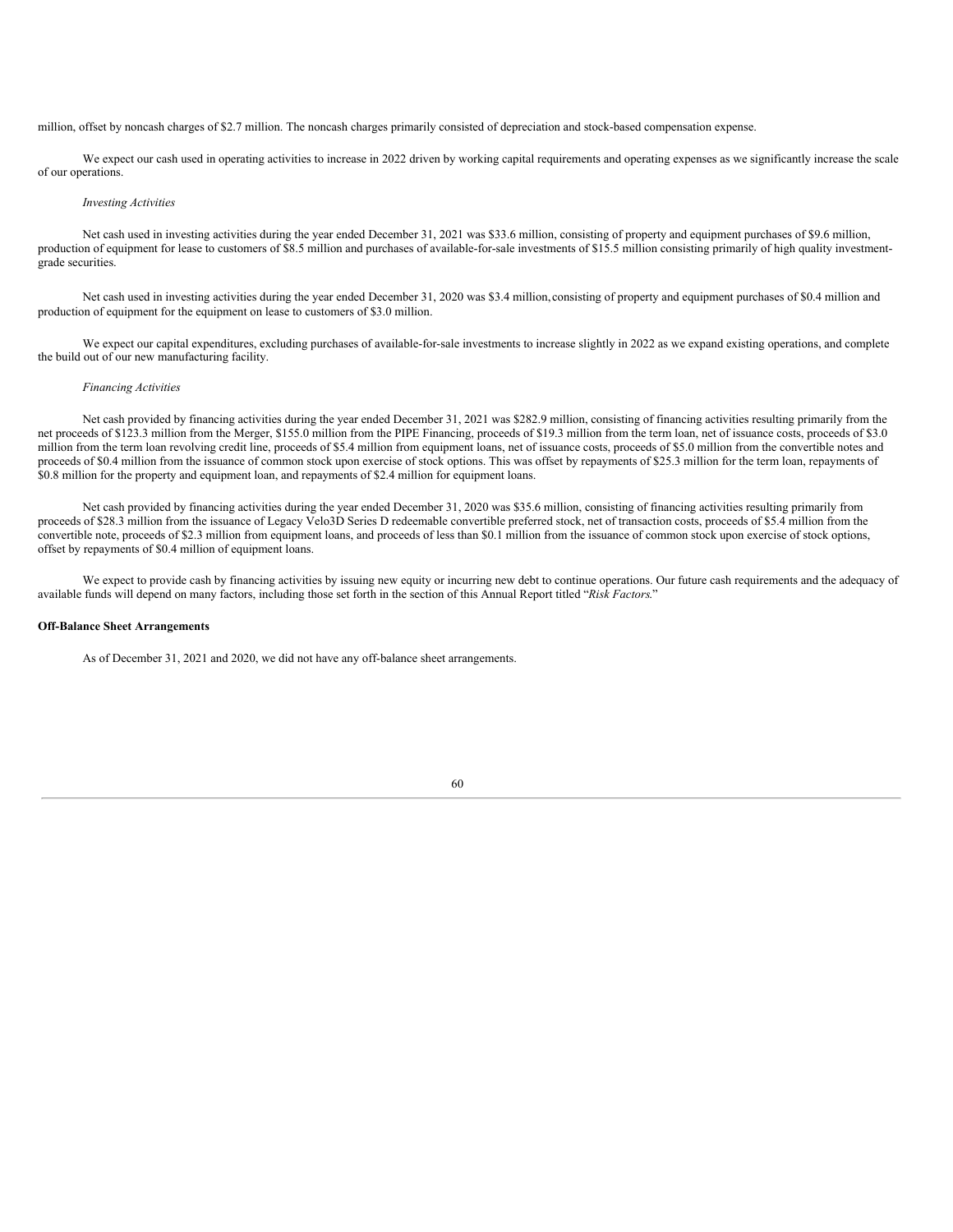## **Contractual Obligations**

The table below summarizes our contractual obligations as of December 31, 2021:

|                                    | <b>Payments Due by Period</b> |           |  |                          |  |               |        |
|------------------------------------|-------------------------------|-----------|--|--------------------------|--|---------------|--------|
|                                    |                               | Less than |  |                          |  |               |        |
|                                    |                               | l year    |  | $1 - 3$ years            |  | $3 - 5$ years | Total  |
|                                    |                               |           |  | (In thousands)           |  |               |        |
| <b>Operating leases</b>            |                               | 2,306     |  | 7,598 \$                 |  | 2,914         | 12,818 |
| Debt principal, interest and fees  |                               | 5,176     |  | 2,956                    |  | __            | 8,132  |
| Purchase commitments               |                               | 27,736    |  | $\overline{\phantom{a}}$ |  |               | 27,736 |
| Total contractual cash obligations |                               | 35,218    |  | 10,554                   |  | 2,914         | 48,686 |

Purchase commitments (purchase orders) of \$27.7 million for parts and assemblies are non-cancellable and are due upon receipts with standard payment terms and will primarily be delivered in the first half of 2022.

## **Recent Accounting Pronouncements**

For a description of recent accounting pronouncements, including the expected dates of adoption and estimated effects, if any, on Velo3D's consolidated financial statements, Note 2, *Summary of Significant Accounting Policies*, in the notes to the consolidated financial statements in this Annual Report.

## **Implications of Being an Emerging Growth Company**

Section 102(b)(1) of the JOBS Act exempts emerging growth companies from being required to comply with new or revised financial accounting standards until private companies are required to comply with the new or revised financial accounting standards. The JOBS Act provides that a company can choose not to take advantage of the extended transition period and comply with the requirements that apply to non-emerging growth companies, and any such election to not take advantage of the extended transition period is irrevocable. We are an "emerging growth company" as defined in Section 2(A) of the Securities Act and has elected to take advantage of the benefits of this extended transition period.

We will elect to use this extended transition period for complying with new or revised accounting standards that have different effective dates for public business entities and nonpublic business entities until the earlier of the date we (a) are no longer an emerging growth company or (b) affirmatively and irrevocably opt out of the extended transition period provided in the JOBS Act. This may make it difficult or impossible to compare our financial results with the financial results of another public company that is either not an emerging growth company or an emerging growth company that has chosen not to take advantage of the extended transition period exemptions because of the potential differences in accounting standards used. See Note 2, *Summary of Significant Accounting Policies,*in the consolidated financial statements included in this Annual Report for the recent accounting pronouncements adopted and the recent accounting pronouncements not yet adopted for the years ended December 31, 2021.

We will remain an emerging growth company under the JOBS Act until the earliest of (a) December 31, 2025, (b) the last date of our fiscal year in which we have total annual gross revenue of at least \$1.07 billion, (c) the last date of our fiscal year in which we are deemed to be a "large accelerated filer" under the rules of the SEC or (d) the date on which we have issued more than \$1.0 billion in nonconvertible debt securities during the previous three years.

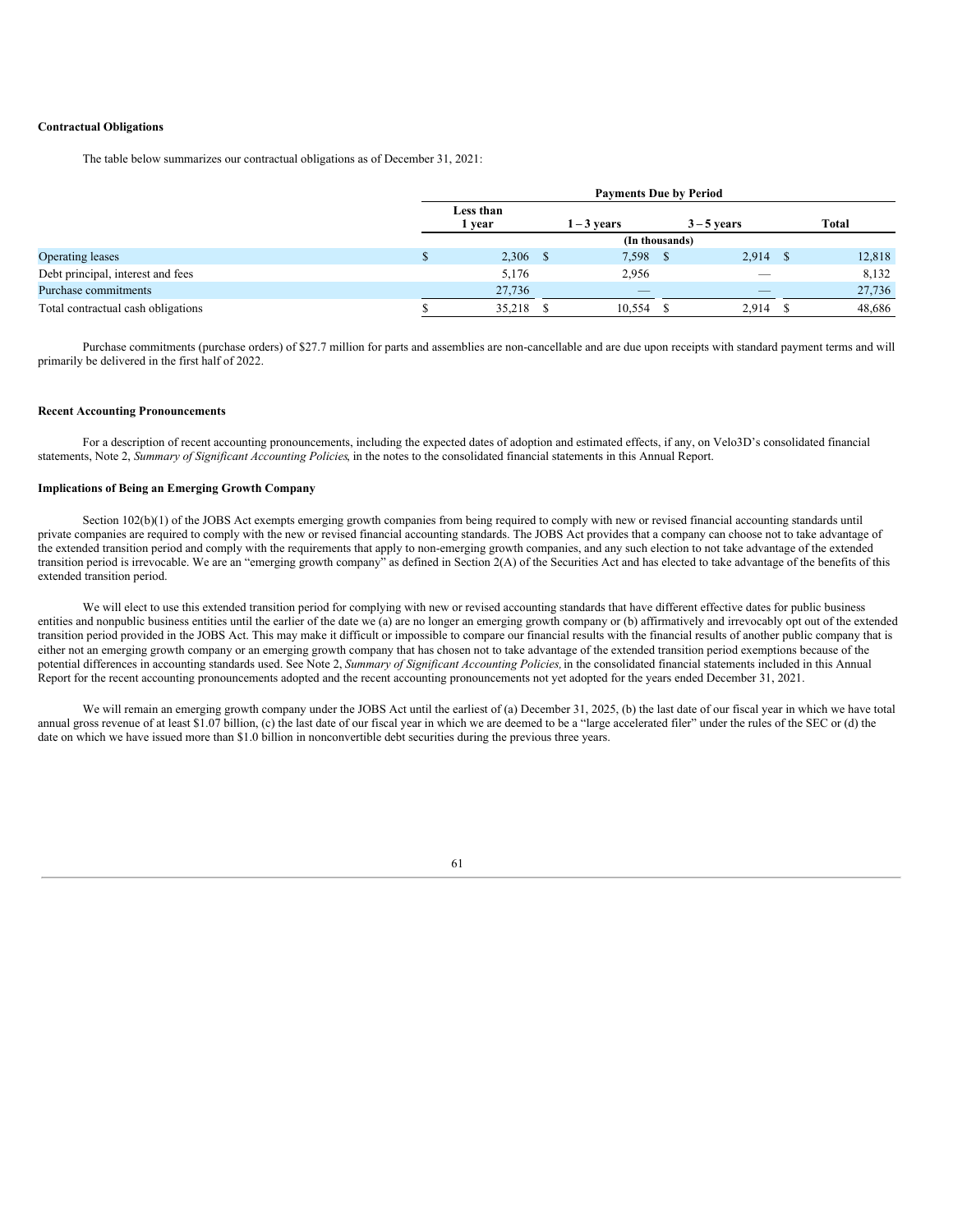## **Implications of Being a Smaller Reporting Company**

We are a "smaller reporting company" as defined in Item 10(f)(1) of Regulation S-K. Smaller reporting companies may take advantage of certain reduced disclosure obligations, including, among other things, providing only two years of audited consolidated financial statements.

We may continue to be a smaller reporting company even after we are no longer an emerging growth company. We will remain a smaller reporting company and may take advantage of certain scaled disclosures available to smaller reporting companies until the last day of the fiscal year in which (a) the market value of our voting and nonvoting common stock held by non-affiliates equals or exceeds \$250.0 million measured on the last business day of that year's second fiscal quarter and (b) our annual revenue equals or exceeds \$100.0 million during the most recently completed fiscal year or our voting and nonvoting common stock held by non-affiliates equals or exceeds \$700.0 million measured on the last business day of that year's second fiscal quarter.

#### **Critical Accounting Policies and Significant Estimates**

Our discussion and analysis of our financial condition and results of operations are based upon our consolidated financial statements, which have been prepared in accordance with U.S. GAAP. We evaluated the development and selection of our critical accounting policies and estimates and believe that the following involve a higher degree of judgement or complexity and are most significant to reporting our results of operations and financial position and are therefore discussed as critical. The following critical accounting policies reflect the significant estimates and judgements used in the preparation of our consolidated financial statements. Actual results could differ materially from those estimates and assumptions, and those differences could be material to our consolidated financial statements. We re-evaluate our estimates on an ongoing basis. For information on our significant accounting policies, refer to Note 2, *Summary of Significant Accounting Policies,*included in the notes to the consolidated financial statements in this Annual Report.

#### *Revenue Recognition*

On January 1, 2019, we adopted ASC 606, "Revenue from Contracts with Customers," utilizing the full retrospective method. We primarily derive our revenue from 3D Printer sales, Recurring Payment and Support Services. We determine revenue recognition through the following five-step model for recognizing revenue: (1) identification of the contract with a customer; (2) identification of the performance obligations in the contract; (3) determination of the transaction price; (4) allocation of the transaction price to the performance obligations in the contract; and (5) recognition of revenue when, or as, we satisfy a performance obligation.

A typical contract with customers for the 3D Printer and bundled software includes the Support Services. We provide a transaction price for all deliverables, including the 3D Printer and bundled software, and for the Suppo distinct obligation to provide the Support Services.

The transaction price is allocated to the separate performance obligations on a relative stand-alone selling price ("SSP") basis. We determine SSP based on observable stand-alone selling price when it is available, as well as other factors, including the price charged to its customers, its discounting practices, and its overall pricing objectives,<br>including risk-adjusted gross profit ma sold on a stand-alone basis, we estimate the SSP using the residual approach. Significant judgment is used to identify and account for each of the two performance obligations.

#### *3D Printer Sales*

We bill our customers beginning at the time of acceptance of the purchase order (which represents a deposit), with the second billing at the time of shipment and final billing upon site acceptance test completion. The timeframe from order to completion of the site acceptance test occurs normally over three to six months. Revenue for the 3D Printer is recognized at a point in time, which occurs upon transfer of control to the customer at shipment. Site installation, testing and customer training are incidental to customer acceptance.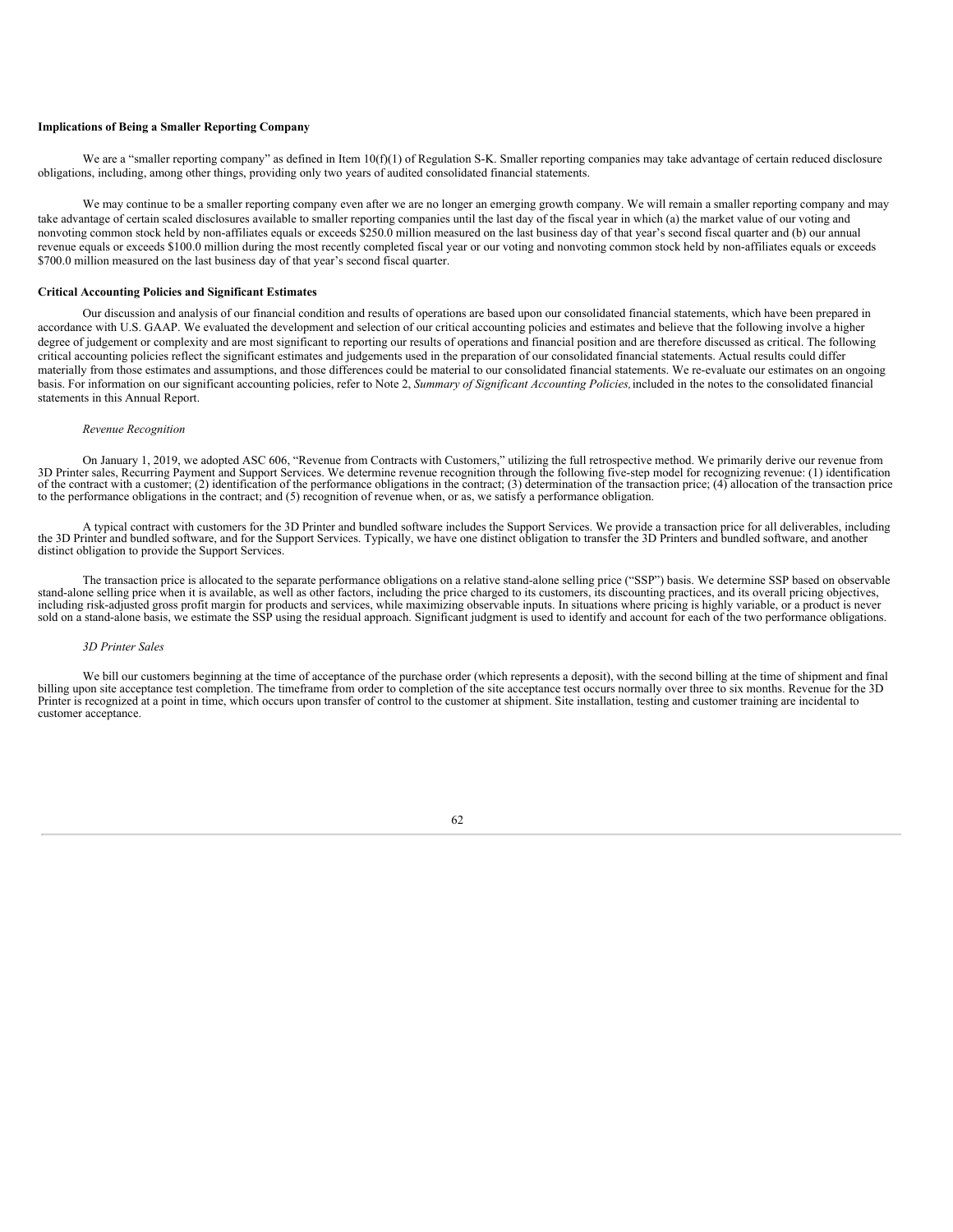We have elected not to recognize shipping to customers as a separate performance obligation. Revenue from shipping billed to customers was \$0.1 million for each of the years ended December 31, 2021 and 2020, respectively.

#### *Recurring Payment*

We have entered into operating leases ("Recurring Payment") for customers who do not purchase the 3D Printers ("equipment"). On January 1, 2019, we adopted ASC 842, "Leases," and determined that arrangements providing for recurring payments from customers qualify as leases. The contracts explicitly specify the equipment which is a production system with defined components and services, including the printer itself, services and accessories. The asset is physically distinct, the supplier does not have substitution rights and the customer holds the right to direct the use of and obtain substantially all of the economic benefits from the use of the identified asset. As of December 31, 2021, lease terms are 12 months with the expectation that customers will not purchase the equipment at the end of the lease. The arrangements provide for a base rent and usually provide for variable payments based on u

Equipment under lease contracts is reclassified from inventory at its basis and depreciated over five years to a salvage value. Income from the lessee is recorded as revenue using the straight-line method over the term of non-lease component as one revenue stream recognized over the lease term on a straight-line basis. Costs associated with this component are classified as cost of revenue and recognized as incurred.

Costs for warranties for parts and services for equipment under lease are accrued separately at lease commencement, and amortized to cost of revenue over the lease<br>term to the extent the costs are probable and can be reaso as of December 31, 2021and 2020.

Equipment leased to customers are considered long-lived assets and are tested for impairment as described above under the heading, "Impairment of Long-lived Assets."

#### *Support Services*

Support Services are field service engineering, phone and email support, preventative maintenance and limited on and off-site consulting support. A subsequent Extended Support Agreement is available for renewal after the i

Support Service revenue are recognized over the contract period beginning with customer performance test acceptance.

#### *Stock-Based Compensation*

Stock-based compensation cost for awards is measured as of the grant date based on its fair value, and the amount is expensed ratably over the service period which is typically the vesting period. We have elected to account for forfeitures when they occur, and any compensation expense previously recognized on unvested shares will be reversed.

We estimate the fair value of stock option awards subject to only a service condition on the date of grant using the Black-Scholes valuation model. The Black-Scholes model requires the use of highly subjective and complex assumptions, including the option's expected term, price volatility of the underlying stock, risk-free interest rate, and the expected dividend yield of the underlying common stock, as well as an estimate of the fair value of the common stock underlying the award.

We estimate the fair value of restricted share unit awards using the value of the Company's common stock on the date of grant.

We estimate the fair value of Earnout Shares awards underlying stock options to employees, which is considered a compensatory award and accounted for under ASC 718, Share-Based Compensation, using the Monte-Carlo simulatio Shares due to the path-dependent nature of triggering events. Under ASC 718, the award is measured at fair value at the grant date and expense is recognized over the timebased vesting period (the triggering event is a market condition and does not impact expense recognition). The Monte-Carlo model requires the use of highly subjective and complex assumptions, including the current stock price, volatility of the underlying stock, expected term, and the risk-free interest rate.

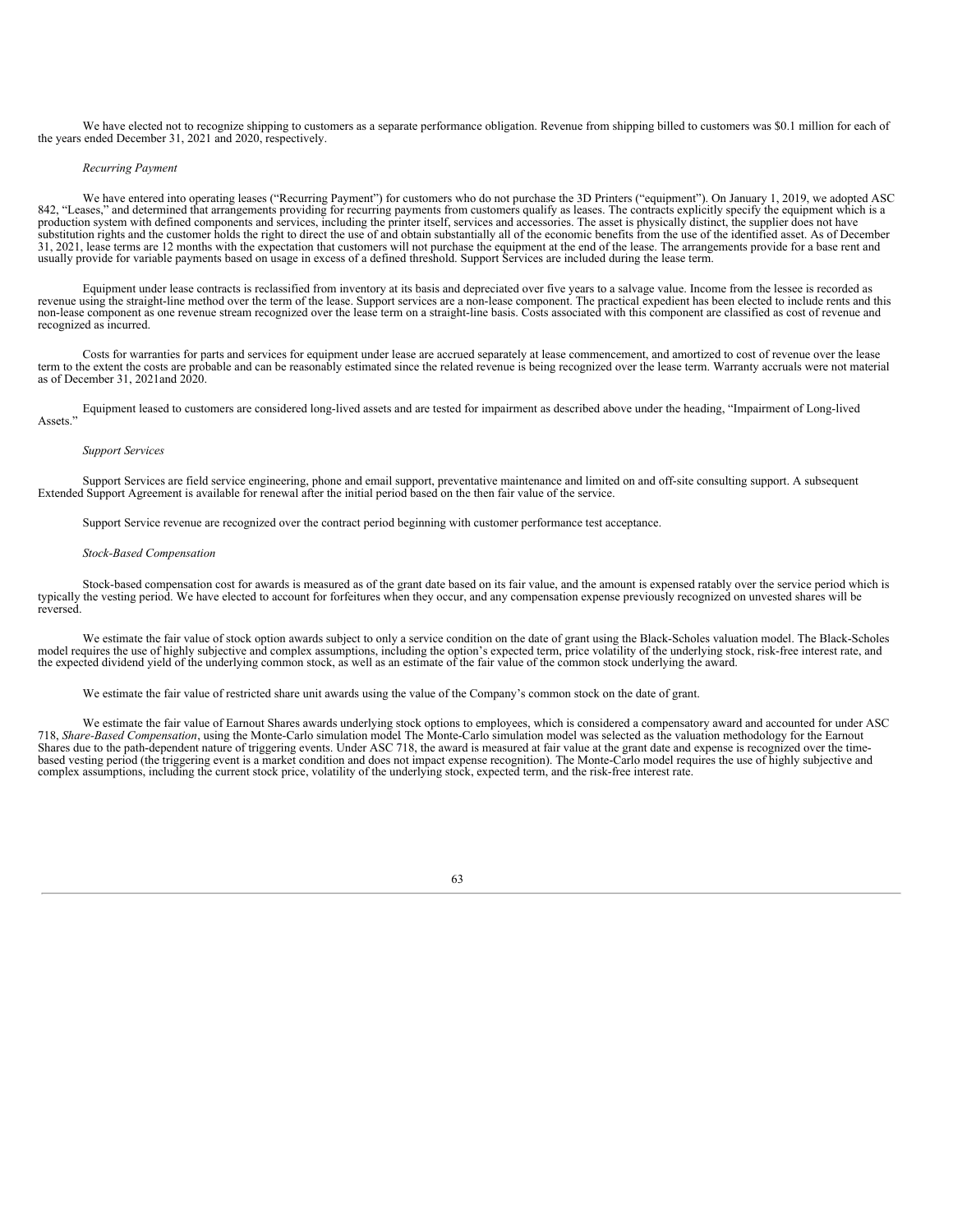Application of these approaches involves the use of estimates, judgment, and assumptions that are highly complex and subjective, such as those regarding our risk-free interest rates, the selection of comparable companies, and the probability of possible future events. Changes in any or all of these estimates and assumptions or the relationships between those assumptions impact our valuations as of each valuation date and may have a material impact on the valuation of our common stock. An increase of 100-basis points in interest rates would not have a material impact on our stock-based compensation.

#### *Income Taxes*

We utilize the asset and liability method in accounting for income taxes. Under this method, deferred income tax assets and liabilities are recorded based on the estimated future tax effects of differences between the consolidated financial statement and income tax basis of existing assets and liabilities. These differences are measured using the enacted statutory tax rates that are expected to apply to taxable income for the years in which differences are expected to reverse. We recognize the effect on deferred income taxes of a change in tax rates in the period that includes the enactment date. We record a valuation allowance to reduce our deferred tax assets to the net amount that we believe is more likely than not to be realized. We consider all available evidence, both positive and negative, including historical levels of income, expectations and risks associated with estimates of future taxable income, and ongoing tax planning strategies in assessing the need for a valuation allowance.

We make estimates, assumptions and judgments to determine our provision for income taxes, deferred tax assets and liabilities, and any valuation allowance recorded against deferred tax assets. We consider all available evidence, both positive and negative, including historical levels of income, expectations and risks associated with estimates of future taxable income, and ongoing tax planning strategies in assessing the need for a valuation allowance. We assess the likelihood that our deferred tax assets will be recovered from future taxable income, and to the extent it believes that recovery is not likely, it establishes a valuation allowance.

We recognize the tax benefit from an uncertain tax position only if it is more likely than not that the tax position will be sustained on examination by the taxing authorities, including resolutions of any related appeals or litigation processes based on the technical merits of the position. The tax benefits recognized from such positions are then measured based on the largest benefit that has a greater than 50% likelihood of being realized upon settlement. Interest and penalties related to unrecognized tax benefits, which, as of the date of this Annual Report have not been material, are recognized within provision for income taxes.

## *Common Stock Warrants Liabilities*

Following the Merger, 8,625,000 publicly-traded warrants and 4,450,000 private placement warrantsissued to Spitfire Sponsor, LLC (the "Sponsor"), all of which were issued in connection with JAWS Spitfire's initial public offering (the "IPO"), are exercisable for one share of our common stock at an exercise price of \$11.50 per share. During the year ended December 31, 2021, there were no public warrants or private placement warrants exercised. The public warrants are publicly traded and are exercisable for cash, unless certain conditions occur, such as redemption by us under certain circumstances, at which time the public warrants may be exercised on a cashless basis. The private placement warrants are non-redeemable for cash so long as they are held by the initial purchasers or their permitted transferees. If the private placement warrants are held by someone other than the initial purchasers or their permitted transferees, the private placement warrants are redeemable by us and exercisable by such holders on the same basis as the public warrants.

We evaluated the warrants and concluded that they do not meet the criteria to be classified within stockholders' equity. The warrant agreement governing the warrants includes a provision, the application of which could result in a different settlement value for the warrants depending on their holder. Because the holder of an instrument is not an input into the pricing of a fixed-for-fixed option on the common stock, the private placement warrants are not considered to be "indexed to the Company's own stock." In addition, the warrant agreement includes a provision that provides that in the event of a tender or exchange offer accepted by holders of more than 50.0% of the outstanding shares of the common stock, all holders of the warrants (both the public warrants and the

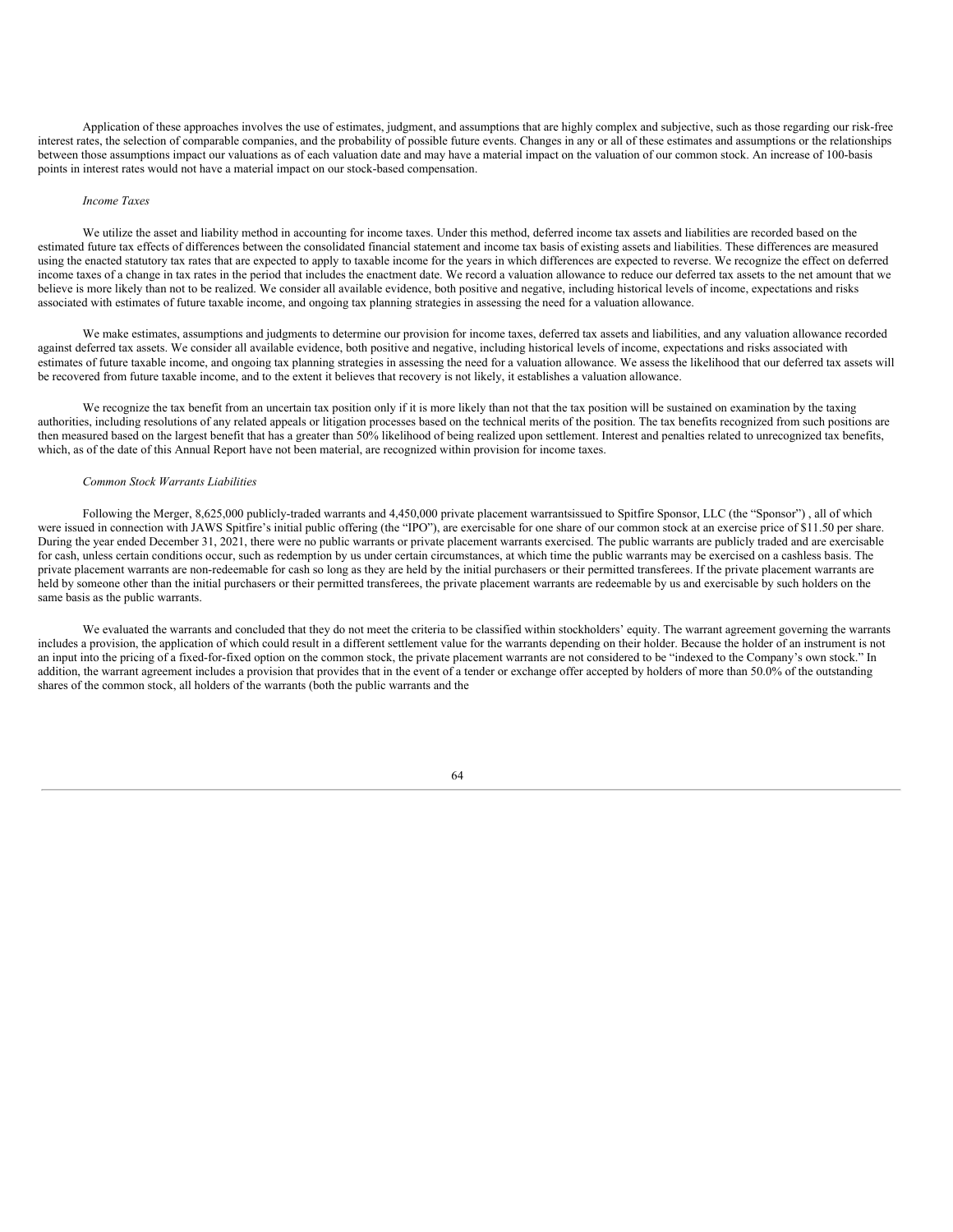private placement warrants) would be entitled to receive cash for all of their warrants. Specifically, in the event of a qualifying cash tender offer (which could be outside of our control), all warrant holders would be entitled to cash, while only certain of the holders of the common stock may be entitled to cash. These provisions preclude us from classifying the warrants in stockholders' equity.

We classify our public warrants and private placement warrants as liabilities in accordance with ASC Topic 815 "Derivatives and Hedging–Contracts in Entity's Own Equity". As the warrants meet the definition of a derivative, we recorded these warrants within warrant liabilities on the consolidated balance sheet at fair value, with subsequent changes in their respective fair values recognized in the consolidated statements of operations and comprehensive loss at each reporting date.

## *Contingent Earnout Liability*

In connection with the Reverse Recapitalization and pursuant to the Business Combination Agreement, eligible former Legacy Velo3D equity holders are entitled to receive additional shares of common stock upon our achieving certain Earnout Triggering Events (as described in the Business Combination Agreement) (the "Earnout Shares"). The Earnout Shares are not indexed to the common stock and therefore are accounted for as a liability at the Closing Date and subsequently remeasured at each reporting date with changes in fair value recorded as a component of gain on fair value of contingent earnout liabilities in the consolidated statements of operations and comprehensive loss. The estimated fair value of the contingent earnout liability was determined using a Monte Carlo simulation using a distribution of potential outcomes on a monthly basis over the Earnout Period (as defined in Note 17, *Equity Instruments*, to the consolidated financial statements included elsewhere in this Annual Report) prioritizing the most reliable information available. The assumptions utilized in the calculation are based on the achievement of certain stock price milestones, including the current common stock price, expected volatility, risk free rate, expected term and dividend rate. An increase of 100-basis points in interest rates would not have a material impact on our contingent earnout liability. The contingent earnout liability is categorized as a Level 3 fair value measurement (see "Fair Value of Measurements" as described in Note 2, *Summary of Significant Accounting Policies*, to the consolidated financial statements included elsewhere in this Annual Report) because we estimate projections during the Earnout Period utilizing unobservable inputs. Contingent earnout liabilities involve certain assumptions requiring significant judgment and actual results may differ from assumed and estimated amounts.

#### *Fair Value Measurements*

The Company has applied the framework for measuring fair value which requires a fair value hierarchy to be applied to all fair value measurements. Assets and liabilities measured at fair value are classified into one of three levels in the fair value hierarchy based on the inputs used to measure fair value as follows:

Level 1 — Quoted prices observed in active markets for identical assets or liabilities;

Level 2 — Inputs other than quoted prices in active markets that are observable for the asset or liability, either directly or indirectly; and

Level 3 — Significant unobservable market inputs for the asset or liability.

The carrying amounts of cash equivalents, accounts receivable, accounts payable, and accrued expenses approximate fair value due to their short-term maturities. The long-term debt (including convertible notes) with variable interest at market rates is carried at amortized cost, which approximates its fair value and was classified as Level 2. See Note 15, *Long-Term Debt* and Note 16, *Convertible Notes Payable*, in the consolidated financial statements included elsewhere in this Annual Report for further information.

#### **Item 7A. Quantitative and Qualitative Disclosures About Market Risk.**

We are a smaller reporting company as defined in Rule 12b-2 under the Exchange Act. As a result, pursuant to Item 305(e) of Regulation S-K, we are not required to provide the information required by this Item.

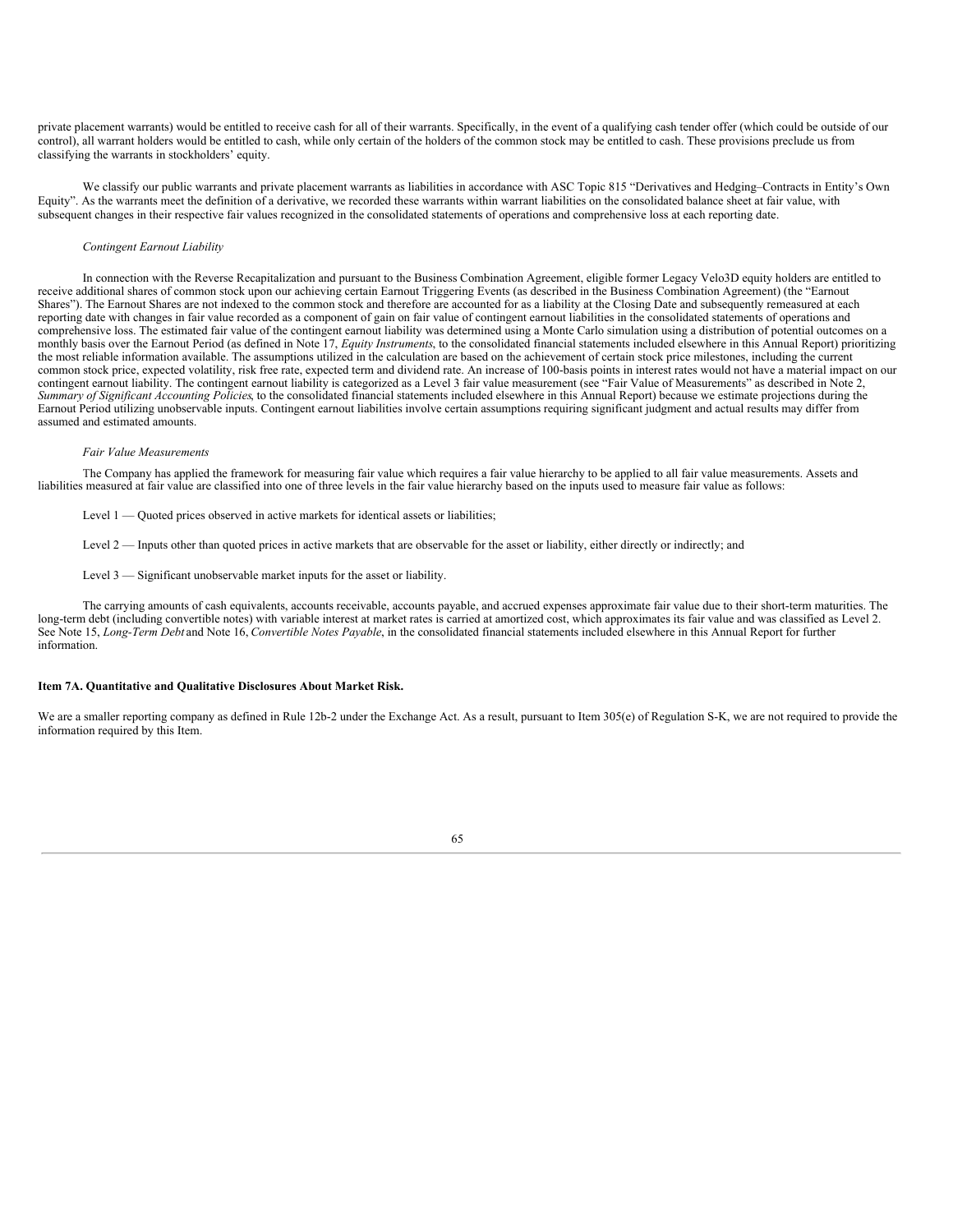# **Item 8. Financial Statements and Supplementary Data.**

# **INDEX TO CONSOLIDATED FINANCIAL STATEMENTS**

<span id="page-68-0"></span>

| Report of Independent Registered Public Accounting Firm (PCAOB ID 238)                                                                              | 67 |
|-----------------------------------------------------------------------------------------------------------------------------------------------------|----|
| Consolidated Balance Sheets as of December 31, 2021 and 2020                                                                                        | 68 |
| Consolidated Statements of Operations and Comprehensive Loss for the Years ended December 31, 2021 and 2020                                         | 69 |
| Consolidated Statements of Cash Flows for the Years ended December 31, 2021 and 2020                                                                | 70 |
| Consolidated Statements of Redeemable Convertible Preferred Stock and Stockholders' Equity (Deficit) for the Years Ended December 31, 2021 and 2020 | 72 |
| <b>Notes to Consolidated Financial Statements</b>                                                                                                   | 74 |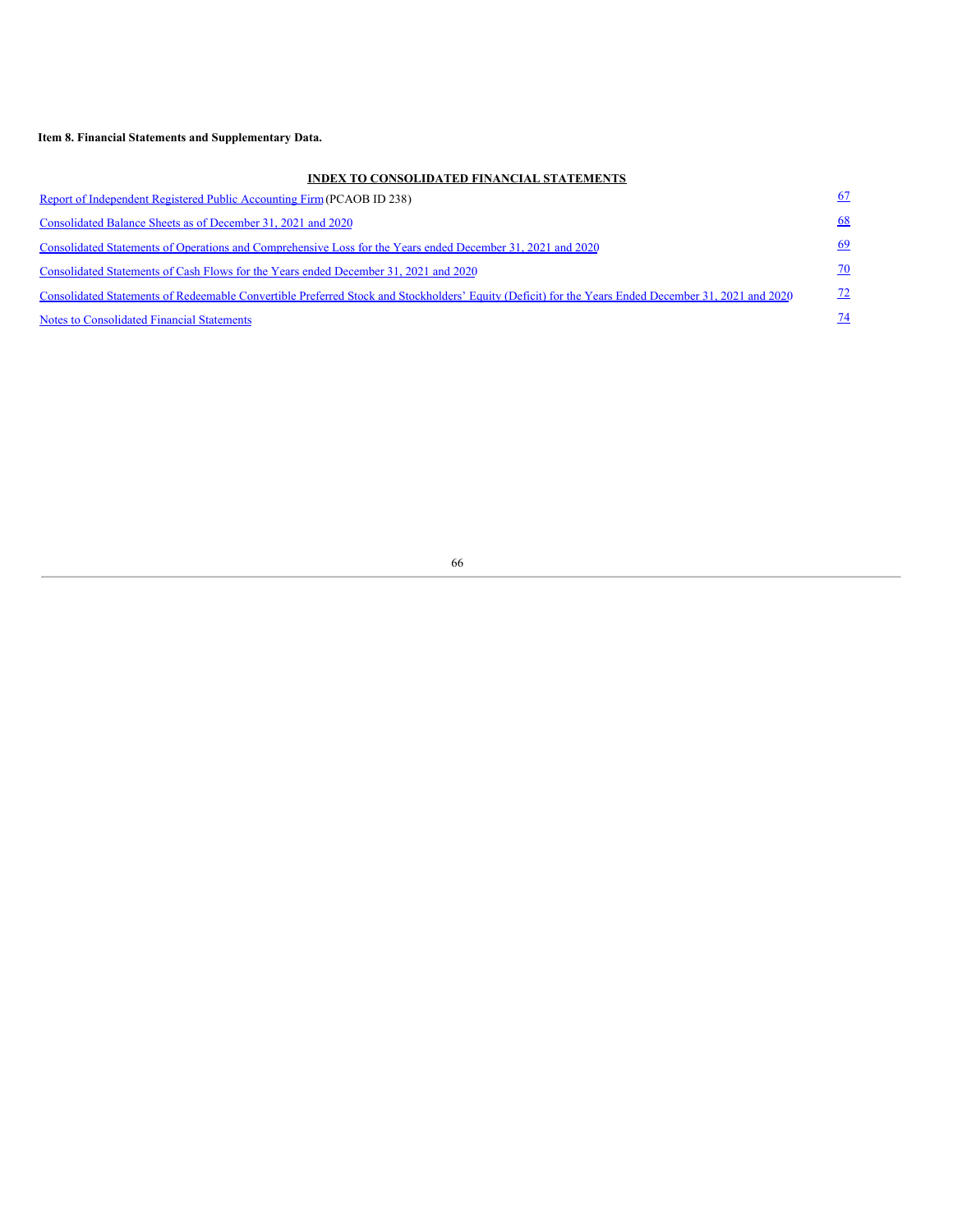#### **Report of Independent Registered Public Accounting Firm**

To the Board of Directors and Stockholders of Velo3D, Inc.

### **Opinion on the Financial Statements**

We have audited the accompanying consolidated balance sheets of Velo3D, Inc. and its subsidiaries (the "Company") as of December 31, 2021 and 2020, and the related consolidated statements of operations and comprehensive loss, of redeemable convertible preferred stock and stockholders' equity (deficit) and of cash flows for the years then ended, including the related notes (collectively referred to as the "consolidated financial statements"). In our opinion, the consolidated financial statements present fairly, in all material respects, the financial position of the Company as of December 31, 2021 and 2020, and the results of its operations and its cash flows for the years then ended in conformity with accounting principles generally accepted in the United States of America.

## **Basis for Opinion**

These consolidated financial statements are the responsibility of the Company's management. Our responsibility is to express an opinion on the Company's consolidated financial statements based on our audits. We are a public accounting firm registered with the Public Company Accounting Oversight Board (United States) (PCAOB) and are required to be independent with respect to the Company in accordance with the U.S. federal securities laws and the applicable rules and regulations of the Securities and Exchange Commission and the PCAOB.

We conducted our audits of these consolidated financial statements in accordance with the standards of the PCAOB. Those standards require that we plan and perform the audits to obtain reasonable assurance about whether the consolidated financial statements are free of material misstatement, whether due to error or fraud.

Our audits included performing procedures to assess the risks of material misstatement of the consolidated financial statements, whether due to error or fraud, and performing procedures that respond to those risks. Such procedures included examining, on a test basis, evidence regarding the amounts and disclosures in the consolidated financial statements. Our audits also included evaluating the accounting principles used and significant estimates made by management, as well as evaluating the overall presentation of the consolidated financial statements. We believe that our audits provide a reasonable basis for our opinion.

/s/ PricewaterhouseCoopers LLP

<span id="page-69-0"></span>San Jose, California March 28, 2022 We have served as the Company's auditor since 2020.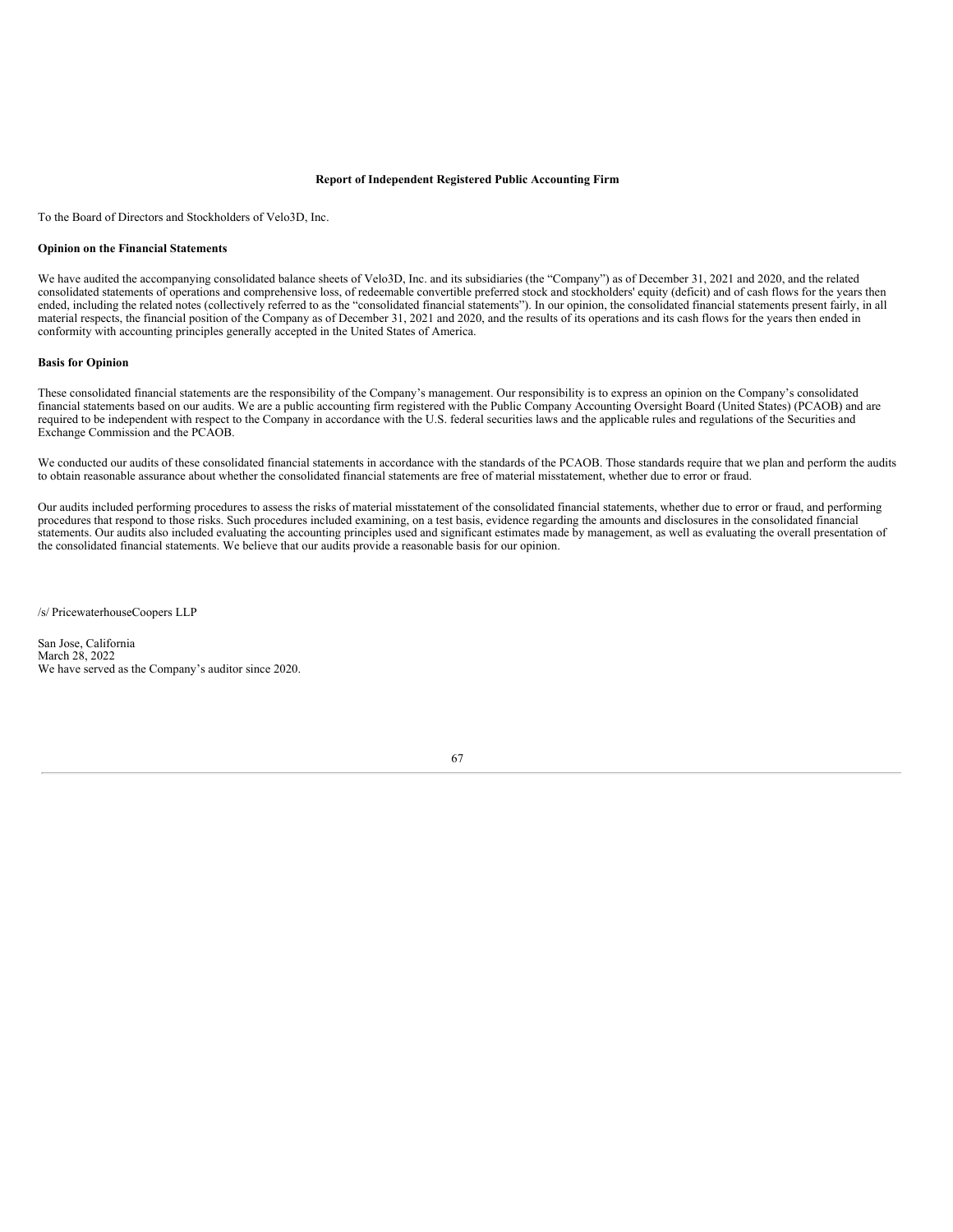# Velo3D, Inc.<br>CONSOLIDATED BALANCE SHEETS<br>As of December 31, 2021 and 2020<br>(In thousands, except share and per share data)

|                                                                                                                                                                                                                                                                                                                                                              |               | 2021           |               | 2020       |
|--------------------------------------------------------------------------------------------------------------------------------------------------------------------------------------------------------------------------------------------------------------------------------------------------------------------------------------------------------------|---------------|----------------|---------------|------------|
| <b>Assets</b>                                                                                                                                                                                                                                                                                                                                                |               |                |               |            |
| Current assets:                                                                                                                                                                                                                                                                                                                                              |               |                |               |            |
| Cash and cash equivalents                                                                                                                                                                                                                                                                                                                                    | $\mathsf{\$}$ | 207,602 \$     |               | 15,517     |
| Short-term investments                                                                                                                                                                                                                                                                                                                                       |               | 15.483         |               |            |
| Accounts receivable, net                                                                                                                                                                                                                                                                                                                                     |               | 12,778         |               | 1,232      |
| Inventories                                                                                                                                                                                                                                                                                                                                                  |               | 22,479         |               | 7,309      |
| Contract assets                                                                                                                                                                                                                                                                                                                                              |               | 274            |               | 3,033      |
| Prepaid expenses and other current assets                                                                                                                                                                                                                                                                                                                    |               | 9,458          |               | 807        |
| Total current assets                                                                                                                                                                                                                                                                                                                                         |               | 268,074        |               | 27,898     |
| Property and equipment, net                                                                                                                                                                                                                                                                                                                                  |               | 10,046         |               | 1,006      |
| Equipment on lease, net                                                                                                                                                                                                                                                                                                                                      |               | 8,366          |               | 2,855      |
| Other assets                                                                                                                                                                                                                                                                                                                                                 |               | 16,231         |               | 932        |
| Total assets                                                                                                                                                                                                                                                                                                                                                 | $\mathsf{\$}$ | 302,717        | $\mathsf{\$}$ | 32,691     |
| Liabilities, Redeemable Convertible Preferred Stock, and Stockholders' Equity (Deficit)                                                                                                                                                                                                                                                                      |               |                |               |            |
| Current liabilities:                                                                                                                                                                                                                                                                                                                                         |               |                |               |            |
| Accounts payable                                                                                                                                                                                                                                                                                                                                             | \$            | 9,882          | $\mathbf{s}$  | 1,226      |
| Accrued expenses and other current liabilities                                                                                                                                                                                                                                                                                                               |               | 9,414          |               | 2,512      |
| Debt – current portion                                                                                                                                                                                                                                                                                                                                       |               | 5,114          |               | 3,687      |
| <b>Contract liabilities</b>                                                                                                                                                                                                                                                                                                                                  |               | 22,252         |               | 4,702      |
| Total current liabilities                                                                                                                                                                                                                                                                                                                                    |               | 46,662         |               | 12,127     |
| Long-term debt – less current portion                                                                                                                                                                                                                                                                                                                        |               | 2.956          |               | 4.316      |
| Contingent earnout liabilities (Note 17)                                                                                                                                                                                                                                                                                                                     |               | 111,487        |               |            |
| Warrant liabilities (Note 17)                                                                                                                                                                                                                                                                                                                                |               | 21,705         |               | 181        |
| Other noncurrent liabilities                                                                                                                                                                                                                                                                                                                                 |               | 9,492          |               | 184        |
| <b>Total liabilities</b>                                                                                                                                                                                                                                                                                                                                     |               | 192,302        |               | 16.808     |
| Commitments and contingencies (Note 20)                                                                                                                                                                                                                                                                                                                      |               |                |               |            |
| Redeemable convertible preferred stock, \$0.00001 par value, 10,000,000 and 125,419,265 shares authorized as of<br>December 31, 2021 and 2020, respectively; 0 and 117, 734, 383 shares issued and outstanding as of December 31, 2021 and<br>2020, respectively, liquidation preference of \$0 and \$133,762 as of December 31, 2021 and 2020, respectively |               |                |               | 123,704    |
| Stockholders' equity (deficit):                                                                                                                                                                                                                                                                                                                              |               |                |               |            |
| Common stock, \$0.00001 par value – 500,000,000 and 176,025,618 shares authorized at December 31, 2021 and 2020,<br>respectively, 183,232,494 and 16,003,558 shares issued and outstanding as of December 31, 2021 and 2020, respectively                                                                                                                    |               | $\overline{2}$ |               | 1          |
| Additional paid-in capital                                                                                                                                                                                                                                                                                                                                   |               | 340,294        |               | 14,954     |
| Accumulated other comprehensive income (loss)                                                                                                                                                                                                                                                                                                                |               | (14)           |               |            |
| Accumulated deficit                                                                                                                                                                                                                                                                                                                                          |               | (229, 867)     |               | (122, 776) |
| Total stockholders' equity (deficit)                                                                                                                                                                                                                                                                                                                         |               | 110.415        |               | (107, 821) |
| Total liabilities, redeemable convertible preferred stock and stockholders' equity (deficit)                                                                                                                                                                                                                                                                 | \$            | 302,717        | <sup>\$</sup> | 32,691     |

<span id="page-70-0"></span>The accompanying notes are an integral part of these consolidated financial statements.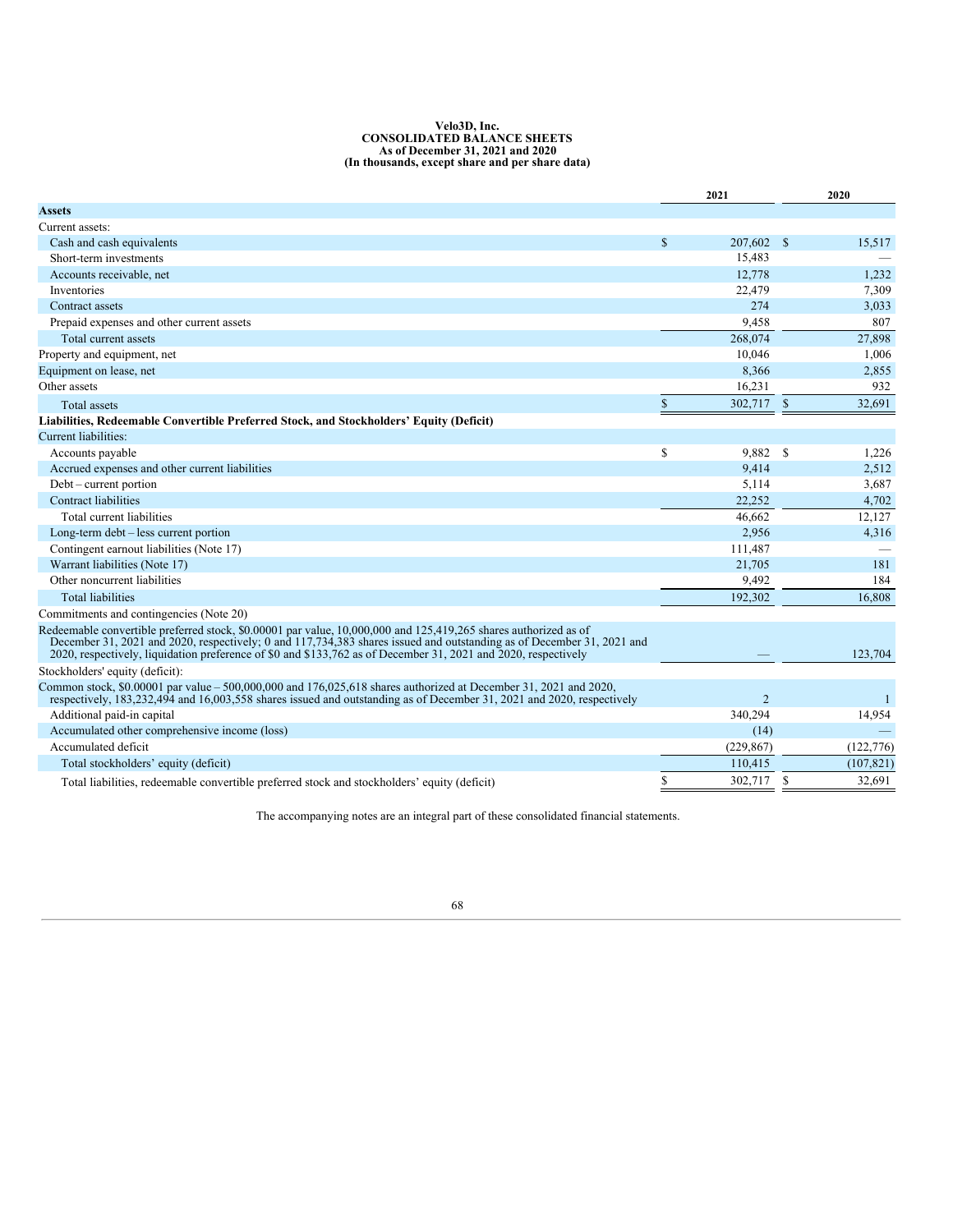# Velo3D, Inc.<br>CONSOLIDATED STATEMENTS OF OPERATIONS AND COMPREHENSIVE LOSS<br>For the Years Ended December 31, 2021 and 2020<br>(In thousands, except per share data)

|                                                                                                                     | 2021                  | 2020           |
|---------------------------------------------------------------------------------------------------------------------|-----------------------|----------------|
| Revenue                                                                                                             |                       |                |
| 3D Printer                                                                                                          | \$<br>23,015 \$       | 16,965         |
| Recurring payment                                                                                                   | 1,589                 | 350            |
| Support services                                                                                                    | 2,835                 | 1.660          |
| <b>Total Revenue</b>                                                                                                | 27,439                | 18,975         |
| Cost of revenue                                                                                                     |                       |                |
| 3D Printer                                                                                                          | 17,560                | 10,605         |
| Recurring payment                                                                                                   | 1,112                 | 245            |
| Support services                                                                                                    | 3,809                 | 1,758          |
| Total cost of revenue                                                                                               | 22,481                | 12,608         |
| Gross profit                                                                                                        | 4,958                 | 6,367          |
| Operating expenses                                                                                                  |                       |                |
| Research and development                                                                                            | 27,002                | 14,188         |
| Selling and marketing                                                                                               | 12,363                | 7,004          |
| General and administrative                                                                                          | 23,352                | 6,382          |
| Total operating expenses                                                                                            | 62,717                | 27,574         |
| Loss from operations                                                                                                | (57, 759)             | (21, 207)      |
| Interest expense                                                                                                    | (2,740)               | (639)          |
| Loss on the convertible note modification                                                                           | (50, 577)             |                |
| (Loss)/gain on fair value of warrants                                                                               | (5,202)               | $\overline{4}$ |
| Gain on fair value of contingent earnout liabilities                                                                | 9,275                 |                |
| Other income (expense), net                                                                                         | (88)                  | 35             |
| Loss before provision for income taxes                                                                              | (107,091)             | (21, 807)      |
| Provision for income taxes                                                                                          |                       |                |
| Net loss                                                                                                            | (107,091)             | (21, 807)      |
| Extinguishment of redeemable convertible preferred stock                                                            |                       | 13,051         |
| Net loss attributable to common stockholders                                                                        | (107,091)             | (8, 756)       |
| Net loss per share attributable to common stockholders, basic and diluted                                           | \$<br>$(1.82)$ \$     | (0.56)         |
| Weighted-average shares used in computing net loss per share attributable to common stockholders, basic and diluted | 58,688,496            | 15,629,179     |
| Net loss                                                                                                            | \$<br>$(107,091)$ \$  | (21, 807)      |
| Net unrealized holding losses on available-for-sale investments                                                     | (14)                  |                |
| Other comprehensive loss                                                                                            | \$<br>$(107, 105)$ \$ | (21, 807)      |

<span id="page-71-0"></span>The accompanying notes are an integral part of these consolidated financial statements.

| ۰.            |                               |
|---------------|-------------------------------|
| I<br>۰,<br>۰, | ×<br>¢<br>۰.<br>۰.<br>۰,<br>٧ |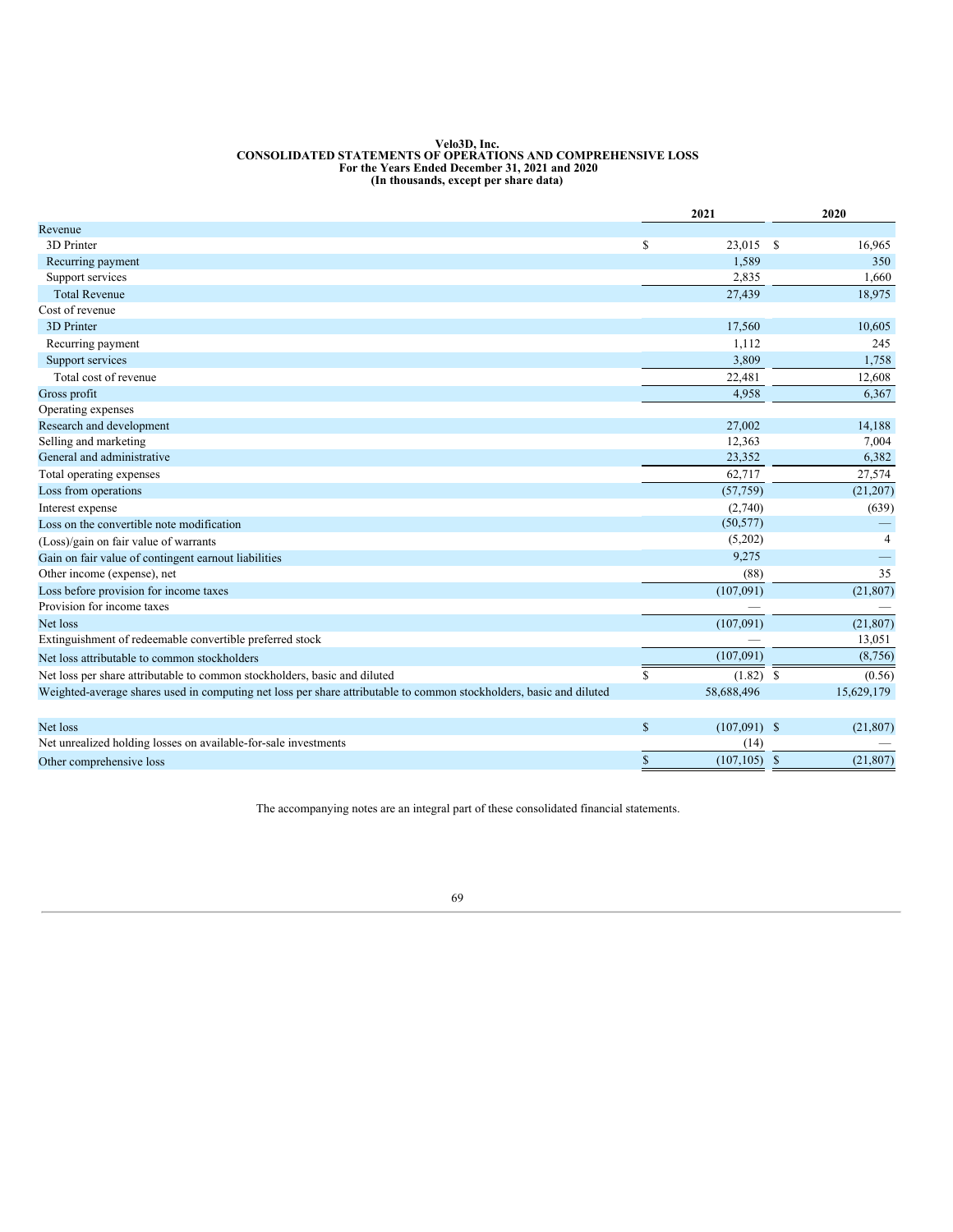## **Velo3D, Inc. CONSOLIDATED STATEMENTS OF CASH FLOWS For the Years Ended December 31, 2021 and 2020**

|                                                                                                  |              | 2021                     | 2020                     |  |  |
|--------------------------------------------------------------------------------------------------|--------------|--------------------------|--------------------------|--|--|
| <b>Cash flows from operating activities</b>                                                      |              |                          |                          |  |  |
| Net loss                                                                                         | S            | $(107,091)$ \$           | (21, 807)                |  |  |
| Adjustments to reconcile net loss to net cash used in operating activities                       |              |                          |                          |  |  |
| Depreciation and amortization                                                                    |              | 2,170                    | 1,240                    |  |  |
| Amortization of deferred loan costs                                                              |              | 837                      |                          |  |  |
| Stock-based compensation                                                                         |              | 4,368                    | 1,455                    |  |  |
| Loss on convertible note modification                                                            |              | 50,577                   |                          |  |  |
| $Loss/(gain)$ on fair value of warrants                                                          |              | 5,202                    | (4)                      |  |  |
| Gain on fair value of contingent earnout liabilities                                             |              | (9,276)                  | <u>—</u>                 |  |  |
| Changes in assets and liabilities                                                                |              |                          |                          |  |  |
| Accounts receivable                                                                              |              | (11, 546)                | 742                      |  |  |
| Inventories                                                                                      |              | (8,010)                  | (2,743)                  |  |  |
| Contract assets                                                                                  |              | 2,759                    | (2, 493)                 |  |  |
| Prepaid expenses and other current assets                                                        |              | (7,628)                  | 1,077                    |  |  |
| Other assets                                                                                     |              | (14, 499)                | 466                      |  |  |
| Accounts payable                                                                                 |              | 1,876                    | (490)                    |  |  |
| Accrued expenses and other liabilities                                                           |              | 6,878                    | (1,024)                  |  |  |
| <b>Contract liabilities</b>                                                                      |              | 17,550                   | (2,389)                  |  |  |
| Other noncurrent liabilities                                                                     |              | 9.429                    | (476)                    |  |  |
| Net cash used in operating activities                                                            |              | (56, 404)                | (26, 446)                |  |  |
| <b>Cash flows from investing activities</b>                                                      |              |                          |                          |  |  |
| Purchase of property and equipment                                                               |              | (9,619)                  | (401)                    |  |  |
| Production of equipment for lease to customers                                                   |              | (8, 480)                 | (3,028)                  |  |  |
| Purchases of available-for-sale investments                                                      |              | (15, 491)                |                          |  |  |
| Net cash used in investing activities                                                            |              | (33,590)                 | (3, 429)                 |  |  |
| Cash flows from financing activities                                                             |              |                          |                          |  |  |
| Proceeds from issuance of Series C redeemable convertible preferred stock, net of issuance costs |              |                          |                          |  |  |
| Proceeds from issuance of Series D redeemable convertible preferred stock, net of issuance costs |              |                          | 28,153                   |  |  |
| Proceeds from Merger, net of transaction costs                                                   |              | 123,270                  |                          |  |  |
| Proceeds from PIPE financing                                                                     |              | 155,000                  |                          |  |  |
| Proceeds from term loan                                                                          |              | 19,339                   | 2,324                    |  |  |
| Repayment of term loan                                                                           |              | (25, 283)                | (420)                    |  |  |
| Repayment of property and equipment loan                                                         |              | (833)                    |                          |  |  |
| Proceeds from term loan revolver facility                                                        |              | 3,000                    |                          |  |  |
| Proceeds from equipment loans                                                                    |              | 5,419                    |                          |  |  |
| Repayment of equipment loans                                                                     |              | (2, 411)                 | $\overline{\phantom{0}}$ |  |  |
| Proceeds from convertible notes                                                                  |              | 5,000                    | 5,467                    |  |  |
| Issuance of common stock upon exercise of stock options                                          |              | 385                      | 53                       |  |  |
| Net cash provided by financing activities                                                        |              | 282,886                  | 35,577                   |  |  |
| Effect of exchange rate on cash and cash equivalents                                             |              | (7)                      |                          |  |  |
| Net change in cash and cash equivalents                                                          |              | 192,885                  | 5,702                    |  |  |
| Cash and cash equivalents and restricted cash at beginning of period                             |              | 15,517                   | 9,815                    |  |  |
| Cash and cash equivalents and restricted cash at end of period                                   | $\mathbb{S}$ | 208,402<br>$\mathcal{S}$ | 15,517                   |  |  |
|                                                                                                  |              |                          |                          |  |  |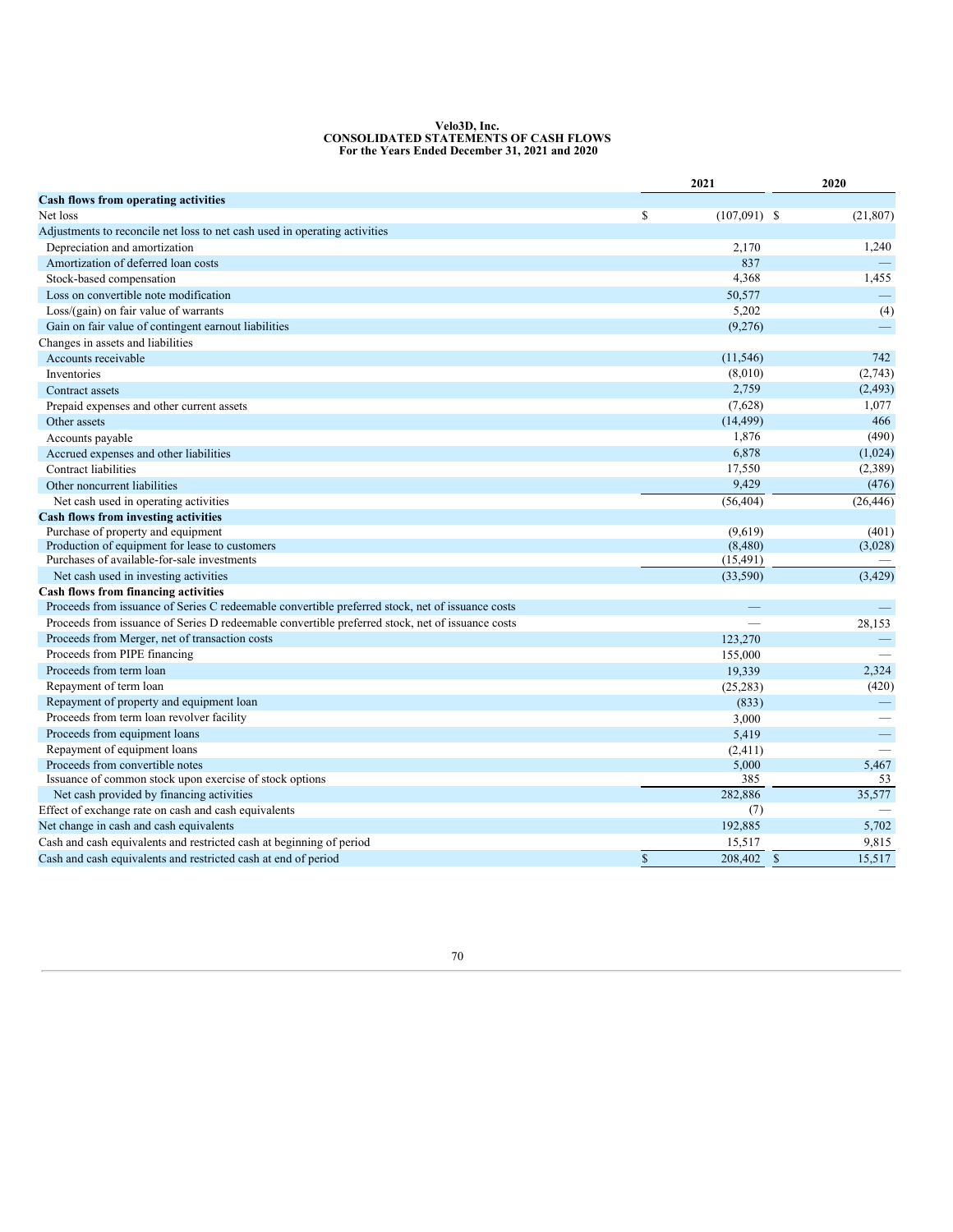| Supplemental disclosure of cash flow information                                            |         |        |
|---------------------------------------------------------------------------------------------|---------|--------|
| Cash paid for interest                                                                      | 1,417   | 461    |
| Supplemental disclosure of non-cash information                                             |         |        |
| Issuance of common stock upon conversion of Series A redeemable convertible preferred stock |         |        |
| Issuance of common stock upon conversion of Series C redeemable convertible preferred stock |         |        |
| Extinguishment of redeemable convertible preferred stock                                    |         | 13,274 |
| Conversion of convertible notes to Series D redeemable convertible preferred stock          | 5,000   | 6,967  |
| Issuance of Series C redeemable convertible preferred stock warrants                        |         |        |
| Unpaid liabilities related to property and equipment                                        | 1,271   | 216    |
| Transfer between inventories and property and equipment                                     |         |        |
| Conversion of warrants into redeemable convertible preferred stock, net settlement          | 899     |        |
| Conversion of redeemable convertible preferred stock into common stock                      | 180,180 |        |
| Conversion of warrants into common stock, net settlement                                    | 3,635   |        |
| Reclassification of warrants liability upon the reverse recapitalization                    | 21,051  |        |
| Reclassification of contingent earnout liability upon the reverse recapitalization          | 120,763 |        |
| Issuance of common stock warrants in connection with financing                              | 316     | 27     |

The following table provides a reconciliation of cash, cash equivalents, and restricted cash reported within the consolidated balance sheets to the total of such amounts shown on the consolidated statements of cash flows:

|                                                      |  | December 31. |  |        |  |
|------------------------------------------------------|--|--------------|--|--------|--|
|                                                      |  | 2021         |  | 2020   |  |
|                                                      |  |              |  |        |  |
| Cash and cash equivalents                            |  | 207,602      |  | 15,517 |  |
| Restricted cash (Other assets)                       |  | 800          |  |        |  |
| Total cash and cash equivalents, and restricted cash |  | 208,402      |  | 15,517 |  |

The accompanying notes are an integral part of these consolidated financial statements.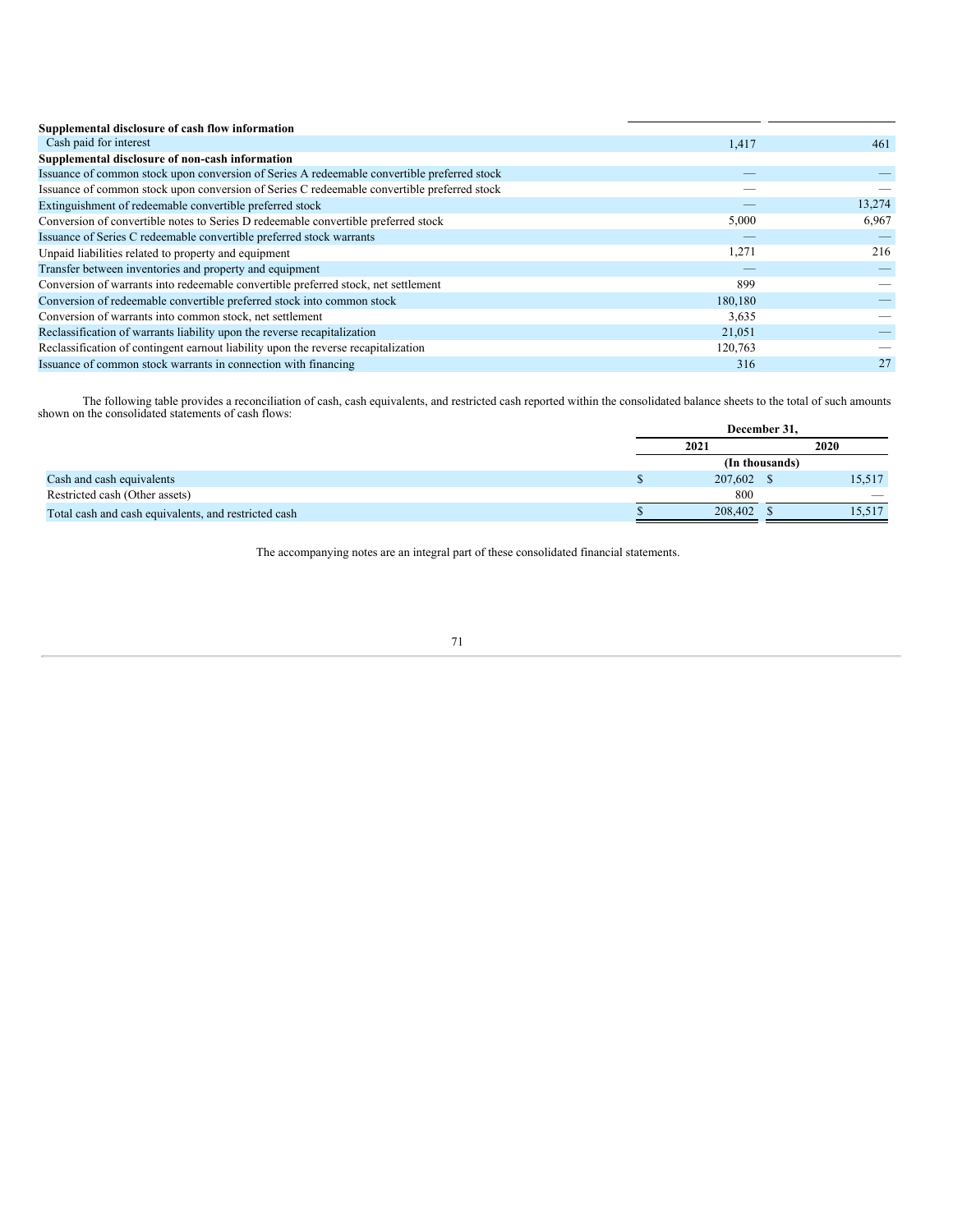# Velo3D, Inc.<br>CONSOLIDATED STATEMENTS OF REDEEMABLE CONVERTIBLE PREFERRED STOCK AND STOCKHOLDERS' EQUITY (DEFICIT)<br>For the Years Ended December 31, 2021 and 2020<br>(In thousands, except share amounts)

| <b>Redeemable Convertible Preferred Stock</b>                                                                                 |                 | <b>Common Stock</b>      |               |        |                                       |                                                         |                            |                                                       |
|-------------------------------------------------------------------------------------------------------------------------------|-----------------|--------------------------|---------------|--------|---------------------------------------|---------------------------------------------------------|----------------------------|-------------------------------------------------------|
|                                                                                                                               | <b>Shares</b>   | Amount                   | <b>Shares</b> | Amount | <b>Additional Paid-</b><br>In Capital | <b>Accumulated Other</b><br><b>Comprehensive (Loss)</b> | <b>Accumulated Deficit</b> | <b>Total Stockholders'</b><br><b>Equity (Deficit)</b> |
| <b>Balance as of December 31,</b><br>2019                                                                                     | 27,967,896      | 101,858<br><b>S</b>      | 14,721,523    | S<br>1 | 13.196 S<br><b>S</b>                  |                                                         | $(114, 020)$ \$<br>S       | (100, 823)                                            |
| Issuance of Series D redeemable<br>convertible preferred stock, net of<br>issuance costs                                      | 75,660,962      | 28,153                   |               |        |                                       |                                                         |                            |                                                       |
| Exchange of convertible notes<br>and accrued interest for Series D<br>redeemable convertible preferred<br>stock               | 18,561,773      | 6,967                    |               |        |                                       |                                                         |                            |                                                       |
| Extinguishment of redeemable<br>convertible preferred stock                                                                   | (4,456,248)     | (13, 274)                | 1,210,513     |        | 223                                   |                                                         | 13,051                     | 13,274                                                |
| Issuance of common stock upon<br>exercise of stock options                                                                    |                 |                          | 71,522        |        | 53                                    |                                                         |                            | 53                                                    |
| Issuance of common stock<br>warrants in connection with the<br>issuance of Series D redeemable<br>convertible preferred stock |                 | --                       |               |        | 27                                    |                                                         |                            | 27                                                    |
| Stock-based compensation                                                                                                      |                 |                          |               |        | 1,455                                 |                                                         |                            | 1,455                                                 |
| Net loss                                                                                                                      |                 | $\overline{\phantom{0}}$ |               |        |                                       |                                                         | (21, 807)                  | (21, 807)                                             |
| <b>Balance as of December 31,</b><br>2020                                                                                     | 117,734,383     | 123,704<br>S             | 16,003,558    | S<br>1 | 14,954<br>S                           |                                                         | $(122,776)$ \$<br>S        | (107, 821)                                            |
| Conversion of warrants into<br>preferred stock, net settlement                                                                | 126,802         | 899                      |               |        |                                       |                                                         |                            |                                                       |
| Conversion of convertible notes<br>into preferred stock                                                                       | 6,820,022       | 55,577                   |               |        |                                       |                                                         |                            |                                                       |
| Conversion of convertible<br>preferred stock into common<br>stock in connection with the<br>reverse recapitalization          | (124, 681, 207) | (180, 180)               | 126,310,700   |        | 180,180                               |                                                         |                            | 180,180                                               |
| Conversion of warrants into<br>common stock, net settlement                                                                   |                 |                          | 239,992       |        | 3,635                                 |                                                         |                            | 3,635                                                 |
| Issuance of contingent earnout<br>liability upon the reverse<br>recapitalization                                              |                 | --                       |               |        | (120, 763)                            |                                                         |                            | (120, 763)                                            |
| Issuance of warrants upon the<br>reverse recapitalization                                                                     |                 |                          |               |        | (21,051)                              |                                                         |                            | (21,051)                                              |
| Issuance of common stock upon<br>the reverse recapitalization, net of<br>issuance costs                                       |                 |                          | 40.409.132    | 1      | 278,270                               |                                                         |                            | 278,271                                               |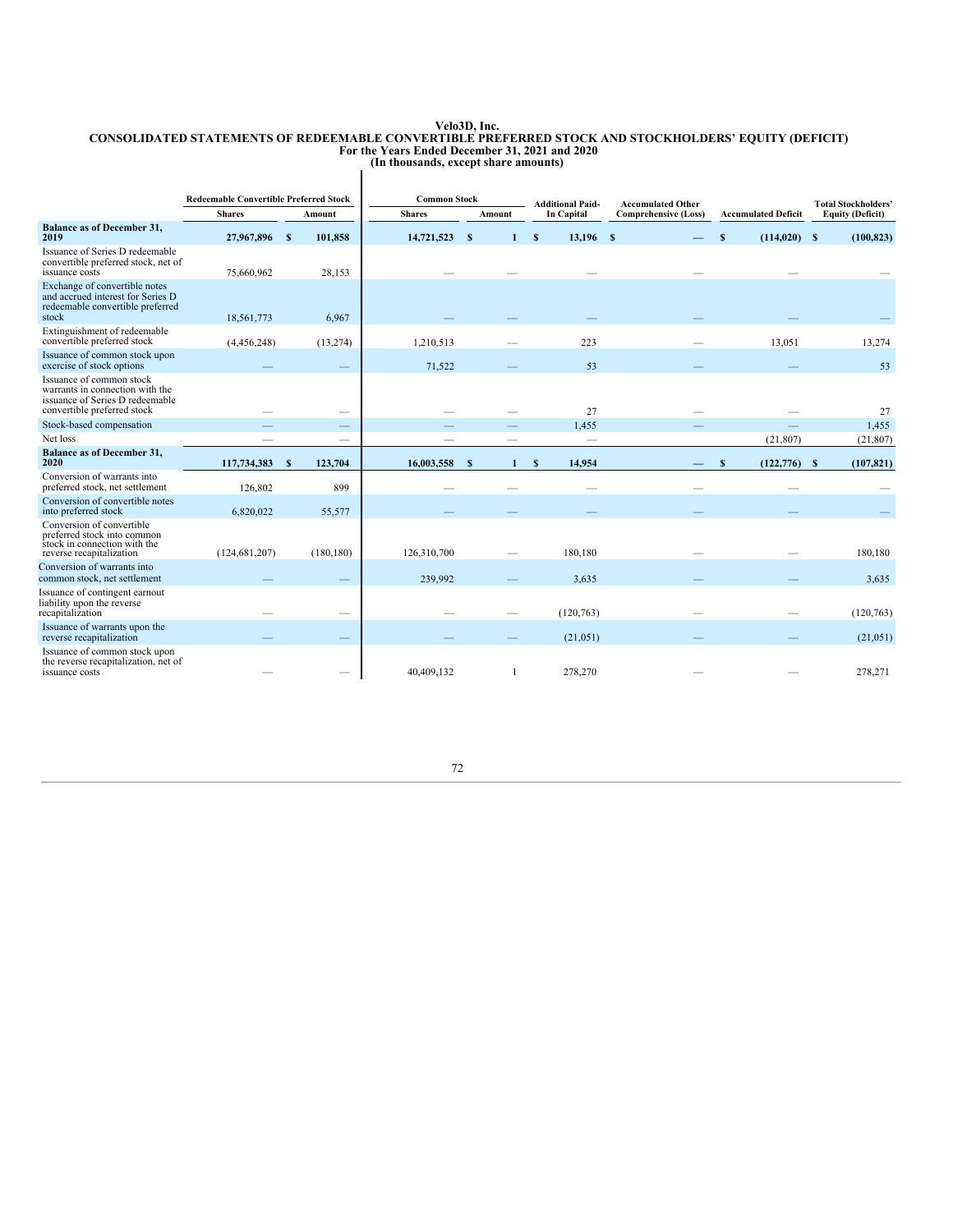| Balance as of December 31, 2021                                   | $\overline{\phantom{a}}$ | $\overline{\phantom{a}}$ | 183,232,494 |    | 340.294 | (14) | (229, 867) | 110.415   |
|-------------------------------------------------------------------|--------------------------|--------------------------|-------------|----|---------|------|------------|-----------|
| Other comprehensive loss                                          |                          | __                       |             |    |         | (14) |            | (14)      |
| Net loss                                                          |                          | $\overline{\phantom{a}}$ | __          | __ | $\sim$  | $-$  | (107,091)  | (107,091) |
| Stock-based compensation                                          |                          | _                        |             |    | 4,368   |      |            | 4,368     |
| Issuance of common stock warrants<br>in connection with financing |                          | $\overline{\phantom{a}}$ | __          | __ | 316     | $-$  |            | 316       |
| Issuance of common stock upon<br>exercise of stock options        |                          | $\overline{\phantom{a}}$ | 269,112     | __ | 385     |      |            | 385       |

The accompanying notes are an integral part of these consolidated financial statements.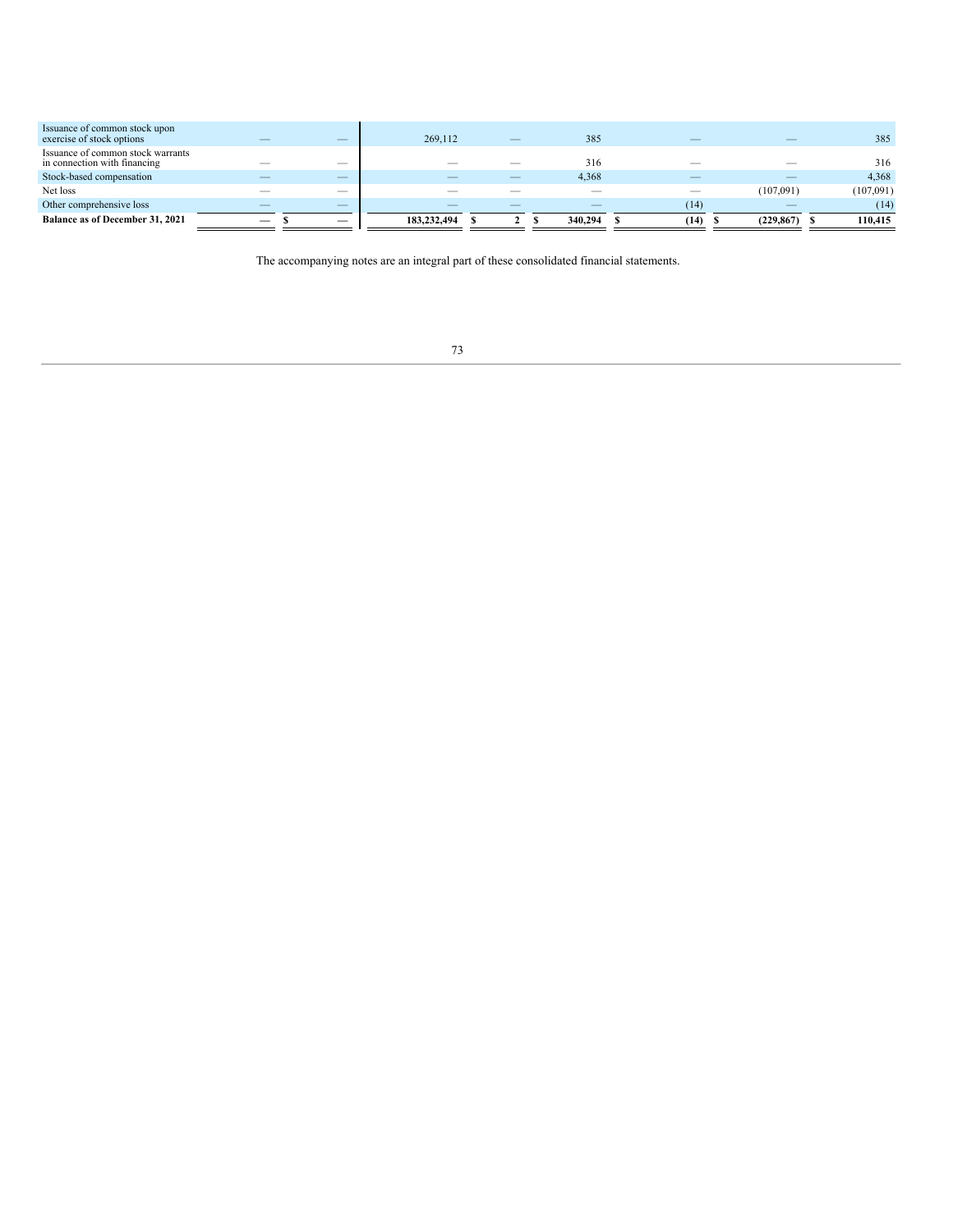#### **Note 1. Description of Business and Basis of Presentation**

Velo3D, Inc., a Delaware corporation ("Velo3D" ), formerly known as JAWS Spitfire Acquisition Corporation ("JAWS Spitfire"), produces metal additive three dimensional printers ("3D Printers") which enable the production of components for space rockets, jet engines, fuel delivery systems and other high value metal parts, which it sells or leases to customers for use in their businesses. The Company also provides support services ("Support Services") for an incremental fee. Velo3D's subsidiary, Velo3D<br>US, Inc., formerly known as Velo3D, Inc. ("Legac commercially developed 3D Printer was delivered in the fourth quarter of 2018.

Unless otherwise stated herein or unless the context otherwise requires, references in these notes to the "Company" refer to (i) Legacy Velo3D prior to the consummation of the Merger (as defined below); and (ii) Velo3D and

On September 29, 2021 (the "Closing Date" or the "Reverse Recapitalization Date"), JAWS Spitfire completed the previously announced merger with Legacy Velo3D, with Legacy Velo3D surviving as a wholly-owned subsidiary of JA

See Note 3, *Reverse Recapitalization*, for further details of the Merger.

Accordingly, all historical financial information presented in the consolidated financial statements of Velo3D for periods prior to the closing date represent the accounts of Legacy Velo3D. The shares and Net loss per share attributable to common stockholders, basic and diluted, prior to the Merger, have been retroactively restated as shares reflecting the exchange ratio (the "Exchange Ratio") established in the Merger (0.8149 shares of Velo3D common stock for 1 shareof Legacy Velo3D common stock, par value \$0.00001 (the "Common Stock"). All fractional shares were rounded.

### *Basis of Presentation*

The consolidated financial statements include the accounts of the Company and its subsidiaries and have been prepared in accordance with accounting principles generally accepted in the United States of America ("U.S. GAAP") and the requirements of the U.S. Securities and Exchange Commission (the "SEC"). Intercompany balances and transactions have been eliminated in consolidation. These consolidated financial statements, in the opinion of management, reflect all adjustments, consisting only of normal recurring adjustments, which are necessary for the fair statement of the Company's financial information.

### *Financial Condition and Liquidity and Capital Resources*

The consolidated financial statements have been prepared on the basis of continuity of operations, the realization of assets and satisfaction of liabilities in the ordinary course of business. On September 29, 2021, the Co proceeds, including \$155.0 million from the PIPE Financing (as defined in Note 3,*Reverse Recapitalization*). Since inception, the Company has not achieved profitable operations or generated positive cash flows from operations. The Company's operating plan may change as a result of many factors currently unknown and there can be no assurance that the current operating plan will be achieved in the time frame anticipated by the Company, and it may need to seek additional funds sooner than planned. If adequate funds are not available to the Company on a acquisition strategies, all of which could adversely affect the holdings or the rights of the Company's stockholders. The Company has incurred net operating losses and negative cash flows from operations in every year since inception and expects this to continue for the foreseeable future. As of December 31, 2021, the Company had an accumulated deficit of \$229.9 million.

As of March 28, 2022, the issuance date of the consolidated financial statements, the Company believes that the cash and cash equivalents on hand and cash the Company obtained from the Merger and the PIPE Financing, together with cash the Company expects to generate from future operations, will be sufficient to meet the Company's working capital and capital expenditure requirements for a period of at least twelve months from the date of issuance of these consolidated financial statements.

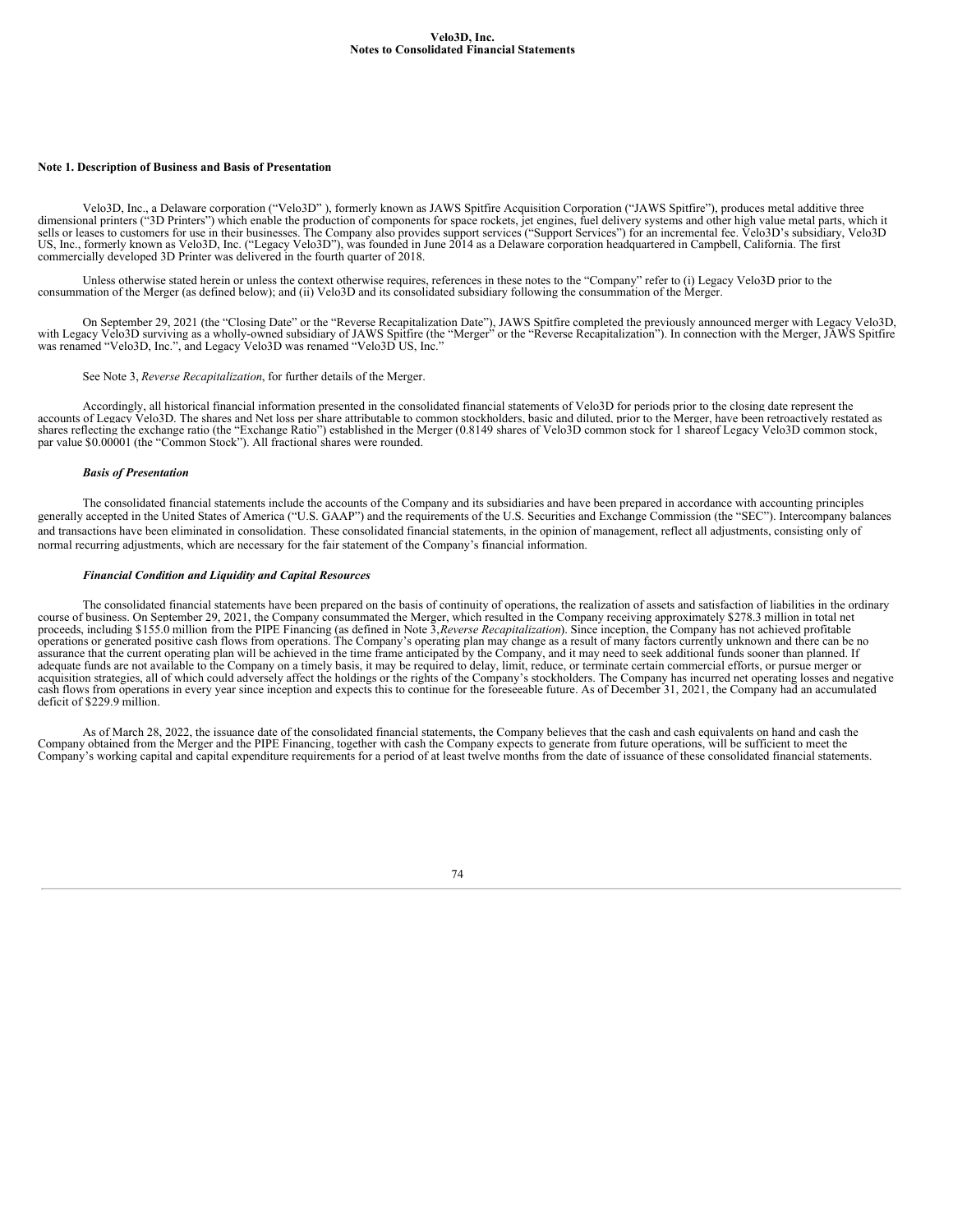### **Note 2. Summary of Significant Accounting Policies**

The principal accounting policies applied in the preparation of the consolidated financial statements are set forth below. These policies have been consistently applied to all the periods presented, unless otherwise stated.

#### *Use of Estimates*

The preparation of the consolidated financial statements in conformity with U.S. GAAP requires management to make estimates and assumptions about future events. These estimates and the underlying assumptions affect the amounts of assets and liabilities reported, disclosures about contingent assets and liabilities, and reported amounts of revenue and expenses. Actual results and outcomes could differ significantly from the Company's estimates, judgments, and assumptions. Significant estimates include determining useful lives of long-lived assets, the determination of the incremental borrowing rate used for operating lease liabilities, standalone selling price for performance obligations in contracts with customers, the valuation of redeemable convertible preferred stock warrants and common stock warrants, the fair value of common stock and other assumptions used to measure stock-based compensation, the fair value of contingent earnout liabilities, inventory reserves, and the valuation of deferred income tax assets and uncertain tax positions.

These estimates and assumptions are based on management's best estimates and judgment. Management evaluates its estimates and assumptions on an ongoing basis using historical experience and other factors, including the current economic environment, which management believes to be reasonable under the circumstances. The Company adjusts such estimates and assumptions when facts and circumstances dictate. Changes in these estimates resulting from continuing changes in the economic environment will be reflected in the consolidated financial statements in future periods. As future events and their effects cannot be determined with precision, actual results could materially differ from these estimates and assumptions.

### *Concentration of Credit Risk and Other Risks and Uncertainties*

The Company's financial instruments that potentially expose the Company to concentration of credit risk consist mainly of cash and cash equivalents, short-term investments, and accounts receivable, net. The Company maintains its cash and cash equivalents in domestic cash accounts with large, creditworthy financial institutions and<br>maintains its short-term investments with fixed i on its deposits of cash and cash equivalents through deposits with federally insured commercial banks and at times cash balances may be in excess of federal insurance limits.

See Note 22, *Revenue,* for customer concentration of revenue and accounts receivable.

The Company relies on four key suppliers for products and services. While alternative providers could be identified, the Company is subject to supply and pricing risks.

### *Impact of COVID-19*

The Company continues to operate its business through the COVID-19 pandemic and has taken additional precautions to ensure the safety of its employees, customers, and vendors with which it operates. The impact of COVID-19 on the Company's operating results has added uncertainty in timing of customer orders creating longer lead times for sales and marketing. The Company continues to experience various supply chain constraints due to the pandemic, and thereby leading to delays in installation of its products at customers' facilities, which could lead to postponed customer acceptance of the transactions. Furthermore, if significant portions of our workforce are unable to work effectively, including because of illness, quarantines, government actions, facility closures, remote working or other restrictions in connection with the COVID-19 pandemic, our operations will likely be adversely impacted.

### *Fair Value Measurements*

The Company has applied the framework for measuring fair value which requires a fair value hierarchy to be applied to all fair value measurements. Assets and liabilities measured at fair value are classified into one of th

Level  $1$  — Quoted prices observed in active markets for identical assets or liabilities;

Level 2 — Inputs other than quoted prices in active markets that are observable for the asset or liability, either directly or indirectly; and

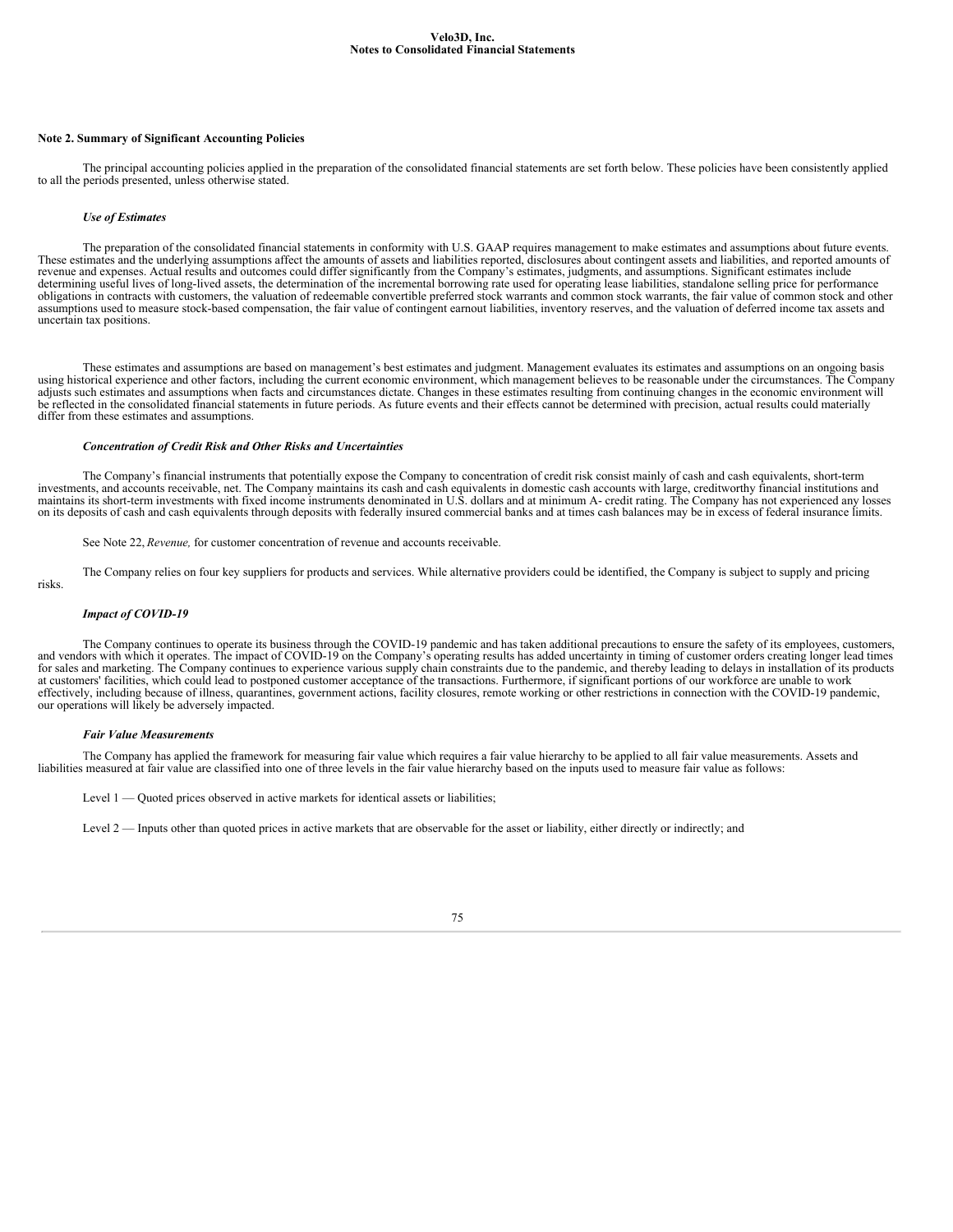Level 3 — Significant unobservable market inputs for the asset or liability.

The carrying amounts of cash equivalents, accounts receivable, accounts payable, and accrued expenses approximate fair value due to their short-term maturities. The long-term debt (including convertible notes) with variable interest at market rates is carried at amortized cost, which approximates its fair value and was classified as Level 2. See Note 15, *Long-Term Debt* and Note 16, *Convertible Notes Payable*, for further information.

### *Cash and Cash Equivalents and Restricted Cash*

All highly liquid investments with an original maturity of three months or less, when purchased, are classified as cash equivalents. Cash equivalents may be invested in money market funds and are carried at cost, which approximates their fair value.

In June 2021, in conjunction with the new 80,000+ square foot facility to begin production of the Company's Sapphire® XC 3D Printer in late 2021, the Company<br>issued a one-year letter of credit for \$0.8 million to the landl allow for reductions to the letter of credit limit based on the Company's revenue achievements.

#### *Revenue Recognition*

Revenue subject to ASC 606 consists of 3D Printer sales and Support Services (recognition of Recurring Payment consisting of payments from lessees of the Company's equipment discussed below). The Company determines revenue recognition through the following five- step model for recognizing revenue: (1) identification of the contract with a customer; (2) identification of the performance obligations in the contract; (3) determination of the transaction price; (4) allocation of the transaction price to the performance obligations in the contract; and (5) recognition of revenue when, or as, the Company satisfies its performance obligation.

A typical contract with customers for the 3D Printer and bundled software includes the Support Services. The Company provides one price for all deliverables including the 3D Printer and bundled software, and for the Support Services. Typically, the Company has one distinct obligation to transfer the 3D Printers and bundled software, and another distinct obligation to provide the Support Services.

The transaction price is allocated to the separate performance obligations on a relative standalone selling price ("SSP") basis. The Company determines SSP based on observable standalone selling price when it is available, objectives including risk adjusted gross profit margin for products and services, while maximizing observable inputs. In situations where pricing is highly variable, or a product is never sold on a stand-alone basis, the C performance obligations.

### *3D Printer Sales*

The Company bills its customers beginning at the time of acceptance of the purchase order (which represents a deposit), with the second billing at the time of shipment and final billing upon site acceptance test completion. The timeframe from order to completion of the site acceptance test occurs typically over three to six months. Revenue for the 3D Printer is recognized at a point-in time, which occurs upon transfer of control to the customer at shipment. Site installation, testing and customer training are incidental to customer acceptance.

The Company has elected not to recognize shipping to customers as a separate performance obligation. Revenue from shipping billed to customers for the years ended December 31, 2021 and 2020 was not material.

### *Recurring Payment (operating lease revenue from customers)*

The Company enters into operating leases ("Recurring Payment") for customers who do not purchase the 3D Printers ("equipment"). On January 1, 2019, the<br>Company adopted ASC 842, "*Leases*," and determined that arrangements asset. The initial lease terms are for 12 months and the Company has considered the possibility of renewals when determining the length of the contract and the expectation is that customers will not exercise any renewal or

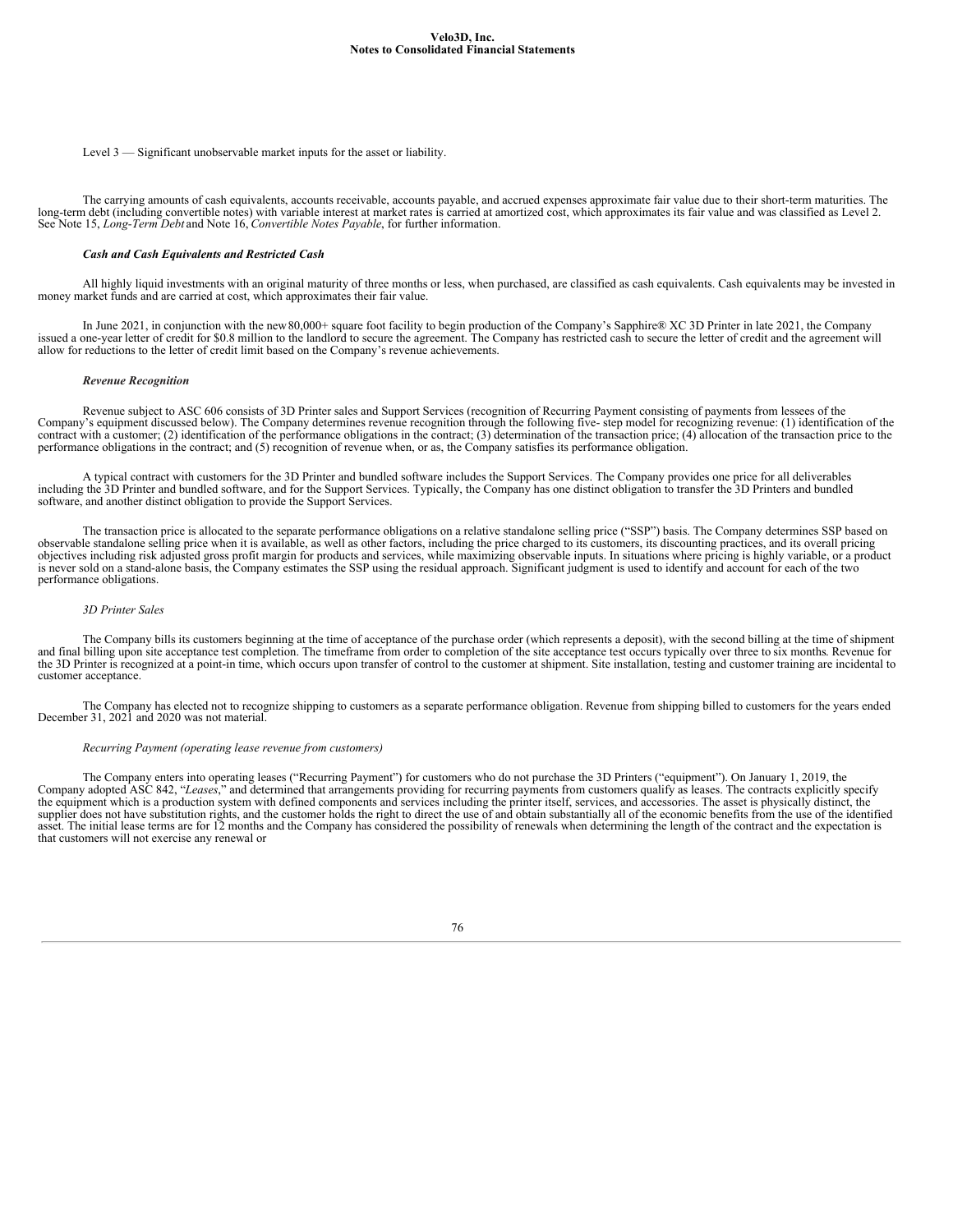purchase options at the end of the lease. The arrangements provide for a base rent and usually provide for variable payments based on usage in excess of a defined threshold.<br>Support Services are included during the lease t

Equipment under lease contracts is reclassified from inventory at its basis and depreciated overfive yearsto a salvage value. Income from the lessee is recorded as revenue using the straight-line method over the term of the lease. Support services are a non-lease component. The practical expedient has been elected to include rents and this non-lease component as one revenue stream recognized over the lease term on a straight-line basis. Costs associated with this component are classified as cost of revenue and recognized as incurred.

Costs for warranties for parts and services for equipment under lease are accrued separately at lease commencement and amortized to cost of revenue over the lease term to the extent the costs are probable and can be reasonably estimated since the related revenue is being recognized over the lease term. Warranty accruals were not material as of December 31, 2021 or December 31, 2020.

Equipment leased to customers are considered long-lived assets and are tested for impairment as described below under the heading "Impairment of Long-lived Assets.*"*

### *Support Services*

Support Services are field service engineering, phone and email support, preventative maintenance, and limited on and off-site consulting support. A subsequent Extended Support Agreement ("ESA") is available for renewal after the initial period based on the then fair value of the service.

Support Services revenue are recognized evenly over the contract period beginning with customer performance test acceptance.

### *Other Revenue*

Revenue is recognized for parts sold to customers independent of the 3D Printer sales or Support Services contract is included with 3D Printer sales. Such revenue is recognized upon transfer of control to the customer. Revenue from parts was not material for the years ended December 31, 2021 and 2020.

### *Contracts Assets and Contract Liabilities*

Contract assets consist of unbilled receivables and are recorded when revenue is recognized in advance of scheduled billings to the Company's customers. A contract asset is recognized when products or services are transferred to a customer and the right to consideration is conditional on something other than the passage of time. Contract liabilities include amounts billed or collected which is related to remaining performance obligations. Revenue allocated to remaining performance obligations represents the transaction price allocated to the performance obligations that are unsatisfied, or partially unsatisfied. It includes unearned revenue and amounts that will be invoiced and recognized as revenue in future periods

#### *Cost of Revenue*

Cost of 3D Printers includes the manufacturing cost of the components and subassemblies purchased from vendors for the assembly, as well as raw materials and assemblies, shipping costs, and other directly associated costs. stock-based compensation, depreciation of manufacturing related equipment and facilities, and information technology costs.

Cost of Recurring Payment includes depreciation of the equipment on lease over the useful life offive yearsless the residual value, and an allocated portion of Cost of Support Services.

Cost of Support Services includes the cost of spare or replacement parts for preventive maintenance, installation costs, allocated headcount related costs, such as salaries, stock-based compensation, depreciation of manufacturing related equipment and facilities, and information technology costs. The headcount related costs are directly associated with the engineers dedicated to remote and on-site support, training, travel costs, and other services costs.

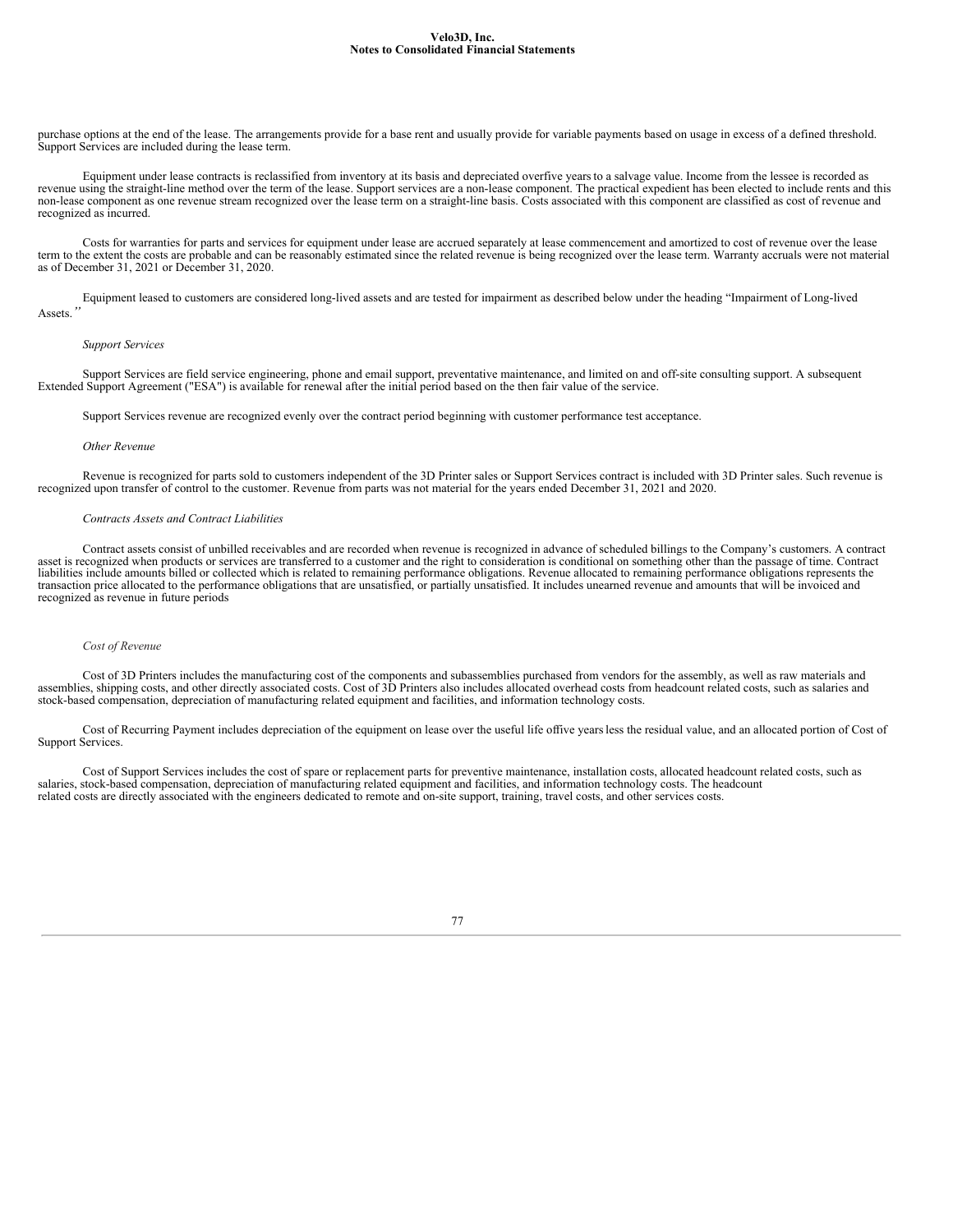### *Accounts Receivable, Net*

Accounts receivable are recorded at the invoiced amount, net of allowance for doubtful accounts and are non-interest bearing. The Company performs ongoing credit evaluations of its customers and maintains an allowance for the customer's operating results, or change in financial position.

#### *Inventories*

Inventories are stated at the lower of cost or net realizable value. Cost is computed on a first-in, first-out basis. Inventory levels are analyzed periodically and written down to their net realizable value if they have become

obsolete, have a cost basis in excess of expected net realizable value or are in excess of expected demand.

The Company analyzes current and future product demand relative to the remaining product life to identify potential excess inventories. The write-down is measured as the difference between the cost of the inventories and net realizable value and charged to inventory reserves, which is a component of cost of revenue. At the point of the loss recognition, a new, lower cost basis for those inventories is established, and subsequent changes in facts and circumstances do not result in the restoration or increase in that newly established cost basis.

### *Property and Equipment, Net and Equipment on Lease, Net*

Property and equipment and equipment on lease are stated at cost, less accumulated depreciation.Depreciation is computed using the straight-line method over the estimated useful lives of the respective assets, as follows:

| Estimated useful life                                   |
|---------------------------------------------------------|
| 5 years                                                 |
| 3 years                                                 |
| 5 years                                                 |
| 5 years                                                 |
| Shorter of the remaining lease term or useful life of 5 |
| years                                                   |

Expenditures for major renewals and improvements that increase functionality of the asset are capitalized and depreciated ratably over the identified useful life. Expenditures for non-major repairs and maintenance are charged to expense as incurred.

The Company capitalizes qualifying internal-use software development costs incurred during the application development stage for internal tools and cloud-based applications used to deliver its services, provided that management with the relevant authority authorizes and commits to the funding of the project, it is probable the project will<br>be completed, and the software will be u were not material.

### *Investments*

The Company's available-for-sale ("AFS") investments primarily consist of U.S. Treasury securities and corporate debt and are reported at fair value on the balance sheet. Unrealized gains and losses on these investments are included as a separate component of accumulated other comprehensive income ("AOCI"), net of tax. These available-for-sale investments are primarily held in the custody of a major financial institution. A specific identification method is used to determine the adjusted cost basis of AFS investments sold. The Company's AFS investments are classified as current based on the intent of management, the nature of the investments and their availability for use in current operations.

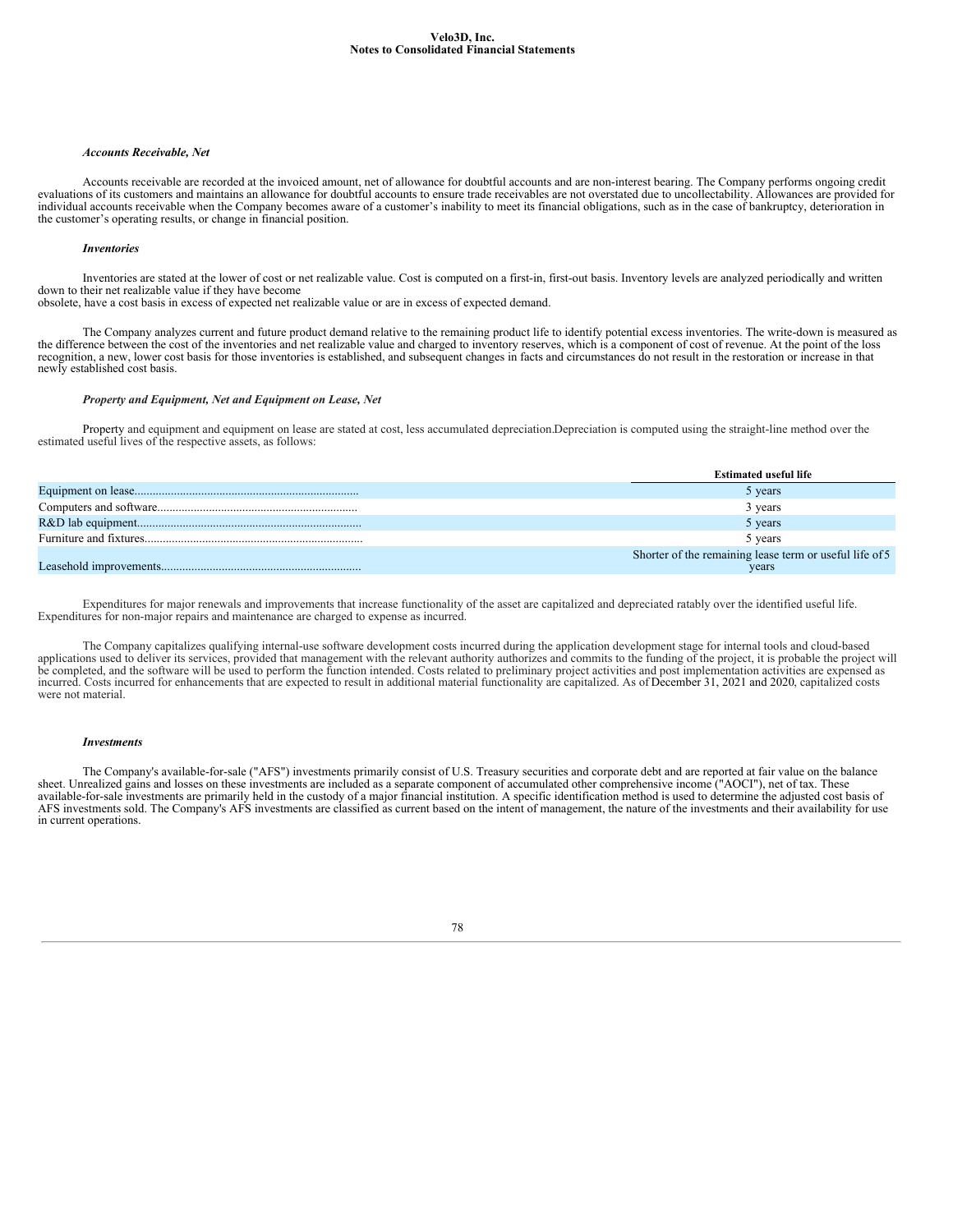### *Impairment of Long-Lived Assets*

The Company reviews its long-lived assets, consisting of property and equipment, equipment on lease, net, and right-of use assets, for impairment whenever events or changes in circumstances indicate that the carrying amount of an asset may not be recoverable. Factors considered important that could trigger an impairment review include a significant underperformance relative to expected historical or projected future operating results, or a significant change in the manner of the use of the assets. Recoverability of assets to be held and used is measured by a comparison of the carrying amount of an asset (or asset group) to estimated undiscounted future cash flows expected to be generated by the asset (or asset (or asset group). If th

Management evaluates its long-lived assets, on an annual basis or whenever events or changes in circumstances indicate that the carrying amount of an asset may not be recoverable in accordance with Accounting Standards Codification ("ASC"), ASC Topic 360, Property, Plant and Equipment.

### *Deferred Transaction Costs*

The Company capitalizes certain legal, accounting, and other third-party fees that are directly related to a planned equity financing that is probable of successful completion until such financing is consummated. After con financing. Should a planned equity financing be abandoned, terminated or significantly delayed, the deferred transaction costs are immediately written off to operating expenses.

### *Information by Segment and Geography*

The Company manages its operations and allocates resources as a single operating segment. Further, the Company manages, monitors, and reports its financial results as a single reportable segment. The Company's chief operat entity-wide basis for purposes of making operating decisions, assessing financial performance, and allocating resources. The Company has no segment managers who are held accountable by the CODM for operations, operating re

### *Assets Under Lease Agreements (as Lessee)*

The carrying value of right of use ("ROU") assets and lease liabilities are based on the present value of future minimum lease payments for leases with original terms in excess of one year. The sum of future minimum lease payments, as adjusted for any initial direct costs, are recognized over the lease term on the straight-line method.

The rate implicit in the lease is not readily determinable in most of the Company's leases, and therefore the Company uses its incremental borrowing rate as the discount rate when measuring operating lease liabilities. The incremental borrowing rate represents an estimate of the interest rate the Company would incur at lease commencement to borrow an amount equal to the lease payments on a collateralized basis over the term of the lease.

The Company has operating leases for office space, warehouse, research and development facilities, and manufacturing facilities. The carrying value of right of use ("ROU") assets and lease liabilities are based on the present value of future minimum lease payments, as adjusted for any initial direct costs, and are recognized over the lease term on the straight-line method. The Company has elected the short-term lease exemption for all leases with a term of 12 months or less for both existing and ongoing operating leases. The Company elected the practical expedient to capitalize the total lease payment rather than separate lease and non-lease components and only capitalize the lease component. The rate implicit in the lease is not readily determinable in the Company's leases, and therefore the Company uses its incremental borrowing rate as the discount rate when measuring operating lease liabilities. The incremental borrowing rate represents an estimate of the interest rate the Company would incur at lease commencement to borrow an amount equal to the lease payments on a collateralized basis over the term of the lease.

### *Warrants for Redeemable Convertible Preferred Stock*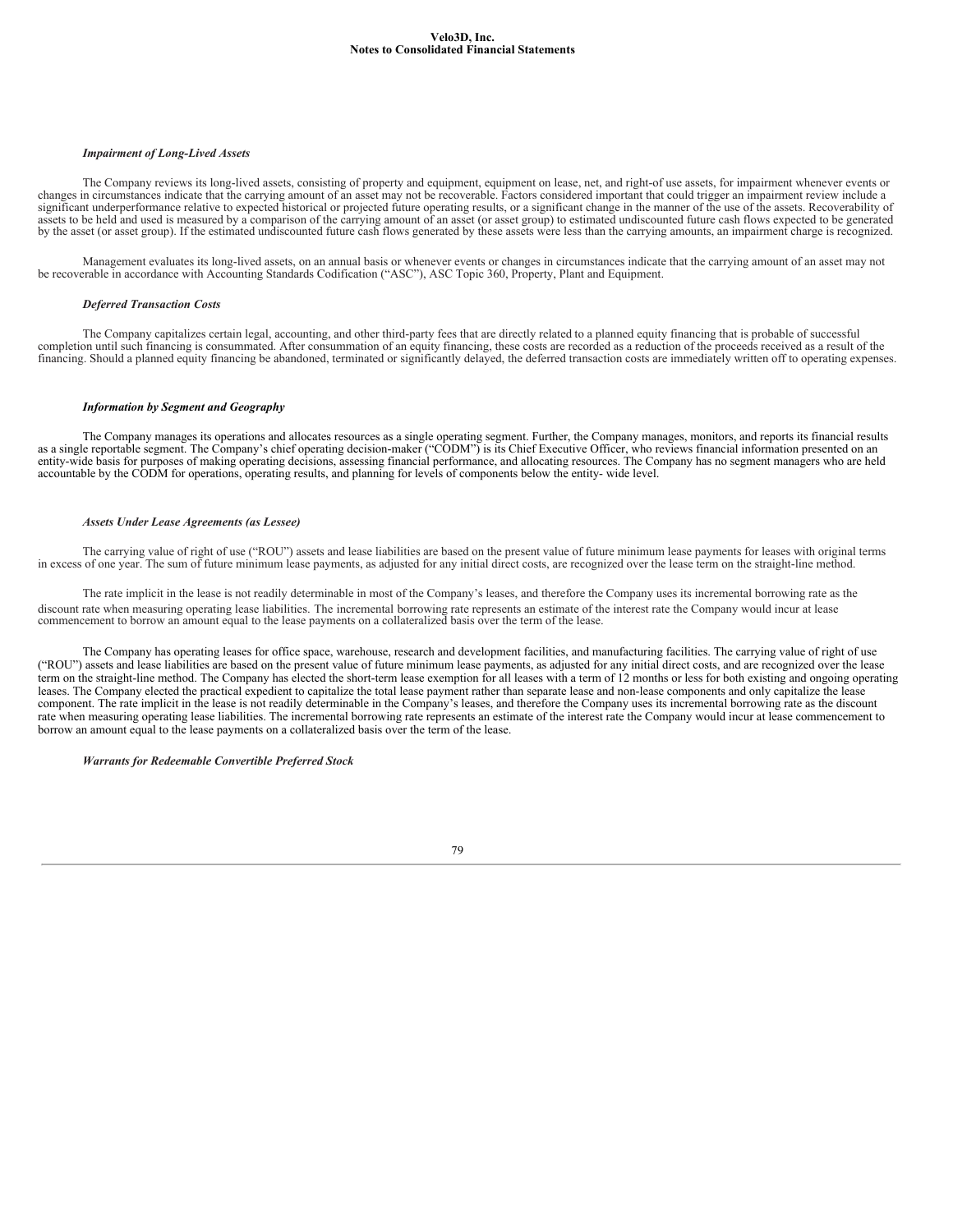Warrants to purchase shares of redeemable convertible preferred stock are classified as liabilities because the warrants are freestanding financial instruments that may require the Company to transfer assets upon exercise. Warrants for redeemable convertible preferred stock are recorded within other noncurrent liabilities on the balance sheets. The warrants are recorded at fair value upon issuance and are subject to remeasurement to fair value at each balance sheet date. Changes in fair value of the warrants for redeemable convertible preferred stock are recorded in the Statements of Operations and Comprehensive Loss in (Loss)/gain on fair value of warrants. The liability was adjusted for changes in fair value until the warrants were exercised as part of the Merger.

### *Common Stock Warrants*

Prior to the Merger, warrants to purchase shares of common stock were classified as equity and recognized within additional paid-in capital with no subsequent remeasurement. The amount recognized within additional paid-in capital was determined by allocating the proceeds received and issuance costs incurred between the instruments issued based on their relative fair value. All Common Stock Warrants outstanding prior to the Merger were converted into common stock as part of the Merger.

Following the Merger, 8,625,000 publicly-traded warrants (the "Public Warrants") and 4,450,000 private placement warrants (the "Private Placement Warrants" and, together with the Public Warrants, the "Common Stock Warrants") issued to Spitfire Sponsor, LLC (the "Sponsor"), all of which were issued in connection with JAWS<br>Spitfire's initial public offering ("IPO"), became exercisab December 31, 2021, there were no Public Warrants or Private Placement Warrants exercised. The Public Warrants are publicly traded and are exercisable for cash, unless certain conditions occur, such as redemption by the Company under certain circumstances, at which time the Public Warrants may be exercised on a cashless basis. The Private Placement Warrants are non-redeemable for cash so long as they are held by the initial purchasers or their permitted transferees. If the Private Placement Warrants are held by someone other than the initial purchasers or their permitted transferees, the Private Placement Warrants are redeemable by the Company and exercisable by such holders on the same basis as the Public Warrants.

The Company evaluated the Common Stock Warrants and concluded that they do not meet the criteria to be classified within stockholders' equity. The warrant agreement governing the Common Stock Warrants includes a provision, the application of which could result in a different settlement value for the Common Stock Warrants depending on their holder. Because the holder of an instrument is not an input into the pricing of a fixed-for-fixed option on the Common Stock, the Private Placement Warrants are not considered to be "indexed to the Compa Private Placement Warrants) would be entitled to receive cash for all of their Common Stock Warrants. Specifically, in the event of a qualifying cash tender offer (which could be outside of the Company's control), all Common Stock Warrant holders would be entitled to cash, while only certain of the holders of the Common Stock may be entitled to cash. These provisions preclude the Company from classifying the Common Stock Warrants in stockholders' equity.

The Company classifies its Public Warrants and Private Placement Warrants as liabilities in accordance with ASC Topic 815 "Derivatives and Hedging–Contracts in Entity's Own Equity". As the Common Stock Warrants meet the definition of a derivative, the Company recorded these warrants within Warrant liabilities on the consolidated balance sheet at fair value, with subsequent changes in their respective fair values recognized in the consolidated statements of operations and comprehensive loss at each reporting date.

#### *Contingent Earnout Liability*

In connection with the Reverse Recapitalization and pursuant to the Business Combination Agreement, eligible former Legacy Velo3D equity holders are entitled to receive additional shares of Common Stock upon the Company achieving certain Earnout Triggering Events (as described in the Business Combination Agreement) (the "Earnout Shares"). The Earnout Shares are not indexed to the Common Stock and therefore are accounted for as a liability at the Reverse Recapitalization Date and subsequently remeasured at each reporting date with changes in fair value recorded as a component of gain on fair value of contingent earnout liabilities in the consolidated<br>statements of operations and comprehensive loss. risk free rate, expected term and dividend rate. The contingent earnout liability is categorized as a Level 3 fair value measurement (see "Fair Value Measurements" as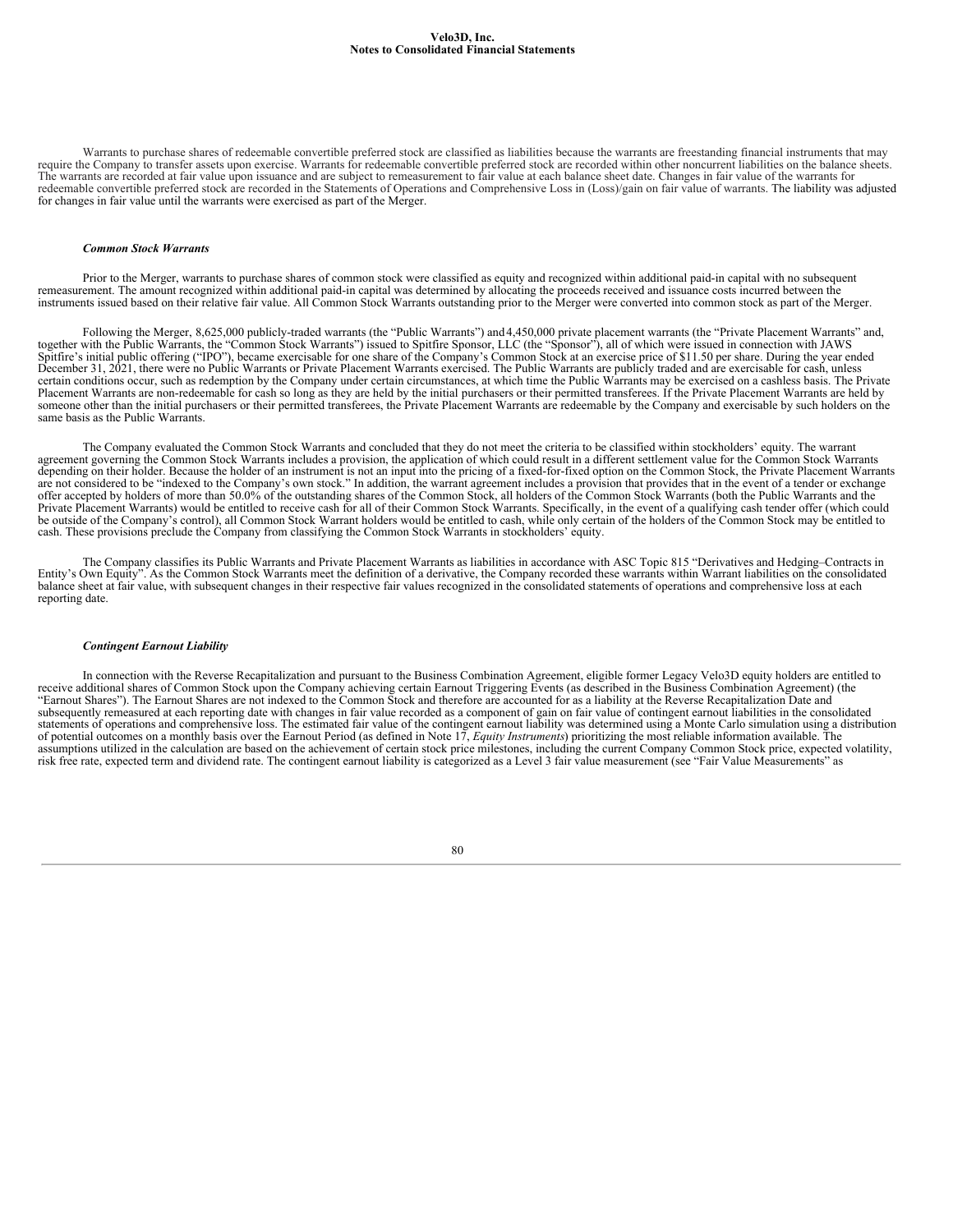described above) because the Company estimates projections during the Earnout Period utilizing unobservable inputs. Contingent earnout liabilities involve certain assumptions requiring significant judgment and actual results may differ from assumed and estimated amounts.

### *Stock-based Compensation*

Stock-based compensation cost for awards is measured as of the grant date based on its fair value, and the amount is expensed ratably over the service period which is typically the vesting period. We have elected to account for forfeitures when they occur, and any compensation expense previously recognized on unvested shares will be reversed.

We estimate the fair value of stock option awards subject to only a service condition on the date of grant using the Black-Scholes valuation model. The Black-Scholes model requires the use of highly subjective and complex assumptions, including the option's expected term, price volatility of the underlying stock, risk-free interest rate, and the expected dividend yield of the underlying common stock, as well as an estimate of the fair value of the common stock underlying the award.

We estimate the fair value of restricted share unit awards using the value of the Company's common stock on the date of grant.

We estimate the fair value of Earnout Shares awards underlying stock options to employees, which is considered a compensatory award and accounted for under ASC 718, Share-Based Compensation, using the Monte-Carlo simulatio Shares due to the path-dependent nature of triggering events. Under ASC 718, the award is measured at fair value at the grant date and expense is recognized over the timebased vesting period (the triggering event is a market condition and does not impact expense recognition). The Monte-Carlo model requires the use of highly subjective and complex assumptions, including the current stock price, volatility of the underlying stock, expected term, and the risk-free interest rate.

Application of these approaches involves the use of estimates, judgment, and assumptions that are highly complex and subjective, such as those regarding our risk-free interest rates, the selection of comparable companies, and the probability of possible future events. Changes in any or all of these estimates and assumptions or the relationships between those assumptions impact our valuations as of each valuation date and may have a material impact on the valuation of our common stock. An increase of 100-basis points in interest rates would not have a material impact on our stock-based compensation.

### *Operating Expenses*

Research and development expenses consist primarily of salary and related expenses, including stock- based compensation, for personnel related to the development of improvements and expanded features for the Company's products and services, as well as quality assurance, testing, product management, and allocated overhead. Research and development costs are expensed as incurred.

Selling and marketing expenses consist primarily of salary and related expenses, including stock-based compensation, for personnel related to the sales and marketing efforts to expand the Company's brand and market share. Also, selling and marketing expenses includes third-party consulting fees, advertising, and allocated overhead. The Company expenses the cost of advertising, including promotional expenses, as incurred. Advertising expenses for the years ended December 31, 2021 and 2020 were not material.

General and administrative expenses consist primarily of salaries, occupancy costs including rent and utilities, and depreciation; information technology used in the business; professional services costs including legal, accounting, and consulting; and other.

### *Income Taxes*

The Company uses the asset and liability method in accounting for income taxes. Deferred tax assets and liabilities are recognized for the estimated future tax<br>consequences attributable to differences between the consolida tax assets and liabilities are measured using enacted tax rates expected to apply to taxable income in the years in which those temporary differences are expected to be recovered or settled. The effect on deferred income t of changes in the deferred tax asset and liability. Valuation allowances are established when

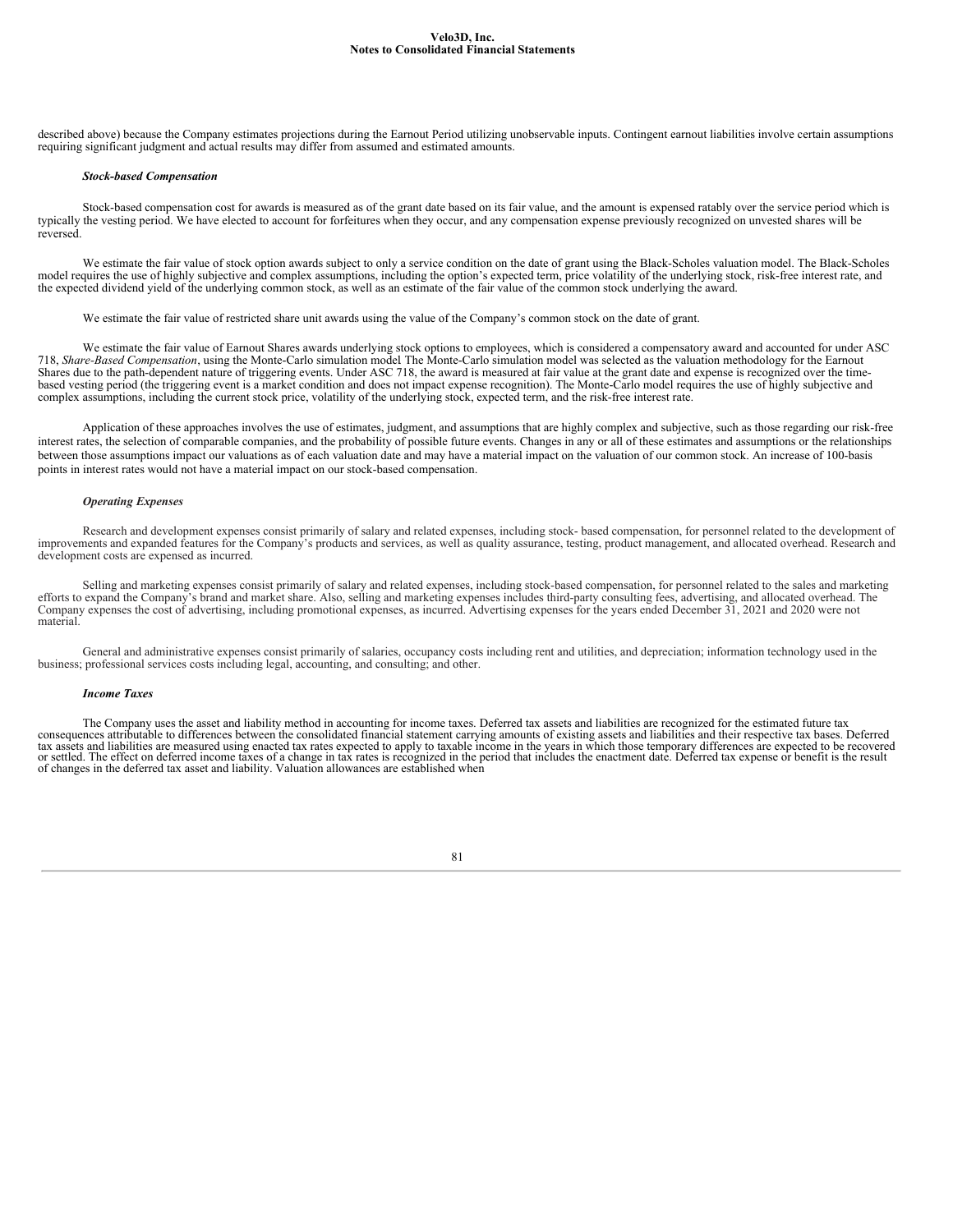necessary, to reduce deferred tax assets where it is more-likely-than-not that the deferred tax assets will not be realized. In evaluating the Company's ability to recover deferred tax assets, the Company considers all ava the amount that is more-likely-than-not to be realized. The Company has recorded a full valuation allowance against its deferred tax assets as of December 31, 2021 and 2020.

A tax benefit from an uncertain tax position may be recognized when it is more-likely-than-not that the position will be sustained upon examination by the taxing authorities, including resolutions of any related appeals or litigation processes, based on the technical merits of the position.

### *Net Loss per Share Attributable to Common Stockholders*

Basic and diluted net loss per share attributable to common stockholders is presented in conformity with the two-class method required for participating securities. The Company considers all series of its redeemable convertible preferred stock to be participating securities as such stockholders participate in undistributed earnings with common stockholders. Under the two-class method, net income is attributed to common stockholders and participating securities based on their participation rights. The holders of the redeemable convertible preferred stock do not h

Under the two-class method, basic net income or loss per share attributable to common stockholders is computed by dividing the net income or loss attributable to common stockholders by the weighted-average number of shares of common stock outstanding during the period. Diluted net loss per share attributable to common stockholders<br>adjusts basic net loss per share for the effect of attributable to common stockholders is the same as basic net loss per common share attributable to common stockholders because all potentially dilutive securities are antidilutive.

### *Other Comprehensive Loss*

Other comprehensive loss represents all changes in stockholders' equity except those resulting from distributions to stockholders. The Company's unrealized gains and losses on short-term available-for-sale investment securities represent the components of other comprehensive loss that are excluded from the reported net loss and are presented in the consolidated statements of operations and comprehensive loss.

### *JOBS Act Accounting Election*

The Company is provided the option to adopt new or revised accounting guidance as an "emerging growth company" under the Jumpstart Our Business Startups Act of<br>2012 (the "JOBS Act") either (1) within the same periods as th

### *Recently Adopted Accounting Pronouncements*

In August 2018, the FASB issued ASU No. 2018-13, "Fair Value Measurement (Topic 820): Disclosure Framework-Changes to the Disclosure Requirements for Fair Value Measurement, ("Topic 820")", to modify the disclosure requirements on fair value measurements based on the concepts in the FASB Concepts Statements, including the consideration of costs and benefits. The amendments i require all entities to present, on a prospective basis, narrative information regarding the uncertainty of the fair value measurements from the use of unobservable inputs used in recurring fair value measurements categorized in Level 3 of the fair value hierarchy, to disclose the amount of gains and losses recognized in other comprehensive income (loss) for the period for financial instruments categorized within Level 3 of the fair value hierarchy, and quantitative information for the significant unobservable inputs used to develop the Level 3 fair value measurements. The adoption of the new guidance will also allow the Company to discontinue the presentation of information regarding transfers between Level 1 and Level 2 of the fair value hierarchy. The Company adopted this guidance on January 1, 2020 and the adoption of this guidance did not have a material impact on the Company's consolidated financial statements.

In December 2019, the FASB issued ASU 2019-12, Income Taxes (Topic 740) — Simplifying the Accounting for Income Taxes ("Topic 740"), which simplifies the accounting for income taxes by eliminating some

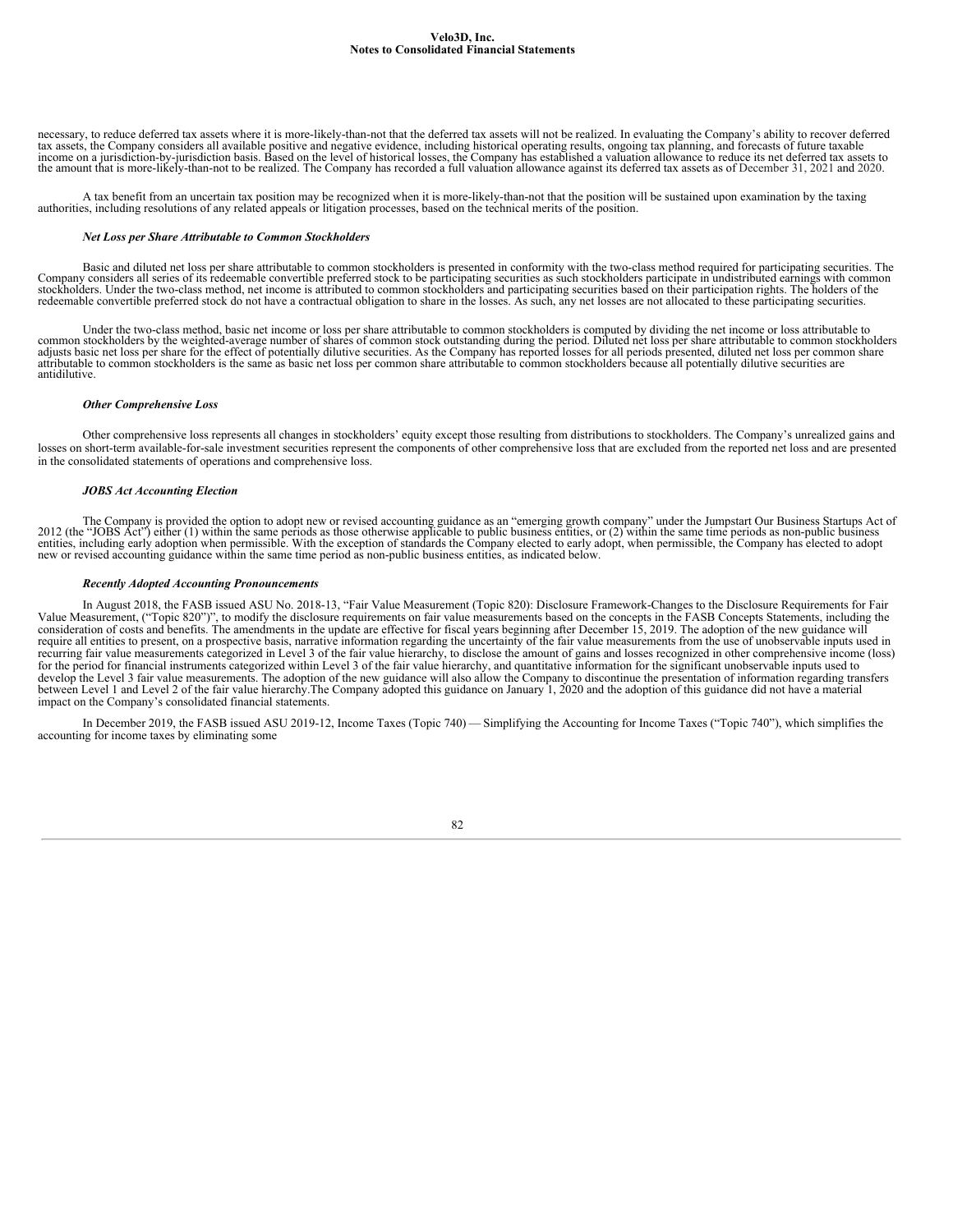exceptions to the general approach in Accounting Standards Codification 740, Income Taxes. It also clarifies certain aspects of the existing guidance to promote more consistent application. This standard is effective for the Company for the year ended December 31, 2020, and early adoption is permitted. The Company adopted the new guidance effective January 1, 2020 and there was no material impact on its consolidated financial statements.

In March 2020, the FASB issued ASU 2020-04, "Reference Rate Reform (Topic 848): Facilitation of the Effects of Reference Rate Reform on Financial Reporting ("Topic 848")," which provides optional expedients and exceptions for applying U.S. GAAP to contract modifications, hedging relationships, and other transactions, subject to meeting certain criteria, that reference LIBOR or another reference rate expected to be discontinued because of reference rate reform. The Company adopted the new guidance effective January 1, 2021 and there was no material impact on its consolidated financial statements.

In August 2020, the FASB issued ASU 2020-06. Debt — Debt with Conversion and Other Options (Subtopic 470-20) and Derivatives and Hedging — Contracts in Entity's Own Equity (Subtopic 815-40): Accounting for Convertible Instruments and Contracts in an Entity's Own Equity ("ASU 2020-06"). This ASU simplifies accounting<br>for convertible instruments by removing major separation single liability instrument and more redeemable convertible preferred stock as a single equity instrument with no separate accounting for embedded conversion features. The<br>ASU removes certain settlement conditions that are for it. The ASU also simplifies the diluted earnings per share ("EPS") calculation in certain areas. ASU 2020-06 is effective for fiscal years beginning after December 15, 2023 including interim periods within those fiscal years. Early adoption is permitted but no earlier than fiscal years beginning after December 15, 2020, including interim periods within those fiscal years. The Board specified guidance effective January 1, 2021 using the modified retrospective method. Adoption of this guidance did not have a material impact on the Company's consolidated financial statements.

### *Recently Issued Accounting Pronouncements*

In June 2016, the FASB issued ASU 2016-13, "Financial Instruments — Credit Losses (Topic 326): Measurement of Credit Losses on Financial Instruments ("Topic 326")", and has since released various amendments including ASU N instruments. This guidance is effective for the Company for the fiscal year beginning after December 15, 2022. Early adoption is permitted. The Company is currently assessing the impact of the guidance on its consolidated financial statements and disclosures.

In July 2021, the FASB issued ASU 2021-05, "Leases ("Topic 842") Lessors — Certain Leases with Variable Lease Payments", that amends the lessor's lease classification for leases that include any amount of variable lease payments that are not variable lease payments that do not depend on an index or a rate as an operating lease at lease commencement if classifying the lease as a sales-type lease or a direct financing lease would result in the recognition of a selling loss. This guidance is effective for the Company for the fiscal year beginning after December 15, 2021, and interim periods within those fiscal years. Early adoption is permitted. The Company will adopt the new guidance in the first quarter of fiscal year 2022. The effect on the consolidated financial statements and related disclosures is not expected to be material.

### **Note 3. Reverse Recapitalization**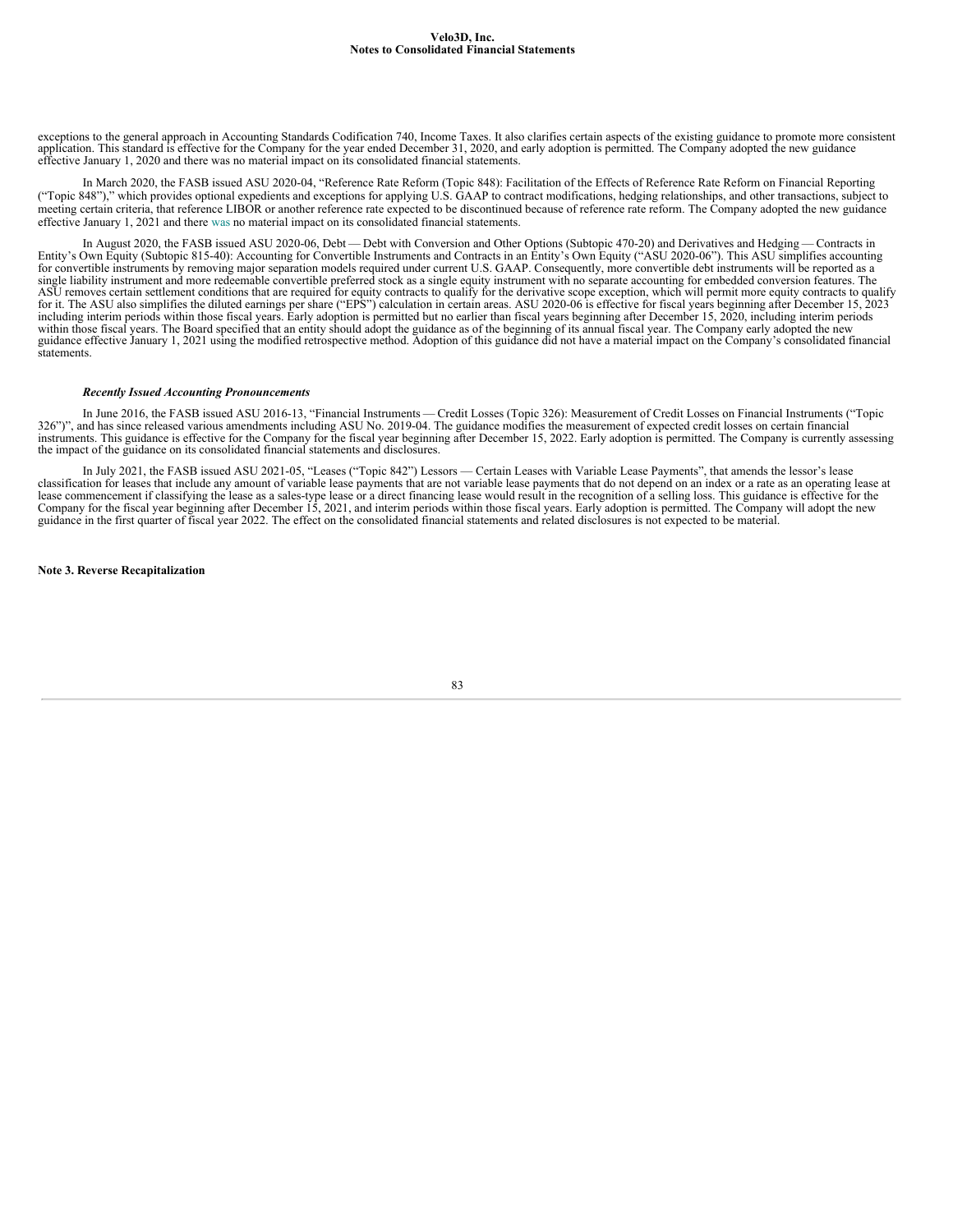On September 29, 2021, Merger Sub merged with Legacy Velo3D, with Legacy Velo3D surviving as a wholly-owned subsidiary of Velo3D. Immediately prior to the closing of the Merger:

• all issued and outstanding 6,738,651 shares of Legacy Velo3D outstanding Series A redeemable convertible preferred stock was converted into an equivalent number of shares of Legacy Velo3D common stock on a 1:2.178 basis:

• all issued and outstanding 8,386,456 shares of Legacy Velo3D outstanding Series B redeemable convertible preferred stock was converted into an equivalent number of shares of Legacy Velo3D common stock on a 1:2.273 basis:

• all issued and outstanding 8,513,343 shares of Legacy Velo3D outstanding Series C redeemable convertible preferred stock was converted into an equivalent number of shares of Legacy Velo3D common stock on a 1:2.372 basis:

• all issued and outstanding 101,042,757 shares of Legacy Velo3D outstanding Series D redeemable convertible preferred stock was converted into an equivalent number of shares of Legacy Velo3D common stock on a 1:1.000 basis:

In connection with the Merger, shares of Legacy Velo3D redeemable convertible preferred stock were converted into an equivalent number of shares of Legacy Velo3D common stock at their respective conversion ratios and concurrently recast into 126,310,700 shares of Common Stock.

As of September 29, 2021 and after giving effect to the Exchange Ratio, there were183,163,826 shares of Common Stock outstanding, comprised of the 126,310,700 shares of Common Stock issued in respect of the Legacy Velo3D r Velo3D common stock, and 40,409,132 shares of Common Stock issued to public shareholders of JAWS Spitfire, the JAWS Spitfire initial shareholders, and third-party PIPE Investors (as defined below).

At the Merger, eligible former Legacy Velo3D equity holders received or had the right to receive shares of Common Stock at a deemed value of \$0.00 per share after<br>giving effect to the Exchange Ratio of 0.8149 as defined in future exercise of Legacy Velo3D stock options, common stock warrants, and shares of Common Stock issuable under the Company's employee stock purchase plan.

In connection with the execution of the Merger Agreement, JAWS Spitfire entered into separate subscription agreements (each a "Subscription Agreement") with a<br>number of investors (each a "PIPE Investor"), pursuant to which

In connection with the Merger, 8,625,000 of JAWS Spitfire Class B ordinary shares originally purchased by the Sponsor were exchanged for shares of Common Stock prior to the Closing (the "Founder Shares").

Pursuant to JAWS Spitfire's Articles of Association, JAWS Spitfire's public shareholders were entitled to elect to redeem their public shares for cash even if they had approved the Merger. As of September 24, 2021, the final day of the redemption period, public shareholders had redeemed 18,215,868 Class A ordinary shares of JAWS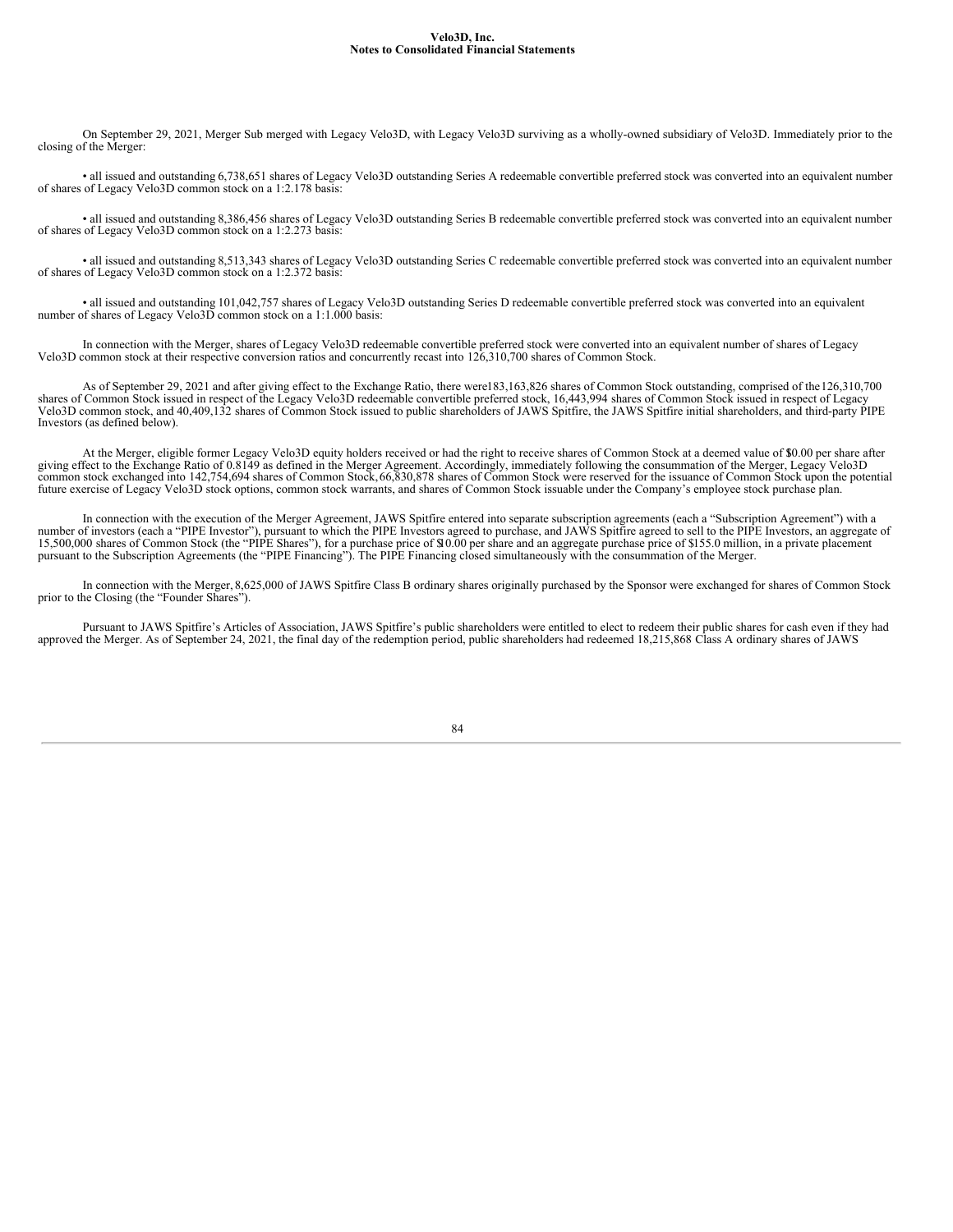Spitfire for cash at the redemption price of \$10.00 per share, based on funds held in the trust account for an aggregate payment of \$182.2 million (the "Redemptions").

The number of shares of Common Stock issued immediately following the consummation of the Merger was:

|                                                       | <b>Shares</b> |
|-------------------------------------------------------|---------------|
| Public shares, outstanding prior to Merger            | 34,500,000    |
| Less redemption of public shares                      | (18,215,868)  |
| Public shares following redemptions                   | 16,284,132    |
| Shares issued in PIPE Financing                       | 15,500,000    |
| Public shares and PIPE Financing Shares               | 31,784,132    |
| <b>Founder Shares</b>                                 | 8,625,000     |
| Legacy Velo3D shares <sup>(1)</sup>                   | 142,754,694   |
| Total shares of Common Stock immediately after Merger | 183, 163, 826 |

 $^{(1)}$  Upon consummation of the Merger, 175,173,445 Legacy Velo3D shares were exchanged at the Exchange Ratio and fractional shares were rounded to whole shares.

The Merger was accounted for as a reverse recapitalization in accordance with GAAP. Under this method of accounting, JAWS Spitfire was treated as the "acquired" company for financial reporting purposes. Accordingly, for ac consolidated financial statements of Legacy Velo3D, with the Merger being treated as the equivalent of Legacy Velo3D issuing stock for the net assets of JAWS Spitfire, accompanied by a recapitalization. The net assets of JAWS Spitfire are stated at historical cost, with no goodwill or other intangible assets recorded. Operations prior to the Merger are those of Legacy Velo3D in future re

Legacy Velo3D has been determined to be the accounting acquirer based on evaluation of the following facts and circumstances as of the Closing: (1) Legacy Velo3D's stockholders have a majority of the voting power of Velo3D; (2) the board of directors of Velo3D initially has twelve members, and Legacy Velo3D has the ability to nominate the majority of the initial members of t to-day operations; (4) Velo3D has assumed the Velo3D name; and; (5) the current strategy and operations of Velo3D continue to be Legacy Velo3D's strategy and operations to develop the next generation of AM printers.

In connection with the Merger and the PIPE Financing, the Company received \$298.2 million of gross proceeds including the contribution of \$345.0 million of cash<br>held in JAWS Spitfire's trust account from its IPO, redemptio consisting of banking, legal, and other professional fees, of which \$19.1 million was recorded as a reduction to additional paid-in capital of proceeds ("APIC"), and the remaining \$0.8 million was expensed in the consolidated statements of operations. The total net cash proceeds to the Company were \$278.3 million.

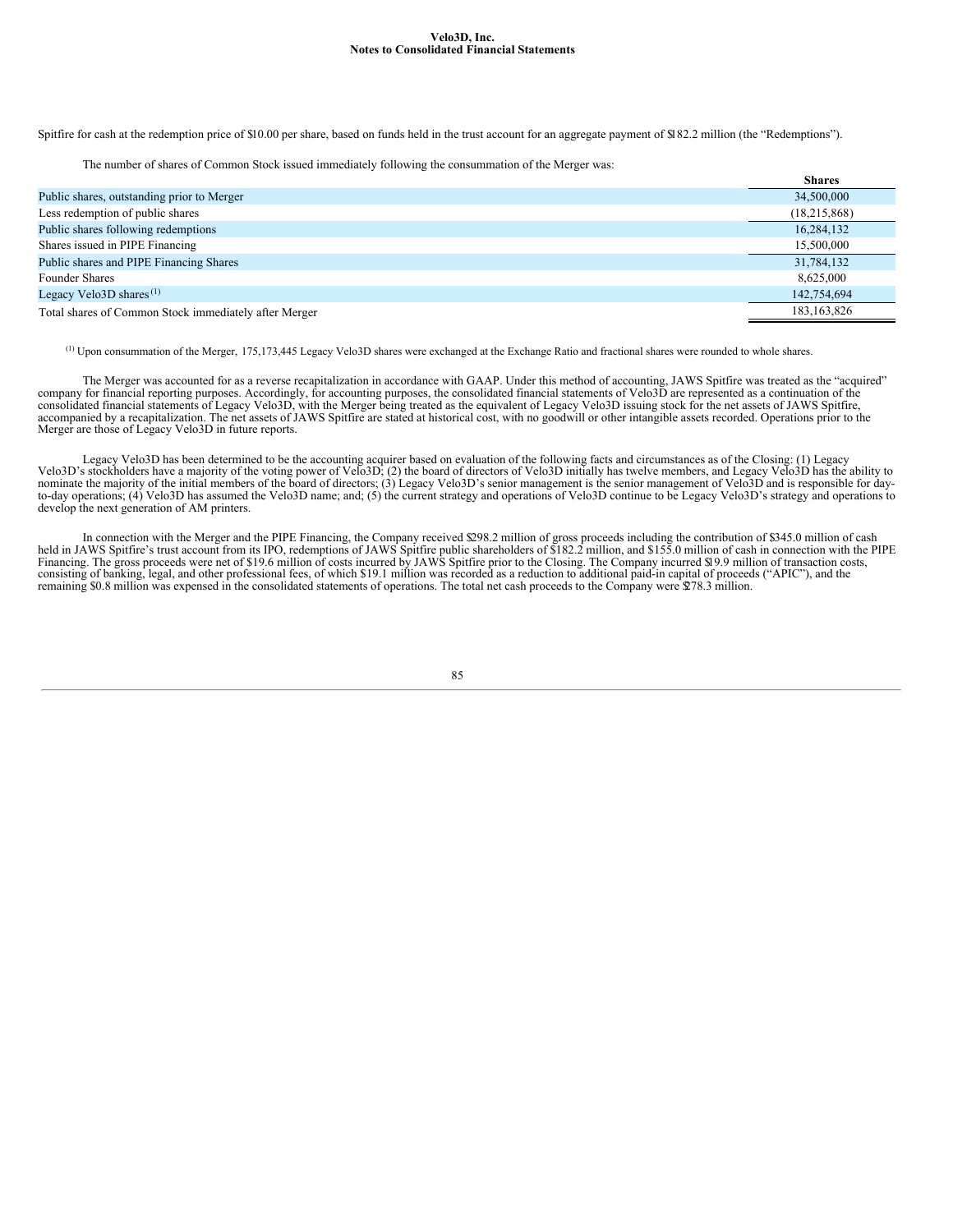### **Note 4. Basic and Diluted Net Loss per Share**

The following table sets forth the computation of the Company's basic and diluted net loss per share to common stockholders:

|                                                                                  | December 31.                                |  |             |  |  |
|----------------------------------------------------------------------------------|---------------------------------------------|--|-------------|--|--|
|                                                                                  | 2021                                        |  | <b>2020</b> |  |  |
|                                                                                  | (In thousands, except share per share data) |  |             |  |  |
| <b>Numerator:</b>                                                                |                                             |  |             |  |  |
| Net loss                                                                         | (107,091)                                   |  | (21, 807)   |  |  |
| Extinguishment of redeemable convertible preferred stock                         | _                                           |  | 13,051      |  |  |
| Net loss attributable to common stockholders                                     | (107.091)                                   |  | (8,756)     |  |  |
| Denominator:                                                                     |                                             |  |             |  |  |
| Weighted average shares used in computing net loss per share – basic and diluted | 58,688,496                                  |  | 15,629,179  |  |  |
| Net loss per share – basic and diluted.                                          | (1.82)                                      |  | (0.56)      |  |  |

The following potentially dilutive shares of common stock equivalents "on an as-converted basis" were excluded from the computation of diluted net loss per share attributable to common stockholders for the periods presented because including them would have had an antidilutive effect: **December 31,**

|                                                     | December 31. |                  |  |
|-----------------------------------------------------|--------------|------------------|--|
|                                                     | 2021         | <b>2020</b>      |  |
|                                                     |              | (per share data) |  |
| Redeemable convertible preferred stock              |              | 147,876,672      |  |
| Convertible promissory note                         | __           |                  |  |
| Redeemable convertible preferred stock warrants     | _            | 408,729          |  |
| Common stock warrants                               | 13,075,000   | 214,033          |  |
| Restricted stock units issued and outstanding       | 4,041,346    |                  |  |
| Stock options issued and outstanding                | 21, 191, 226 | 21,471,321       |  |
| Total potentially dilutive common share equivalents | 38, 307, 572 | 169,970,755      |  |
|                                                     |              |                  |  |

Total potentially dilutive common share equivalents for the year ended December 31, 2021, excludes21,758,148 shares related to the earnout liability as these shares are contingently issuable upon meeting certain triggering events.

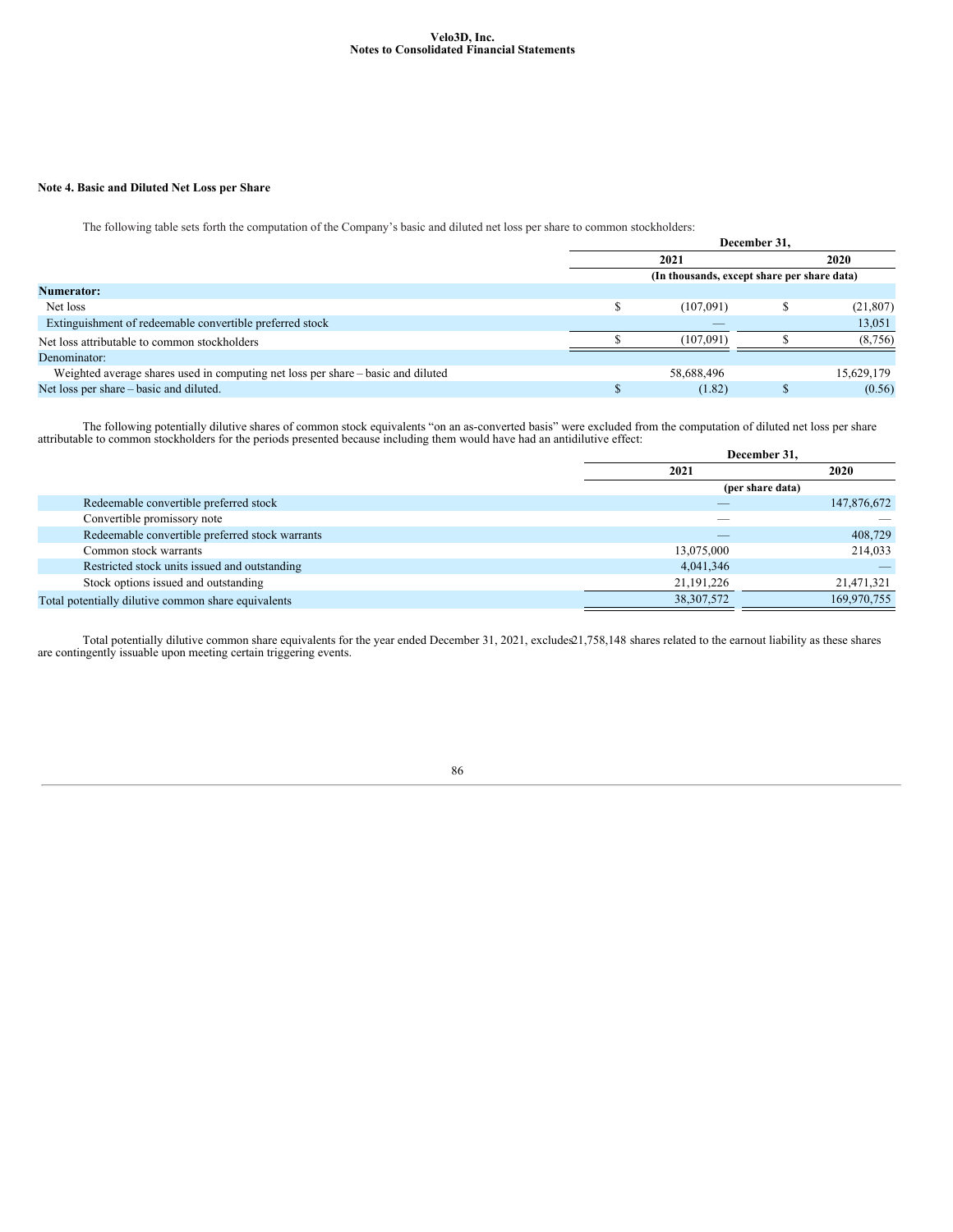### **Note 5. Fair Value Measurements**

The Company's assets and liabilities that were measured at fair value on a recurring basis were as follows:

|                                                            | Fair Value Measured as of December 31, 2021 |                          |  |                                 |      |                                 |               |              |
|------------------------------------------------------------|---------------------------------------------|--------------------------|--|---------------------------------|------|---------------------------------|---------------|--------------|
|                                                            |                                             | <b>Level 1</b>           |  | Level 2                         |      | Level 3                         |               | <b>Total</b> |
|                                                            |                                             |                          |  | (In thousands)                  |      |                                 |               |              |
| Assets                                                     |                                             |                          |  |                                 |      |                                 |               |              |
| Money market funds (i)                                     | \$                                          | 207,471 \$               |  | $\hspace{0.1mm}-\hspace{0.1mm}$ |      | $\overline{\phantom{0}}$        | \$.           | 207,471      |
| U.S. Treasury securities (ii)                              |                                             | 8,141                    |  |                                 |      |                                 |               | 8,141        |
| Corporate bonds (ii)                                       |                                             |                          |  | 7,342                           |      |                                 |               | 7,342        |
| Total financial assets                                     |                                             | 215,612 \$               |  | 7,342 \$                        |      | $\hspace{0.1mm}-\hspace{0.1mm}$ |               | 222,954      |
| Liabilities                                                |                                             |                          |  |                                 |      |                                 |               |              |
| Common stock warrant liabilities (Public) (iii)            | \$                                          | $14,318$ \$              |  |                                 | - \$ | $\overline{\phantom{m}}$        | <sup>\$</sup> | 14,318       |
| Common stock warrant liabilities (Private Placement) (iii) |                                             | $\overline{\phantom{a}}$ |  | _                               |      | 7,387                           |               | 7,387        |
| Contingent earnout liabilities                             |                                             | $\qquad \qquad - \qquad$ |  |                                 |      | 111,487                         |               | 111,487      |
| Total financial liabilities                                |                                             | 14,318                   |  | $\overline{\phantom{a}}$        |      | 118,874                         |               | 133,192      |

|                                                          | Fair Value Measured as of December 31, 2020 |                                 |  |                                 |  |                                 |              |        |
|----------------------------------------------------------|---------------------------------------------|---------------------------------|--|---------------------------------|--|---------------------------------|--------------|--------|
|                                                          |                                             | Level 1                         |  | Level 2                         |  | <b>Level 3</b>                  |              | Total  |
|                                                          |                                             |                                 |  | (In thousands)                  |  |                                 |              |        |
| Assets                                                   |                                             |                                 |  |                                 |  |                                 |              |        |
| Money market funds (i)                                   |                                             | 15,517                          |  | $\hspace{0.1mm}-\hspace{0.1mm}$ |  | $\hspace{0.1mm}-\hspace{0.1mm}$ |              | 15,517 |
| Total financial assets                                   |                                             | 15.517                          |  | $\overline{\phantom{a}}$        |  |                                 |              | 15,517 |
| Liabilities                                              |                                             |                                 |  |                                 |  |                                 |              |        |
| Redeemable convertible preferred stock warrant liability |                                             | $\hspace{0.1mm}-\hspace{0.1mm}$ |  | $\overline{\phantom{a}}$        |  | 181                             | <sup>S</sup> | 181    |
| Total financial liabilities                              |                                             | $\overline{\phantom{a}}$        |  | $\overline{\phantom{a}}$        |  | 181                             |              | 181    |

(i) Included in cash and cash equivalents on the consolidated balance sheets.<br>(ii) Included in short-term investments on the consolidated balance sheets.<br>(iii) Included in warrant liabilities on the consolidated balance sh

The aggregate fair value of the Company's money market funds approximated amortized cost and, as such, there were no unrealized gains or losses on money market funds as of December 31, 2021 and 2020. Realized gains and los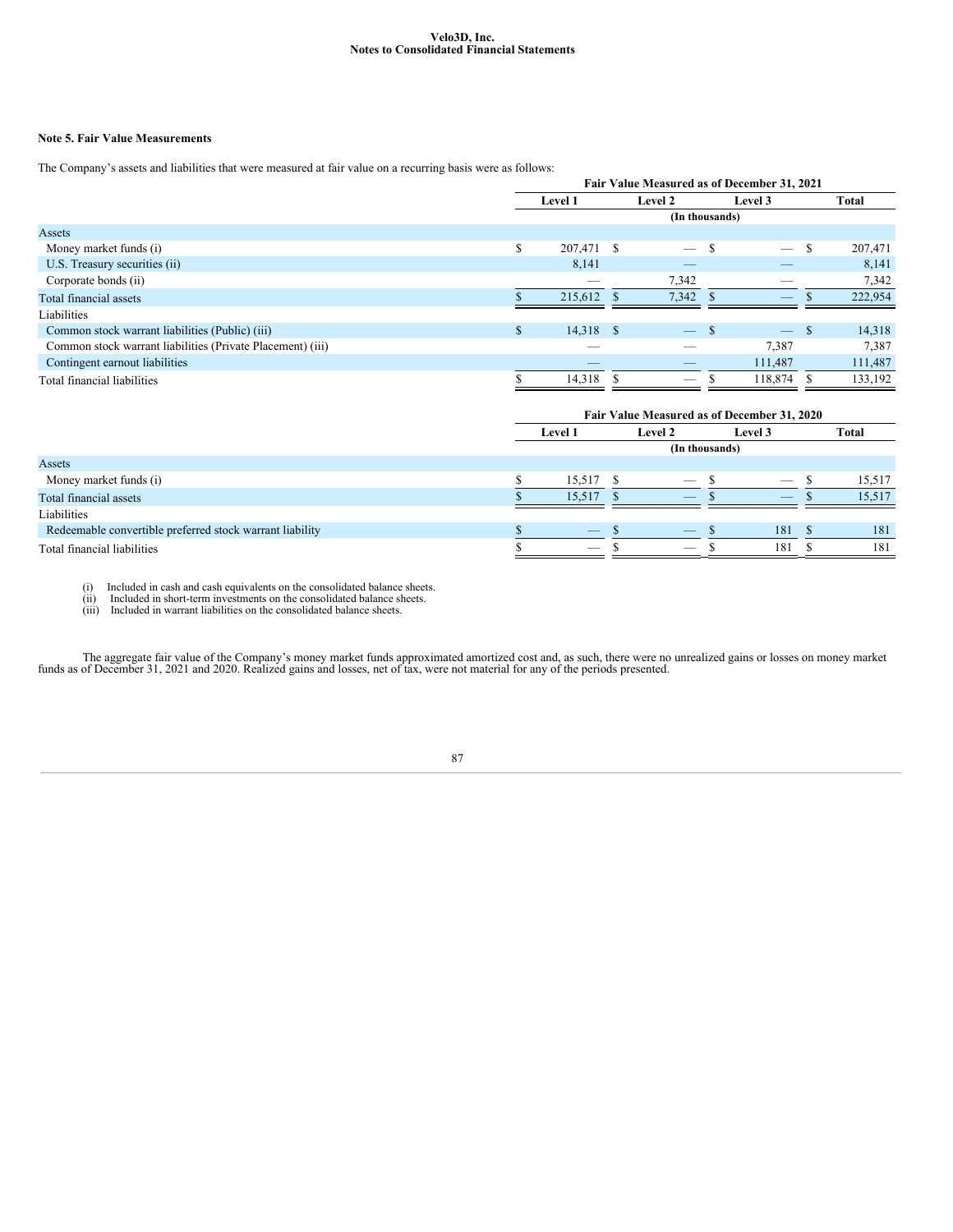The following table presents a summary of the changes in the fair value of the Company's Level 3 financial instruments:

|                                                                                            | Redeemable convertible<br>preferred stock warrant<br>liabilities | Private placement<br>warrant liabilities | Contingent earnout<br>liabilities |
|--------------------------------------------------------------------------------------------|------------------------------------------------------------------|------------------------------------------|-----------------------------------|
|                                                                                            |                                                                  | (In thousands)                           |                                   |
| Fair value as of January 1, 2021                                                           | 181<br>S                                                         | -S                                       | \$                                |
| Private placement warrant liabilities acquired as part of the reverse recapitalization     |                                                                  | 7,164                                    |                                   |
| Contingent earnout liabilities recognized upon the closing of the reverse recapitalization |                                                                  |                                          | 120,763                           |
| Change in fair value                                                                       | 718                                                              | 223                                      | (9,276)                           |
| Exercise of warrants                                                                       | (899)                                                            |                                          |                                   |
| Fair value as of December 31, 2021                                                         |                                                                  | 7,387                                    | 111,487<br>\$.                    |
|                                                                                            | Redeemable convertible<br>preferred stock warrant<br>liabilities | Private placement<br>warrant liabilities | Contingent earnout<br>liabilities |
|                                                                                            |                                                                  | (In thousands)                           |                                   |
| Fair value as of January 1, 2020                                                           | 185<br>\$.                                                       | -S                                       | \$                                |
| Change in fair value                                                                       | (4)                                                              |                                          |                                   |
| Fair value as of December 31, 2020                                                         | 181                                                              |                                          |                                   |

The fair value of the private placement warrant liability, redeemable convertible preferred stock warrant liability and contingent earnout liability are based on<br>significant unobservable inputs, which represent Level 3 mea exercing the Company used the Monte Carlo simulation valuation model using a distribution of potential outcomes on a monthly basis over the Earnout Period using the exercise of the Company used the Monte Carlo simulation v most reliable information available (see Note 17, *Equity Instruments*).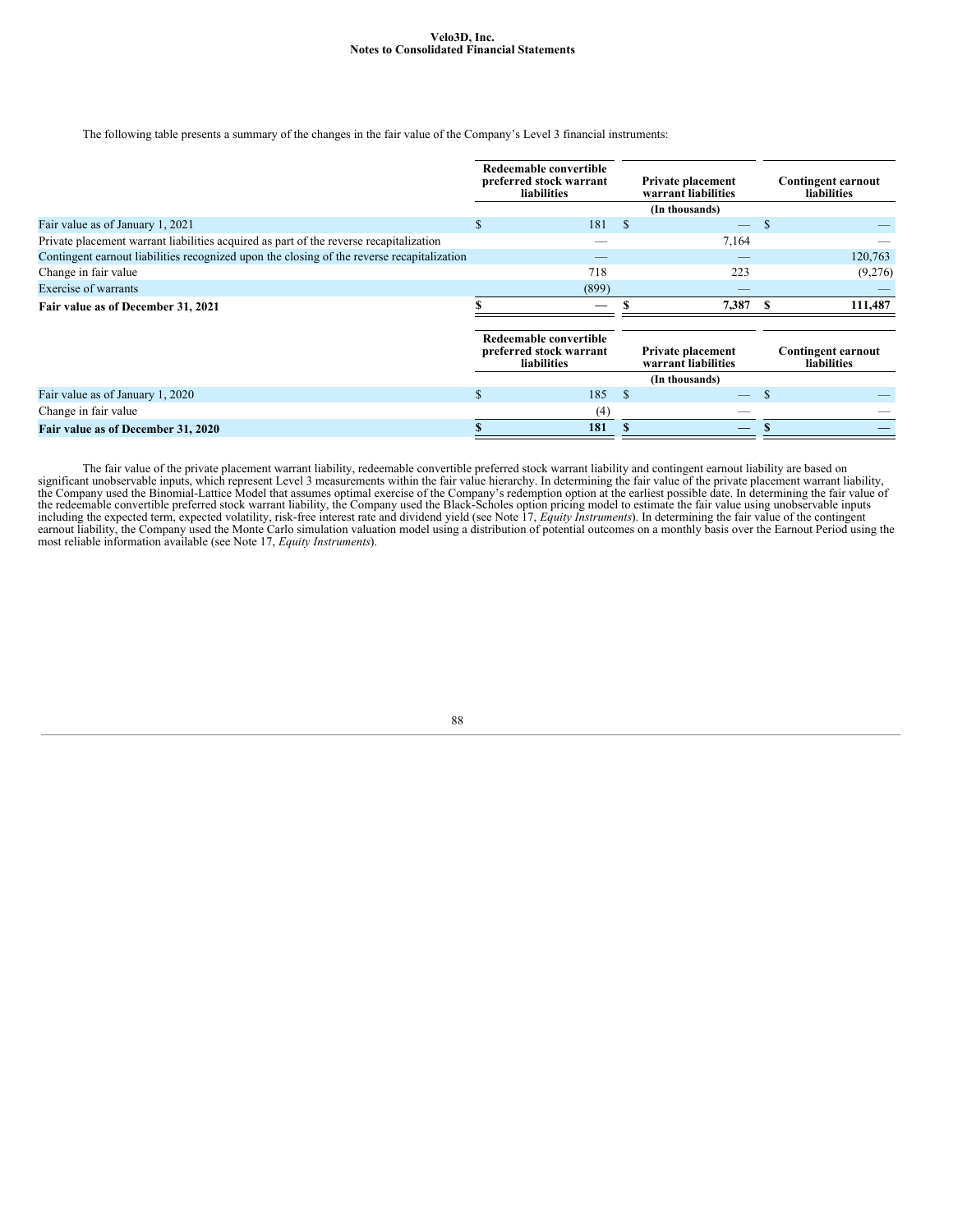### **Note 6. Investments**

### *Available-for-sale Investments*

The following table summarizes our available-for-sale investments as of December 31, 2021. These are classified as "Short-term investments" on the consolidated balance sheets. There were no AFS investments as of December 3

|                                      | December 31, 2021     |  |                                                    |  |      |                   |
|--------------------------------------|-----------------------|--|----------------------------------------------------|--|------|-------------------|
|                                      | <b>Amortized Cost</b> |  | <b>Gross Unrealized Gain Gross Unrealized Loss</b> |  |      | <b>Fair Value</b> |
|                                      |                       |  | (In thousands)                                     |  |      |                   |
| U.S. Treasury securities             | 8,154                 |  | $\hspace{0.1mm}-\hspace{0.1mm}$                    |  | (13) | 8,141             |
| Corporate bonds                      | 7.343                 |  |                                                    |  | (2)  | 7.342             |
| Total available-for-sale investments | 15.497                |  |                                                    |  | (15) | 15.483            |

The following table presents the breakdown of the available-for-sale investments in an unrealized loss position as of December 31, 2021.

|                          | December 31, 2021 |                              |  |
|--------------------------|-------------------|------------------------------|--|
|                          | <b>Fair Value</b> | <b>Gross Unrealized Loss</b> |  |
|                          |                   | (In thousands)               |  |
| U.S. Treasury securities |                   |                              |  |
| Less than 12 months      | 8,141 \$          | 13                           |  |
| Total                    | 8,141             | 13                           |  |
|                          |                   |                              |  |
| Corporate bonds          |                   |                              |  |
| Less than 12 months      | 5,640 \$          |                              |  |
| Total                    | $5,640$ \;        |                              |  |
|                          |                   |                              |  |

The Company does not believe these investments to be other-than-temporarily impaired as of December 31, 2021.

All remaining contractual maturities of AFS investments held at December 31, 2021 are greater than one year. Actual maturities may differ from the contractual maturities because the Company may sell these securities prematurely.

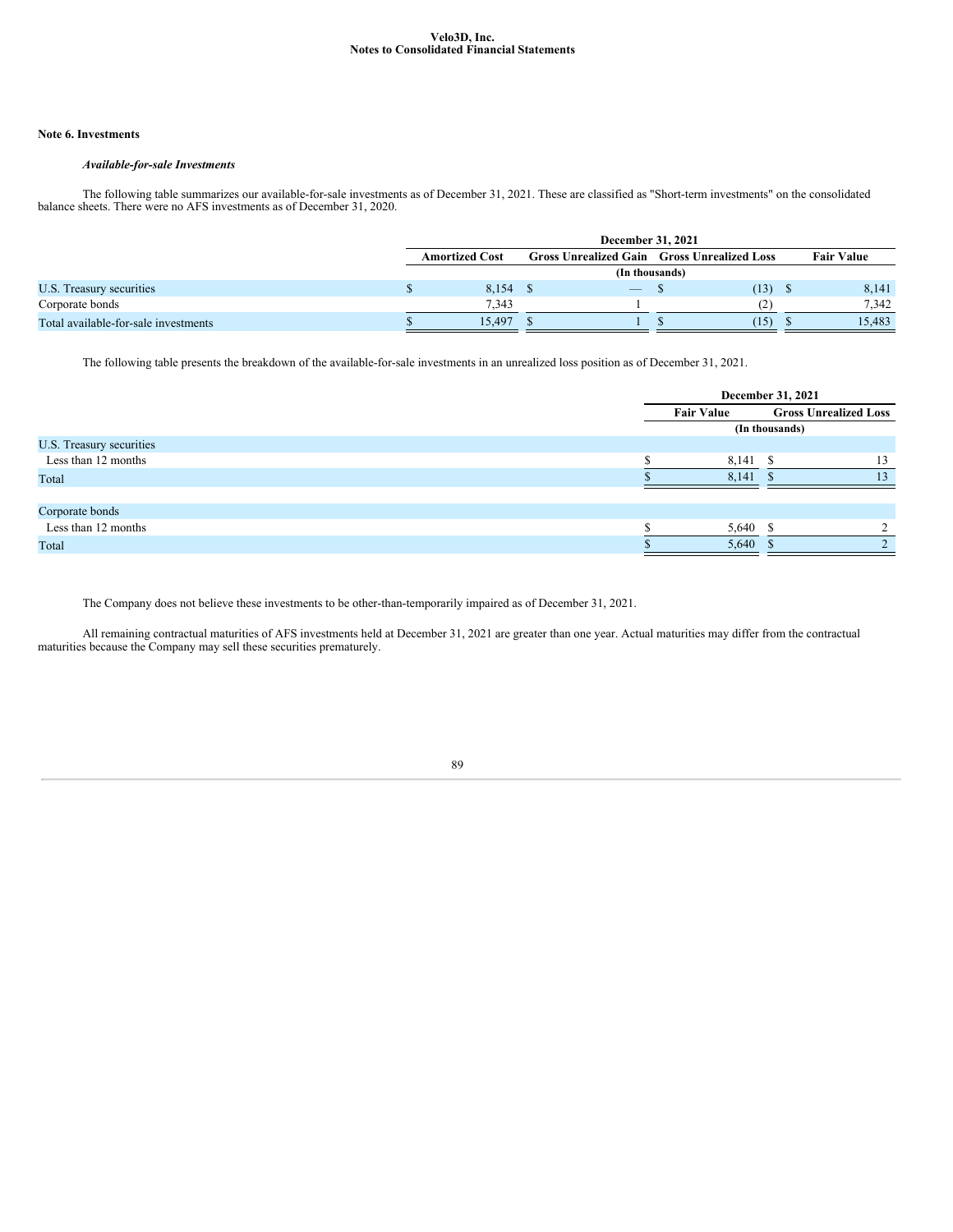### **Note 7. Accounts Receivable, Net**

Accounts receivable, net consisted of the following:

|                                        | December 31. |                |       |
|----------------------------------------|--------------|----------------|-------|
|                                        | 2021         |                | 2020  |
|                                        |              | (In thousands) |       |
| <b>Trade Receivables</b>               |              | 12,845         | 1,299 |
| Less: Allowances for Doubtful Accounts |              | (67)           | (67)  |
| Total                                  |              | 12.778         | .232  |

### **Note 8. Inventories**

Inventories consisted of the following:

|                  | December 31,   |       |  |  |
|------------------|----------------|-------|--|--|
|                  | 2021           | 2020  |  |  |
|                  | (In thousands) |       |  |  |
| Raw materials    | 16,594         | 4,980 |  |  |
| Work-in-progress | 5,885          | 2,329 |  |  |
| Total            | 22,479         | 7,309 |  |  |

### **Note 9. Prepaid Expenses and Other Current Assets**

Prepaid expenses and other current assets consisted of the following:

|                             | December 31.   |      |  |
|-----------------------------|----------------|------|--|
|                             | 2021           | 2020 |  |
|                             | (In thousands) |      |  |
| Prepaid insurance and other | 5,326          | 525  |  |
| Vendor prepayments          | 4,132          | 282  |  |
| Total                       | 9,458          | 807  |  |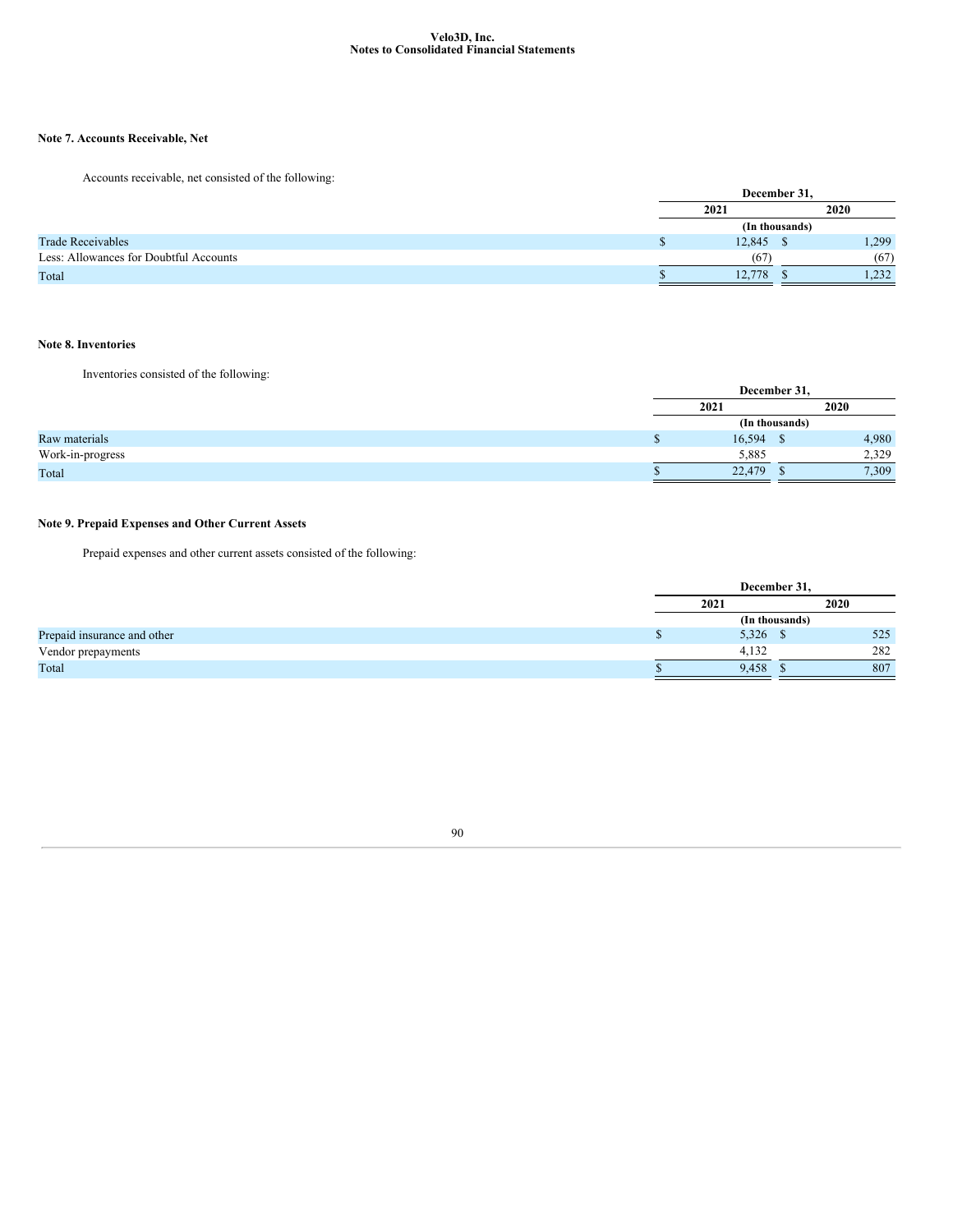### **Note 10. Property and Equipment, Net**

Property and equipment, net consisted of the following:

|                                                | December 31, |                |  |                          |
|------------------------------------------------|--------------|----------------|--|--------------------------|
|                                                | 2021         |                |  | 2020                     |
|                                                |              | (In thousands) |  |                          |
| Computers and software                         |              | $1,397$ \$     |  | 510                      |
| R&D lab equipment                              |              | 2,283          |  | 469                      |
| Furniture and fixtures                         |              | 88             |  | 40                       |
| Leasehold improvements                         |              | 2,771          |  | 1,828                    |
| Construction in progress                       |              | 6,273          |  | $\overline{\phantom{a}}$ |
| Total property, plant and equipment            |              | 12.812         |  | 2,847                    |
| Less accumulated depreciation and amortization |              | (2,766)        |  | (1, 841)                 |
| Property, plant and equipment, net             |              | 10.046         |  | 1.006                    |
|                                                |              |                |  |                          |

Depreciation expense for the years ended December 31, 2021 and 2020 was \$1.2 million and \$1.2 million, respectively.

### **Note 11. Equipment on Lease, Net**

As of December 31, 2021, there wereseven 3D Printers (equipment) leased to customers. The equipment leased to customers had a cost basis of \$9.3 million and accumulated depreciation of \$0.9 million as of December 31, 2021. Total lease revenue earned for theyear ended December 31, 2021 was \$1.6 million. The total depreciation expense was \$0.7 million and included in cost of revenue for the year endedDecember 31, 2021.

As of December 31, 2020, there were four 3D Printers (equipment) leased to customers. The equipment leased to customers had a cost basis of \$3.0 million and accumulated depreciation of \$0.2 million as of December 31, 2020. The total lease revenue earned for the year ended December 31, 2020 was \$0.4 million. The total depreciation expense was \$0.2 million and included in cost of revenue for the yearended December 31, 2020.

The Company entered into debt secured by certain leased equipment to customers. SeeNote 15, *Long-term Debt,* for a description of these financing arrangements.

### **Note 12. Accrued Expenses & Other Current Liabilities**

Accrued expenses and other current liabilities consisted of the following:

|                                                      | December 31,   |       |  |
|------------------------------------------------------|----------------|-------|--|
|                                                      | 2021           | 2020  |  |
|                                                      | (In thousands) |       |  |
| Accrued expenses                                     | $3,015$ \$     | 787   |  |
| Accrued salaries and benefits                        | 4,143          | 1,231 |  |
| Lease liability – current portion                    | 2.256          | 494   |  |
| Total Accrued expenses and other current liabilities | 9.414          | 2.512 |  |

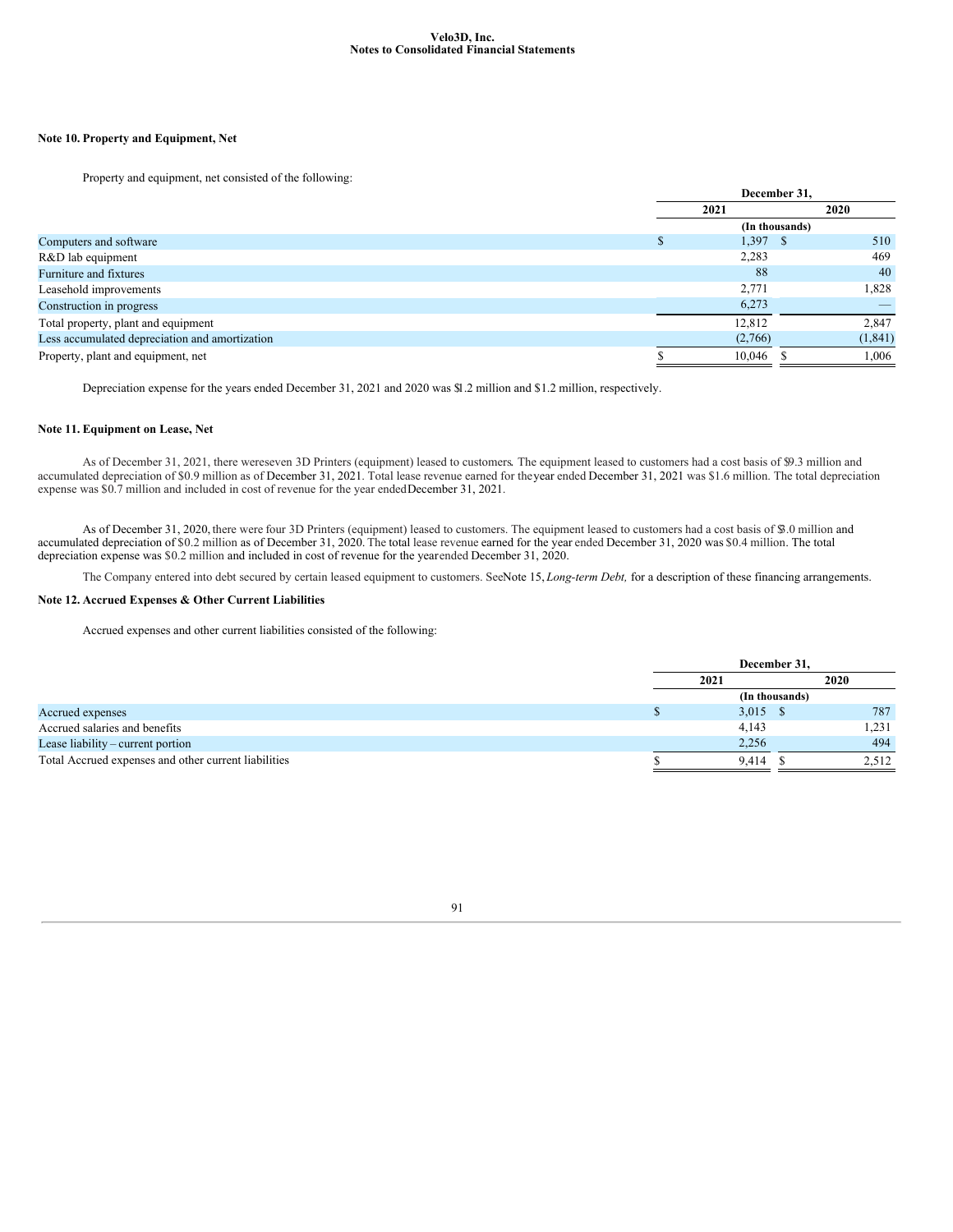### **Note 13. Other Noncurrent Liabilities**

Other noncurrent liabilities consisted of the following:

| December 31, |     |                                  |
|--------------|-----|----------------------------------|
| 2021         |     | 2020                             |
|              |     |                                  |
|              |     | 232                              |
|              | 308 | (48)                             |
|              |     | 184                              |
|              |     | (In thousands)<br>9,184<br>9.492 |

See Note 17, *Equity Instruments,* for further details of the contingent earnout liability and warrant liabilities.

### **Note 14. Leases**

The Company leases its office and manufacturing facilities under four non-cancellable operating leases which expire in 2023 to 2027 andone month to-month<br>operating lease. During the year ended December 31, 2021, the Compan

Total ROU assets and lease liabilities are as follows:

|                                                         | December 31. |            |                |     |
|---------------------------------------------------------|--------------|------------|----------------|-----|
|                                                         | 2021         |            | 2020           |     |
|                                                         |              |            | (In thousands) |     |
| Right-of-use assets:                                    |              |            |                |     |
| Net book value (Other assets)                           |              | 11,073     |                | 633 |
| Operating lease liabilities:                            |              |            |                |     |
| Current (Accrued expense and other current liabilities) | Φ            | $2,222$ \$ |                | 494 |
| Noncurrent (Other noncurrent liabilities)               |              | 9,143      |                | 232 |
|                                                         |              | 11,365     |                | 726 |
| Financing lease liabilities:                            |              |            |                |     |
| Current (Accrued expense and other current liabilities) |              | 33         | - \$           |     |
| Noncurrent (Other noncurrent liabilities)               |              | 41         |                |     |
|                                                         |              | 74         | -S             |     |
| Total lease liabilities                                 |              | 11,439     |                | 726 |

There were no impairments recorded related to these assets as ofDecember 31, 2021 and 2020.

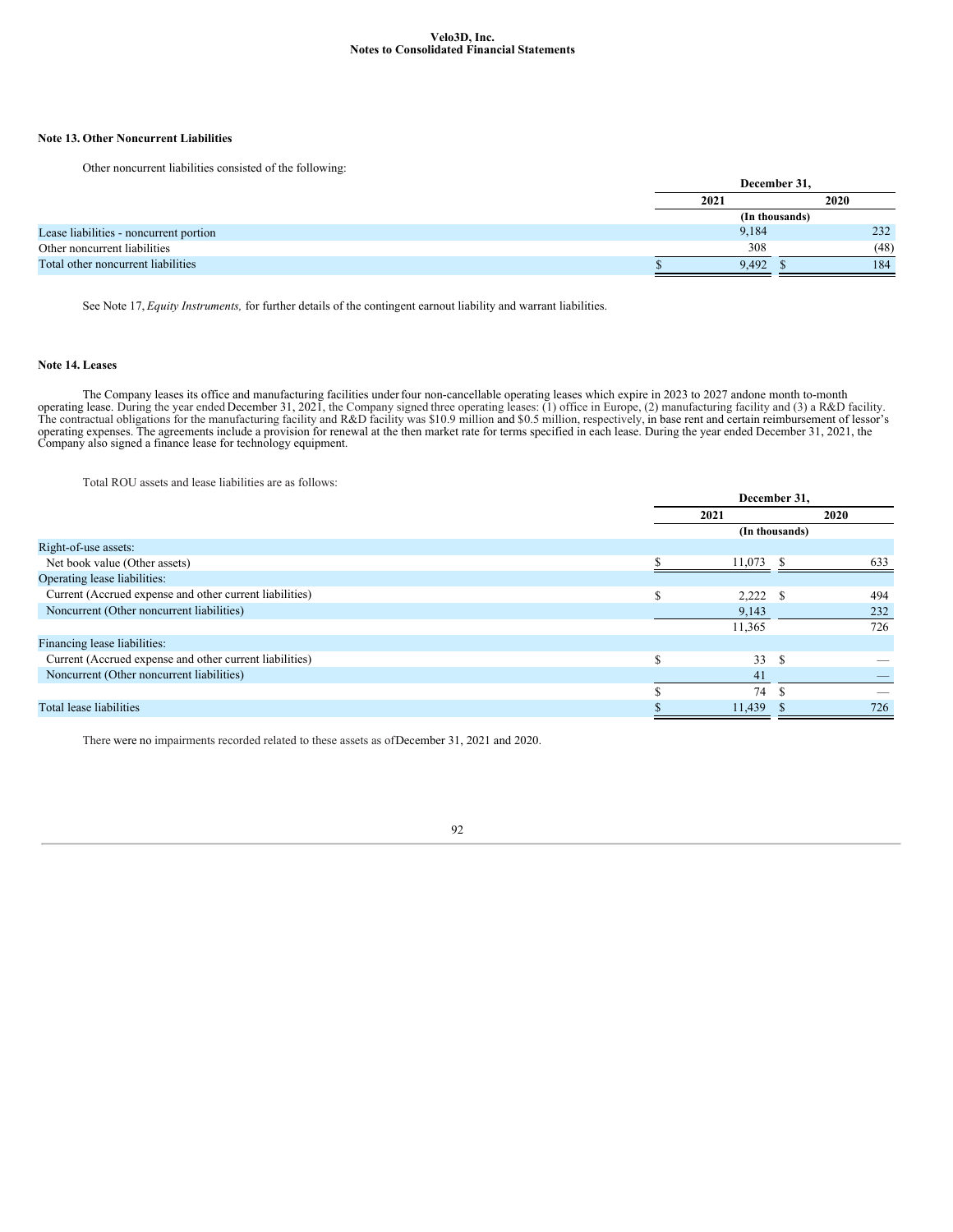Information about lease-related balances were as follows:

|                                                                    | December 31, |                                              |
|--------------------------------------------------------------------|--------------|----------------------------------------------|
|                                                                    | 2021         | 2020                                         |
|                                                                    |              | (In thousands, except years and percentages) |
| Operating lease expense                                            | 1,058        | 571                                          |
| Financing lease expense                                            | 31           | __                                           |
| Short-term lease expense                                           | 186          | 27                                           |
| Total lease expense                                                | 1.275        | 598                                          |
| Cash paid for leases                                               | 1,018        | 557                                          |
| Weighted - average remaining lease term - operating leases (years) | 4.9          | 1.6                                          |
| Weighted $-$ average discount rate $-$ operating leases            | 4.4%         | 4.5%                                         |

Maturity of operating lease liabilities as of December 31, 2021 are as follows:

|                                            | (In thousands) |
|--------------------------------------------|----------------|
| 2022                                       | 2,306          |
| 2023                                       | 2,696          |
| 2024                                       | 2,670          |
| 2025                                       | 2,232          |
| 2026                                       | 2,315          |
| Thereafter                                 | 599            |
| Total operating lease payments             | 12,818         |
| Less portion representing imputed interest | (1, 453)       |
| Total operating lease liabilities          | 11,365         |
| Less current portion                       | 2,222          |
| Long-term portion                          | 9,143          |

### **Note 15. Long-Term Debt**

Long-term debt consisted of the following:

|                                       |      | December 31,                             |
|---------------------------------------|------|------------------------------------------|
|                                       | 2021 | 2020                                     |
|                                       |      | (In thousands)                           |
| Term loan                             |      | 5,150<br>$\hspace{0.1mm}-\hspace{0.1mm}$ |
| Revolving credit line                 |      | 3,000                                    |
| Property and equipment loan           |      | 833                                      |
| Equipment loan                        |      | 2,081<br>5,089                           |
| Deferred financing costs              |      | (19)<br>(61)                             |
| Total                                 |      | 8,003<br>8,070                           |
| $Debt$ – current portion              |      | 3,687<br>5,114                           |
| Long-term debt – less current portion |      | 2,956 \$<br>4,316                        |
|                                       |      |                                          |

The Company's banking arrangements include three facilities and a revolving credit line with its primary bank (noted below). These loans contain customary representations and warranties, reporting covenants, events of default, and termination provisions. The affirmative covenants include, among other things, that the Company furnish monthly consolidated financial statements, insurance, and furnishes audited consolidated financial statements no later than the date of delivery to the Board of Directors.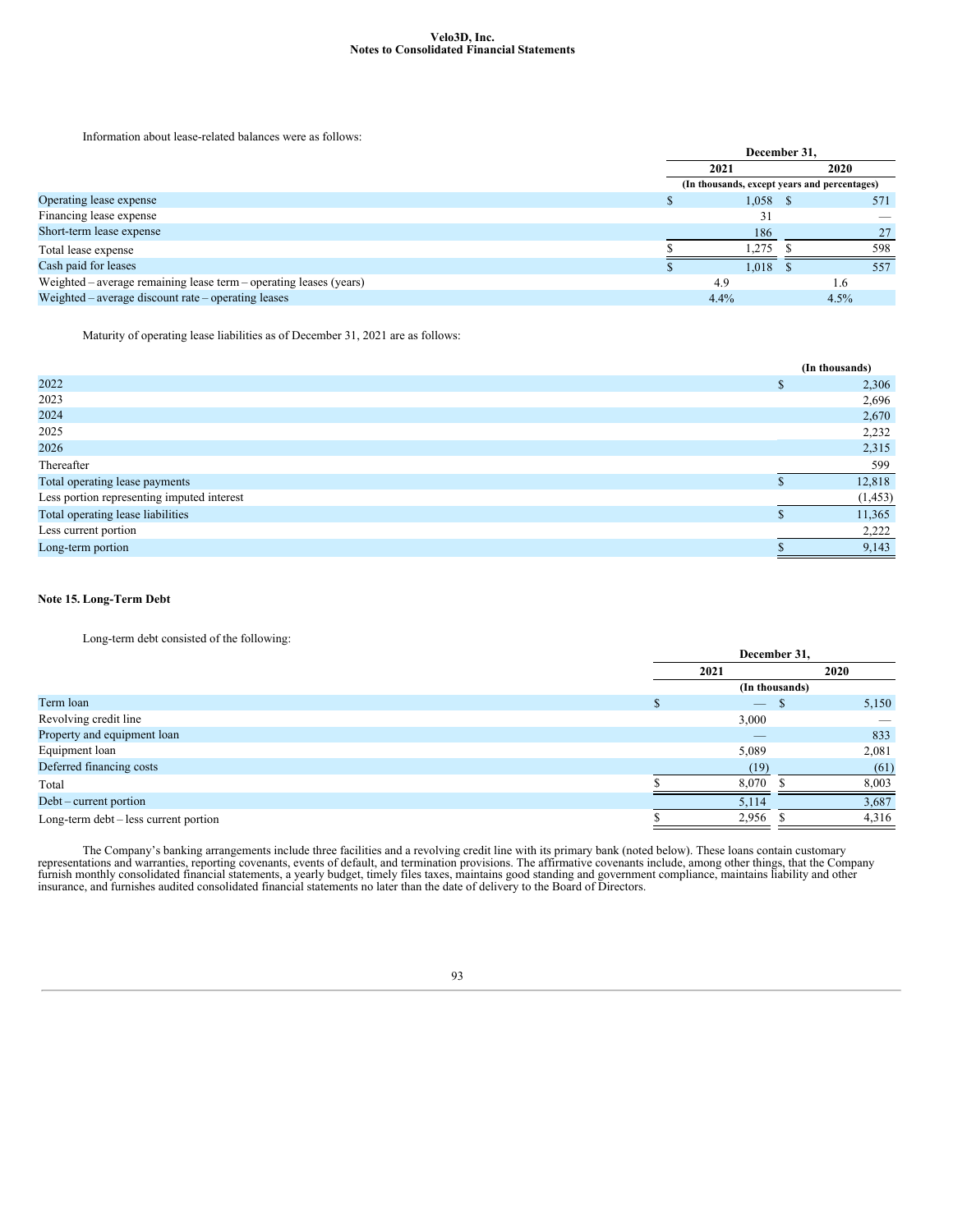The Company amortizes deferred financing costs over the life of the borrowing.As of December 31, 2021 and 2020, the remaining unamortized balance of deferred financing costs was less than \$0.1 million for both periods, respectively and was included in Debt — current portion on the balance sheets.

*Term Loan —* On April 18, 2019, the Company executed a loan facility for \$5.2 million with a variable interest rate of Prime plus0.25% and a term of four years. On April 7, 2020, the Company executed a deferral of principal payments. On December 17, 2020, the Company executed the second amended and restated loan and security agreement to extend the payment terms with a term of two years. As of December 31, 2020, the outstanding term loan balance was \$5.2 million. There were zero principal payments paid during the year ended December 31, 2020.

In May 2021, the Company executed the third amended and restated loan and security agreement and a mezzanine loan and security agreement withits primary lender and another financing institution for a total of \$53.5 million of debt facilities. These were comprised of a \$35.0 million term loan, a \$10.0 million revolving credit line (see below) and an \$8.5 million secured equipment loan facility (see below). Prior to May 2021, \$0.9 million in principal payments were paid against the outstanding term loan balance under the second amended and restated loan and security agreement.

The term loan had a variable interest rate of the greater of 9.00% or Prime plus 5.75% and a term of thirty months. The loan included a deferral of principal payments for the first five months. The refinancing was accounte fully repaid using proceeds from the mezzanine loan and security agreement. The remaining deferred loan fees of \$0.1 million were written off to interest expense.

In May 2021, the Company borrowed \$15.0 million from the term loan facility, and an additional \$5.0 million in July 2021. On October 29, 2021, we repaid the \$20.7 million outstanding balance, interest and fees of the term loan in full using proceeds from the Merger. The Company wrote off \$0.6 million deferred loans fees with the repayment of the term loan.

The term loan's effective interest rate was3.2% and 4.0% for the years ended December 31, 2021 and 2020, respectively.

*Revolving Credit Line* — In May 2021, the Company executed the third amended and restated loan and security agreement and a mezzanine loan and security agreement (see further discussion above). In August 2021, the Company drew \$3.0 million on the \$10.0 million revolving credit facility, with a variable interest rate of the greater of 5.75% or Prime plus 2.50% and a term of 10 months. The Company has \$7.0 million of the revolving credit line undrawn as December 31, 2021. The effective interest rate was 4.7% for the year ended December 31, 2021. The deferred loan fees were less than \$0.1 million as of December 31, 2021.

*Property and Equipment Loan* —On July 2, 2018, the Company executed a loan facility for \$2.0 million. On September 26, 2018, \$2.0 million was drawn down with a variable interest rate of Prime plus 1% and a term of three years. This facility was refinanced on December 17, 2020 with a new loan facility for \$0.9 million with a variable interest rate of Prime plus 1% and a term of

The outstanding balance as of May 2021 was fully repaid using proceeds from the mezzanine loan and security agreement. The deferred loan fees of less than<br>\$0.1 million were written off to interest expense. For the year end Loan.

The effective interest rates were 1.5% and 4.9% for the years ended December 31, 2021 and 2020, respectively.

*Equipment Loan* — The equipment loan outstanding balance is comprised of two different equipment loan facilities.

Equipment Loan First Facility: On December 17, 2020, the Company executed the second amended and restated loan and security agreement which included an equipment loan facility for up to \$8.5 million secured by the equipment leased to customers. As of December 31, 2020, the equipment loan outstanding balance was \$0.8 million. The facility had a variable interest rate of the greater of Prime rate or 3.25%. The effective interest rate was2.7% for the year ended December 31, 2021.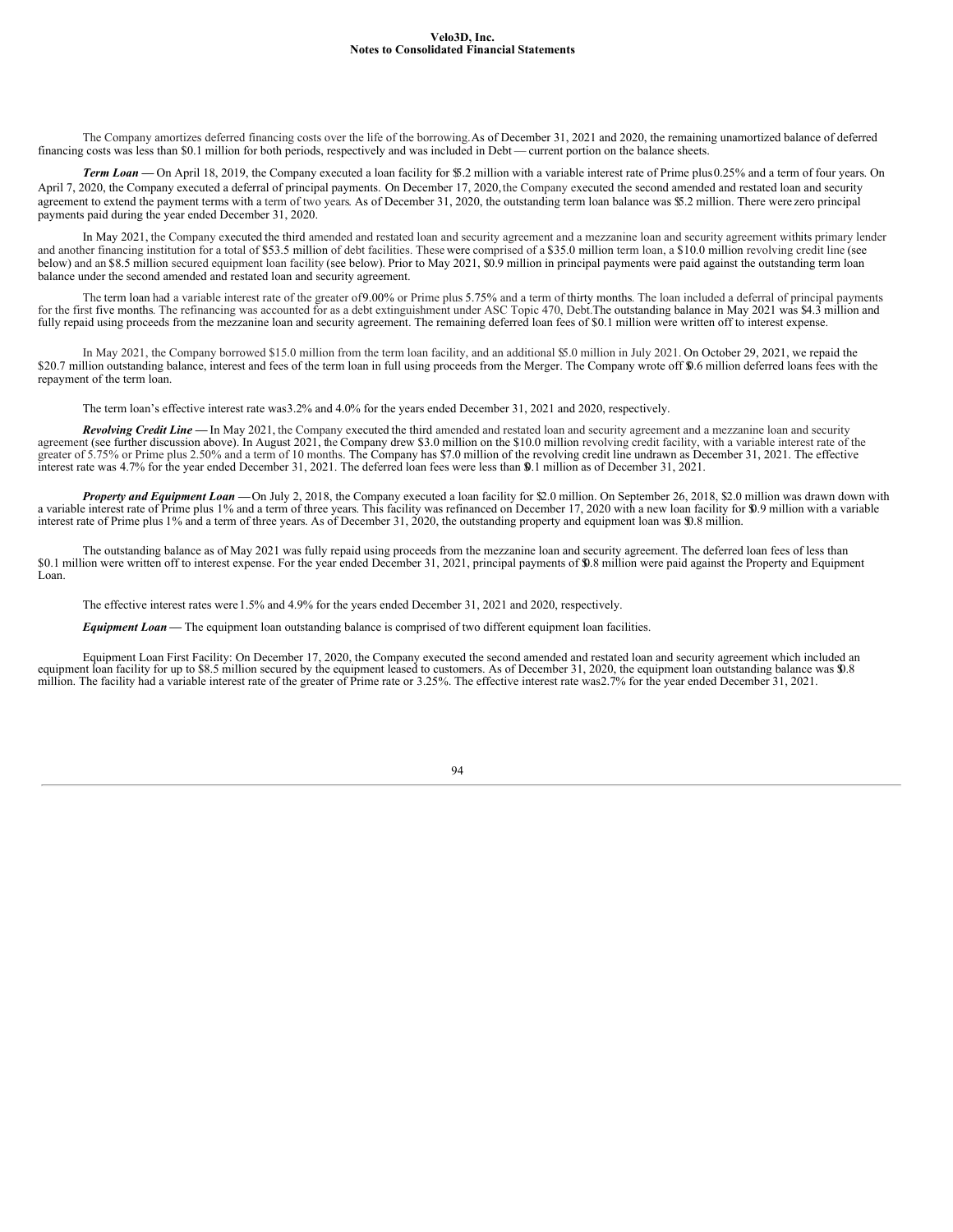During the year ended December 31, 2021, the Company executedseven additional advances on the first facility for \$5.6 million secured by equipment leased to customers. For the year ended December 31, 2021, \$0.8 million in principal payments were paid. As of December 31, 2021, the outstanding balance for the first facility was \$5.1 million. The Company has \$3.4 million of the secured equipment loan facility undrawn as of December 31, 2021. As of December 31, 2021, the deferred loans fees with the debt issuance was less than \$0.1 million.

Equipment Loan Second Facility: The equipment loan on the second facility was entered into in June 2020 with another third-party financing institution. The second facility was for \$1.6 million with a fixed interest rate of 6.0%. All facilities had terms of three years. The effective interest rate was5.9% and 8.0% for the years ended December 31, 2021 and 2020, respectively.

There was \$0.3 million in principal payments paid during the year ended December 31, 2020. As of December 31, 2020, the outstanding balance on the second facility was \$1.3 million.

In August 2021, the Company paid in full the outstanding balance on the second facility and sold the units to the lease customer when the customer exercised their purchase options. For the year ended December 31, 2021, principal payments of \$1.3 million were paid against the outstanding balance on the second facility. As of December 31, 2021, there was no outstanding balance on the second facility. The deferred loan fees of less than \$0.1 million were written off to interest expense with the repayment.

The future minimum aggregate payments for the above borrowings are as follows as of December 31, 2021:

|      |  | _______ | (In thousands) |
|------|--|---------|----------------|
| 2022 |  |         | 5,114          |
| 2023 |  |         | 2.133<br>ر ريد |
| 2024 |  |         | 823            |
|      |  |         | .070           |

#### **Note 16. Convertible Notes Payable**

### *Convertible Note Issued in 2019*

On November 15, 2019, the Company issued a convertible note at a principal amount of \$1.5 million with a maturity date of November 15, 2024. Interest accrued on the convertible note at 2.00% per annum. There was no purchase discount offered to the note holder.

Upon the occurrence of (1) default in any payment on the convertible note when due, (2) the Company entering into bankruptcy, (3) any case, proceeding or other commenced against the Company, (4) materially breaches by the Company on any representation, warranty, covenant, or other obligation to the holder of the convertible note, and (5) certain distribution agreement expires or Company shall not prepay the convertible note without the consent of the holder. Upon the occurrence of the next financing of the Company's preferred stock, the principal amount of the note and accrued but unpaid interest shall automatically be converted into the shares of the preferred stock issued in such financing at the lowest selling price of such round of financing.

As of December 31, 2019, the carrying amount of the convertible note was \$1.5 million and the effective interest rate (which equals the coupon interest rate) was 2.00% per annum.

### *Convertible Note Issued in 2020*

On April 17, 2020, concurrent with the Series D redeemable convertible preferred stock issuance, the Company issued another convertible note at a principal amount of \$5.5 million with a maturity date of April 17, 2035. Interest accrued on the convertible note at1.44% per annum. On the same day as the issuance, \$1.1 million of principal amount of the convertible note was immediately converted into 2,895,934 shares of Series D redeemable convertible preferred stock. Subsequently, concurrent with the Series D redeemable convertible preferred stock issuance on June 11, 2020, the remaining principal amount of the convertible note and accrued interest of \$4.4 million were converted into 11,636,645 shares of Series D redeemable convertible preferred stock.

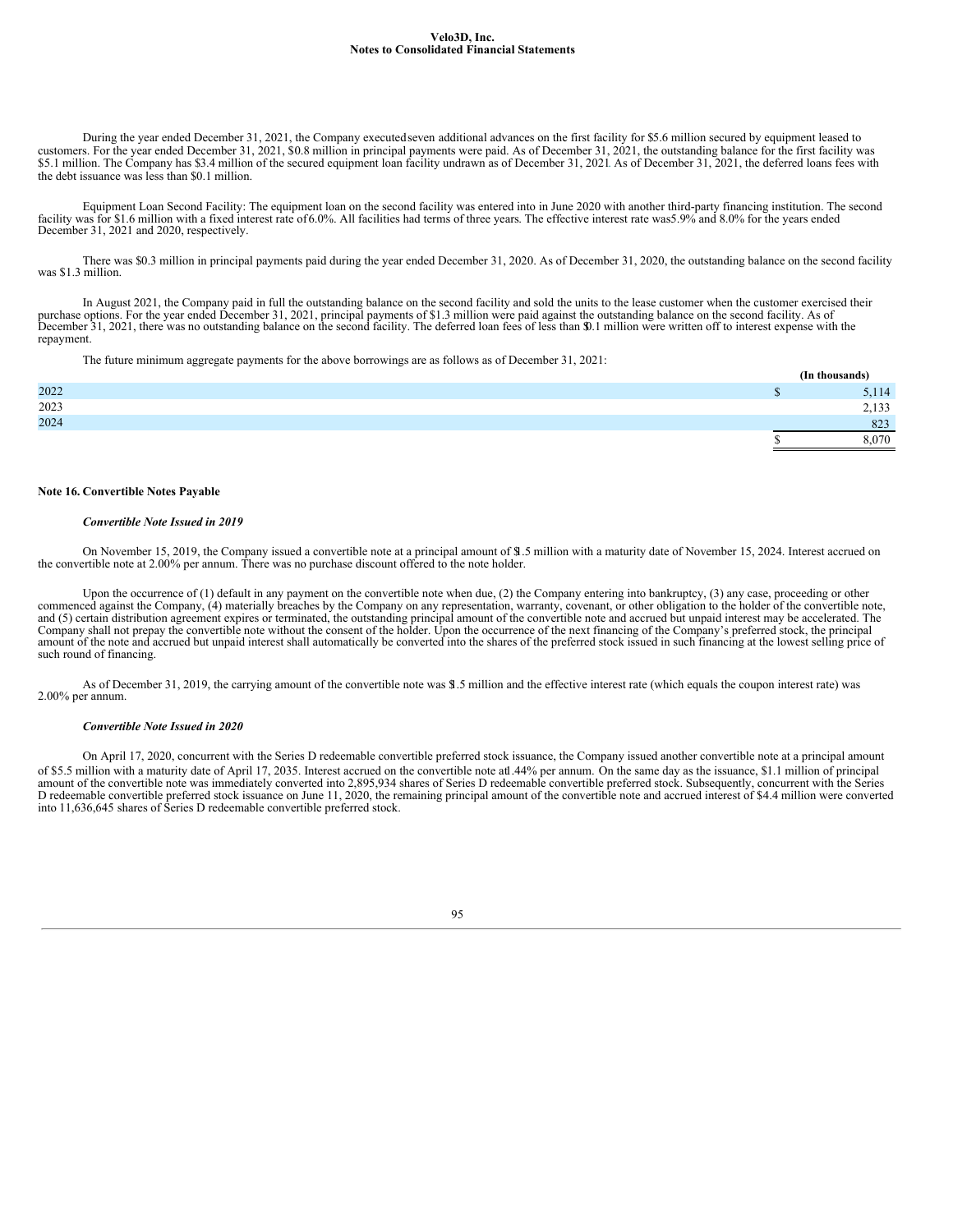### *Convertible Note Issued in 2021*

On January 4, 2021, concurrent with the Legacy Velo3D Series D redeemable convertible preferred stock issuance, the Company issued a convertible note at a principal amount of \$5.0 million with a maturity date of January 3, 2023. Interest accrued on the convertible note atl 28% per annum.

In September 2021, the convertible promissory note agreement was amended to reflect an automatic conversion to Legacy Velo3D Series D redeemable convertible preferred stock upon a change in control. The modification was accounted for as a debt extinguishment per ASC 470-50 Debt and resulted in a \$50.6 million fair value adjustment to the \$5.0 million convertible promissory note. The convertible note converted automatically in connection with the Merger. There wasno convertible notes payable as of December 31, 2021 and 2020.

The note conversion price of \$0.74 per share resulted in a conversion into6,820,022 shares of Legacy Velo3D Series D redeemable convertible preferred stock immediately prior to Closing, which were subsequently converted from Legacy Velo3D Series D redeemable convertible preferred stock into Legacy Velo3D common stock<br>and at the Exchange Ratio of 0.8149 for 5,557,864 shares of

### **Note 17. Equity Instruments**

### *Redeemable Convertible Preferred Stock*

Redeemable convertible preferred stock consisted of the following:

|                                        |            |                                  | As of December 31, 2021                         |                           |                |
|----------------------------------------|------------|----------------------------------|-------------------------------------------------|---------------------------|----------------|
|                                        | Authorized | <b>Issued and</b><br>Outstanding | Original issue price<br>per share               | Liauidation<br>Preference | Carrying value |
|                                        |            |                                  | (In thousands, except share and per share data) |                           |                |
| Redeemable Convertible Preferred Stock | 10.000.000 | $-$                              | $\overline{\phantom{a}}$                        | $\overline{\phantom{a}}$  | _              |

|                                        | As of December 31, 2020                         |                                  |              |                                   |  |                           |    |                       |
|----------------------------------------|-------------------------------------------------|----------------------------------|--------------|-----------------------------------|--|---------------------------|----|-----------------------|
| Redeemable Convertible Preferred Stock | Authorized                                      | <b>Issued and</b><br>Outstanding |              | Original issue<br>price per share |  | Liauidation<br>Preference |    | <b>Carrying value</b> |
|                                        | (In thousands, except share and per share data) |                                  |              |                                   |  |                           |    |                       |
| Series A                               | 8,906,694                                       | 6,726,134                        |              | $2.928$ \$                        |  | 19.696                    | -S | 17,030                |
| Series B                               | 10,385,804                                      | 8.386.456                        |              | 3.851                             |  | 32,300                    |    | 32,176                |
| Series C                               | 8,848,760                                       | 8,399,058                        | <sup>S</sup> | 5.524                             |  | 46,400                    |    | 39,378                |
| Series D                               | 97,278,007                                      | 94,222,735                       |              | 0.375                             |  | 35,366                    |    | 35,120                |
|                                        | 125,419,265                                     | 117,734,383                      |              |                                   |  | 133,762                   |    | 123,704               |

As of December 31, 2021, there wereno issued and outstanding redeemable convertible preferred stock. As of December 31, 2020, redeemable convertible preferred stock totaling 117,734,383 shares were convertible into147,876,672 shares of common stock.

### Conversion of Redeemable Convertible Preferred Stock into Common Stock at a conversion ratio of 3:1 and Issuance of Series D Redeemable Convertible *Preferred Stock*

In March and early April 2020, the Company notified the existing holders of the redeemable convertible preferred stock of (i) a planned initial closing of Legacy Velo3D Series D redeemable convertible preferred stock and (ii) the amount assigned to each of them based on their pro rata holdings in the Company's outstanding equity on a fully diluted basis. In addition, these existing holders were notified that, as a condition of the Legacy Velo3D Series D redeemable convertible preferred stock financing, the<br>Company would amend its articles to implement Velo3D Series D redeemable convertible preferred stock.

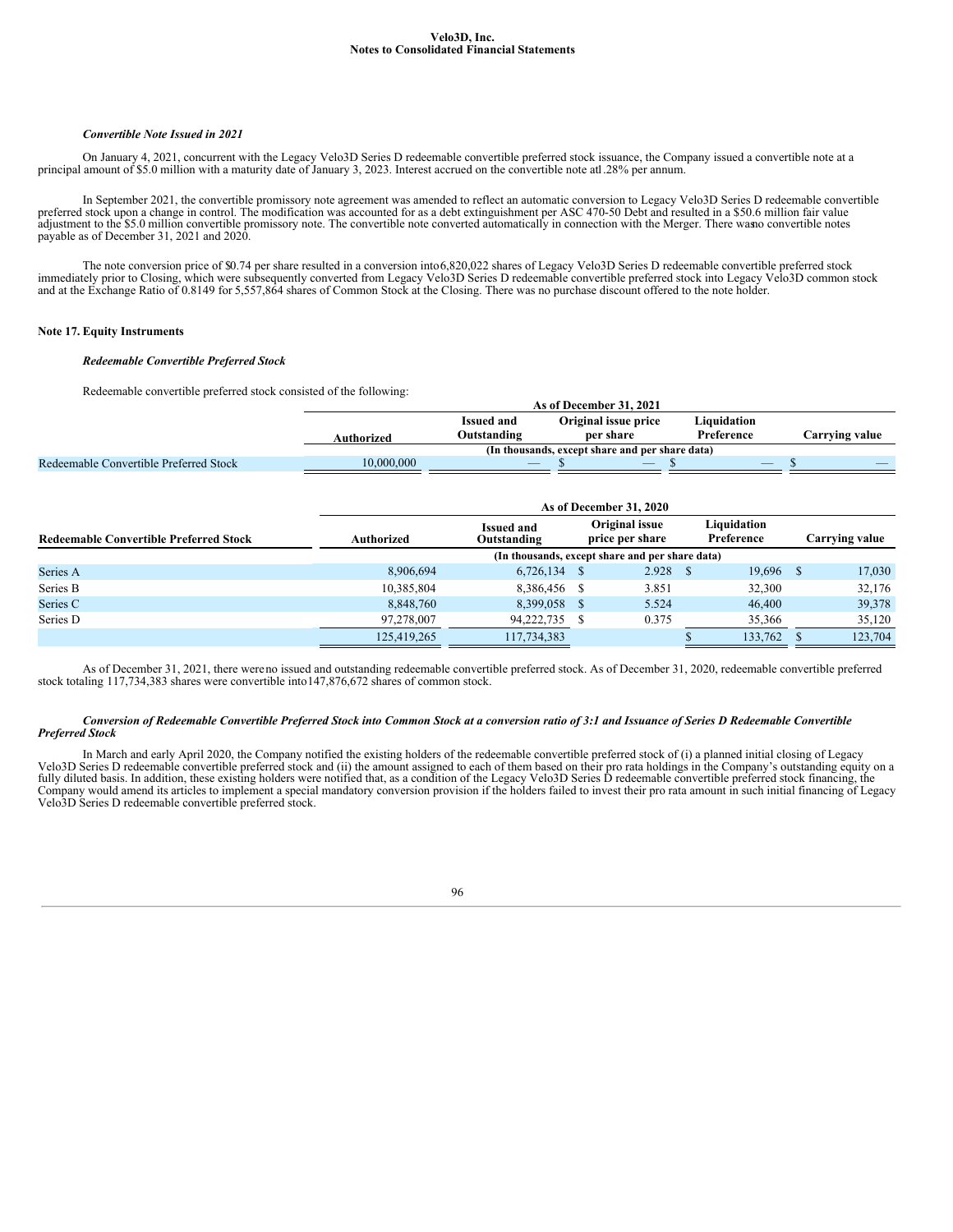On April 13, 2020, in connection with the Company's issuance of Legacy Velo3D Series D redeemable convertible preferred stock, the Company amended its articles to implement the special mandatory conversion provision and, contemporaneously, certain existing holders of redeemable convertible preferred stock who failed to invest their full pro rata amount or did not participate in the financing were automatically converted into the Company's common stock at a conversion ratio of three to one. The amendment and forced conversion were recognized as an extinguishment of the redeemable convertible preferred stock.

As a result, 2,167,198 shares of Legacy Velo3D Series A redeemable convertible preferred stock, 1,999,348 shares of Legacy Velo3D Series B redeemable convertible preferred stock were converted into 1,210,513 shares of Lega The carrying value of the converted shares of the redeemable convertible preferred stock is \$13.3 million, whereas the fair value of the shares of common stock issued in the conversion was \$0.2 million. Because the fair value of the consideration transferred (i.e., the fair value of the shares of common stock issued) was less than the carrying amount of the shares of the redeemable convertible preferred stock surrendered, the Company recognized an extinguishment of the redeemable convertible preferred stock converted in<br>the amount of \$13.1 million. The \$13.1 million wa to common stockholders and a decrease to accumulated deficit. Accordingly, the Company recorded a decrease of \$13.3 million to redeemable convertible preferred stock, and a corresponding increase of \$0.2 million in additional paid-in capital and a decrease of \$13.1 million in accumulated deficit.

In addition, on April 13, 2020, the Company issued44,794,885 shares of Legacy Velo3D Series D redeemable convertible preferred stock at \$0.37534 per share for gross proceeds of \$16.8 million.

### **Common stock**

The holders of common stock are entitled to one vote for each share held of record on all matters submitted to a vote of the stockholders but are not entitled to cumulative voting rights, have the right to appoint two directors to the Company's Board of Directors, are entitled to receive ratably such dividends as may be declared by the Company's Board of Directors out of funds legally available therefor subject to preferences that may be applicable to any shares of redeemable convertible preferred stock currently outstanding or issued in the future, are entitled to share ratably in all assets remaining after payment of liabilities and the liquidation preference of any then outstanding redeemable convertible preferred stock in the event of the Company's liquidation, dissolution, or winding up, have no preemptive rights and no right to convert their common stock into any other securities, and have no redemption or sinking fund provisions applicable to the common stock.

### *Common Stock Reserved for Future Issuance*

Shares of common stock reserved for issuance on an "as if converted" basis were as follows:

|                                                                    | December 31. |              |  |
|--------------------------------------------------------------------|--------------|--------------|--|
|                                                                    | 2021         | 2020         |  |
|                                                                    |              | (share data) |  |
| Redeemable convertible preferred                                   |              | 147,876,672  |  |
| Redeemable convertible preferred stock warrants                    |              | 408,729      |  |
| Common stock warrants                                              | 13,075,000   | 214,033      |  |
| Restricted stock units issued and outstanding                      | 4,041,346    |              |  |
| Stock options issued and outstanding                               | 21, 191, 226 | 21,471,321   |  |
| Shares available for future grant under 2014 Equity Incentive Plan |              | 5,887,008    |  |
| Shares available for future grant under 2021 Equity Incentive Plan | 17,533,471   |              |  |
| Reserved for employee stock purchase plan                          | 3,663,277    |              |  |
| <b>Total shares of common stock reserved</b>                       | 59,504,320   | 175,857,763  |  |

Shares available for future grant under the 2014 Equity Incentive Plan were cancelled and converted into the shares available for future grant under the 2021 Equity Incentive Plan upon consummation of the Merger. See Note 3, *Reverse Recapitalization,* for further discussion.

The shares available for future grant under the 2021 Equity Incentive Plan include un-exercised stock options (vested and unvested) and unvested restricted share units (RSUs) as of December 31, 2021.

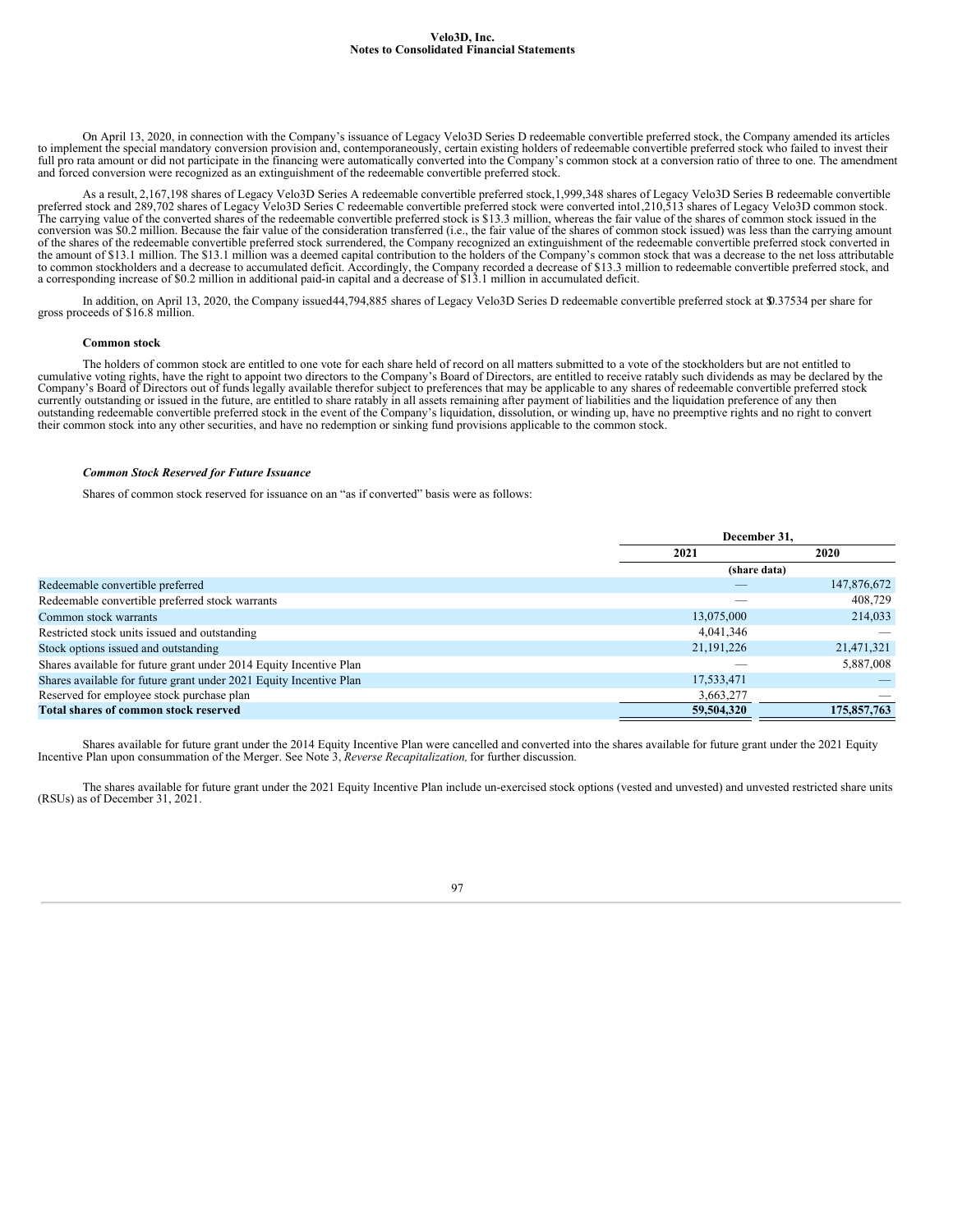### *Warrant liabilities*

Warrants for common stock of 13,075,000 and 214,033 were exercisable 1-to-1 as of December 31, 2021 and 2020, respectively. Warrants - Common Stock are equity classified and recorded at fair value on the issue date without liability classified and recorded at fair value on the issue date with periodic remeasurement. Warrants for shares of common stock consisted of the following: **December 31, 2021**

|                                                        |                   |                           |                           | DUUUDUL JI, 4041                     |                                            |                                                          |
|--------------------------------------------------------|-------------------|---------------------------|---------------------------|--------------------------------------|--------------------------------------------|----------------------------------------------------------|
|                                                        | <b>Issue Date</b> | <b>Expiration</b><br>Date | Number of<br>Warrants     | <b>Exercise</b><br>Price per warrant | Fair<br>Value on Issue<br>Date per warrant | <b>Fair Value on</b><br>December 31, 2021                |
|                                                        |                   |                           |                           |                                      |                                            | (In thousands)                                           |
| Private<br>Placement Warrants -<br><b>Common Stock</b> | 12/02/2020        | 09/29/2026                | 4,450,000                 | \$11.50                              | \$2.00                                     | \$<br>7,387                                              |
| Public Warrants -<br>Common Stock                      | 12/02/2020        | 09/29/2026                | 8,625,000                 | \$11.50                              | \$3.30                                     | \$<br>14,318                                             |
|                                                        |                   |                           | 13,075,000                |                                      |                                            | 21,705                                                   |
|                                                        |                   |                           |                           | <b>December 31, 2020</b>             |                                            |                                                          |
|                                                        |                   | <b>Issue Date</b>         | <b>Expiration</b><br>Date | Number of<br>Warrant                 | <b>Exercise</b><br>Price per warrant       | <b>Fair Value on</b><br><b>Issue Date per</b><br>warrant |
| Warrants - Common Stock                                |                   | 12/02/2015                | 12/02/2025                |                                      | \$0.87<br>11,132                           | \$0.70                                                   |
| Warrants - Common Stock                                |                   | 07/02/2018                | 07/02/2028                |                                      | \$2.47<br>40,715                           | \$2.00                                                   |
| Warrants - Common Stock                                |                   | 12/17/2020                | 12/17/2030                |                                      | \$0.18<br>162,186                          | \$0.17                                                   |
| Total outstanding                                      |                   |                           |                           |                                      | 214,033                                    |                                                          |

(1) Legacy Velo3D Warrants - Common Stock: As of December 31, 2020, warrants on common stock are equity classified and recorded at fair value on the issue date without further remeasurement.

### *Warrants - Common Stock*

As part of the Merger, all Legacy Velo3D common stock warrants were exercised for shares of common stock in accordance with their terms for the number of exercisable shares, each adjusted using the Exchange Ratio. At that time, the Legacy Velo3D common stock warrants were remeasured and reclassified to Legacy Velo3D additional paid-in capital.

The level 3 fair value assumptions used in the Black-Scholes model to calculate fair value of the warrant for common stock granted during the year ended December 31, 2020 were as follows: volatility of 108.0%, term of 10 y

### *Private Placement Warrants - Common Stock*

Concurrently with JAWS Spitfire's IPO, 4,450,000 Private Placement Warrants were issued to the Sponsor at \$2.00 per unit. Each Private Placement Warrant is exercisable to purchase one share of Common Stock at a price of \$11.50 per share. Subject to certain exceptions, the Private Placement Warrants have terms and provisions that<br>are identical to those of the Public Warrants.

### *Public Warrants - Common Stock*

In conjunction with the JAWS Spitfire IPO,34,500,000 units were issued to public investors at \$10.00 per unit. Each unit consisted of one JAWS Spitfire Class A ordinary share and one-fourth of one warrant. Each Public

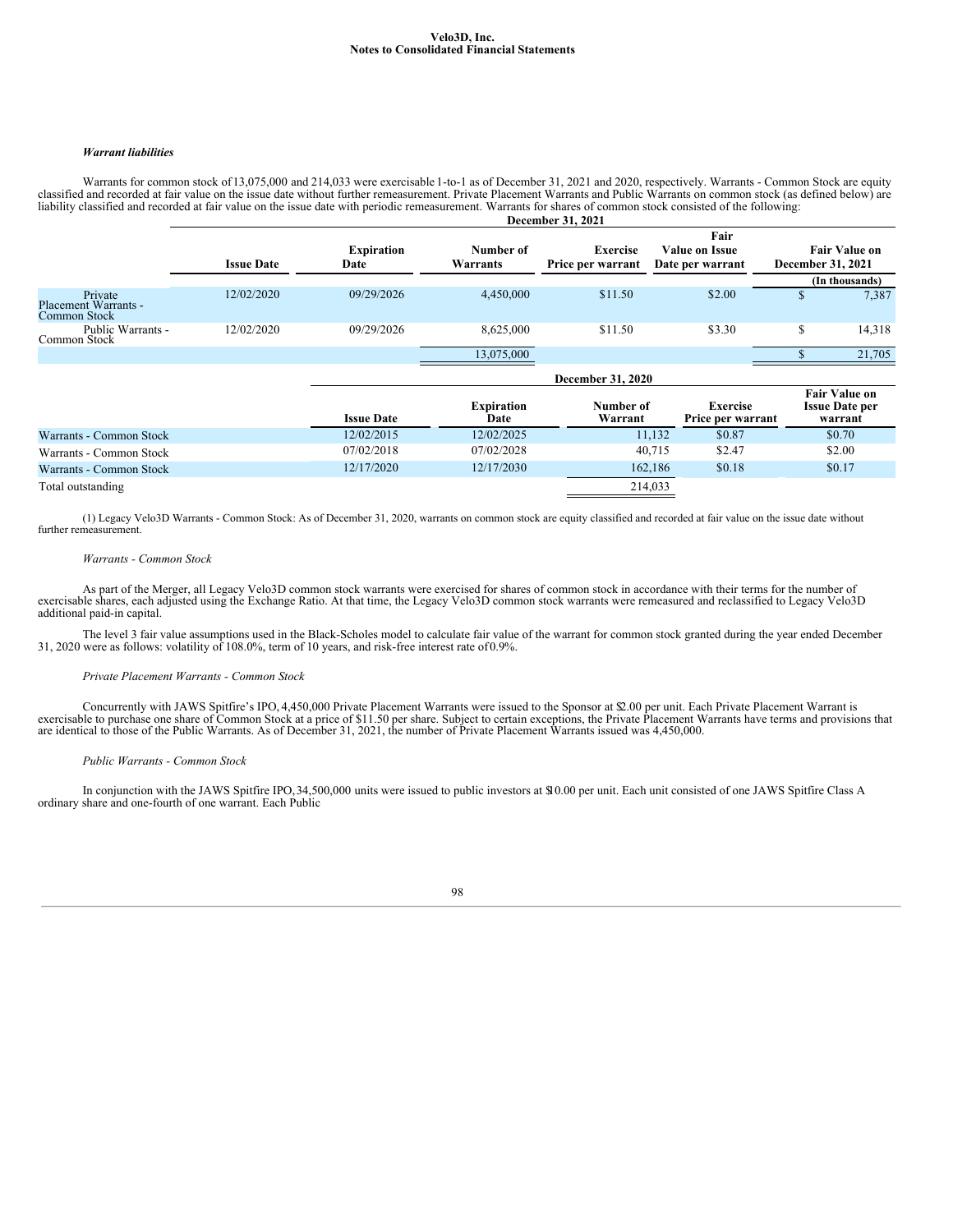Warrant is exercisable to purchase share of Common Stock at \$11.50 per share. As of December 31, 2021, the number of Public Warrants issued was8,625,000.

Public Warrants may only be exercised for a whole number of shares. The Public Warrants became exercisable on December 7, 2021. The Public Warrants will expire 5 years after the completion of a Merger or earlier upon redemption or liquidation.

### *Private Placement Warrant and Public Warrant Liabilities - Common Stock*

The issuance of the Private Placement Warrant and Public Warrant liabilities were accounted for upon the reverse recapitalization. See Note 3, *Reverse Recapitalization,* for further discussion.The liability for private placement and public warrants on common stock (carried at fair value) was as follows for the year ended December 31, 2021:

|                                                                          | December 31,<br>2021 |
|--------------------------------------------------------------------------|----------------------|
|                                                                          | (In thousands)       |
| <b>Beginning Balance</b>                                                 |                      |
| Reclassification of warrants liability upon the reverse recapitalization | 21.051               |
| (Loss)/gain on fair value of warrants                                    | 654                  |
| <b>Ending Balance</b>                                                    | 21,705               |

The liability associated with the Private Placement Warrants was subject to remeasurement at each balance sheet date using the Level 3 fair value inputs and the Public Warrants was subject to remeasured at each balance sheet date using Level 1 fair value inputs for the year ended December 31, 2021.

As of December 31, 2021, the fair value of the common stock warrant liabilities were estimated using the Monte-Carlo simulation. The fair value of the common stock warrants takes into account the traded stock price as the valuation date used as the underlying stock input, the contract terms, as well as multiple unobservable inputs such as risk-free interest rates, and expected volatility. As of December 31, 2020, the fair value of the common stock warrants were equity classified.

The fair value assumptions used in the Monte Carlo simulation model for the recurring valuation of the private placement common stock warrants and public common stock warrant liability were as follows:

|                          | Year ended December 31, 2021 |
|--------------------------|------------------------------|
| Current stock price      | \$7.81                       |
| Expected volatility      | 40.5%                        |
| Risk-free interest rate  | 1.2%                         |
| Dividend yield           | $-$ %                        |
| Expected term (in years) | 4.75                         |

Expected volatility: The volatility is determined iteratively, such that the concluded value of the public warrant is equal to the traded price.

Risk-free interest rate: The risk-free interest rate is based on the U.S. Treasury yield curve in effect at the time of grant for zero-coupon U.S. Treasury notes with maturities corresponding to the expected term of the awards.

Expected dividend yield: The expected dividend rate is zero as the Company currently has no history or expectation of declaring dividends on its common stock.

Expected term: The expected term represents the period that the Company's common stock warrants are expected to be outstanding and is determined using the simplified method, which deems the term to be the average of the time to vesting and the contractual life of the common stock warrants.

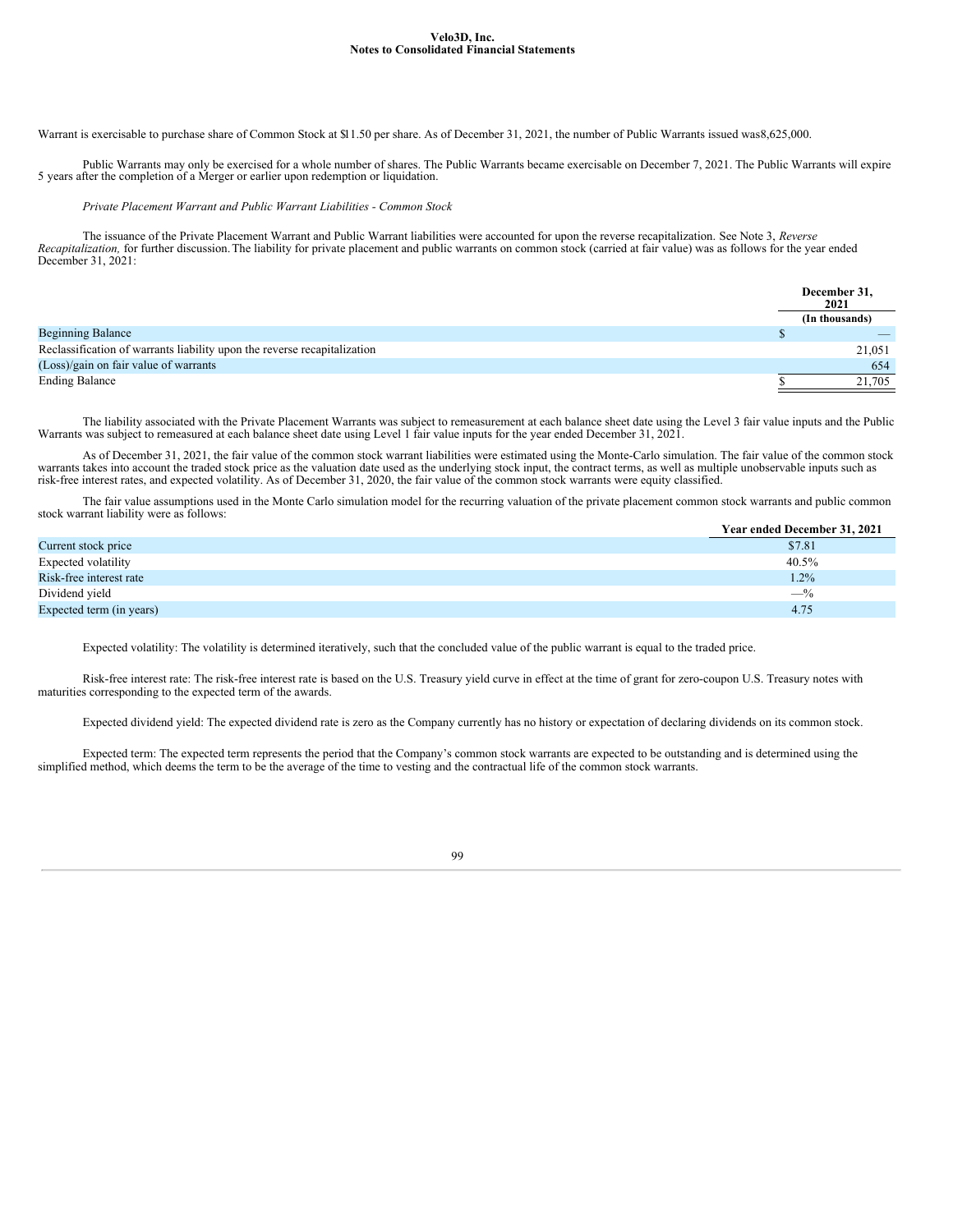### *Redeemable Convertible Preferred Stock Warrants*

For the year ended December 31, 2021, all warrants for redeemable preferred stock were converted prior to the Merger into12,517 shares of Legacy Velo3D Series A redeemable convertible preferred stock and 114,285 shares of Legacy Velo3D Series C redeemable preferred stock. The shares of redeemable preferred stock were net settled<br>and converted into Legacy Velo3D common stock for Se

As of December 31, 2020, warrants for redeemable convertible preferred stock was 173,362. After the conversion to common stock and Exchange Ratio, the impact of dilution triggered by the warrants for redeemable convertible preferred stock if converted into common stock was 243,195 shares of common stock.

|                                                 | <b>December 31, 2020</b> |                           |                      |                                      |                                                          |
|-------------------------------------------------|--------------------------|---------------------------|----------------------|--------------------------------------|----------------------------------------------------------|
|                                                 | <b>Issue Date</b>        | <b>Expiration</b><br>Date | Number of<br>Warrant | <b>Exercise Price</b><br>per Warrant | <b>Fair Value on</b><br><b>Issue Date per</b><br>Warrant |
| Series A redeemable convertible preferred stock | 11/14/2014               | 11/13/2024                | 13.362               | \$1.12                               | \$1.25                                                   |
| Series C redeemable convertible preferred stock | 04/18/2019               | 04/18/2029                | 160,000              | \$5.52                               | \$1.05                                                   |
| Total outstanding                               |                          |                           | 173.362              |                                      |                                                          |

Warrants on redeemable convertible preferred stock were issued to lenders in connection with borrowings. The fair value on the date of issue is recorded as a debt issue cost (contra-liability) and a liability because the warrant was liability classified. The fair value of the warrants are remeasured each reporting period using Level 3 inputs with the increase or decrease recorded in other income (expense), net in the statements of operations.

The liability for warrants on redeemable convertible preferred stock (carried at fair value) was as follows for the years ended December 31, 2021 and 2020:

|                                                               |              | December 31,             |     |  |
|---------------------------------------------------------------|--------------|--------------------------|-----|--|
|                                                               | 2020<br>2021 |                          |     |  |
|                                                               |              | (In thousands)           |     |  |
| <b>Beginning Balance</b>                                      |              | 181                      | 185 |  |
| $Loss/(gain)$ on fair value of warrants                       |              | 4,484                    | (4) |  |
| Exercise of warrants (Redeemable preferred convertible stock) |              | (4,665)                  |     |  |
| <b>Ending Balance</b>                                         |              | $\overline{\phantom{a}}$ | 181 |  |

The warrants for shares of Legacy Velo3D Series A and Series C redeemable convertible preferred stock were converted to common stock warrants on September 29, 2021, immediately prior to the closing of the Merger. As of September 29, 2021 and December 31, 2020, the fair value of the redeemable convertible preferred stock warrant<br>liability was estimated using an option pricing mod free interest rates, and expected volatility. The level 3 fair value assumptions used in the Black-Scholes model for the recurring valuation of the redeemable convertible preferred stock warrant liability were as follows:

|                            | Year ended December 31, 2020 |
|----------------------------|------------------------------|
| <b>Expected volatility</b> | $35.0\% - 45.0\%$            |
| Risk-free interest rate    | $0.1\% - 0.8\%$              |
| Dividend yield             | $-$                          |

Expected volatility: As the Company was not publicly traded at the time the awards were granted, the expected volatility for the Company's warrants was determined by using a review of historical volatilities of selected

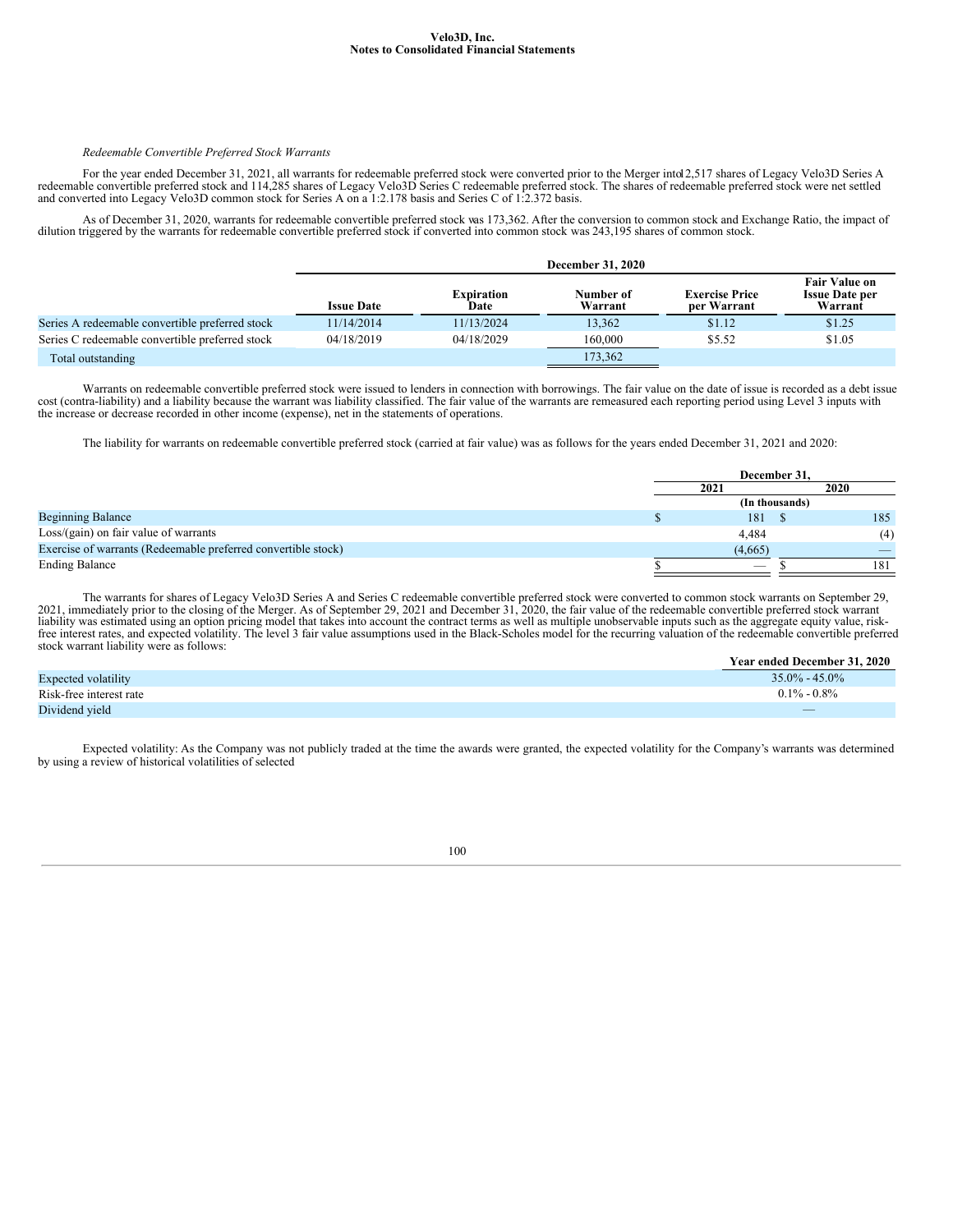industry peers deemed to be comparable to the Company's business corresponding to the expected term of the awards and current market inputs.

Risk-free interest rate: The risk-free interest rate is based on the U.S. Treasury yield curve in effect at the time of grant for zero-coupon U.S. Treasury notes with maturities corresponding to the expected term of the awards.

Expected dividend yield: The expected dividend rate is zero as the Company currently has no history or expectation of declaring dividends on its common stock.

Expected term: The Company uses the simplified method available under U.S. GAAP to determine the expected term due to having insufficient history upon which to base an assumption about the term.

### **Contingent Earnout Liabilities**

The contingent earnout liability is for Earnout Shares for pre-closing Legacy Velo3D equity holders (as defined in the Business Combination Agreement as holders of Legacy Velo3D shares, Legacy Velo3D warrants, Legacy Velo3D convertible notes and Legacy Velo3D options immediately prior to the closing date) ("Eligible Legacy<br>Velo3D Equityholders"). The Eligible Legacy Velo3D Equityhold an additional 5.0% of the total number of shares of Common Stock outstanding at the Closing if the shares of Common Stock trade at or above \$5.00 for 20 or more trading days in any 30 trading-day period (the "Triggering Ev

During the time period between Closing and the five-year anniversary of the Closing Date, Eligible Legacy Velo3D Equityholders may receive up to21,758,148 shares of additional Common Stock, which is based on two tranches o accounted as stock-based compensation expense as they are subject to forfeiture based on the satisfaction of certain employment conditions. See Note 18, Equity Incentive Plans & Stock Based Compensation, for further discus

The estimated fair value of the contingent earnout liabilities at the Closing Date was \$120.8 million based on a Monte Carlo simulation valuation model using a distribution of potential outcomes on a monthly basis over the liabilities are recognized in the consolidated statement of operations.

The rollforward for the contingent earnout liabilities was as follows as of December 31, 2021:

|                                                                                  | December 31. |                |
|----------------------------------------------------------------------------------|--------------|----------------|
|                                                                                  | 2021         |                |
|                                                                                  |              | (In thousands) |
| <b>Beginning Balance</b>                                                         |              |                |
| Reclassification of contingent earnout liability upon the reverse capitalization |              | 120,763        |
| Gain on fair value of contingent earnout liabilities                             |              | (9,275)        |
| <b>Ending Balance</b>                                                            |              | 111,487        |

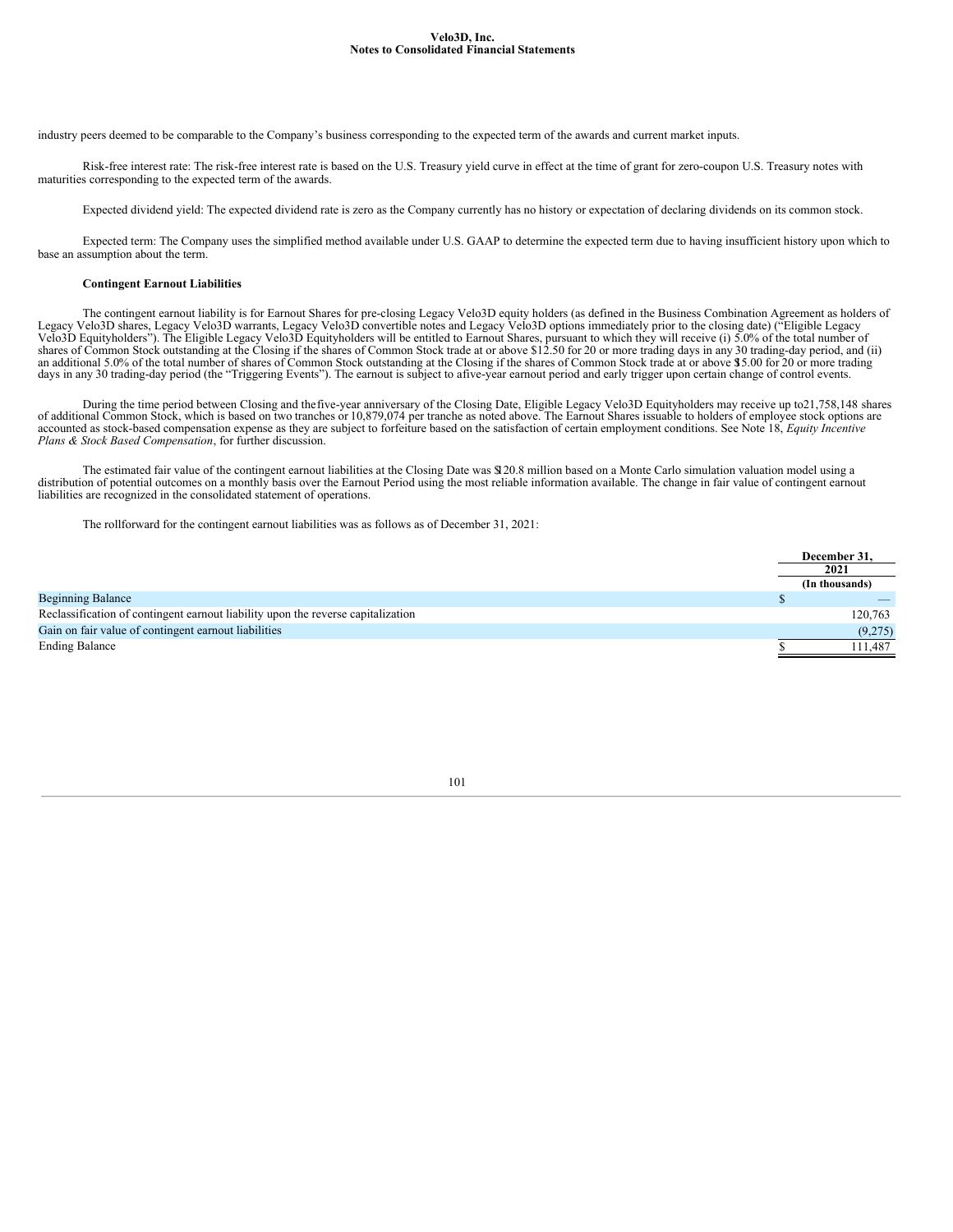Assumptions used in the fair value of the contingent earnout liabilities are described below.

|                         | Year ended December 31,<br>2021 | <b>Closing Date September 29,</b><br>2021 |
|-------------------------|---------------------------------|-------------------------------------------|
| Current stock price     | \$7.81                          | \$8.44                                    |
| Expected volatility     | 52.5%                           | 48.0%                                     |
| Risk-free interest rate | $1.2\%$                         | 1.0%                                      |
| Dividend yield          | $-$ %                           | $-$ %                                     |
| Expected Term (years)   | 4.75                            | 5.0                                       |

Expected volatility: The expected volatility was derived from the implied volatility of Velo3D's publicly traded warrants. The implied volatility is determined iteratively, such that the concluded value of the publicly traded warrant is equal to the traded price using a Monte Carlo Simulation. Additionally, the historical traded prices of the Guideline Public Comparables ("GPC") are relied upon to calculate an estimate of volatility for the Company. Volatility for each comparable is calculated as the annualized standard deviation of continuously compounded returns. The selected GPC have been identified as comparables as they operate in a similar industry to that of Velo3D. An average of the two different volatility conclusions is utilized to arrive at the conclusion.

Risk-free interest rate: The risk-free interest rate is based on the U.S. Treasury yield curve in effect at the time of grant for zero-coupon U.S. Treasury notes with maturities corresponding to the expected term of the awards.

Expected dividend yield: The expected dividend rate is zero as the Company currently has no history or expectation of declaring dividends on its common stock.

Expected term: The expected term represents the period that the Company's stock-based awards are expected to be outstanding and is determined using the simplified method, which deems the term to be the average of the time to vesting and the contractual life of the earnout shares.

### **Note 18. Equity Incentive Plans & Stock-Based Compensation**

In 2014, the Company adopted its 2014 equity incentive plan (the "2014 Plan") which provides for the granting of stock options, restricted stock awards and stock appreciation rights to employees, directors, and consultants of the Company. As of December 31, 2020, the Company had reserved 7,223,913 shares of its common stock for issuance under the 2014 Plan.

Awards granted under the 2014 Plan generally expire10 years from the date of grant, or earlier if services are terminated. The exercise price of stock options grants shall not be less than 110% of the estimated fair value of the shares on the date of grant, respectively, as determined by the Company's Board of Directors. Awards generally vest based on continuous service over four years. Awards forfeited, cancelled, or repurchased generally are returned to the pool of shares of common stock available for issuance under the 2014 Plan.

Upon the consummation of the Merger, the Company adopted its 2021 Equity Incentive Plan (the "2021 EIP") which provides for the granting of stock options, restricted stock units ("RSUs") and stock appreciation rights to employees, directors, and consultants of the Company. As of December 31, 2021, the Company has reserved 42,766,043 shares of its common stock for issuance under the 2021 EIP for stock options and restricted share units (RSUs). The awards granted under the 2014 Plan were cancelled and exchanged to equivalent awards using the Exchange Ratio pursuant to the Business Combination Agreement under the 2021 EIP.

In addition, the Company adopted its 2021 Employee Stock Purchase Plan ("2021 ESPP"). As of December 31, 2021, the Company has reserved3,663,277 shares of its common stock for issuance under the 2021 ESPP. As of December 31, 2021 the Company had not begun any offering periods for the 2021 ESPP.

Awards granted under both the 2021 EIP and the Company's 2014 Equity Incentive Plan (the "2014 Plan") generally expire10 years from the date of grant, or earlier if services are terminated. The exercise price of stock

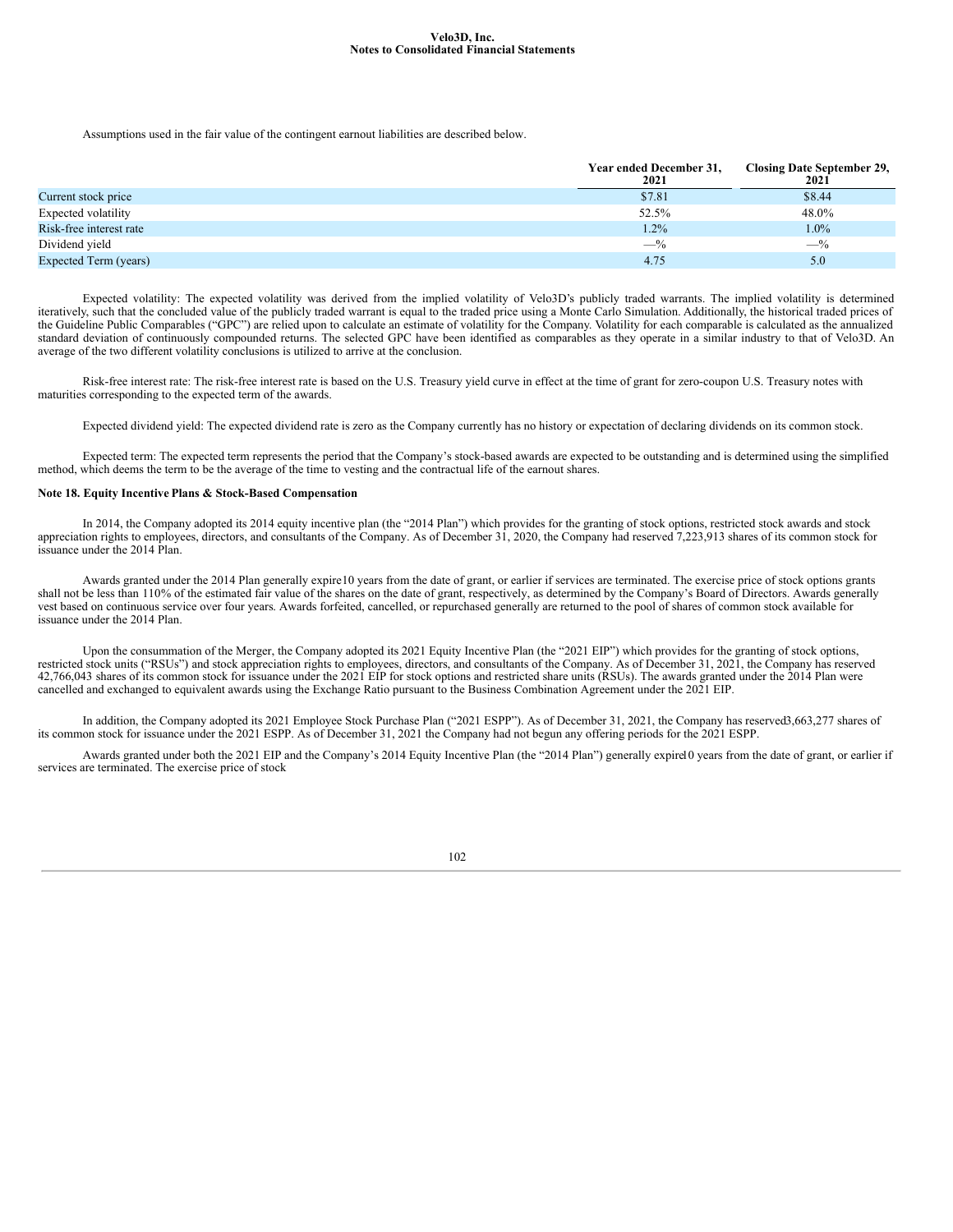options grants shall not be less than110% of the estimated fair value of the shares on the date of grant, respectively, as determined by the Company's Board of Directors. Awards generally vest based on continuous service over 4 years. Awards forfeited, cancelled, or repurchased generally are returned to the pool of shares of common stock available for issuance under the 2021 Plan and 2014 P

### *Stock options*

Activity under the Company's stock option plans is set forth below:

|                                                             | <b>Options</b> | Weighted-Average<br><b>Exercise Price</b> | Weighted-Average<br>Remaining<br><b>Contractual Term</b> |
|-------------------------------------------------------------|----------------|-------------------------------------------|----------------------------------------------------------|
|                                                             | (In thousands) | (Per Share Data)                          | (Years)                                                  |
| Outstanding as of December 31, 2019                         | 4,846          | \$1.51                                    | 8.1                                                      |
| Granted                                                     | 20,923         | \$0.25                                    |                                                          |
| Exercised                                                   | (55)           | \$0.98                                    |                                                          |
| Forfeited or expired                                        | (4,243)        | \$0.67                                    |                                                          |
| Outstanding as of December 31, 2020                         | 21,471         | \$0.33                                    | 9.3                                                      |
| Options vested and expected to vest as of December 31, 2020 | 21,471         | \$0.33                                    |                                                          |
| Vested and exercisable as of December 31, 2020              | 2,697          | \$0.94                                    |                                                          |
|                                                             |                |                                           |                                                          |
| Outstanding as of December 31, 2020                         | 21,471         | \$0.33                                    | 9.3                                                      |
| Granted                                                     | 1,023          | \$6.69                                    |                                                          |
| Exercised                                                   | (269)          | \$1.35                                    |                                                          |
| Forfeited or expired                                        | (1,034)        | \$1.09                                    |                                                          |
| Outstanding as of December 31, 2021                         | 21,191         | \$0.58                                    | 8.2                                                      |
| Options vested and expected to vest as of December 31, 2021 | 21,191         | \$0.58                                    |                                                          |
| Vested and exercisable as of December 31, 2021              | 9,361          | \$0.56                                    |                                                          |

The aggregate intrinsic value of options outstanding was \$153.2 million and \$3.9 million, respectively, as of December 31, 2021 and 2020. Intrinsic value of options exercised for the years ended December 31, 2021 and 2020 was \$1.0 million and no intrinsic value, respectively. The weighted-average grant date fair value of options granted<br>in the years ended December 31, 2021 and 2020 wa \$0.3 million for the years ended December 31, 2021 and 2020.

As of December 31, 2021, total unrecognized compensation cost related to options was \$3.4 million and is expected to be recognized over a weighted-average period of 2.3 years.

The Company uses the Black-Scholes option pricing model to determine the fair value of stock options. The fair value of each stock option grant is estimated on the date of the grant. The fair value of the Legacy Velo3D common stock underlying the stock options has historically been determined by the board of directors, as there was no public market for the Company's common stock prior to Merger Closing. Therefore, the board of directors has determined the fair value of the common stock at the time of the stock option grant by considering a number of objective and subjective factors including independent third-party valuation reports, valuations of comparable companies, sales of convertible preferred stock and common stock to unrelated third parties, operating and financial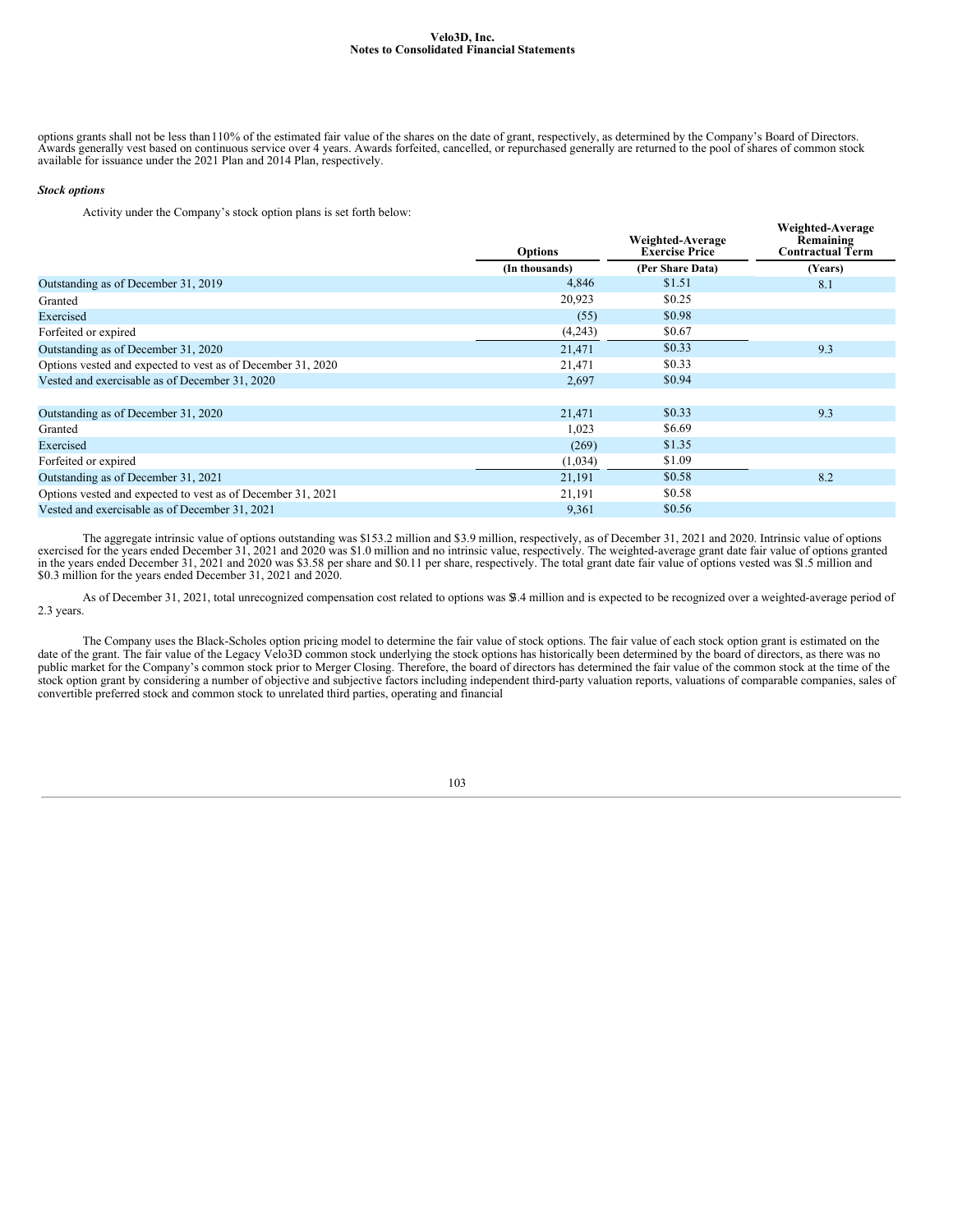performance, lack of liquidity of capital stock and general and industry-specific economic outlook, among other factors.

The weighted-average assumptions in the Black-Scholes option-pricing model used to determine the fair value of stock options granted were as follows:

|                                    | December 31,    |                 |
|------------------------------------|-----------------|-----------------|
|                                    | 2021            | 2020            |
| <b>Expected volatility</b>         | 59%             | 60%             |
| Risk-free interest rate            | $0.9\% - 1.0\%$ | $0.4\% - 0.5\%$ |
| Dividend yield                     | $-$ %           | $-$ %           |
| Expected term (in years)           | 5.72            | 6.04            |
| Discount for Lack of Marketability | $9.2\%$         | 28.5%           |

Expected volatility: As the Company was not publicly traded at the time the awards were granted, the expected volatility for the Company's stock options was determined by using a review of historical volatilities of selected industry peers deemed to be comparable to the Company's business corresponding to the expected term of the awards.

Risk-free interest rate: The risk-free interest rate is based on the U.S. Treasury yield curve in effect at the time of grant for zero-coupon U.S. Treasury notes with maturities corresponding to the expected term of the awards.

Expected dividend yield: The expected dividend rate is zero as the Company currently has no history or expectation of declaring dividends on its common stock.

Expected term: The Company uses the simplified method available under U.S. GAAP to determine the expected term due to having insufficient history upon which to base an assumption about the term.

Discount for Lack of Marketability ("DLOM"): The DLOM did not apply post closing and is meant to account for the lack of marketability of stock that was not publicly traded.

### *Restricted Stock Units*

The fair value of RSUs under the Company's 2021 EIP is estimated using the value of the Company's common stock on the date of grant.

The following table summarizes outstanding and expected to vest RSUs as of December 31, 2021 and their activity during the year ended December 31, 2021:

|                                          | <b>Number of Shares</b>         | Weighted-Average<br><b>Grant Date Fair Value</b> |    | <b>Aggregate Intrinsic</b><br>Value |  |
|------------------------------------------|---------------------------------|--------------------------------------------------|----|-------------------------------------|--|
|                                          | (In thousands)                  | (Per Share Data)                                 |    | (In thousands)                      |  |
| Balance as of December 31, 2020          | $\hspace{0.1mm}-\hspace{0.1mm}$ | $\hspace{0.1mm}-\hspace{0.1mm}$                  |    |                                     |  |
| Granted                                  | 4,041                           | 7.26                                             |    | 29,476                              |  |
| Released                                 | $-$                             | $-$                                              |    |                                     |  |
| Cancelled                                | __                              | $\overline{\phantom{a}}$                         |    |                                     |  |
| Balance as of December 31, 2021          | 4,041                           | 7.26                                             | -8 | 29,476                              |  |
| Expected to vest as of December 31, 2021 | 4,041                           | 7.26                                             |    | 31,563                              |  |

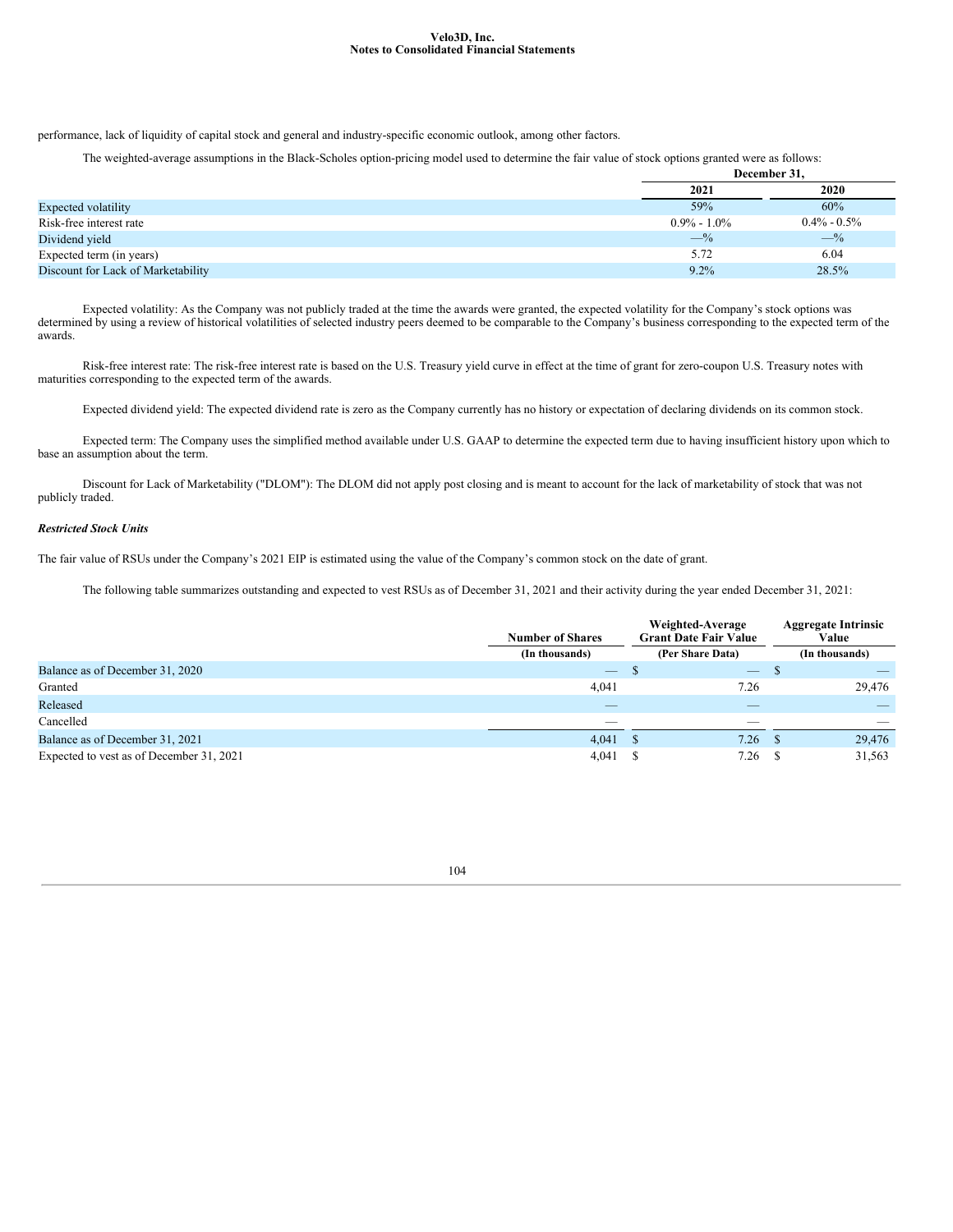The aggregate intrinsic value of outstanding RSUs is calculated based on the closing price of the Company's common stock as of the date outstanding.As of December 31, 2021, there was \$29.0 million of unrecognized compensation cost related to4.0 million unvested RSUs, which is expected to be recognized over a weighted average period of approximately 3.7 years.

### *Earnout Shares - Employees*

The Earnout Shares issuable to holders of employee stock options are accounted as stock-based compensation expense as they are subject to forfeiture based on the satisfaction of certain employment conditions. The estimated fair values of the Earnout Shares associated with vested stock options are recognized as an expense and determined by the Monte Carlo simulation valuation model using a distribution of potential outcomes on a monthly basis over the five-year earnout period. The portion of the Earnout Shares associated with unvested stock options are recognized as an expense and considers the vesting continuing employment requirements.

The assumptions for the Monte-Carlo simulation model on the Closing Date, September 29, 2021, are defined in Note 17,*Equity Instruments -*Contingent Earnout Liabilities*,* which include the current stock price, expected volatility, risk-free interest rate, dividend yield, and expected term.

### *Stock-based Compensation Expense*

The following sets forth the total stock-based compensation expense by type of award included in the statements of operations:

|                            | December 31,   |                          |  |
|----------------------------|----------------|--------------------------|--|
|                            | 2021           | 2020                     |  |
|                            | (In thousands) |                          |  |
| Restricted stock units     | 355            | _                        |  |
| Stock options              | 2,453          | 1,455                    |  |
| Earnout shares - employees | 1,560          | $\overline{\phantom{a}}$ |  |
|                            | 4,368          | .455                     |  |

The following sets forth the total stock-based compensation expense for the stock options included in the statements of operations:

|                            |      | December 31    |       |  |
|----------------------------|------|----------------|-------|--|
|                            | 2021 |                | 2020  |  |
|                            |      | (In thousands) |       |  |
| Research and development   |      | 1,851          | 728   |  |
| Selling and marketing      |      | 816            | 373   |  |
| General and administrative |      | 1.701          | 354   |  |
|                            |      | 4,368          | 1.455 |  |

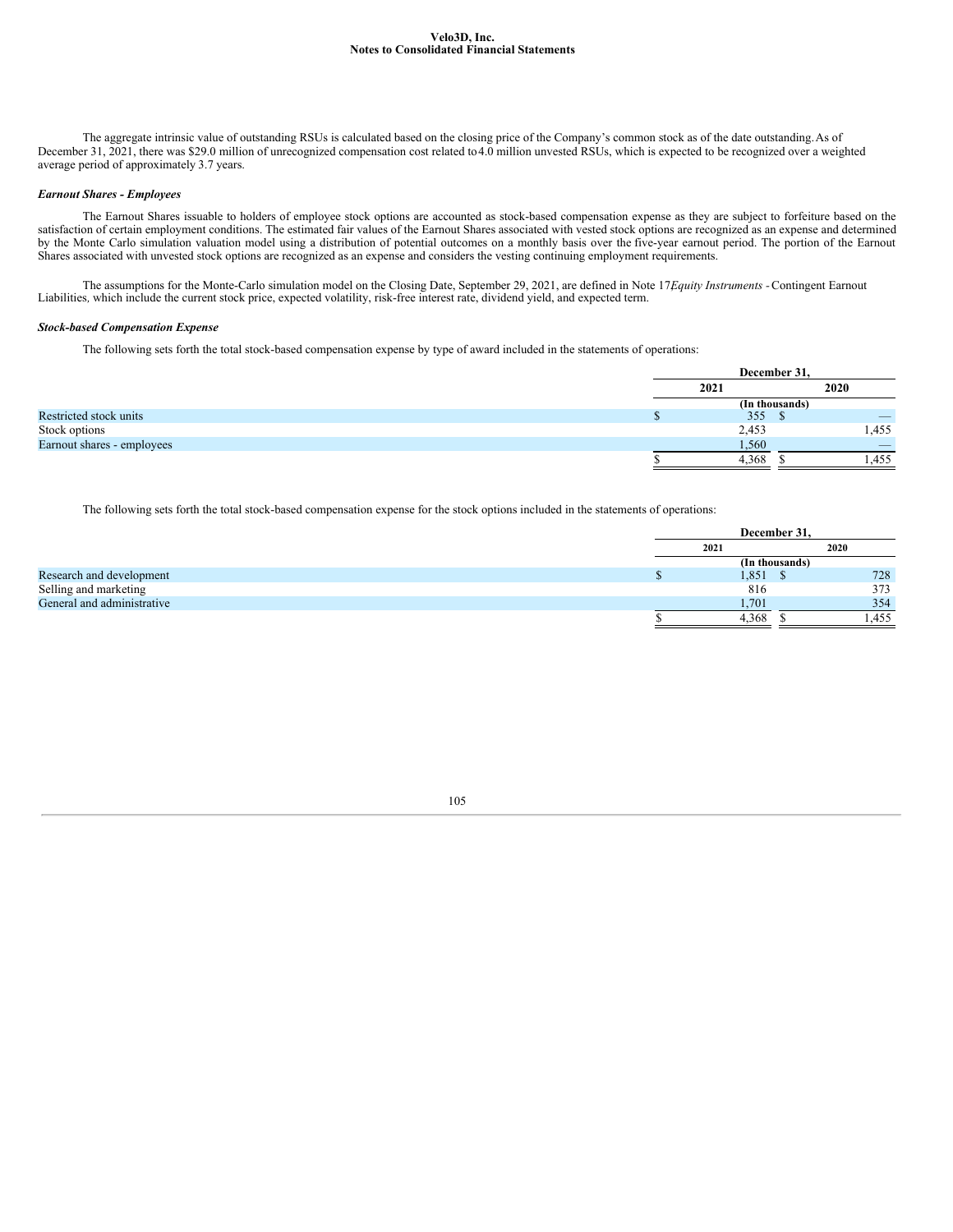# **Note 19. Income Taxes**

The provision for income taxes differs from the amount which would result by applying the federal statutory income tax rate to "Loss before income taxes" for the years ended December 31, 2021 and 2020.

The reconciliation of the provision computed at the federal statutory rate to the Company's provision (benefit) for income taxes as follows:

|                                  |           | December 31.                       |                          |                |  |
|----------------------------------|-----------|------------------------------------|--------------------------|----------------|--|
|                                  | 2021      |                                    |                          | 2020           |  |
|                                  |           | (In thousands, except percentages) |                          |                |  |
| Tax at federal statutory rate    | (22, 489) | $(21.0)\%$ \$                      | (4,579)                  | $(21.0)\%$     |  |
| State, net of federal benefit    | (3,100)   | $(2.9)\%$                          | (922)                    | $(4.2)\%$      |  |
| Stock based compensation         | 341       | $0.3\%$                            | 234                      | $1.1\%$        |  |
| Fair value adjustments           | 9,766     | $9.1\%$                            |                          | $-\frac{6}{6}$ |  |
| Transaction costs                | (1,838)   | $(1.7)\%$                          | $\overline{\phantom{a}}$ | $-$ %          |  |
| Other                            | (990)     | (0.9)%                             | (527)                    | $(2.5)\%$      |  |
| Change in valuation allowance    | 18,310    | $17.1\%$                           | 5,794                    | $26.6\%$       |  |
| Total provision for income taxes | _         | $-$ % \$                           | __                       | $-\frac{0}{0}$ |  |

The Company did not incur income tax expense or benefit for the years ending December 31, 2021 or December 31, 2020.

Deferred income taxes reflect the tax effects of temporary differences between the carrying amounts of assets and liabilities for financial reporting purposes and the amounts used for income tax purposes. The components of

|                                      |    | December 31,   |              |           |  |
|--------------------------------------|----|----------------|--------------|-----------|--|
|                                      |    | 2021           |              | 2020      |  |
|                                      |    | (In thousands) |              |           |  |
| Deferred tax assets                  |    |                |              |           |  |
| Net operating loss carryforwards     | \$ | 51,036 \$      |              | 35,818    |  |
| Research and development tax credits |    | 7,018          |              | 5,286     |  |
| Stock based compensation             |    | 1,250          |              | 594       |  |
| Fixed assets and intangibles         |    | (342)          |              | 61        |  |
| Lease liability                      |    | 2,798          |              | 181       |  |
| Other timing differences             |    | 1,622          |              | 565       |  |
| Total deferred tax assets            |    | 63,382 \$      |              | 42,505    |  |
| Valuation allowance                  |    | $(60, 653)$ \$ |              | (42, 342) |  |
| Net deferred tax assets              | S  | 2,729          | <sup>S</sup> | 163       |  |
|                                      |    |                |              |           |  |
| Deferred tax liabilities             |    |                |              |           |  |
| Right of use assets                  |    | $(2,729)$ \$   |              | (163)     |  |
| Total deferred tax liabilities       |    | $(2,729)$ \$   |              | (163)     |  |
| Net deferred tax assets              |    |                |              |           |  |

Realization of deferred tax assets is dependent upon future earnings, if any, the timing and amount of which are uncertain.

The Company concluded that it was not more-likely-than-not that tax benefits from operating losses would be realized and, accordingly, has provided a full valuation allowance against its deferred tax assets. Accordingly, the net deferred tax assets have been fully offset by a valuation allowance. The valuation allowance increased by \$18.3 million and \$5.8 million for the years ended D claimed.

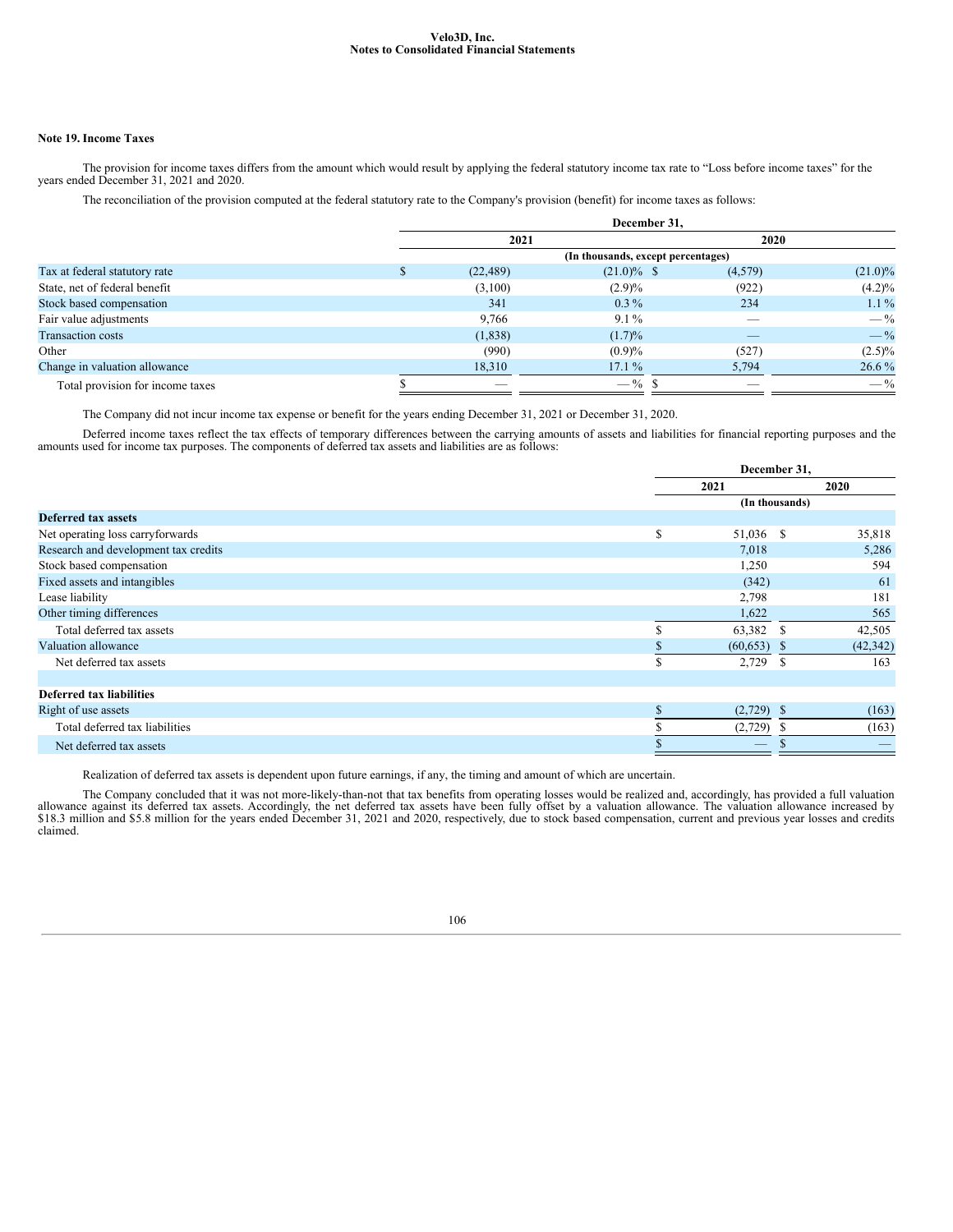As of December 31, 2021, the Company had \$193.2 million and \$149.9 million federal and state net operating losses ("NOLs"), respectively, available to reduce future taxable income, which will begin to expire in 2034 and 20 included above and can be carried forward indefinitely.

As of December 31, 2020, the Company had \$131.2 million and \$118.5 million of federal and state net operating losses available to reduce future taxable income.

The Company also has federal research and developmental tax credit carryforwards of approximately \$5.9 million which begin to expire in 2034, and state research and developmental tax credit carryforwards of \$5.6 million as of December 31, 2021. The state credits have no expiration date.

Federal and California tax laws impose substantial restrictions on the utilization of NOLs and credit carryforwards in the event of an "ownership change" for tax purposes, as defined in Section 382 of the Internal Revenue Code. Accordingly, the Company's ability to utilize these carryforwards may be limited as the result of such ownership change. Such a limitation could result in limitation in the use of the NOLs in future years and possibly a reduction of the NOLs available.

A reconciliation of the beginning and ending amount of gross unrecognized tax benefits is as follows:

|                                                              | December 31, |                |       |  |
|--------------------------------------------------------------|--------------|----------------|-------|--|
|                                                              | 2021         |                | 2020  |  |
|                                                              |              | (In thousands) |       |  |
| Balance at beginning of year                                 | 2,861        |                | 2,430 |  |
| Additions based on tax positions related to the current year | 823          |                | 431   |  |
| Balance at end of year                                       | 3,684        |                | 2,861 |  |

For the years ended December 31, 2021 and 2020, the amount of unrecognized tax benefits increased \$0.8 million and \$0.4 million, respectively, due to additional research and development credits generated during the year. A respectively. The reversal of the uncertain tax benefits would not affect the Company's effective tax rate to the extent that it continues to maintain a full valuation allowance against its deferred tax assets.

The Company is subject to U.S. federal income taxes and to income taxes in various states in the United States. Tax regulations within each jurisdiction are subject to the interpretation of the related tax laws and regulations, and require significant judgment to apply. The Company is subject to U.S federal, state and local examinations by tax authorities for all prior years since incorporation. The Company does not anticipate significant changes to its current uncertain tax positions within the next twelve months.

The Company recognizes any interest and/or penalties related to income tax matters as a component of income tax expense. As of December 31, 2021, there were no accrued interest and penalties related to uncertain tax positions.

As of December 31, 2021 and 2020, there wereno foreign income taxes or liabilities.

#### **Note 20. Commitments and Contingencies**

The Company may be involved in various lawsuits, claims, and proceedings, including intellectual property, commercial, securities, and employment matters that arise in the normal course of business. The Company accrues a liability when management believes information available prior to the issuance of the consolidated financial statements indicates it is probable a loss has been incurred as of the date of the consolidated financial statements and the amount of loss can be reasonably estimated. The Company adjusts its accruals to reflect the impact of negotiations, settlements, rulings, advice of legal counsel, and other information and events pertaining to a particular case.<br>Legal costs are expensed as incurred. As

The Company's purchase obligations per terms and conditions with suppliers and vendors are cancellable in whole or in part prior to shipment. If inventory is shipped, the Company will accrue a liability under accrued expenses. The Company has no other commitment and contingencies, except for the operating leases. See Note 14, *Leases*, for further discussion.

Purchase commitments (purchase orders) of \$27.7 million for parts and assemblies are non-cancellable and are due upon receipts with standard payment terms and will primarily be delivered in the first half of 2022.

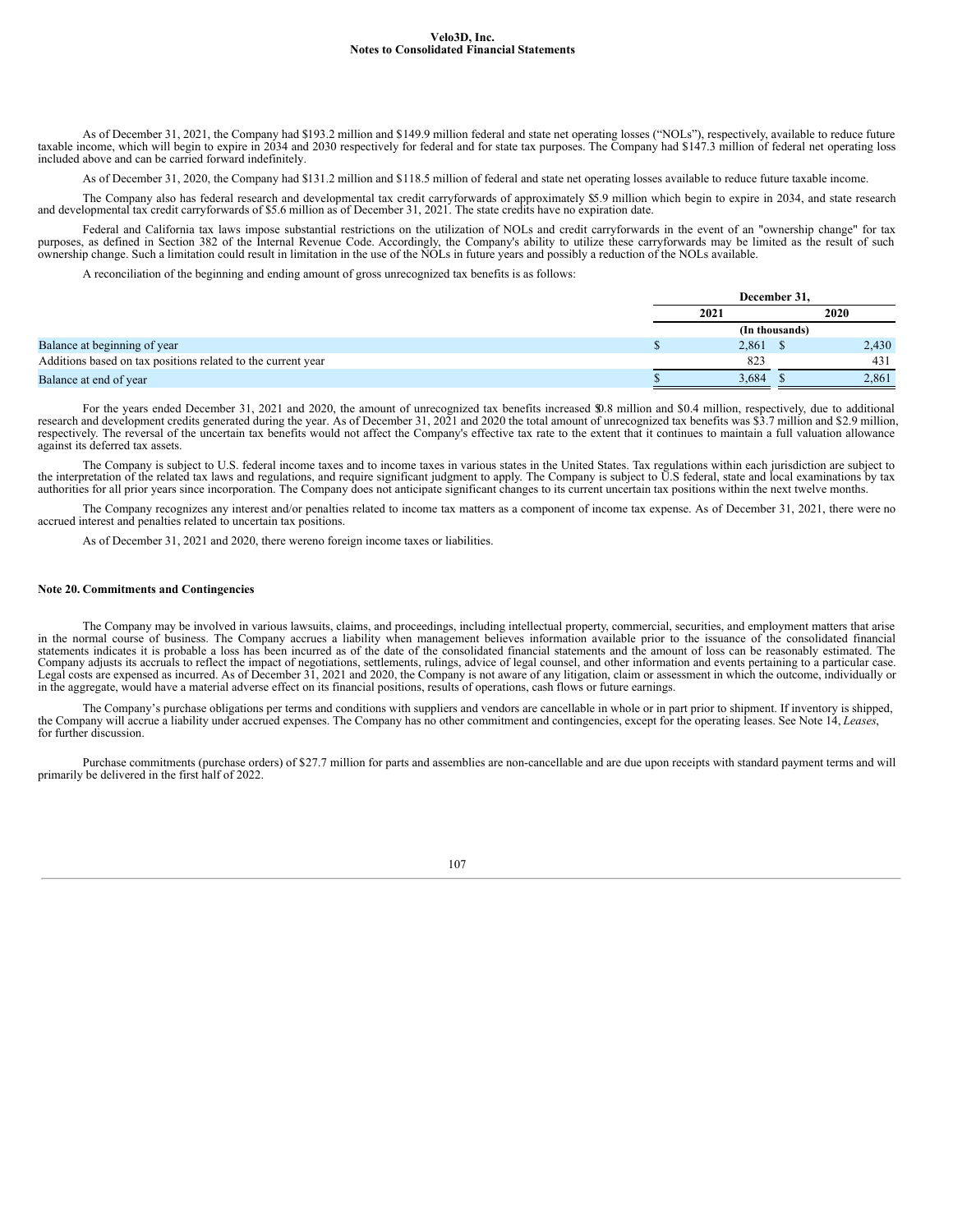# **Note 21. Employee Defined - Contribution Plans**

The Company has a defined-contribution plan intended to qualify under Section 401 of the Internal Revenue Code (the "401(k) Plan"). The Company contracted with a third-party provider to act as a custodian and trustee, and to process and maintain the records of participant data. Substantially all of the expenses incurred for administering the 401(k) Plan are paid by the Company. Accrued salaries and benefits included accruals related to the 401(k) plans the Company offers to its employees. In order to qualify for these plans, employees must meet the minimum age requirement (21 years) and begin participating on their entry date which is the first paycheck date in the month following the month of eligibility described above. Employee and employer contributions are immediately 100% fully vested. The plans offer employer contributions of3.0% of an employee's eligible compensation following safe-harbor rules. The Company's contribution to the 401(k) plan was \$0.6 million and \$0.4 million for the years ended December 31, 2021 and 2020, respectively.

The Company has a defined-contribution plan intended to qualify under Section 401 of the Internal Revenue Code (the "401(k) Plan"). The Company contracted with a third-party provider to act as a custodian and trustee, and to process and maintain the records of participant data. Substantially all of the expenses incurred for administering the 401(k) Plan are paid by the Company. T

# **Note 22. Revenue**

### **Customer Concentration**

The customer concentration for balances greater than 10% of revenues and 10% of accounts receivables, net, respectively, are presented below:

|            | <b>Total Revenue</b><br>Year ended December 31, |                   | <b>Accounts Receivable, Net</b> |                |  |
|------------|-------------------------------------------------|-------------------|---------------------------------|----------------|--|
|            |                                                 |                   | Year ended December 31,         |                |  |
|            | 2021                                            | 2020              | 2021                            | 2020           |  |
|            |                                                 | (as a percentage) |                                 |                |  |
| Customer 1 | 27.8%                                           | 41.1 $%$          | $71.2\%$                        | 85.6 %         |  |
| Customer 2 | 21.5 %                                          | $10\%$            | $10\%$                          | $10\%$         |  |
| Customer 3 | $12.8\%$                                        | $10\%$            | $16.0\%$                        | $-$ %          |  |
| Customer 4 | $10.2\%$                                        | $-\frac{9}{6}$    | $10\%$                          | $-\frac{9}{6}$ |  |
| Customer 5 | $10\%$                                          | $15.6\%$          | $-\frac{9}{6}$                  | $-\frac{9}{6}$ |  |
| Customer 6 | $10\%$                                          | $15.0\%$          | $10\%$                          | $<$ 10 %       |  |

#### **Revenue by Geographic Area**

The Company currently sells its products in the United States and other locations.As of December 31, 2021,one equipment on lease (long-lived assets) is located outside the U.S. Revenue by geographic area based on the billing address of the customers were as follows:

|                      | December 31, |                |        |  |
|----------------------|--------------|----------------|--------|--|
|                      | 2021         |                | 2020   |  |
|                      |              | (In thousands) |        |  |
| <b>United States</b> | 22,926       |                | 13,046 |  |
| Other                | 4.513        |                | 5,929  |  |
| Total                | 27,439       |                | 18,975 |  |

108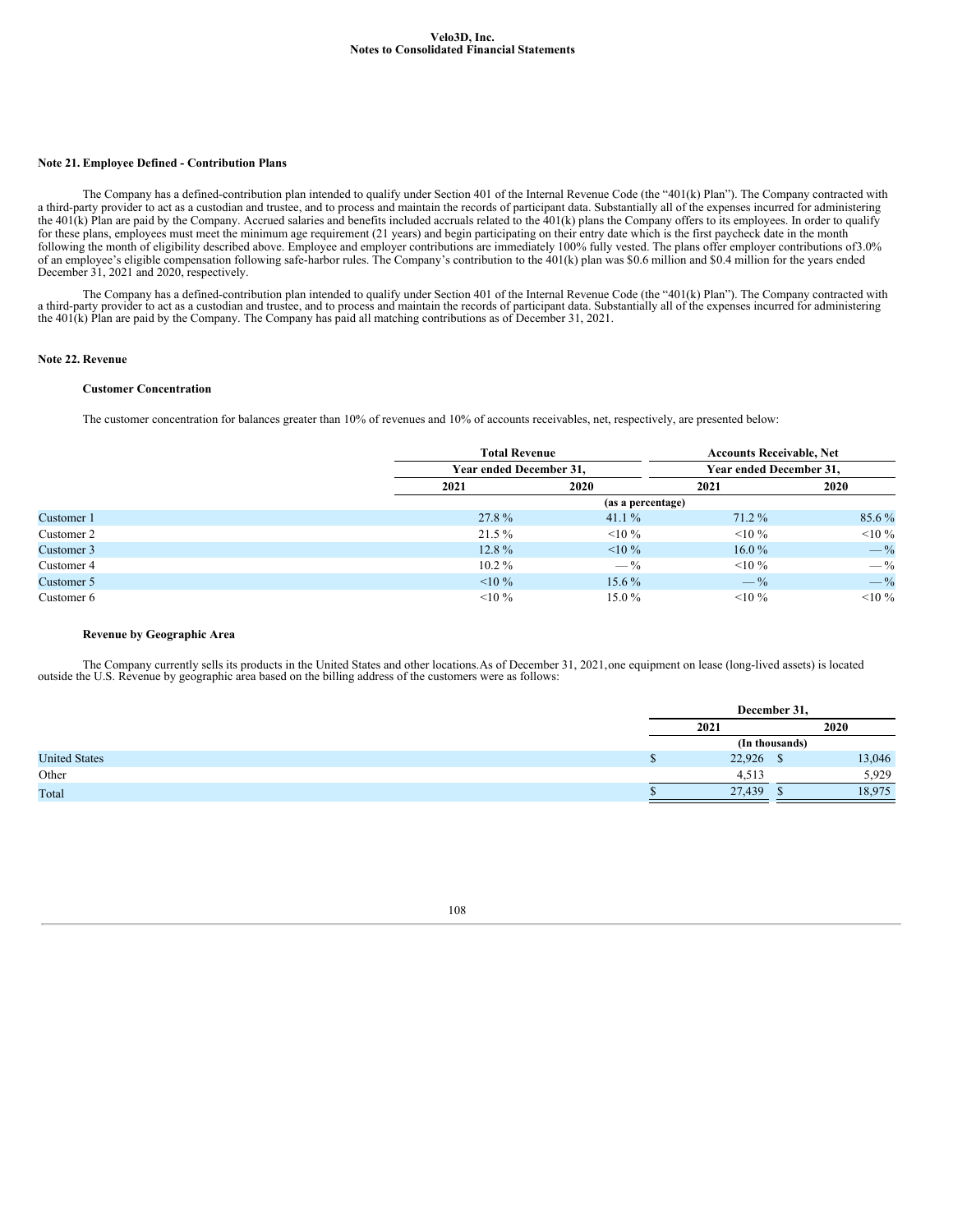# **Contract Assets and Liabilities**

The amount of revenue recognized during the year ended December 31, 2021 included in contract liabilities as of December 31, 2020 was \$0.0 million. The amount of<br>revenue recognized during the year ended December 31, 2020 i

109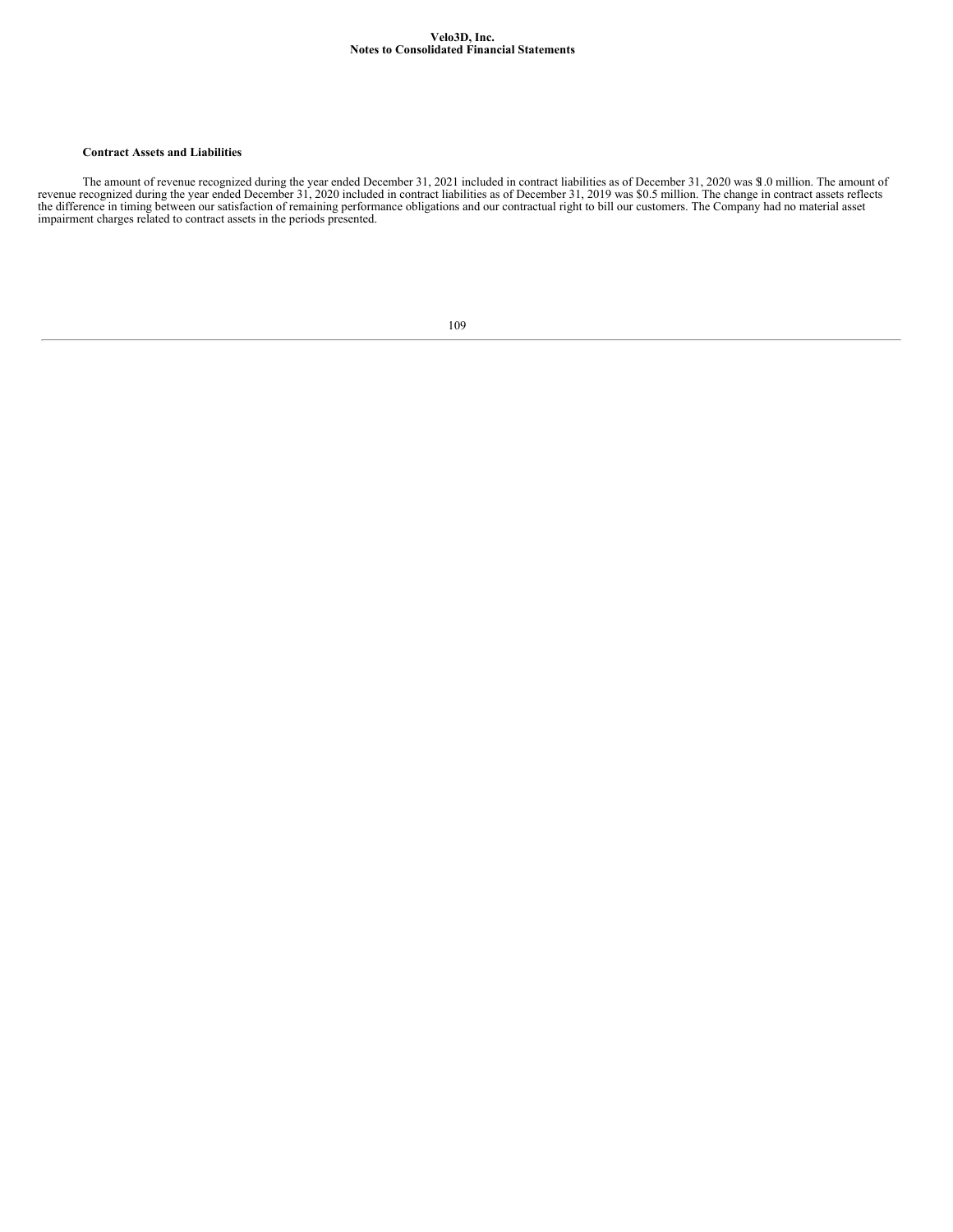#### **Item 9. Changes In and Disagreements With Accountants on Accounting and Financial Disclosure.** None.

#### **Item 9A. Controls and Procedures.** *Evaluation of Disclosure Controls and Procedures*

Disclosure controls and procedures are controls and other procedures that are designed to ensure that information required to be disclosed by us in reports filed or submitted under the Securities Exchange Act of 1934, as amended (the "*Exchange Act*"), is recorded, processed, summarized and reported within the time periods specified in the SEC's rules and forms. Disclosure controls and procedures include, without limitation, controls and procedures designed to ensure that information required to be disclosed by an issuer in the reports filed or submitted under the Exchange Act is accumulated and communicated to management, including our Chief Executive Officer and Chief Financial Officer, to allow timely decisions regarding required disclosure.

Our management, with participation of our Chief Executive Officer and Chief Financial Officer, evaluated the effectiveness of our disclosure controls and procedures as defined in Rule(s) 13a-15(e) and 15d-15(e) under the Exchange Act as of December 31, 2021. Based upon this evaluation our Chief Executive Officer and Chief Financial Officer concluded that, as of December 31, 2021, our disclosure controls and procedures were not effective due to the material weaknesses in internal control over financial reporting described below.

# *Management's Report on Internal Control over Financial Reporting*

This Annual Report on Form 10-K does not include a report of management's assessment regarding our internal control over financial reporting (as defined in Rule 13a-15(f) and 15d-15(f) under the Exchange Act), or an attestation report of our independent registered public accounting firm, as allowed by the SEC for reverse acquisitions between an issuer and a private operating company when it is not possible to conduct an assessment of the private operating company's internal control over financial reporting in the period between the consummation date of the reverse acquisition and the date of management's assessment of internal control over financial reporting (pursuant to Section 215.02 of the SEC Division of Corporation Finance's Regulation S-K Compliance & Disclosure Interpretations).

As discussed elsewhere in this Annual Report on Form 10-K, we completed the Merger with JAWS Spitfire on September 29, 2021. Prior to the Merger, JAWS Spitfire was a special purpose acquisition company formed for the purpose of effecting a merger, capital stock exchange, asset acquisition, stock purchase, reorganization or other similar business combination with one or more operating businesses. As a result, JAWS Spitfire's previously existing internal controls are no longer applicable or comprehensive enough as of December 31, 2021, as JAWS Spitfire's operations prior to the Merger were insignificant compared to those of our consolidated company post-<br>Merger.

However, the design of internal control over financial reporting for our company post-Merger has required and will continue to require significant time and resources from management and other personnel. As a result, management was unable, without incurring unreasonable effort or expense to conduct an assessment of our internal control over financial reporting as of December 31, 2021. Accordingly, we are excluding management's report on internal control over financial reporting pursuant to Section 215.02 of the SEC Division of Corporation Finance's Regulation S-K Compliance & Disclosure Interpretations.

#### *Material Weaknesses in Internal Control over Financial Reporting*

We have identified material weaknesses in our internal control over financial reporting. A material weakness is a deficiency, or a combination of deficiencies, in internal control over financial reporting such that there is a reasonable possibility that a material misstatement of the annual or interim consolidated financial statements will not be prevented or detected on a timely basis. These material weaknesses are as follows:

We did not design and maintain an effective control environment commensurate with our financial reporting requirements. Specifically, we did not maintain a sufficient complement of personnel with an appropriate degree of internal controls and accounting knowledge, experience, and training commensurate with our accounting and financial reporting requirements. Additionally, the lack of a sufficient complement of personnel resulted in an inability to consistently establish appropriate authorities and responsibilities in pursuit of our financial reporting

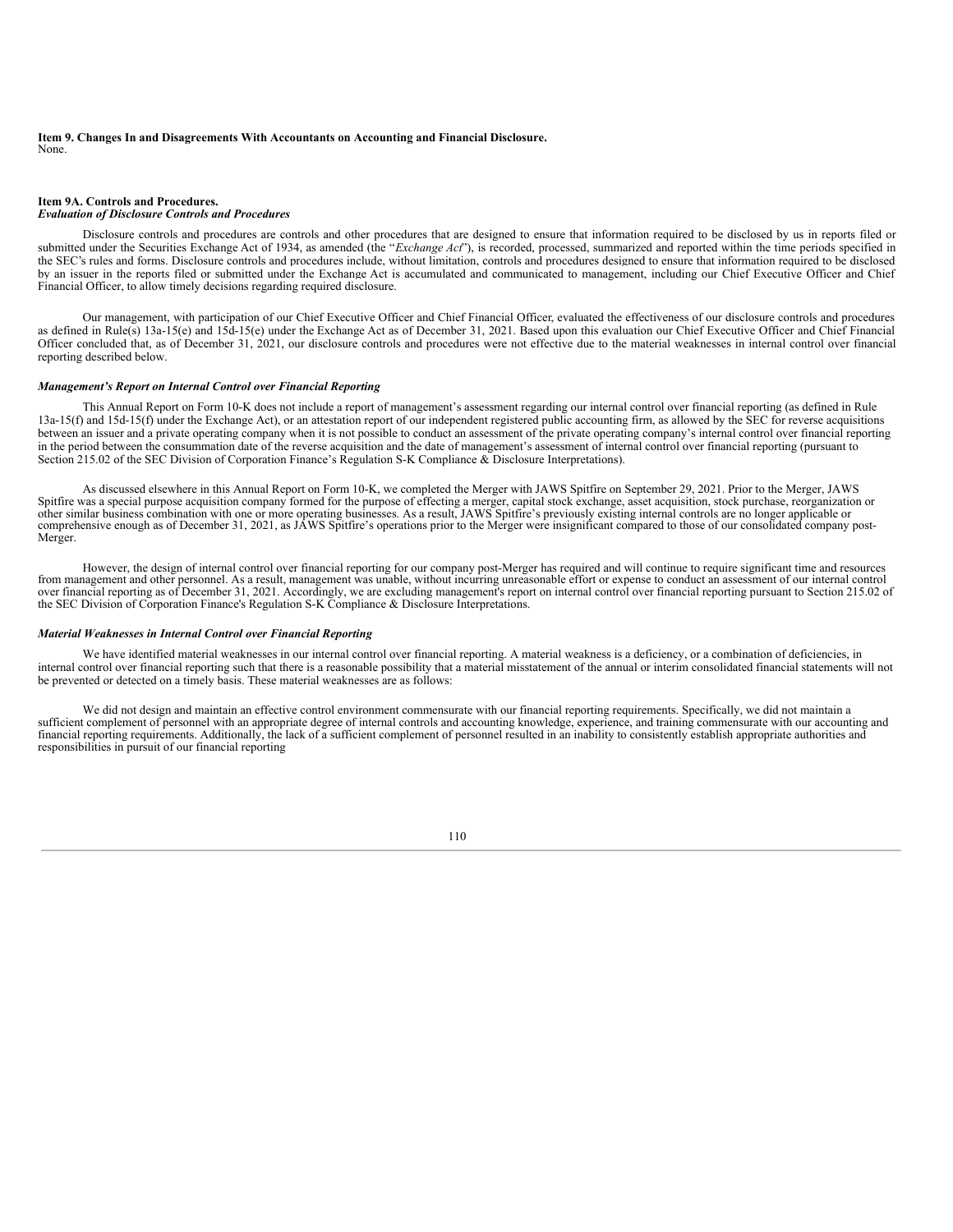objectives, as demonstrated by, among other things, insufficient segregation of duties in our finance and accounting functions. This material weakness contributed to the following additional material weaknesses:

- We did not design and maintain effective controls over the segregation of duties related to journal entries and account reconciliations. Specifically, certain personnel have the ability to both (i) create and post journal entries within our general ledger system and (ii) prepare and review account reconciliations.
- We did not design and maintain effective controls over the accounting and valuation for debt and equity instruments, specifically, the recording of redeemable convertible preferred stock arrangements, contingent earnout liabilities. These material weaknesses resulted in audit adjustments to accounts receivable, inventory, other current assets, current and non-current contract liabilities, accrued expenses and other current liabilities, redeemable convertible preferred stock, share-based compensation expense, additional paid-in capital and accumulated deficit, which were recorded prior to the issuance of the consolidated financial statements as of and for the years ended December 31, 2019, 2020 and 2021; and as of and for the interim periods ended September 30, 2021 and December 31, 2021. The material weakness related to accounting for warrants resulted in the restatement of the previously issued consolidated financial statements of JAWS Spitfire as part of the September 29, 2021 merger agreement related to warrant liabilities, ordinary shares subject to possible redemption, and transaction costs allocated to warrant liabilities. Additionally, these material weaknesses could result in a misstatement of substantially all of our accounts or disclosures that would result in a material misstatement to the annual or interim consolidated financial statements that would not be prevented or detected.
- We did not design and maintain effective controls over certain information technology ('*IT*") general controls for information systems that are relevant to the preparation of our consolidated financial statements. Specifically, we did not design and maintain effective:
	- user access controls to ensure appropriate segregation of duties and that adequately restrict user and privileged access to financial applications, programs, and data to appropriate company personnel; and
	- program change management controls to ensure that information technology program and data changes affecting certain financial IT applications and underlying accounting records are identified, tested, authorized and implemented appropriately.

These IT deficiencies did not result in a misstatement to the consolidated financial statements, however, the deficiencies, when aggregated, could impact maintaining effective segregation of duties, as well as the effectiveness of IT-dependent controls (such as automated controls that address the risk of material misstatement to one or more assertions, along with the IT controls and underlying data that support the effectiveness of system-generated data and reports) that could result in misstatements potentially impacting all consolidated financial statement the aggregate constitute a material weakness.

### *Remediation Plan for Material Weaknesses in Internal Control over Financial Reporting*

We intend to take measures to remediate these material weaknesses, including the following: hiring additional accounting and IT personnel to bolster our reporting, technical accounting and IT capabilities; providing ongoing training for our personnel on accounting, financial reporting and internal control over financial reporting; engaging a third-party to assist in designing and implementing controls, including controls related to segregation of duties and IT general controls; designing and implementing controls to formalize roles and review responsibilities to align with our team's skills and experience and designing and implementing controls over segregation of duties; designing and implementing controls over the preparation and review of journal entries and account reconciliations, controls over accounting and valuation for debt and equity instruments, controls over accrued inventory purchases, and controls over the presentation of contract assets and liabilities; and designing and implementing IT general controls, including controls over the review and update of user access rights and privileges and program change management controls.

We have hired additional accounting and IT personnel, including the hiring of a Vice President of Finance in December 2020, a SEC Reporting Manager in April 2021, a General Ledger Senior Accountant in May 2021 and a Financial Planning and Analysis Senior Analyst in May 2021, all with relevant public company experience. As of August 2021, we have engaged an IT consulting firm to address the IT general controls that impact financial reporting. The material weaknesses will not be considered remediated until our management completes the design

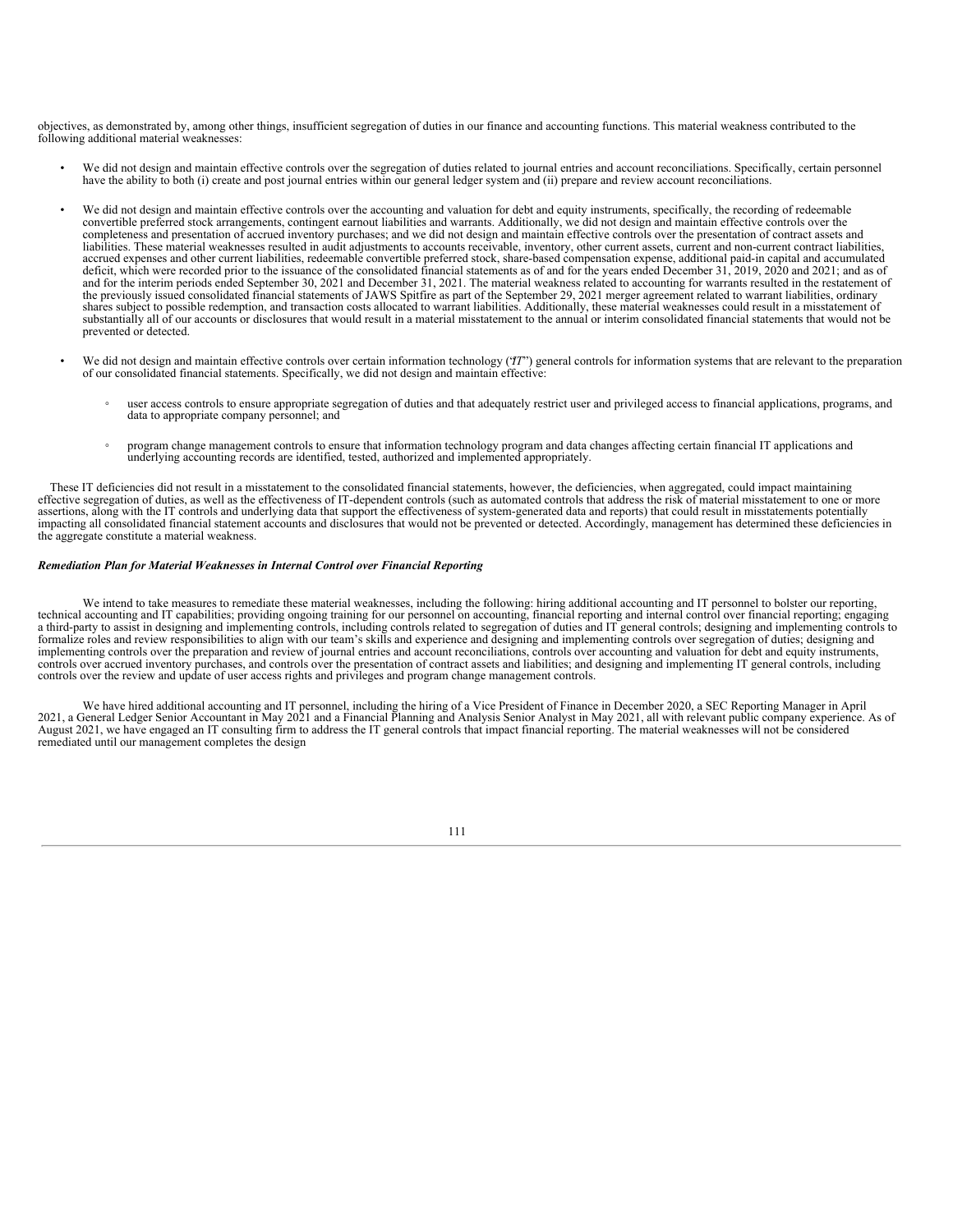and implementation of the measures described above and our controls operate for a sufficient period of time and our management has concluded, through testing, that these controls are effective.

**Item 9B. Other Information.**

None.

**Item 9C. Disclosure Regarding Foreign Jurisdictions that Prevent Inspections** Not applicable

112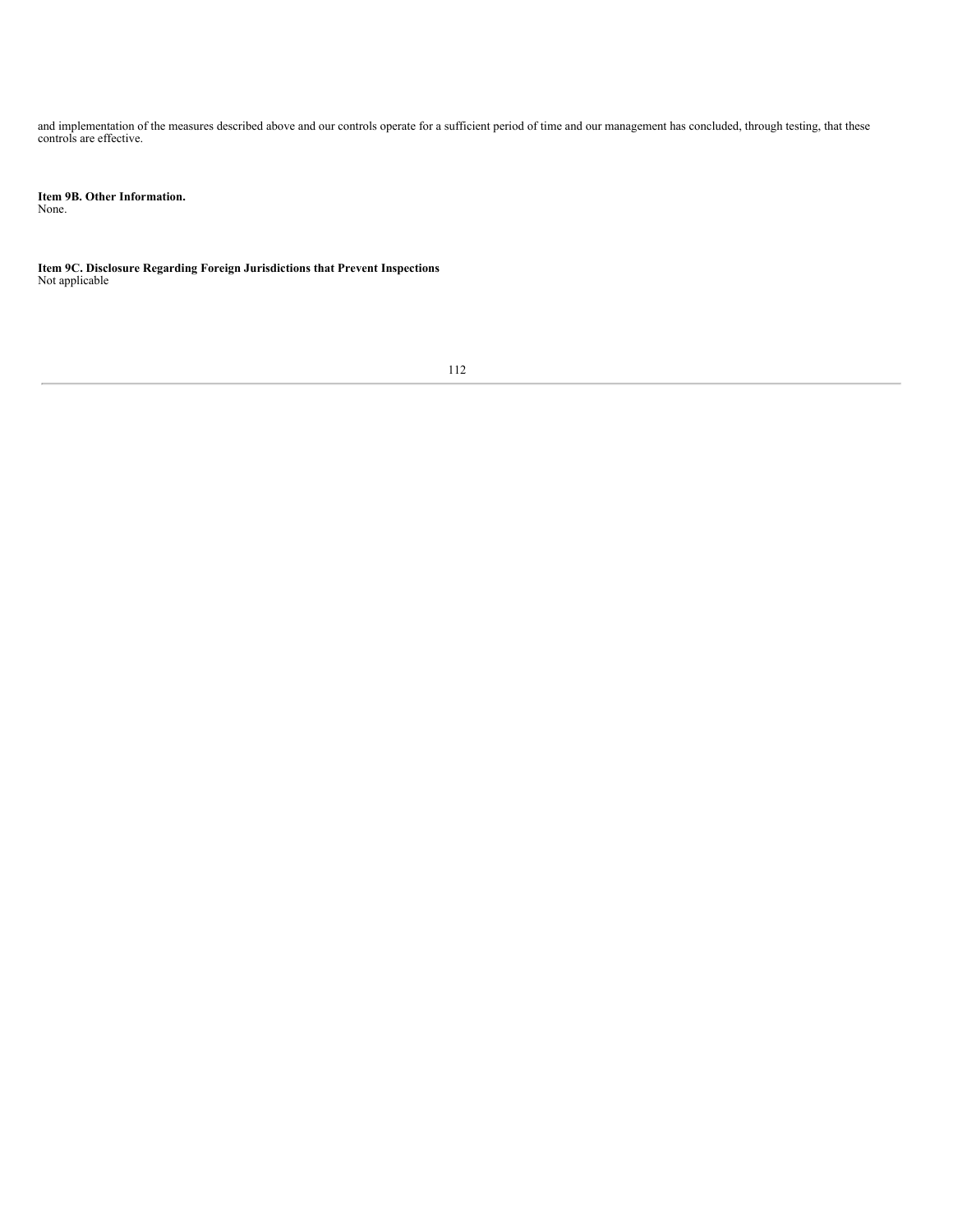## **PART III**

#### **Item 10. Directors, Executive Officers and Corporate Governance.**

We maintain a Code of Business Conduct and Ethics that incorporates our code of ethics applicable to all employees (including executive officers), independent contractors, and board of directors of the Company. Our Code of Business Conduct and Ethics is published on our Investor Relations website at ir.velo3d.com under "Governance Documents." We intend to satisfy the disclosure requirement under Item 5.05 of Form 8-K regarding amendments to, or waiver from, a provision of our Code of Business Conduct and Ethics by posting such information on the website address and location specified above.

The remaining information required by this item will be included in our Proxy Statement for the 2022 Annual Meeting of Stockholders, which we refer to as the Proxy Statement, to be filed with the SEC within 120 days of the

# **Item 11. Executive Compensation.**

The information required by this item will be included in our Proxy Statement to be filed with the SEC, within 120 days of the year ended December 31, 2021, and is incorporated herein by reference.

# **Item 12. Security Ownership of Certain Beneficial Owners and Management and Related Stockholder Matters.**

The information required by this item will be included in our Proxy Statement to be filed with the SEC, within 120 days of the year ended December 31, 2021, and is incorporated herein by reference.

### **Item 13. Certain Relationships and Related Transactions, and Director Independence.**

The information required by this item will be included in our Proxy Statement to be filed with the SEC, within 120 days of the year ended December 31, 2021, and is incorporated herein by reference.

# **Item 14. Principal Accountant Fees and Services.**

The information required by this item will be included in our Proxy Statement to be filed with the SEC, within 120 days of the year ended December 31, 2021, and is incorporated herein by reference.

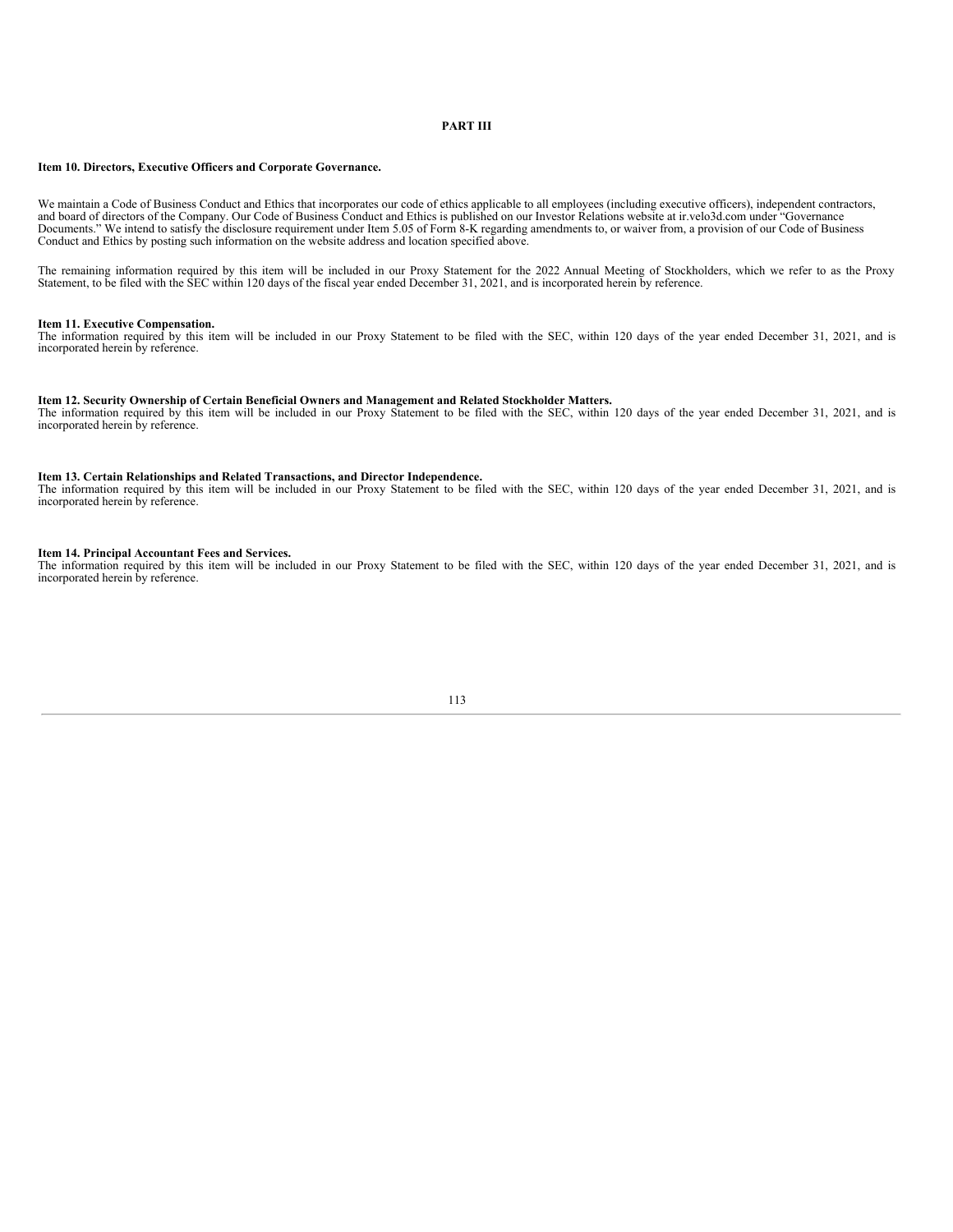# **Item 15. Exhibits and Financial Statement Schedules.** (a) The following documents are filed as part of this report:

(1) Financial Statements.

Our consolidated financial statements are listed in the "Index to Consolidated Financial Statements" under Part II, Item 8 of this Annual Report on Form 10-K.

# (2) Financial Statement Schedules.

All schedules are omitted because they are not applicable or because the required information is shown in the consolidated financial statements and notes.

(3) Exhibits.

# **Exhibit Index**

| <b>Exhibit</b> |                                                                                                                                                                                                  |         | <b>Incorporated by Reference</b> |                    |                       |
|----------------|--------------------------------------------------------------------------------------------------------------------------------------------------------------------------------------------------|---------|----------------------------------|--------------------|-----------------------|
| <b>Number</b>  | <b>Exhibit Title</b>                                                                                                                                                                             | Form    | Exhibit                          | <b>Filing Date</b> | <b>Filed Herewith</b> |
| 2.1            | Business Combination Agreement, dated as of March 22, 2021, by and among<br>JAWS Spitfire Acquisition Corporation, Spitfire Merger Sub, Inc., and Velo3D, Inc.                                   | $8-K$   | 2.1                              | 03/23/2021         |                       |
| 2.2            | Amendment No. 1 to the Business Combination Agreement, dated July 20, 2021, by<br>and among JAWS Spitfire Acquisition Corporation, Spitfire Merger Sub, Inc., and<br>Velo3D, Inc.                | $S-4/A$ | Annex AA                         | 07/20/2021         |                       |
| 3.1            | Certificate of Incorporation of Velo3D, Inc.                                                                                                                                                     | $8-K$   | 3.1                              | 10/05/2021         |                       |
| 3.2            | Restated Bylaws of Velo3D, Inc.                                                                                                                                                                  | $8-K$   | 3.2                              | 10/05/2021         |                       |
| 4.1            | <b>Specimen Unit Certificate</b>                                                                                                                                                                 | $S-1$   | 4.1                              | 11/27/2020         |                       |
| 4.2            | <b>Specimen Ordinary Share Certificate</b>                                                                                                                                                       | $S-1$   | 4.2                              | 11/27/2020         |                       |
| 4.3            | <b>Specimen Warrant Certificate</b>                                                                                                                                                              | $S-1$   | 4.3                              | 11/27/2020         |                       |
| 4.4            | Certificate of Corporate Domestication of JAWS Spitfire Acquisition Corporation                                                                                                                  | $8-K$   | 4.4                              | 10/05/2021         |                       |
| 4.5            | Warrant Agreement between Continental Stock Transfer & Trust Company and<br>JAWS Spitfire Acquisition Corporation, dated December 7, 2020                                                        | $8-K$   | 4.1                              | 12/08/2020         |                       |
| 4.6            | Description of Securities Registered Under Section 12 of the Exchange Act                                                                                                                        |         |                                  |                    | X                     |
| 10.1           | Sponsor Letter Agreement, dated as of March 22, 2021, by and among Spitfire<br>Sponsor LLC, certain other holders set forth on Schedule I thereto, JAWS Spitfire<br>Acquisition and Velo3D, Inc. | $8-K$   | 10.2                             | 03/23/2021         |                       |
| 10.2           | Form of Subscription Agreement                                                                                                                                                                   | $8-K$   | 10.1                             | 03/23/2021         |                       |
| 10.3           | Amended and Restated Registration Rights Agreement, dated September 29, 2021,<br>by and among the Company, Spitfire Sponsor LLC, and other Holders party thereto                                 | $8-K$   | 10.3                             | 10/05/2021         |                       |
| 10.4           | 2014 Equity Incentive Plan                                                                                                                                                                       | $8-K$   | 10.4                             | 10/05/2021         |                       |
| 10.5           | 2021 Equity Incentive Plan                                                                                                                                                                       | $8-K$   | 10.5                             | 10/05/2021         |                       |
| 10.6           | Form of Option Award Agreement                                                                                                                                                                   | $8-K$   | 10.6                             | 10/05/2021         |                       |
| 10.7           | Form of RSU Award Agreement                                                                                                                                                                      | $8-K$   | 10.7                             | 10/05/2021         |                       |
| 10.8           | Form of Rollover Option Award Agreement                                                                                                                                                          | $8-K$   | 10.8                             | 10/05/2021         |                       |
| 10.9           | Form of Restricted Stock Award Agreement                                                                                                                                                         | $8-K$   | 10.9                             | 10/05/2021         |                       |

114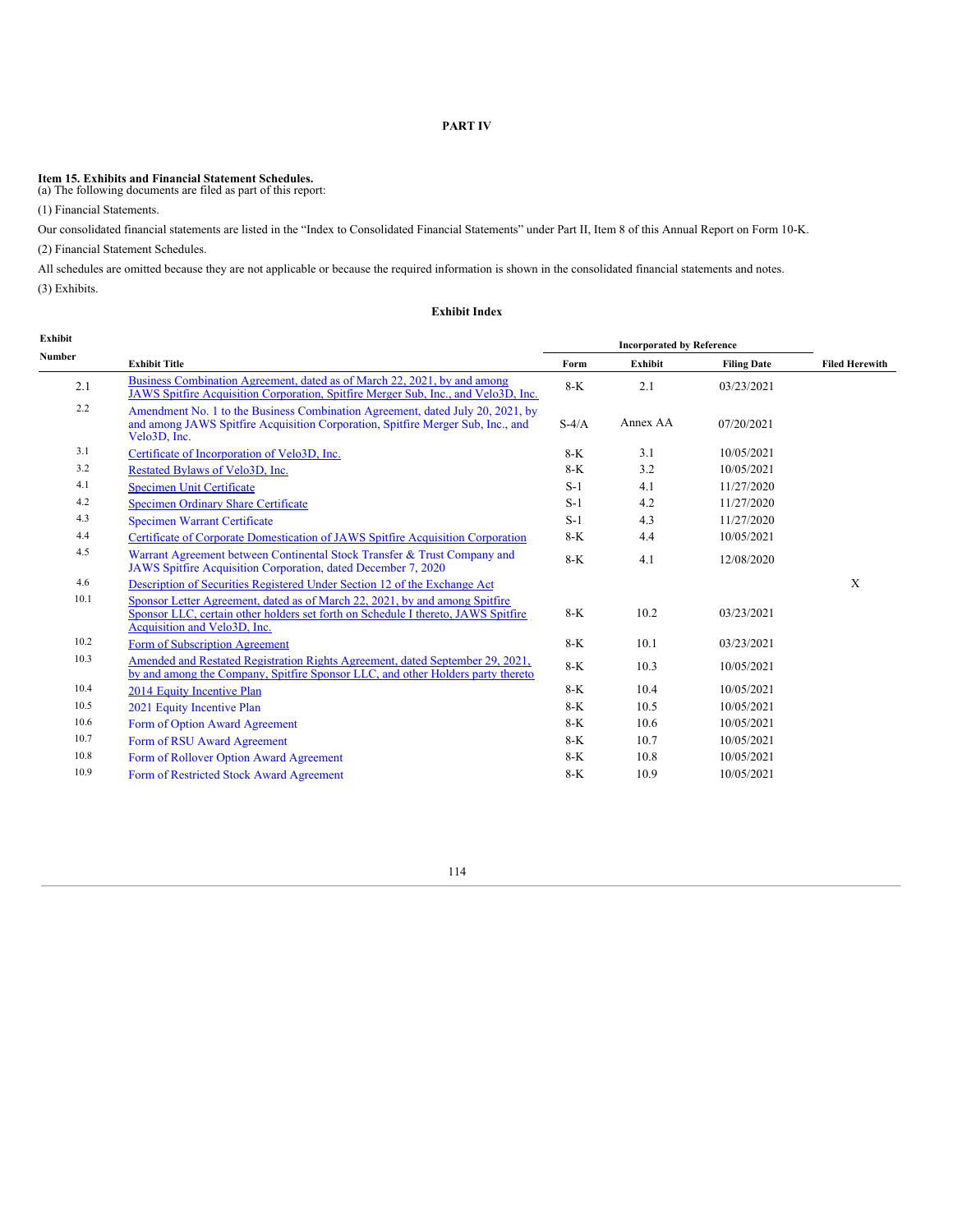| .<br>.<br>I |
|-------------|
|-------------|

| <b>Number</b> |                                                                                                                                                                                                        |         | <b>Incorporated by Reference</b> |            | <b>Filed Herewith</b> |
|---------------|--------------------------------------------------------------------------------------------------------------------------------------------------------------------------------------------------------|---------|----------------------------------|------------|-----------------------|
| 10.10         | Form of Stock Appreciation Right Award Agreement                                                                                                                                                       | $8-K$   | 10.10                            | 10/05/2021 |                       |
| 10.11         | Form of Stock Bonus Award Agreement                                                                                                                                                                    | $8-K$   | 10.11                            | 10/05/2021 |                       |
| 10.12         | Form of Performance Shares Award Agreement                                                                                                                                                             | $8-K$   | 10.12                            | 10/05/2021 |                       |
| 10.13         | 2021 Employee Stock Purchase Plan                                                                                                                                                                      | $8-K$   | 10.13                            | 10/05/2021 |                       |
| 10.14         | Lock-Up Agreement with Mr. Buller                                                                                                                                                                      | $S-4$   | 10.9                             | 05/13/2021 |                       |
| 10.15         | Employment Agreement between Velo3D, Inc. and Mr. McCombe                                                                                                                                              | $S-4/A$ | 10.10                            | 06/29/2021 |                       |
| 10.16         | Addendum to Employment Agreement between Velo3D, Inc. and Mr. McCombe                                                                                                                                  | $S-4/A$ | 10.11                            | 06/29/2021 |                       |
| 10.17         | Employment Agreement between Velo3D, Inc. and Ms. Youssef                                                                                                                                              | $S-4/A$ | 10.12                            | 06/29/2021 |                       |
| 10.18         | Form of Director and Officer Indemnification Agreement                                                                                                                                                 | $8-K$   | 10.18                            | 10/05/2021 |                       |
| 10.19         | Lease by and between Velo3D, Inc. and Division Street Property II, LLC, dated<br>February 19, 2016                                                                                                     | $8-K$   | 10.19                            | 10/05/2021 |                       |
| 10.20         | First Amendment to Lease by and between Velo3D, Inc. and Division Street Property<br>II, LLC, dated April 7, 2021                                                                                      | $8-K$   | 10.20                            | 10/05/2021 |                       |
| 10.21         | Lease by and between Velo3D, Inc. and Colfin 2019-2D Industrial Owner, LLC, dated<br>June 28, 2021                                                                                                     | $8-K$   | 10.21                            | 10/05/2021 |                       |
| 10.22         | Third Amended and Restated Loan and Security Agreement between Silicon Valley<br>Bank and Velo3D, Inc., dated May 14, 2021                                                                             | $8-K$   | 10.22                            | 10/05/2021 |                       |
| 10.23         | Mezzanine Loan and Security Agreement among Silicon Valley Bank, as Agent,<br>Silicon Valley Bank, as Lender, Hercules Capital, Inc., as Lender, and Velo3D, Inc. as<br>Borrower, dated May 14, 2021   | $8-K$   | 10.23                            | 10/05/2021 |                       |
| 21.1          | <b>List of Subsidiaries</b>                                                                                                                                                                            |         |                                  |            | X                     |
| 23.1          | Consent of PricewaterhouseCoopers LLP, independent registered public accounting<br>firm for Velo3D, Inc.                                                                                               |         |                                  |            | $\mathbf X$           |
| 31.1          | Certification of Principal Executive Officer Pursuant to Rule 13a-14(a) or 15d-14(a) of<br>the Securities Exchange Act of 1994 as Adopted Pursuant to Section 302 of the<br>Sarbanes-Oxley Act of 2002 |         |                                  |            | $\mathbf{X}$          |
| 31.2          | Certification of Principal Financial Officer Pursuant to Rule 13a-14(a) or 15d-14(a) of<br>the Securities Exchange Act of 1994 as Adopted Pursuant to Section 302 of the<br>Sarbanes-Oxley Act of 2002 |         |                                  |            | X                     |
| 32.1          | Certification of Principal Executive Officer Pursuant to 18 U.S.C. Section 1350, as<br>Adopted Pursuant to Section 906 of the Sarbanes-Oxley Act of 2002                                               |         |                                  |            | $\mathbf X$           |
| 32.2          | Certification of Principal Financial Officer Pursuant to 18 U.S.C. Section 1350, as<br>Adopted Pursuant to Section 906 of the Sarbanes-Oxley Act of 2002                                               |         |                                  |            | X                     |
| 101.INS       | Inline XBRL Instance Document – the instance document does not appear in the<br>Interactive Data File because XBRL tags are embedded within the Inline XBRL<br>document                                |         |                                  |            | X                     |
| 101.SCH       | Inline XBRL Taxonomy Extension Schema Document                                                                                                                                                         |         |                                  |            | $\mathbf X$           |
| 101.CAL       | Inline XBRL Taxonomy Extension Calculation Linkbase Document                                                                                                                                           |         |                                  |            | $\mathbf X$           |
| 101.DEF       | Inline XBRL Taxonomy Extension Definition Linkbase Document                                                                                                                                            |         |                                  |            | X                     |
|               |                                                                                                                                                                                                        |         |                                  |            |                       |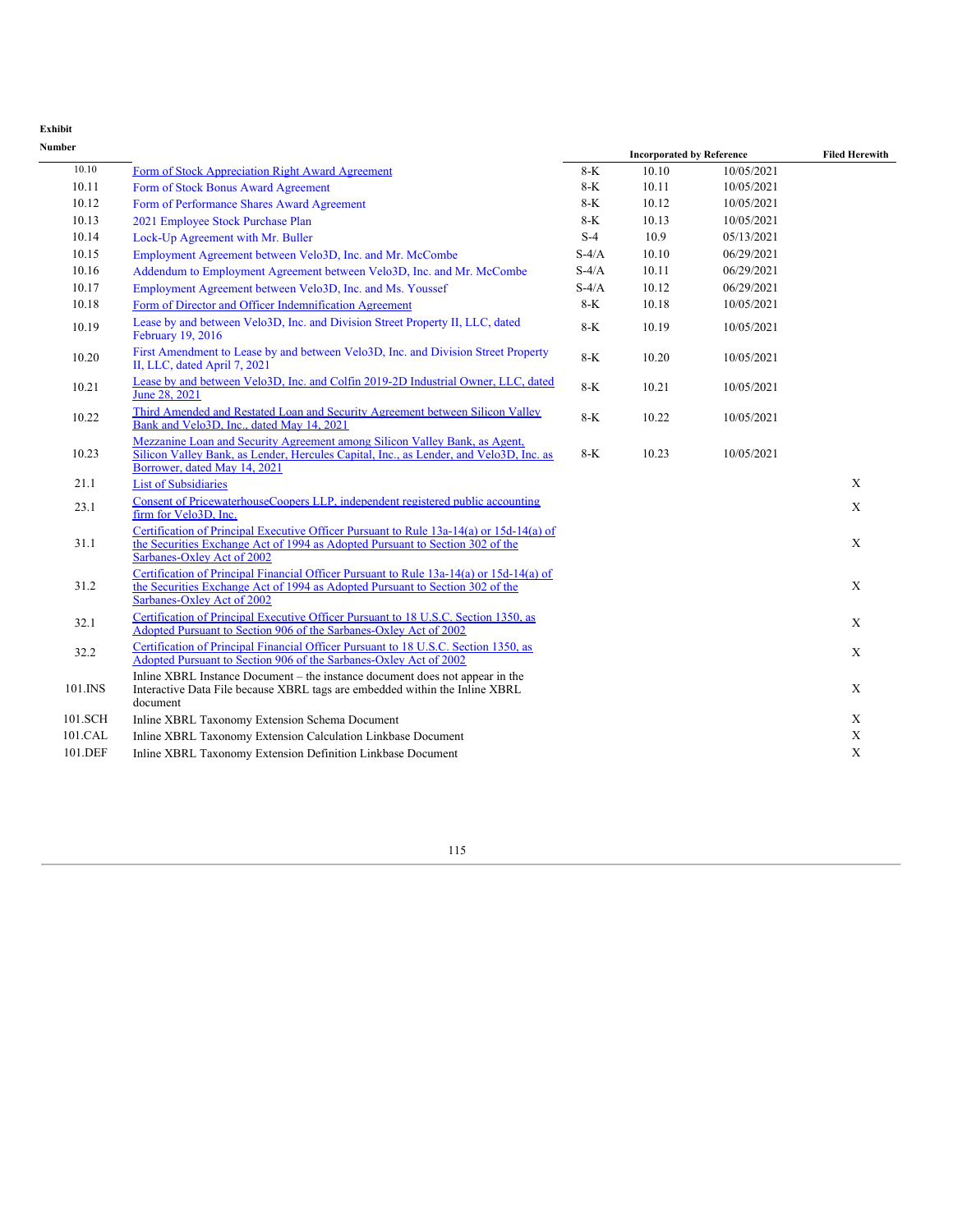| Exhibit |                                                                             |                                  |                       |
|---------|-----------------------------------------------------------------------------|----------------------------------|-----------------------|
| Number  |                                                                             | <b>Incorporated by Reference</b> | <b>Filed Herewith</b> |
| 101.LAB | Inline XBRL Taxonomy Extension Label Linkbase Document                      |                                  |                       |
| 101.PRE | Inline XBRL Taxonomy Extension Presentation Linkbase Document               |                                  |                       |
| 104     | Cover Page Interactive Data File (embedded within the Inline XBRL document) |                                  |                       |

**Item 16. Form 10-K Summary.**

None.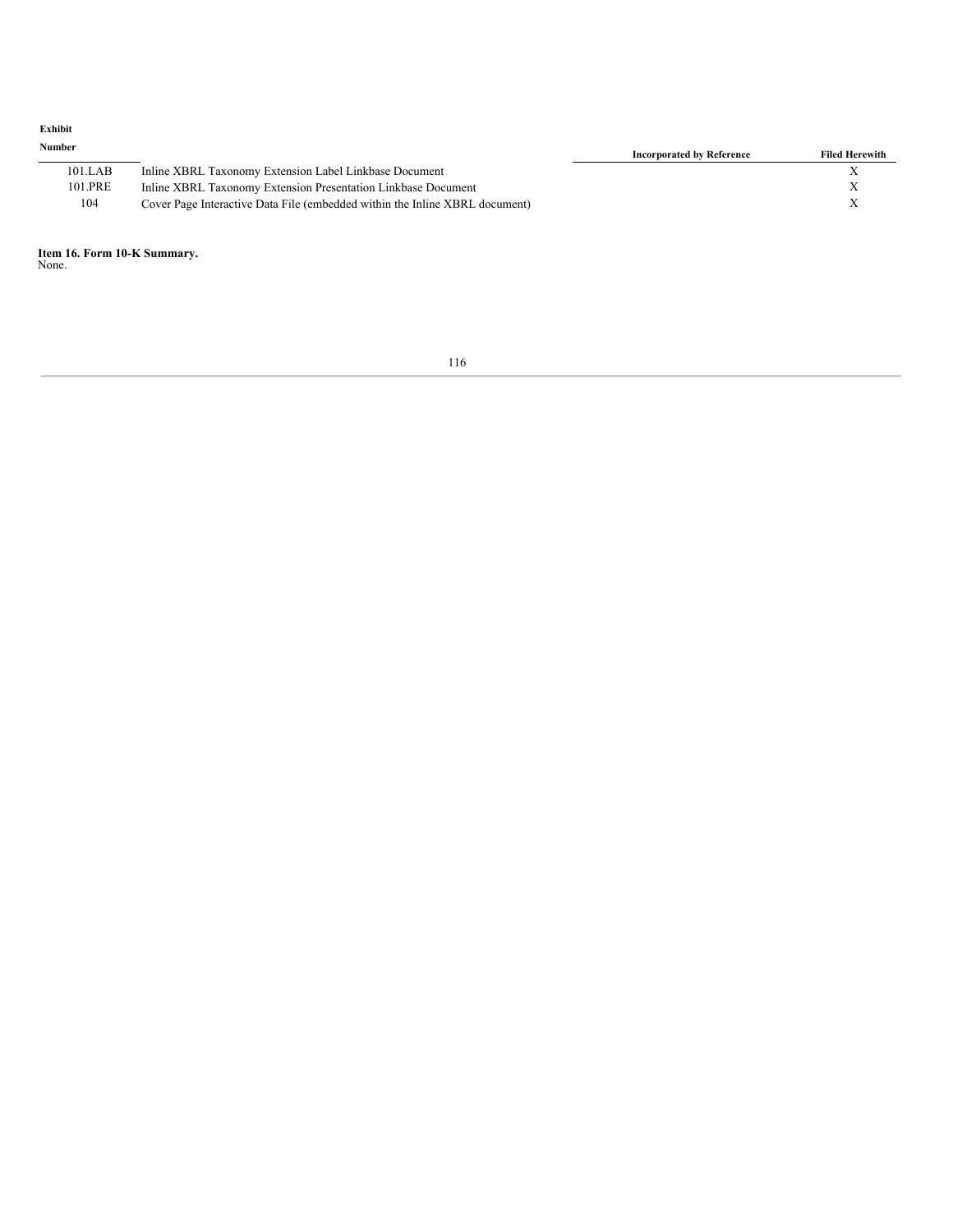# **SIGNATURES**

Pursuant to the requirements of Section 13 or 15(d) of the Securities Exchange Act of 1934, as amended, the Registrant has duly caused this Annual Report on Form 10-K to be signed on its behalf by the undersigned, thereunto duly authorized**.**

|                      | Velo3D, Inc |                     |
|----------------------|-------------|---------------------|
| Date: March 28, 2022 | Bv          | /s/ William McCombe |
|                      |             | William McCombe     |

*Chief Financial Of icer*

# **POWER OF ATTORNEY**

KNOW ALL PERSONS BY THESE PRESENTS, that each person whose signature appears below hereby constitutes and appoints Benyamin Buller and William McCombe, and each of them, as his or her true and lawful attorneys-in-fact, proxies, and agents, each with full power of substitution, for him or her in any and all capacities, to sign any and<br>all amendments to this Annual Report o to be done in connection therewith, as fully for all intents and purposes as he might or could do in person, hereby ratifying and confirming all that said attorneys-in-fact, proxies, and agents, or their or his or her subs

Pursuant to the requirements of the Securities Exchange Act of 1934, as amended, this Annual Report on Form 10-K has been signed below by the following persons on behalf of the Registrant in the capacities and on the dates indicated.

| Signature                | <b>Title</b>                                                          | Date           |
|--------------------------|-----------------------------------------------------------------------|----------------|
| /s/ Benyamin Buller      | Chief Executive Officer and Director<br>(Principal Executive Officer) | March 28, 2022 |
| Benyamin Buller          |                                                                       |                |
| /s/ William McCombe      | Chief Financial Officer and Director<br>(Principal Financial Officer) | March 28, 2022 |
| William McCombe          |                                                                       |                |
| /s/ Bernard Chung        | Vice President of Finance                                             | March 28, 2022 |
| <b>Bernard Chung</b>     | (Principal Accounting Officer)                                        |                |
| /s/ Carl Bass            | Chairman and Director                                                 | March 28, 2022 |
| Carl Bass                |                                                                       |                |
| /s/ Michael Idelchik     | Director                                                              | March 28, 2022 |
| Michael Idelchik         |                                                                       |                |
| /s/ Stefan Krause        | Director                                                              | March 28, 2022 |
| Stefan Krause            |                                                                       |                |
| /s/ Ellen M. Pawlikowski | Director                                                              | March 28, 2022 |
| Ellen M. Pawlikowski     |                                                                       |                |
| /s/ Ellen Smith          | Director                                                              | March 28, 2022 |
| Ellen Smith              |                                                                       |                |
| /s/ Gabrielle Toledano   | Director                                                              | March 28, 2022 |
| Gabrielle Toledano       |                                                                       |                |
| /s/ Matthew Walters      | Director                                                              | March 28, 2022 |
| <b>Matthew Walters</b>   |                                                                       |                |

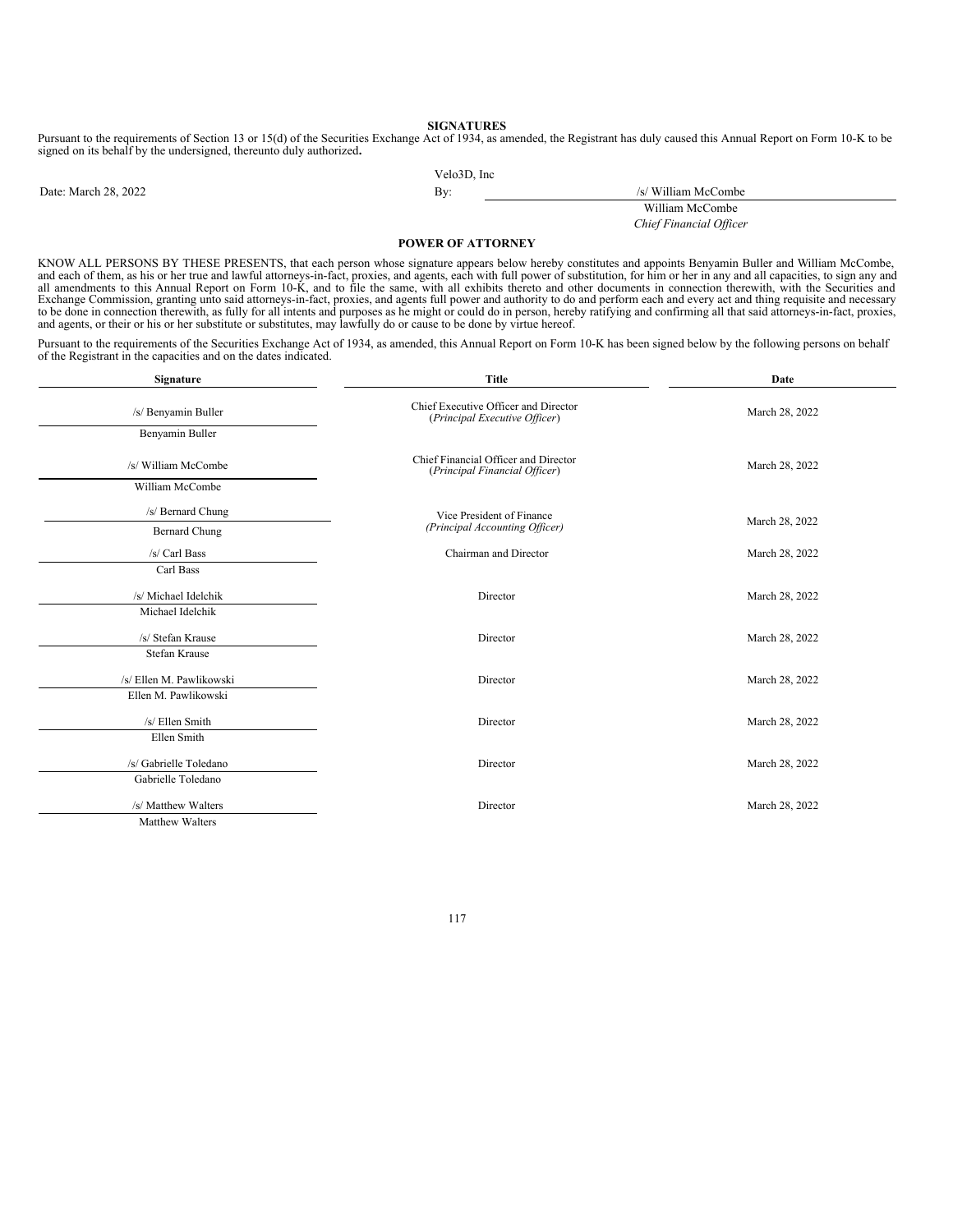# **DESCRIPTION OF SECURITIES PURSUANT TO SECTION 12 OF THE SECURITIES EXCHANGE ACT OF 1934**

The following summary of the material terms of our securities is not intended to be a complete summary of the rights and preferences of such securities, and is qualified by reference to our restated certificate of incorporation (the "Certificate of Incorporation"), our restated bylaws (the "Bylaws"), the Amended and Restated Registration Rights Agreements and the Warrant Agreement, which are exhibits to the registration statement of which this prospectus is a part. We urge to you read each of the Certificate of Incorporation, the Bylaws, the Registration Rights Agreement and the Warrant Agreement in their entirety for a complete description of the rights and preferences of our securities.

The total amount of our authorized share capital consists of 500,000,000 shares of common stock, par value \$0.00001 per share and 10,000,000 shares of preferred stock, par value \$0.00001 per share.

# **Common Stock**

### *Voting rights*.

Each holder of common stock is entitled to one (1) vote for each share of common stock held of record by such holder on all matters voted upon by our stockholders; provided, however, that, except as otherwise required in the Certificate of Incorporation or by applicable law, the holders of common stock are not entitled to vote on any amendment to our Certificate of Incorporation that relates solely to the terms of one or more outstanding series of preferred stock if the holders of such affected series are entitled, either separately or together with the holders of one or more other such series, to vote thereon pursuant to our Certificate of Incorporation (including any certificate of designation relating to any series of preferred stock) or pursuant to the DGCL.

# *Dividend rights*.

Subject to any other provisions of the Certificate of Incorporation, as it may be amended from time to time, holders of shares of common stock are entitled to receive ratably, in proportion to the number of shares of common stock held by them, such dividends and other distributions in cash, stock or property of our company when, as and if declared thereon by the Board from time to time out of assets or funds of our company legally available therefor.

# *Rights upon liquidation*.

Subject to the rights of holders of preferred stock, if any, in the event of any liquidation, dissolution or winding-up of our affairs, whether voluntary or involuntary, after payment or provision for payment of our debts and any other payments required by law and amounts payable upon shares of preferred stock ranking senior to the shares of common stock upon such dissolution, liquidation or winding-up, if any, our remaining net assets will be distributed to the holders of shares of common stock and the holders of shares of any other class or series ranking equally with the shares of common stock upon such dissolution, liquidation or winding-up, equally on a per-share basis.

# *Other rights*.

No holder of shares of common stock is entitled to preemptive or subscription rights contained in the Certificate of Incorporation or in the Bylaws. There are no redemption or sinking fund provisions applicable to common stock. The rights, preferences and privileges of holders of common stock will be subject to those of the holders of any shares of preferred stock that we may issue in the future.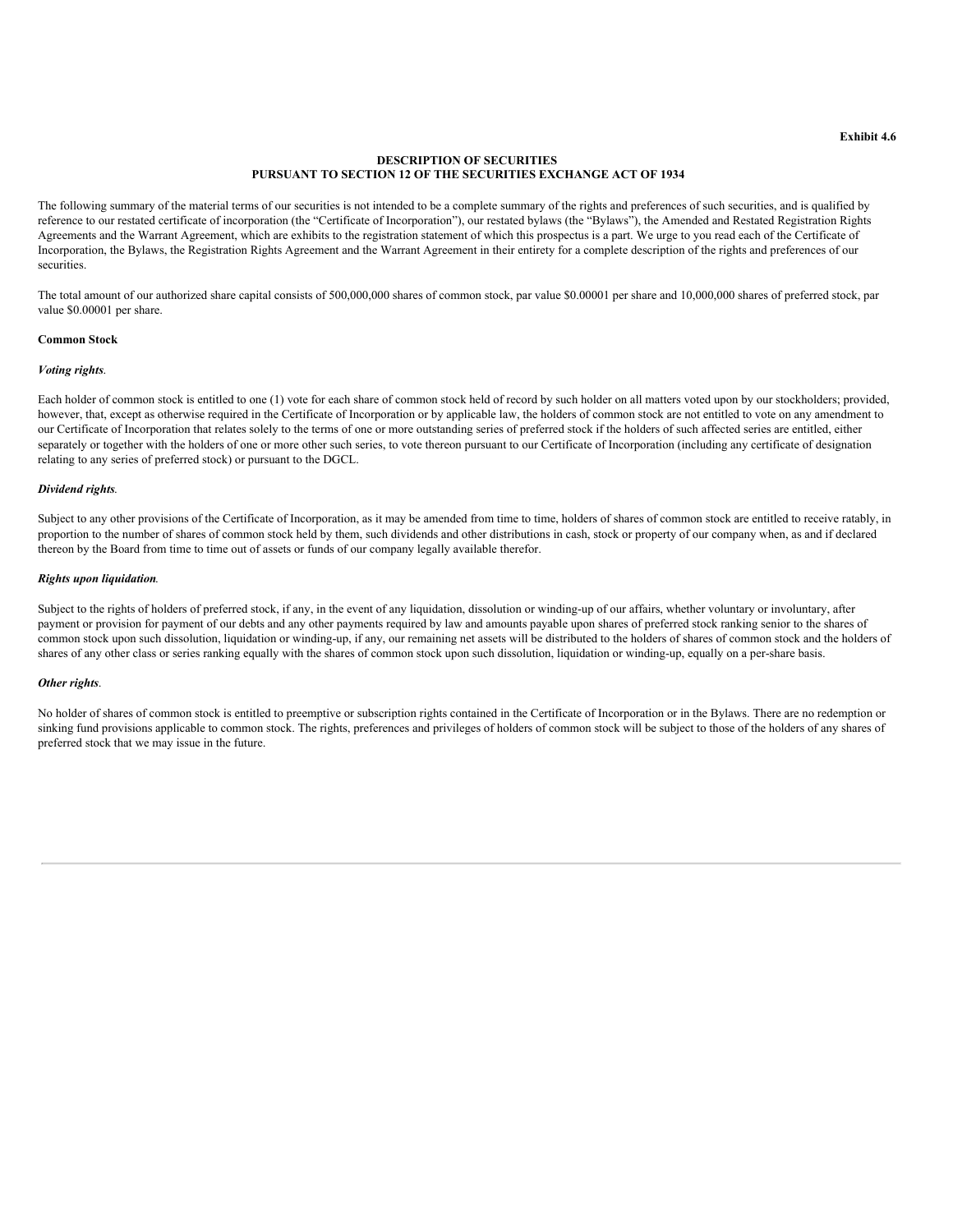# **Preferred Stock**

The Board has the authority to issue shares of preferred stock from time to time on terms it may determine, to divide shares of preferred stock into one or more series and to fix the designations, preferences, privileges, and restrictions of preferred stock, including dividend rights, conversion rights, voting rights, terms of redemption, liquidation preference, sinking fund terms, and the number of shares constituting any series or the designation of any series to the fullest extent permitted by the DGCL. The issuance of preferred stock could have the effect of decreasing the trading price of common stock, restricting dividends on our capital stock, diluting the voting power of the common stock, impairing the liquidation rights of our capital stock, or delaying or preventing a change in control of our company.

# *Election of Directors and Vacancies*

Subject to the rights of the holders of any series of preferred stock to elect additional directors under specified circumstances and the terms and conditions of the Amended and Restated Registration Rights Agreement, the number of directors of the Board shall be fixed solely and exclusively by resolution duly adopted from time to time by the Board, but initially consist of twelve (12) directors, which are divided into three (3) classes, designated Class I, II and III, with Class I consisting of four (4) directors, Class II consisting of four (4) directors and Class III consisting of four (4) directors through a transition period not to last longer than six months following the consummation of the Business Combination. Following this transition period, the Board will consist of nine directors.

Under the Bylaws, at all meetings of stockholders called for the election of directors, a plurality of the votes properly cast is sufficient to elect such directors to the Board.

Except as the DGCL or the Amended and Restated Registration Rights Agreement may otherwise require and subject to the rights, if any, of the holders of any series of preferred stock, in the interim between annual meetings of stockholders or special meetings of stockholders called for the election of directors and/or the removal of one or more directors and the filling of any vacancy in that connection, newly created directorships and any vacancies on the Board, including unfilled vacancies resulting from the removal of directors, may be filled only by the affirmative vote of a majority of the remaining directors then in office, although less than a quorum, or by the sole remaining director. All directors hold office until the expiration of their respective terms of office and until their successors have been elected and qualified. A director elected or appointed to fill a vacancy resulting from the death, resignation or removal of a director or a newly created directorship will serve for the remainder of the full term of the class of directors in which the new directorship was created or the vacancy occurred and until his or her successor has been elected and qualified.

Subject to the rights, if any, of any series of preferred stock, any director may be removed from office only with cause and only by the affirmative vote of the holders of not less than 2/3 of our outstanding voting stock (as defined below) then entitled to vote at an election of directors. Any such director proposed to be removed from office is entitled to advance written notice as described in the Proposed Certificate of Incorporation.

In addition to the powers and authorities hereinbefore or by statute expressly conferred upon them, the directors are hereby empowered to exercise all such powers and do all such acts and things as may be exercised or done by us, subject, nevertheless, to the provisions of the DGCL, the Certificate of Incorporation and to any Bylaws adopted and in effect from time to time; provided, however, that no Bylaw so adopted will invalidate any prior act of the directors which would have been valid if such Bylaw had not been adopted.

Notwithstanding the foregoing provisions, any director elected pursuant to the right, if any, of the holders of preferred stock to elect additional directors under specified circumstances will serve for such term or terms and pursuant to such other provisions as specified in the relevant certificate of designations related to the preferred stock.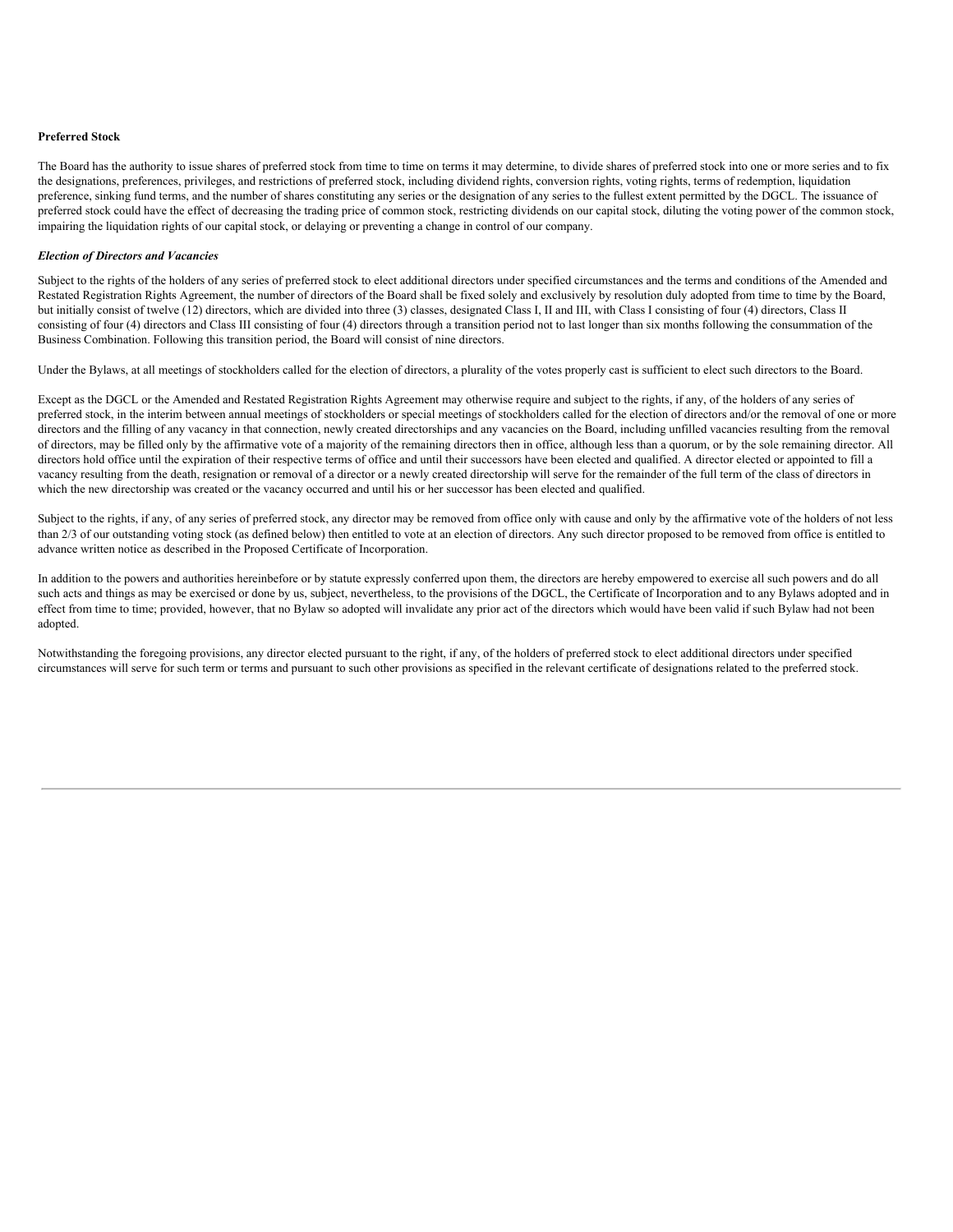# <span id="page-122-0"></span>**Quorum**

The holders of a majority of the voting power of the capital stock issued and outstanding and entitled to vote thereat, present in person or represented by proxy, constitute a quorum at all meetings of the stockholders for the transaction of business except as otherwise required by law or provided by the Certificate of Incorporation. If, however, such quorum is not present or represented at any meeting of the stockholders, the holders of a majority of the voting power present in person or represented by proxy have power to adjourn the meeting from time to time, without notice other than announcement at the meeting, until a quorum is present or represented. At such adjourned meeting at which a quorum is present or represented, any business may be transacted which might have been transacted at the meeting as originally noticed. If the adjournment is for more than 30 days, or if after the adjournment a new record date is fixed for the adjourned meeting, a notice of the adjourned meeting is given to each stockholder entitled to vote at such adjourned meeting as of the record date fixed for notice of such adjourned meeting.

# **Anti-takeover Effects of the Certificate of Incorporation and the Bylaws**

The Certificate of Incorporation and the Proposed Bylaws contain provisions that may delay, defer or discourage another party from acquiring control of us. We expect that these provisions, which are summarized below, will discourage coercive takeover practices or inadequate takeover bids. These provisions are also designed to encourage persons seeking to acquire control of us to first negotiate with the board of directors, which we believe may result in an improvement of the terms of any such acquisition in favor of our stockholders. However, they also give the board of directors the power to discourage acquisitions that some stockholders may favor.

# **Authorized But Unissued Capital Stock**

Delaware law does not require stockholder approval for any issuance of authorized shares. However, the listing requirements of the NYSE, which would apply if and so long as the common stock (or units or warrants) remains listed on the NYSE, require stockholder approval of certain issuances equal to or exceeding 20% of the then-outstanding voting power or then-outstanding number of shares of common stock. Additional shares that may be issued in the future may be used for a variety of corporate purposes, including future public offerings, to raise additional capital or to facilitate acquisitions.

One of the effects of the existence of unissued and unreserved common stock may be to enable the Board to issue shares to persons friendly to current management, which issuance could render more difficult or discourage an attempt to obtain control of our company by means of a merger, tender offer, proxy contest or otherwise and thereby protect the continuity of management and possibly deprive stockholders of opportunities to sell their shares of common stock at prices higher than prevailing market prices.

# **Special Meeting, Action by Written Consent and Advance Notice Requirements for Stockholder Proposals**

Unless otherwise required by law, and subject to the rights, if any, of the holders of any series of preferred stock, special meetings of our stockholders, for any purpose or purposes, may be called only by the Chairperson of the Board, the Chief Executive Officer, the Lead Independent Director (as defined in the Bylaws), the President, or the Board acting pursuant to a resolution adopted by a majority of the Board and may not be called by the stockholders or any other person or persons. Such special meeting shall have, for the purposes of the Bylaws or otherwise, all the force and effect of an annual meeting. Unless otherwise required by law, written notice of a special meeting of stockholders, stating the time, place and purpose or purposes thereof, shall be given to each stockholder entitled to vote at such meeting, not less than ten (10) or more than 60 days before the date fixed for the meeting. Business transacted at any special meeting of stockholders is limited to the purposes stated in the notice.

The Bylaws also provide that unless otherwise restricted by the Certificate of Incorporation or the Bylaws, any action required or permitted to be taken at any meeting of the Board or of any committee thereof may be taken without a meeting, if all members of the Board or of such committee, as the case may be, consent thereto in writing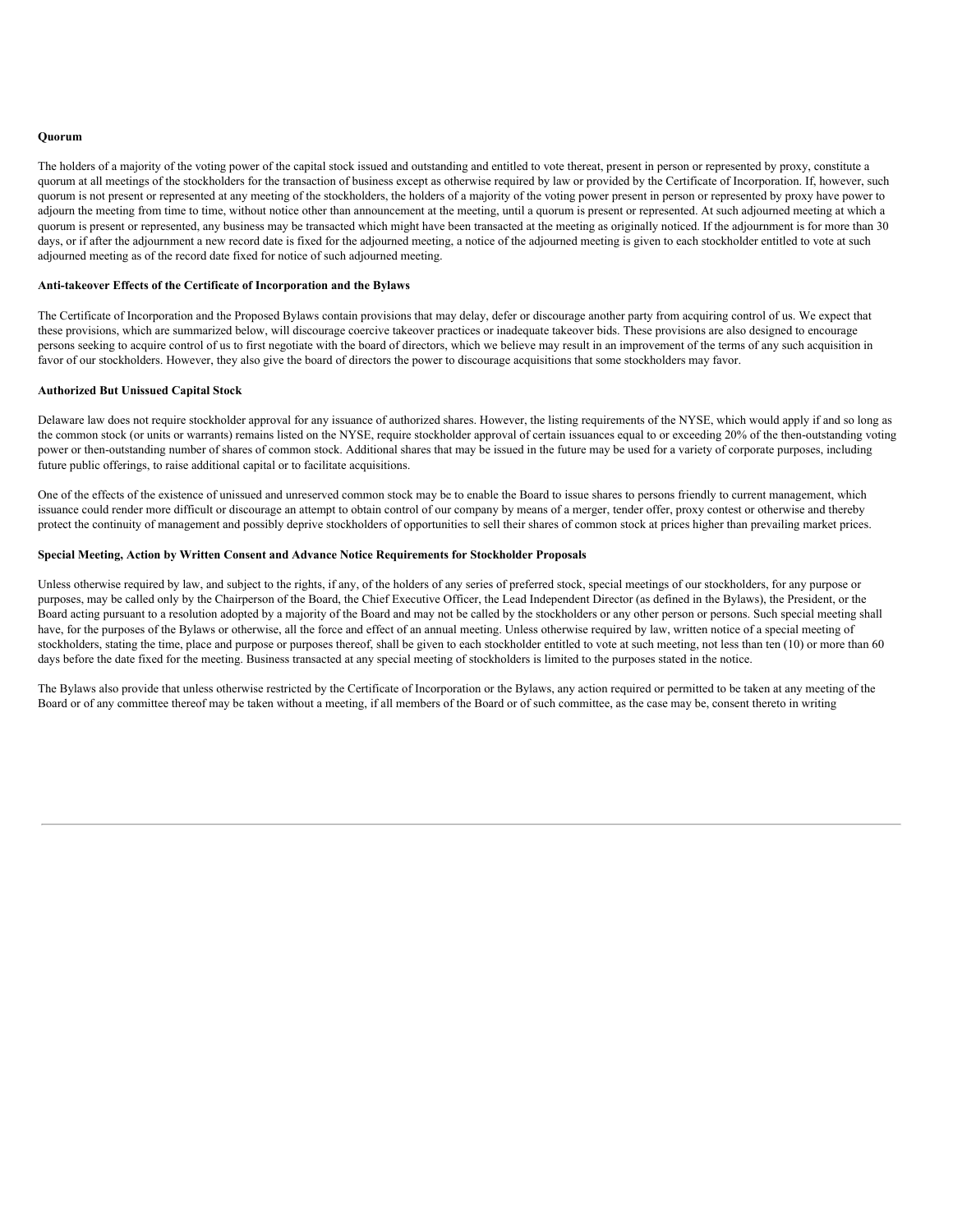or by electronic transmission, and the writing or writings or electronic transmission or transmissions are filed with the minutes of proceedings of the Board or committee.

In addition, the Bylaws require advance notice procedures for stockholder proposals to be brought before an annual meeting of the stockholders, including the nomination of directors. Stockholders at an annual meeting may only consider the proposals specified in the notice of meeting or brought before the meeting by or at the direction of the board of directors, or by a stockholder of record on the record date for the meeting, who is entitled to vote at the meeting and who has delivered a timely written notice in proper form to our secretary, of the stockholder's intention to bring such business before the meeting. These provisions might discourage or deter a potential acquirer from conducting a solicitation of proxies to elect the acquirer's own slate of directors or otherwise attempting to obtain control of our company. Furthermore, the DGCL provides that stockholders are not entitled to the right to cumulate votes in the election of directors unless a corporation's certificate of incorporation provides otherwise. The Certificate of Incorporation and the Bylaws do not provide for cumulative voting.

These provisions could have the effect of delaying until the next stockholder meeting any stockholder actions, even if they are favored by the holders of a majority of our outstanding voting securities.

# **Amendment to Certificate of Incorporation and Bylaws**

The DGCL provides generally that the affirmative vote of a majority of the outstanding stock entitled to vote on amendments to a corporation's certificate of incorporation or bylaws is required to approve such amendment, unless a corporation's certificate of incorporation or bylaws, as the case may be, requires a greater percentage.

The Certificate of Incorporation provides that the provisions therein may be amended, altered, repealed or rescinded only by the affirmative vote of the holders of at least 66- 2/3% in voting power of all the then-outstanding shares of common stock entitled to vote thereon; provided, however, that if at least 66-2/3% of the entire Board have approved such amendment or repeal of any provision of the Certificate of Incorporation, then such amendment or repeal shall only require the affirmative vote of the majority of the outstanding shares of capital stock entitled to vote on such amendment or repeal, voting as a single class.

The Bylaws may be amended or repealed (A) by the affirmative vote of a majority of the entire Board then in office (subject to any bylaw requiring the affirmative vote of a larger percentage of the members of the Board) or (B) without the approval of the Board, by the affirmative vote of the holders of 66-2/3% of our outstanding voting stock entitled to vote on such amendment or repeal, voting as a single class, provided that if 66-2/3% of the entire Board recommends that stockholders approve such amendment or repeal at such meeting of stockholders, then such amendment or repeal shall only require the affirmative vote of the majority of the outstanding shares of capital stock entitled to vote on such amendment or repeal, voting as a single class.

### **Delaware Anti-Takeover Statute**

Section 203 of the DGCL provides that if a person acquires 15% or more of the voting stock of a Delaware corporation, such person becomes an "interested stockholder" and may not engage in certain "Business Combinations" with the corporation for a period of three years from the time such person acquired 15% or more of the corporation's voting stock, unless:

(1) the board of directors approves the acquisition of stock or the merger transaction before the time that the person becomes an interested stockholder;

(2) the interested stockholder owns at least 85% of the outstanding voting stock of the corporation at the time the merger transaction commences (excluding voting stock owned by directors who are also officers and certain employee stock plans); or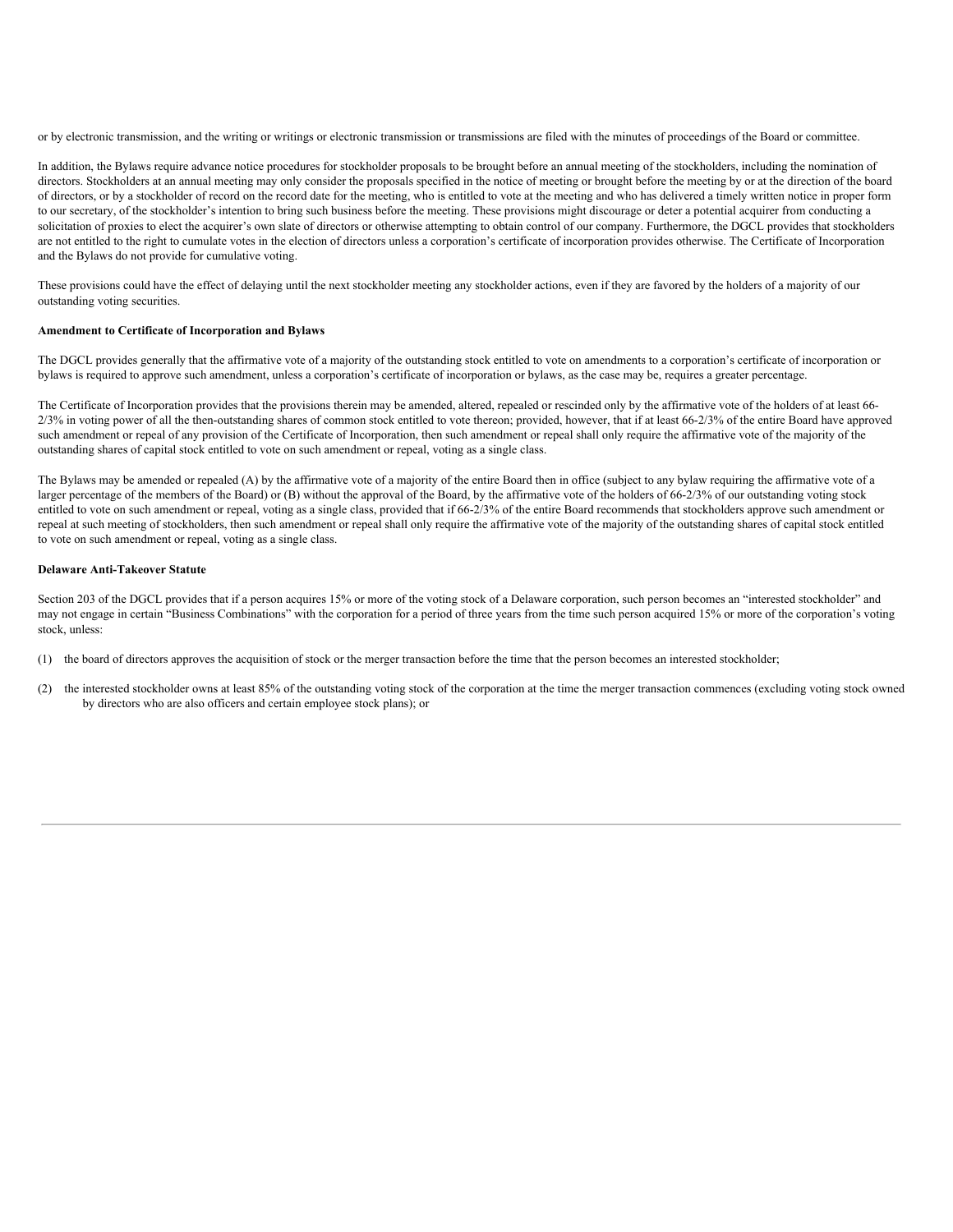(3) the merger transaction is approved by the board of directors and at a meeting of stockholders, not by written consent, by the affirmative vote of 2/3 of the outstanding voting stock which is not owned by the interested stockholder. A Delaware corporation may elect in its certificate of incorporation or bylaws not to be governed by this particular Delaware law.

Generally, a "Business Combination" includes a merger, asset or stock sale or other transaction resulting in a financial benefit to the interested stockholder. Subject to certain exceptions, an "interested stockholder" is a person who, together with that person's affiliates and associates, owns, or within the previous three years owned, 15% or more of our voting stock.

Under certain circumstances, this provision will make it more difficult for a person who would be an "interested stockholder" to effect various Business Combinations with a corporation for a three-year period. This provision may encourage companies interested in acquiring our company to negotiate in advance with our board of directors because the stockholder approval requirement would be avoided if our board of directors approves either the Business Combination or the transaction which results in the stockholder becoming an interested stockholder. These provisions also may have the effect of preventing changes in our board of directors and may make it more difficult to accomplish transactions which stockholders may otherwise deem to be in their best interests.

# **Limitations on Liability and Indemnification of Officers and Directors**

The Certificate of Incorporation limits the liability of our directors to the fullest extent permitted by the DGCL, and the Bylaws provide that we will indemnify them to the fullest extent permitted by such law. We have entered and expect to continue to enter into agreements to indemnify our directors, executive officers and other employees as determined by our board of directors. Under the terms of such indemnification agreements, we are required to indemnify each of our directors and officers, to the fullest extent permitted by the laws of the state of Delaware, if the basis of the indemnitee's involvement was by reason of the fact that the indemnitee is or was a director or officer of our company or any of our subsidiaries or was serving at our request in an official capacity for another entity. We must indemnify our officers and directors against all reasonable fees, expenses, charges and other costs of any type or nature whatsoever, including any and all expenses and obligations paid or incurred in connection with investigating, defending, being a witness in, participating in (including on appeal), or preparing to defend, be a witness or participate in any completed, actual, pending or threatened action, suit, claim or proceeding, whether civil, criminal, administrative or investigative, or establishing or enforcing a right to indemnification under the indemnification agreement.

# **Exclusive Jurisdiction of Certain Actions**

The Certificate of Incorporation requires, to the fullest extent permitted by law, unless we consent in writing to the selection of an alternative forum, that derivative actions brought in the name of our company, actions against directors, officers and employees for breach of fiduciary duty, actions asserting a claim arising pursuant to any provision of the DGCL or the Certificate of Incorporation or the Bylaws, actions to interpret, apply, enforce or determine the validity of the Certificate of Incorporation or the Bylaws and actions asserting a claim against us governed by the internal affairs doctrine may be brought only in the Court of Chancery in the State of Delaware and, if brought outside of Delaware, the stockholder bringing the suit will be deemed to have consented to service of process on such stockholder's counsel. Although we believe this provision benefits us by providing increased consistency in the application of Delaware law in the types of lawsuits to which it applies, the provision may have the effect of discouraging lawsuits against our directors and officers.

In addition, the Bylaws require that, unless we consent in writing to the selection of an alternative forum, the federal district courts of the United States is the sole and exclusive forum for resolving any action asserting a claim arising under the Securities Act.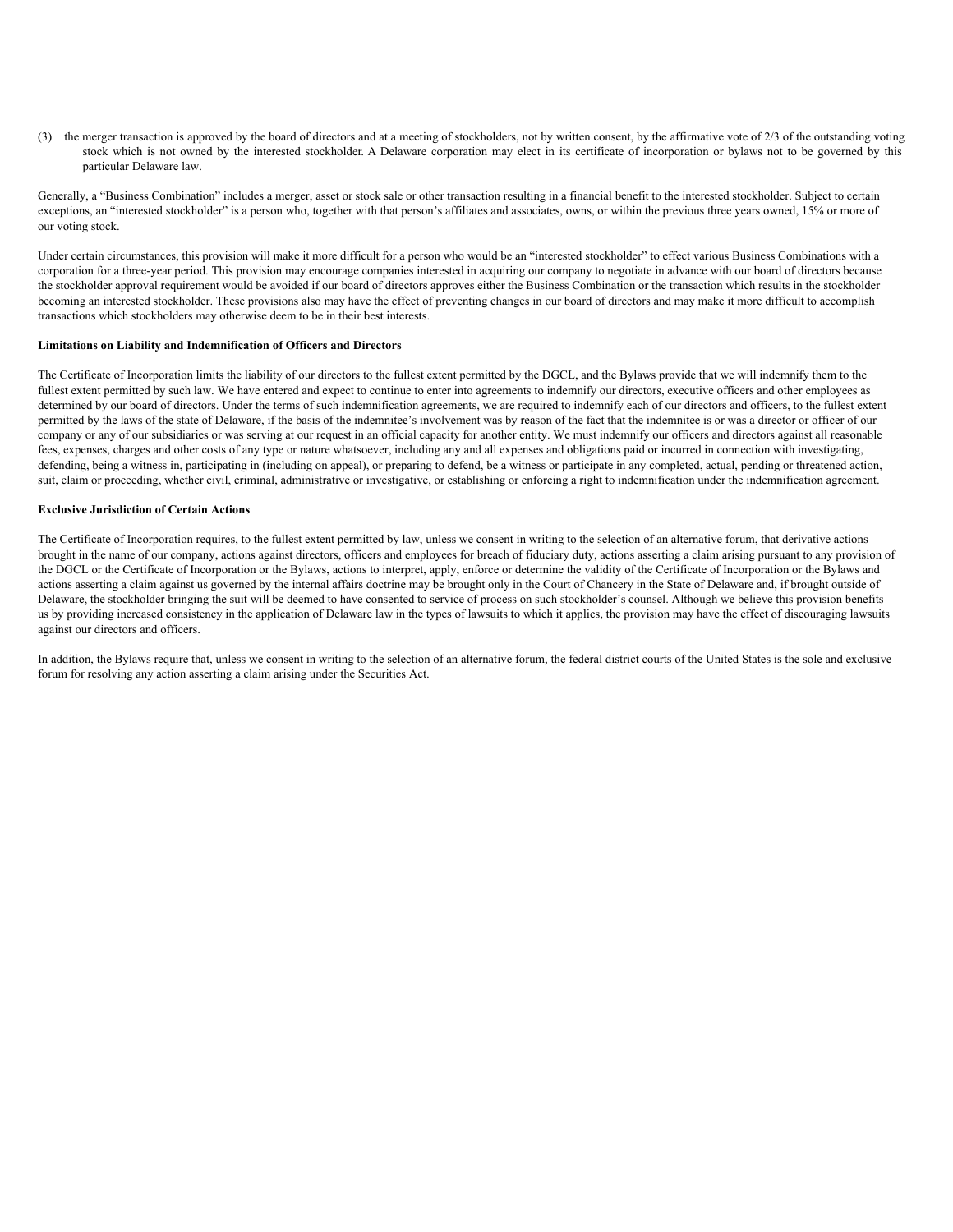# **List of Subsidiaries of Velo3D, Inc.**

<span id="page-125-0"></span>

| <b>Name</b>     | <b>Jurisdiction</b> |
|-----------------|---------------------|
| Velo3D US, Inc. | Delaware            |
|                 |                     |
| Velo3D, B.V.    | Netherlands         |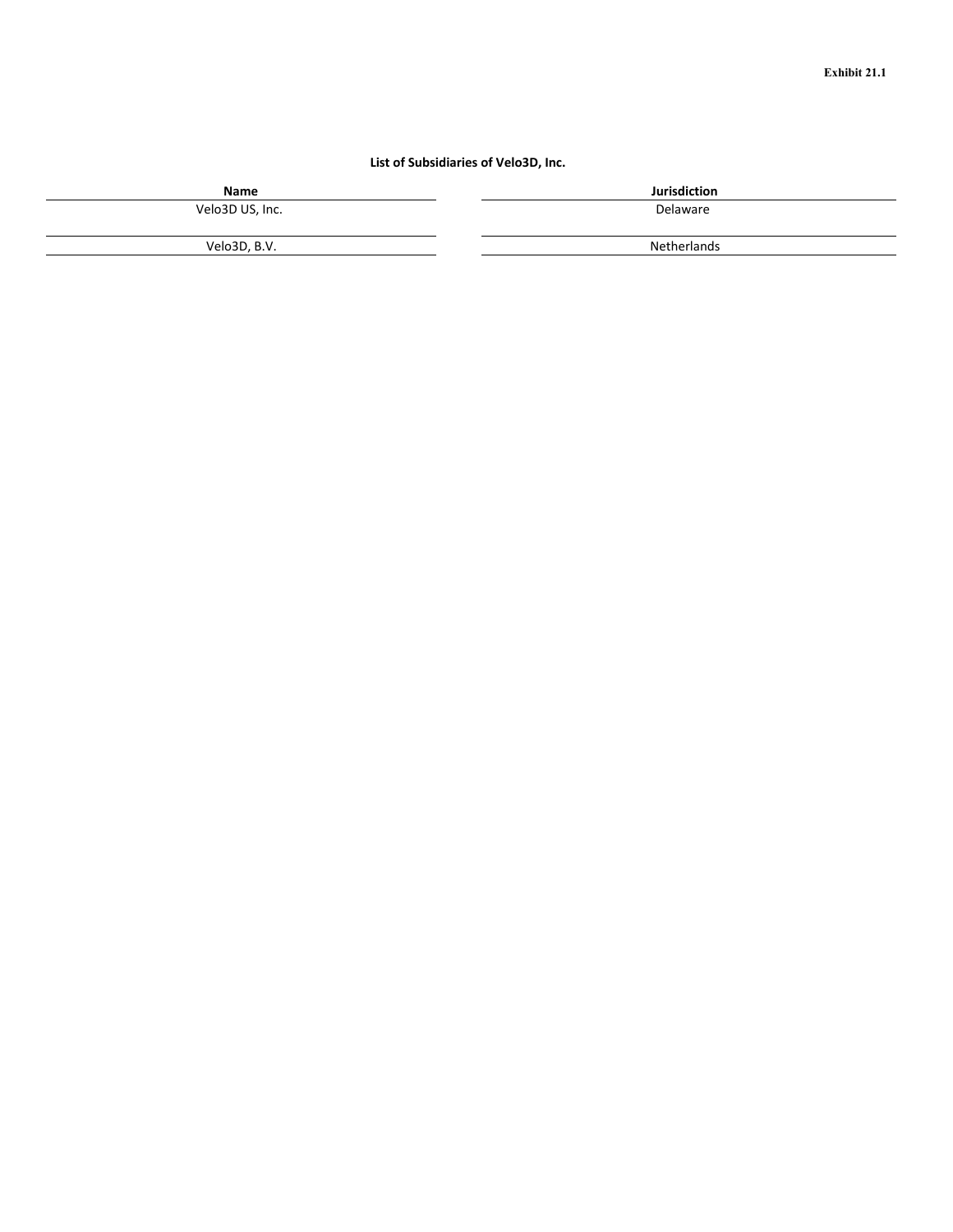# CONSENT OF INDEPENDENT REGISTERED PUBLIC ACCOUNTING FIRM

<span id="page-126-0"></span>We hereby consent to the incorporation by reference in the Registration Statement on Form S-8 (No. 333-261508) of Velo3D, Inc. of our report dated March 28, 2022, relating to the financial statements, which appears inthis Form 10-K.

/s/ PricewaterhouseCoopers LLP

San Jose, California March 28, 2022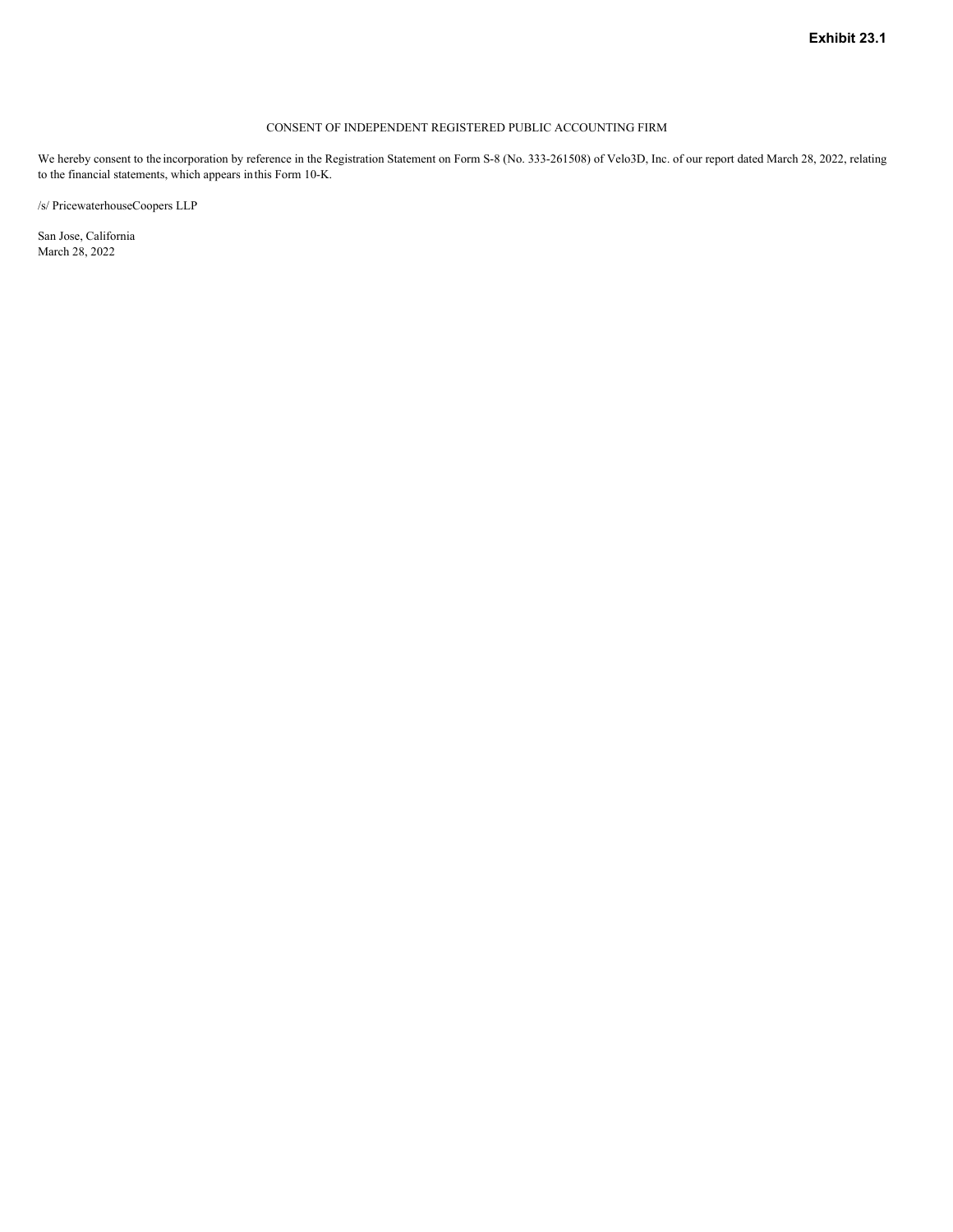# **CERTIFICATION PURSUANT TO RULE 13a-14(a) OR 15d-14(a) OF THE SECURITIES EXCHANGE ACT OF 1934, AS ADOPTED PURSUANT TO SECTION 302 OF THE SARBANES-OXLEY ACT OF 2002**

<span id="page-127-0"></span>I, Benyamin Buller, certify that:

- 1. I have reviewed this Form 10-K of Velo3D, Inc.;
- 2. Based on my knowledge, this report does not contain any untrue statement of a material fact or omit to state a material fact necessary to make the statements made, in light of the circumstances under which such statements were made, not misleading with respect to the period covered by this report;
- 3. Based on my knowledge, the financial statements, and other financial information included in this report, fairly present in all material respects the financial condition, results of operations and cash flows of the registrant as of, and for, the periods presented in this report;
- 4. The registrant's other certifying officer(s) and I are responsible for establishing and maintaining disclosure controls and procedures (as defined in Exchange Act Rules 13a-15(e) and 15d-15(e)) and internal control over financial reporting (as defined in Exchange Act Rules 13a-15(f) and 15d-15(f)) for the registrant and have:
	- a. designed such disclosure controls and procedures, or caused such disclosure controls and procedures to be designed under our supervision, to ensure that material information relating to the registrant, including its consolidated subsidiaries, is made known to us by others within those entities, particularly during the period in which this report is being prepared;
	- b. designed such internal control over financial reporting, or caused such internal control over financial reporting to be designed under our supervision, to provide reasonable assurance regarding the reliability of financial reporting and the preparation of financial statements for external purposes in accordance with generally accepted accounting principles;
	- c. evaluated the effectiveness of the registrant's disclosure controls and procedures and presented in this report our conclusions about the effectiveness of the disclosure controls and procedures, as of the end of the period covered by this report based on such evaluation; and
	- d. disclosed in this report any change in the registrant's internal control over financial reporting that occurred during the registrant's most recent fiscal quarter (the registrant's fourth fiscal quarter in the case of an annual report) that has materially affected, or is reasonably likely to materially affect, the registrant's internal control over financial reporting; and
- 5. The registrant's other certifying officer(s) and I have disclosed, based on our most recent evaluation of internal control over financial reporting, to the registrant's auditors and the audit committee of the registrant's board of directors (or persons performing the equivalent functions):
	- a. all significant deficiencies and material weaknesses in the design or operation of internal control over financial reporting which are reasonably likely to adversely affect the registrant's ability to record, process, summarize and report financial information; and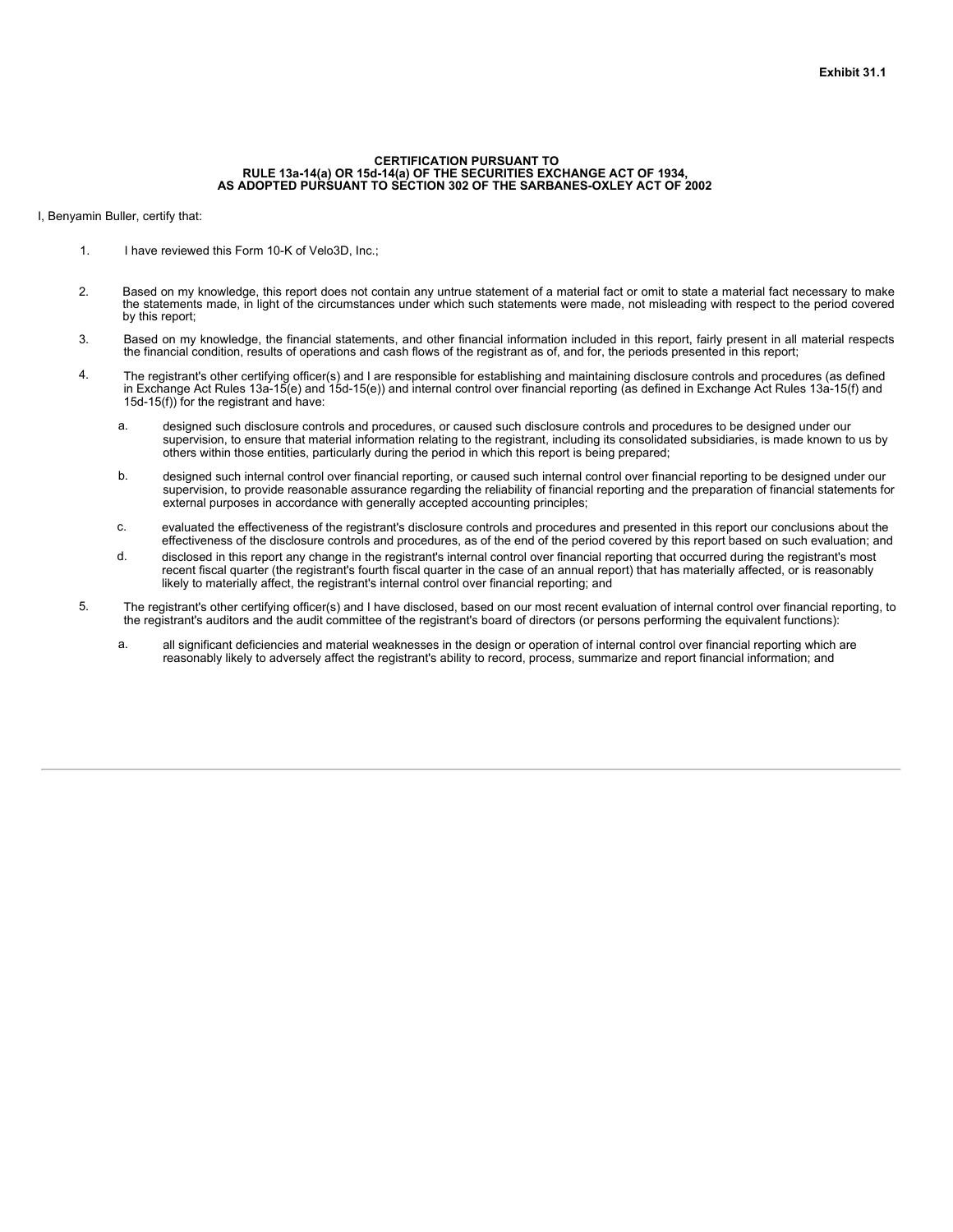b. any fraud, whether or not material, that involves management or other employees who have a significant role in the registrant's internal control over financial reporting.

Date:

# **Velo3D, Inc.**

/s/ Benyamin Buller Benyamin Buller Chief Executive Officer *(Principal Executive Officer)*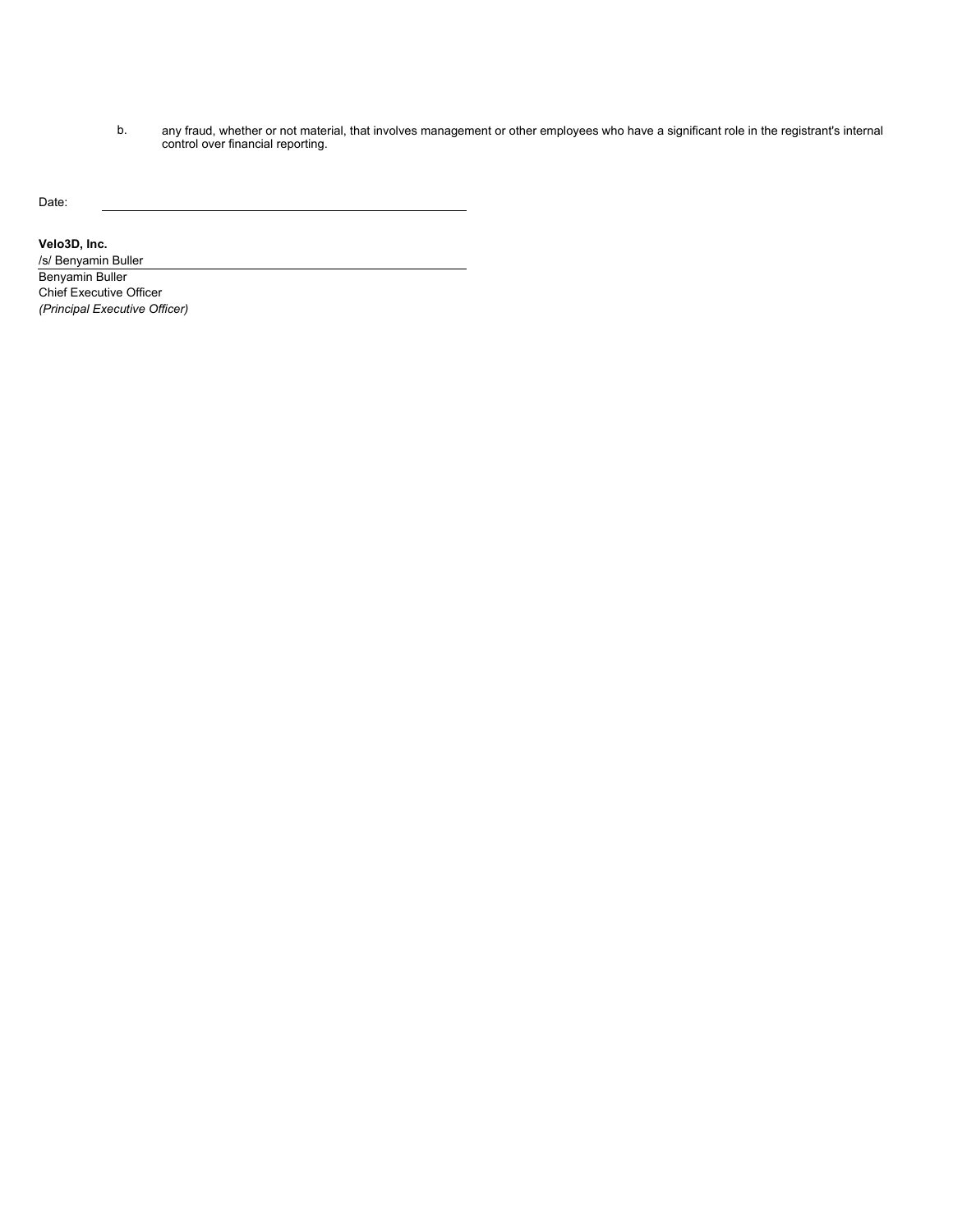# CERTIFICATION PURSUANT TO<br>RULE 13a-14(a) OR 15d-14(a) OF THE SECURITIES EXCHANGE ACT OF 1934,<br>AS ADOPTED PURSUANT TO SECTION 302 OF THE SARBANES-OXLEY ACT OF 2002

<span id="page-129-0"></span>I, William McCombe certify that:

- 1. I have reviewed this Form 10-K of Velo3D, Inc.;
- 2. Based on my knowledge, this report does not contain any untrue statement of a material fact or omit to state a material fact necessary to make the statements made, in light of the circumstances under which such statements were made, not misleading with respect to the period covered by this report;
- 3. Based on my knowledge, the financial statements, and other financial information included in this report, fairly present in all material respects the financial condition, results of operations and cash flows of the registrant as of, and for, the periods presented in this report;
- 4. The registrant's other certifying officer(s) and I are responsible for establishing and maintaining disclosure controls and procedures (as defined<br>in Exchange Act Rules 13a-15(e) and 15d-15(e)) and internal control over 15d-15(f)) for the registrant and have:
	- a. designed such disclosure controls and procedures, or caused such disclosure controls and procedures to be designed under our supervision, to ensure that material information relating to the registrant, including its consolidated subsidiaries, is made known to us by others within those entities, particularly during the period in which this report is being prepared;
	- b. designed such internal control over financial reporting, or caused such internal control over financial reporting to be designed under our supervision, to provide reasonable assurance regarding the reliability of financial reporting and the preparation of financial statements for external purposes in accordance with generally accepted accounting principles;
	- c. evaluated the effectiveness of the registrant's disclosure controls and procedures and presented in this report our conclusions about the effectiveness of the disclosure controls and procedures, as of the end of the period covered by this report based on such evaluation; and
	- d. disclosed in this report any change in the registrant's internal control over financial reporting that occurred during the registrant's most recent fiscal quarter (the registrant's fourth fiscal quarter in the case of an annual report) that has materially affected, or is reasonably likely to materially affect, the registrant's internal control over financial reporting; and
- 5. The registrant's other certifying officer(s) and I have disclosed, based on our most recent evaluation of internal control over financial reporting, to the registrant's auditors and the audit committee of the registrant's board of directors (or persons performing the equivalent functions):
	- a. all significant deficiencies and material weaknesses in the design or operation of internal control over financial reporting which are<br>reasonably likely to adversely affect the registrant's ability to record, process, s
	- b. any fraud, whether or not material, that involves management or other employees who have a significant role in the registrant's internal control over financial reporting.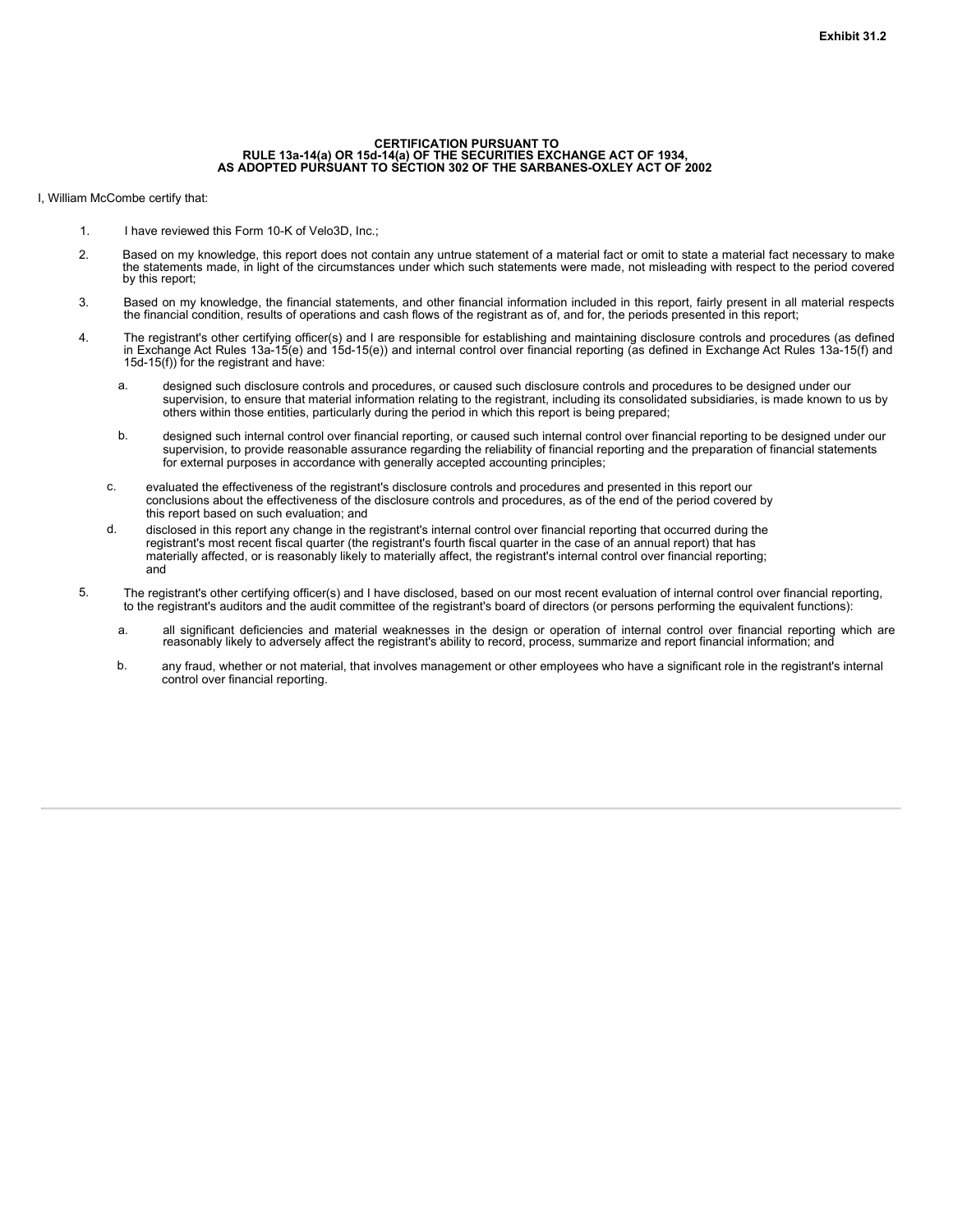Date:

**Velo3D, Inc.** /s/ William McCombe William McCombe Chief Financial Officer *(Principal Financial Officer)*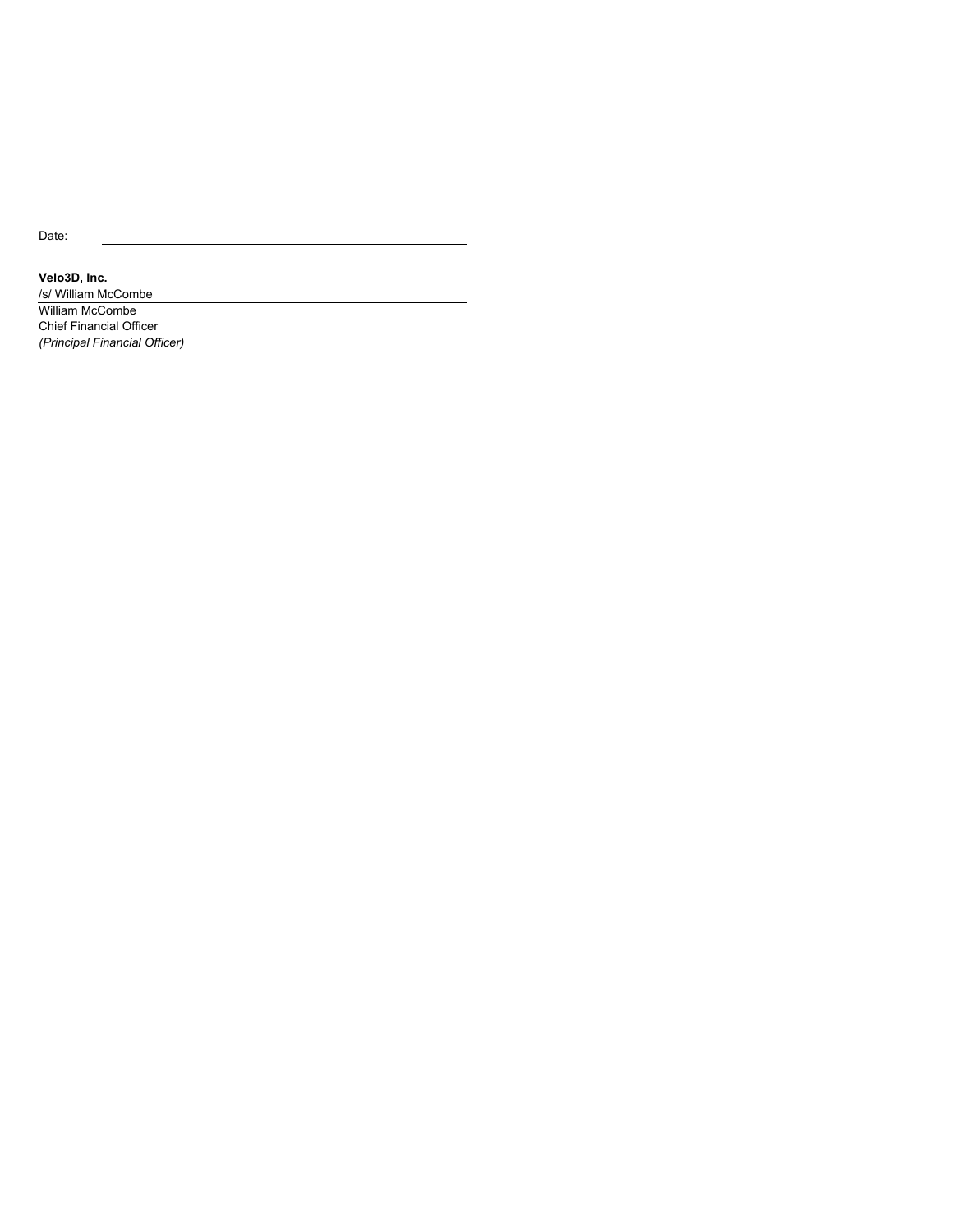# CERTIFICATION PURSUANT TO<br>18 U.S.C. SECTION 1350, AS ADOPTED PURSUANT TO<br>SECTION 906 OF THE SARBANES-OXLEY ACT OF 2002

<span id="page-131-0"></span>I, Benyamin Buller, Chief Executive Officer of Velo3D, Inc. (the "Company"), do hereby certify, pursuant to 18 U.S.C. Section 1350, as adopted pursuant to<br>Section 906 of the Sarbanes-Oxley Act of 2002, that to the best of

- 1. The Annual Report on Form 10-K of the Company for the fiscal year ended December 31, 2021 (the "Report") fully complies with the requirements of Section 13(a) or 15(d) of the Securities Exchange Act of 1934, as amended;
- 2. The information contained in the Report fairly presents, in all material respects, the financial condition, and results of operations of the Company.

Date:

**Velo3D, Inc.**

/s/ Benyamin Buller Benyamin Buller Chief Executive Officer *(Principal Executive Officer)*